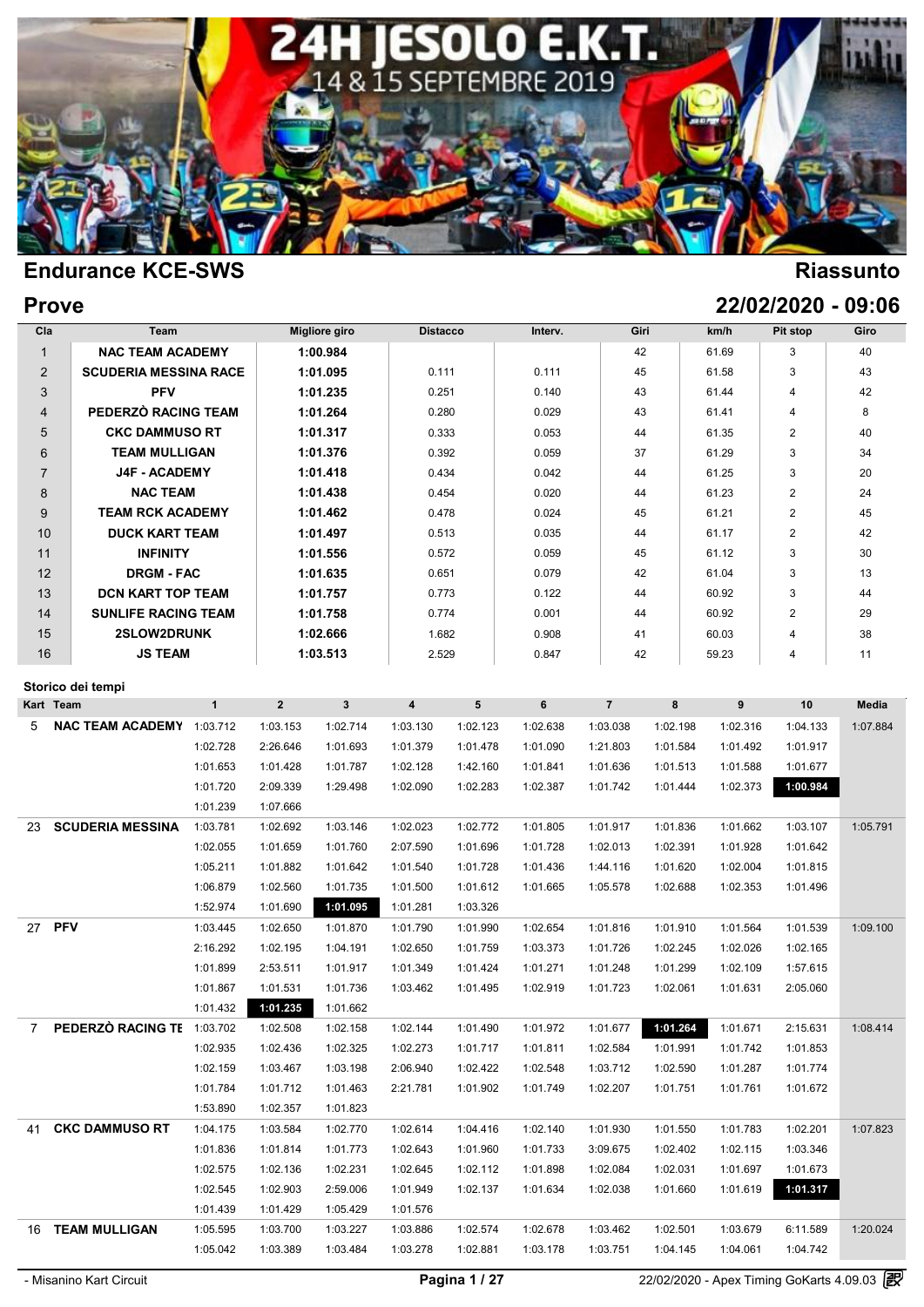

| <b>Endurance KCE-SWS</b>           |              |              |             |                         |                      |          |                |          |          |                      | <b>Riassunto</b> |
|------------------------------------|--------------|--------------|-------------|-------------------------|----------------------|----------|----------------|----------|----------|----------------------|------------------|
| Kart Team                          | $\mathbf{1}$ | $\mathbf{2}$ | $\mathbf 3$ | $\overline{\mathbf{4}}$ | ${\bf 5}$            | 6        | $\overline{7}$ | 8        | 9        | 10                   | Media            |
|                                    | 1:06.002     | 1:03.437     | 5:21.102    | 1:04.256                | 1:03.086             | 1:02.870 | 2:00.083       | 1:02.063 | 1:01.695 | 1:02.361             |                  |
|                                    | 1:02.060     | 1:01.699     | 1:01.507    | 1:01.376                | 1:01.491             | 1:01.529 | 1:03.430       |          |          |                      |                  |
| <b>J4F - ACADEMY</b><br>10         | 1:05.003     | 1:04.206     | 1:03.659    | 1:02.387                | 1:02.069             | 1:02.780 | 1:02.773       | 1:02.553 | 1:02.550 | 1:02.491             | 1:07.718         |
|                                    | 2:09.415     | 1:02.189     | 1:02.841    | 1:02.099                | 1:02.055             | 1:12.801 | 1:02.032       | 1:02.008 | 1:01.418 | 1:02.086             |                  |
|                                    | 1:01.625     | 1:01.904     | 2:20.173    | 1:02.726                | 1:02.797             | 1:02.859 | 1:02.276       | 1:02.507 | 1:02.020 | 1:02.045             |                  |
|                                    | 1:03.638     | 1:02.879     | 1:02.045    | 1:01.589                | 1:01.884             | 2:09.941 | 1:03.902       | 1:03.956 | 1:04.223 | 1:02.843             |                  |
|                                    | 1:03.114     | 1:03.252     | 1:02.943    | 1:03.041                |                      |          |                |          |          |                      |                  |
| <b>NAC TEAM</b><br>21              | 1:04.936     | 1:02.564     | 1:03.522    | 1:02.202                | 1:03.418             | 1:02.852 | 1:02.833       | 1:03.878 | 1:02.943 | 2:17.189             | 1:05.615         |
|                                    | 1:02.624     | 1:01.982     | 1:02.010    | 1:01.895                | 1:02.236             | 1:01.659 | 1:01.651       | 1:01.971 | 1:01.636 | 1:01.460             |                  |
|                                    | 1:01.809     | 1:01.784     | 1:01.438    | 1:01.645                | 1:01.988             | 1:02.109 | 1:01.808       | 1:01.681 | 1:01.629 | 1:02.003             |                  |
|                                    | 2:07.098     | 1:03.297     | 1:03.766    | 1:02.800                | 1:05.061             | 1:02.066 | 1:02.305       | 1:02.369 | 1:01.735 | 1:01.469             |                  |
|                                    | 1:02.980     | 1:05.142     | 1:01.949    | 1:01.683                |                      |          |                |          |          |                      |                  |
| <b>TEAM RCK ACADEMY</b><br>34      | 1:06.293     | 1:06.064     | 1:05.560    | 1:04.401                | 1:03.986             | 1:03.842 | 1:03.870       | 1:03.808 | 1:04.233 | 1:03.963             | 1:05.695         |
|                                    | 1:03.919     | 1:04.642     | 1:03.577    | 1:03.684                | 1:03.637             | 1:03.495 | 2:01.090       | 1:04.264 | 1:04.442 | 1:04.118             |                  |
|                                    | 1:04.029     | 1:02.793     | 1:02.702    | 1:02.898                | 1:02.045             | 1:02.528 | 1:02.087       | 1:02.779 | 1:03.085 | 1:02.750             |                  |
|                                    | 1:02.437     | 1:02.247     | 1:02.866    | 1:54.174                | 1:01.926             | 1:02.719 | 1:02.162       | 1:02.460 | 1:02.190 | 1:02.935             |                  |
|                                    | 1:02.200     | 1:01.900     | 1:01.803    | 1:02.253                | 1:01.462             |          |                |          |          |                      |                  |
| <b>DUCK KART TEAM</b><br>19        | 1:05.881     | 1:04.296     | 1:03.889    | 1:03.569                | 1:03.847             | 1:03.811 | 1:03.461       | 1:03.212 | 1:02.749 | 1:02.969             | 1:07.193         |
|                                    | 1:03.247     | 1:02.964     | 1:04.105    | 2:07.023                | 1:03.228             | 1:03.134 | 1:03.012       | 1:03.422 | 1:03.107 | 1:02.819             |                  |
|                                    | 1:02.293     | 1:02.172     | 1:03.135    | 1:02.921                | 1:03.020             | 1:02.714 | 1:02.230       | 1:02.564 | 2:45.694 | 1:04.221             |                  |
|                                    | 1:03.071     | 1:02.853     | 1:02.818    | 1:02.085                | 1:18.719             | 1:02.236 | 1:05.602       | 1:02.146 | 1:02.067 | 1:01.681             |                  |
|                                    | 1:01.933     | 1:01.497     | 1:02.162    | 1:02.955                |                      |          |                |          |          |                      |                  |
| <b>INFINITY</b><br>29              | 1:04.174     | 1:03.353     | 1:02.455    | 1:02.217                | 1:01.803             | 1:01.822 | 1:01.754       | 1:02.244 | 1:02.122 | 1:02.100             | 1:06.845         |
|                                    | 1:17.019     | 1:01.892     | 1:02.909    | 2:10.704                | 1:02.260             | 1:02.251 | 1:02.102       | 1:02.135 | 1:01.922 | 1:01.849             |                  |
|                                    | 1:01.864     | 1:01.846     | 1:02.081    | 1:01.736                | 1:01.974             | 1:01.580 | 1:01.572       | 1:01.772 | 1:01.743 | 1:01.556             |                  |
|                                    | 1:02.007     | 1:01.679     | 2:05.115    | 1:10.244                | 1:01.823             | 1:02.507 | 1:02.190       | 1:01.919 | 1:01.672 | 1:02.087             |                  |
|                                    | 1:01.615     | 1:01.863     | 1:02.002    | 2:02.378                | 1:02.119             |          |                |          |          |                      |                  |
| <b>DRGM - FAC</b><br>13            | 1:05.264     | 1:03.103     | 1:02.532    | 1:02.802                | 1:02.023             | 1:03.208 | 2:16.524       | 1:02.726 | 1:02.421 | 1:02.850             | 1:07.551         |
|                                    | 1:02.025     | 1:01.635     | 1:01.820    | 1:02.318                | 1:02.626             | 1:02.884 | 1:03.292       | 1:01.952 | 1:02.344 | 1:01.767             |                  |
|                                    | 1:01.869     | 1:56.758     | 1:02.828    | 1:02.972                | 1:03.193             | 1:02.507 | 1:03.011       | 1:02.403 | 1:02.249 | 1:01.994             |                  |
|                                    | 1:05.903     | 1:03.901     | 1:01.801    | 1:01.970                | 1:02.215             | 1:01.959 | 1:02.593       | 1:02.313 | 1:02.280 | 2:02.806             |                  |
|                                    | 1:07.893     | 1:15.612     |             |                         |                      |          |                |          |          |                      |                  |
| DCN KART TOP TEAN 1:06.914<br>2    |              | 1:05.957     | 1:04.741    | 1:04.598                | 1:03.211             | 1:04.217 | 1:04.230       | 1:05.377 | 2:18.154 | 1:03.087             | 1:07.831         |
|                                    | 1:02.661     | 1:03.416     | 1:02.335    | 1:02.791                | 1:02.754             | 1:02.326 | 1:02.313       | 1:02.067 | 1:42.371 | 1:02.976             |                  |
|                                    | 1:03.239     | 1:02.546     | 1:02.711    | 1:03.061                | 1:02.783             | 1:02.830 | 1:02.553       | 1:02.366 | 2:14.702 | 1:04.460             |                  |
|                                    | 1:02.816     | 1:03.362     | 1:02.321    | 1:02.755                | 1:02.491             | 1:02.639 | 1:02.538       | 1:02.289 | 1:02.399 | 1:09.654             |                  |
|                                    | 1:16.747     | 1:03.176     | 1:01.897    | 1:01.757                |                      |          |                |          |          |                      |                  |
| <b>SUNLIFE RACING TE/ 1:06.736</b> |              | 1:04.167     |             |                         |                      |          |                | 1:03.339 |          |                      | 1:06.211         |
| 6                                  | 1:02.328     |              | 1:04.122    | 1:03.250                | 1:02.682<br>1:02.786 | 1:02.844 | 1:03.096       | 1:59.533 | 1:02.394 | 1:02.485<br>1:02.895 |                  |
|                                    |              | 1:03.410     | 1:01.978    | 1:02.725                |                      | 1:02.269 | 1:02.918       |          | 1:03.520 |                      |                  |
|                                    | 1:02.335     | 1:09.343     | 1:07.457    | 1:02.596                | 1:02.255             | 1:02.750 | 1:02.168       | 1:03.276 | 1:01.758 | 1:01.944             |                  |
|                                    | 1:01.843     | 1:02.296     | 1:01.904    | 1:01.938                | 1:01.822             | 1:01.802 | 1:31.443       | 1:04.576 | 1:49.030 | 1:03.282             |                  |
|                                    | 1:02.123     | 1:02.469     | 1:02.319    | 1:11.101                |                      |          |                |          |          |                      |                  |
| 2SLOW2DRUNK<br>30                  | 1:06.741     | 1:07.365     | 1:05.497    | 1:04.341                | 1:03.697             | 1:06.980 | 1:04.676       | 1:05.090 | 1:05.112 | 3:01.997             | 1:10.519         |
|                                    | 1:05.182     | 1:05.461     | 1:03.860    | 1:05.411                | 1:04.787             | 1:04.248 | 1:37.186       | 1:47.596 | 1:06.269 | 1:06.660             |                  |
|                                    | 1:04.287     | 1:03.536     | 1:03.520    | 1:03.847                | 1:04.068             | 1:03.311 | 1:15.907       | 1:04.534 | 1:03.743 | 1:44.834             |                  |
|                                    | 1:05.209     | 1:03.821     | 1:03.175    | 1:04.908                | 1:03.924             | 1:03.992 | 1:03.411       | 1:02.666 | 1:03.667 | 1:02.738             |                  |
|                                    | 1:04.032     |              |             |                         |                      |          |                |          |          |                      |                  |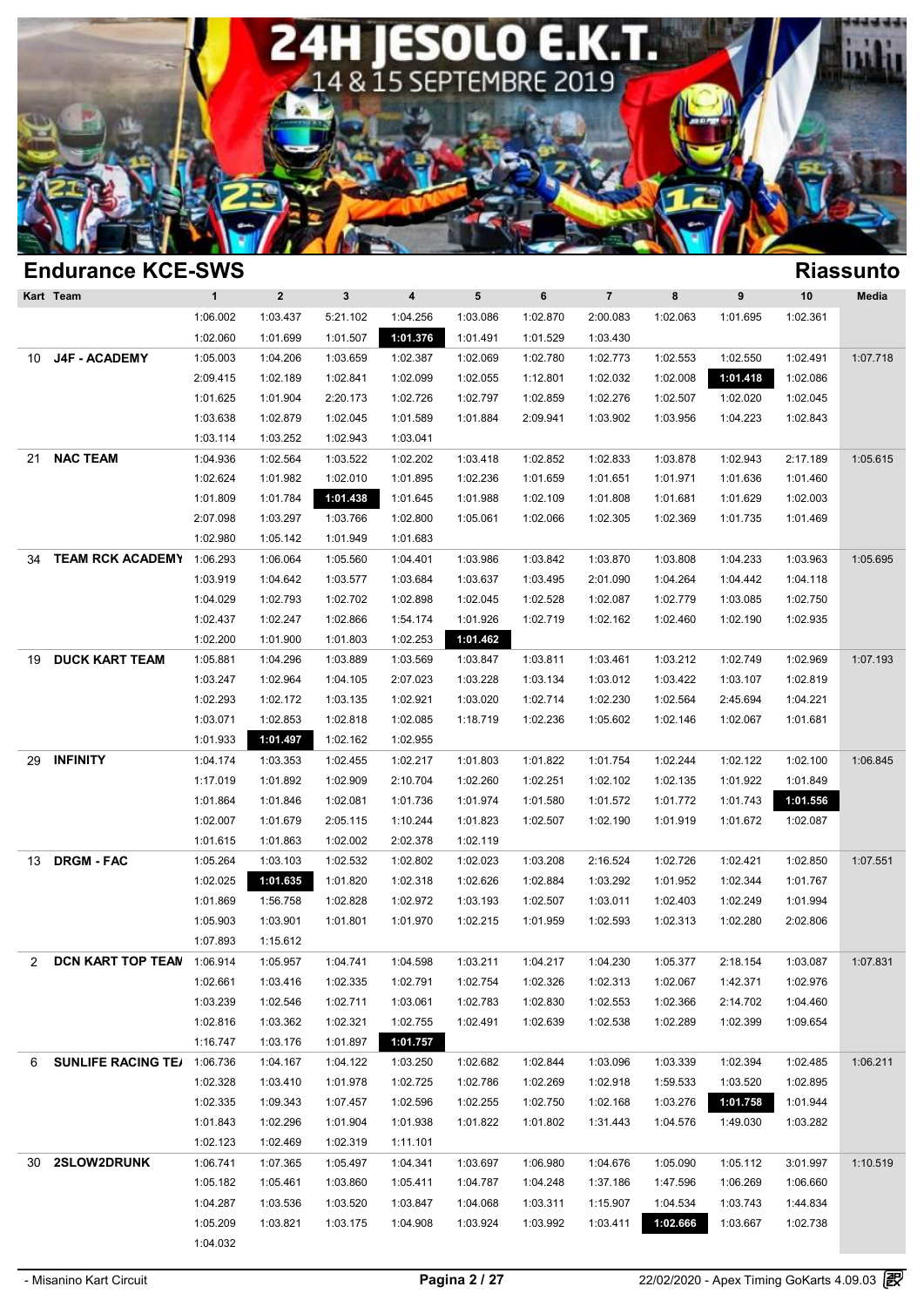

|                             |                   |          |          |          |          |          |          |          |          | <b>Riassunto</b> |
|-----------------------------|-------------------|----------|----------|----------|----------|----------|----------|----------|----------|------------------|
|                             | $\mathbf{2}$      |          | 4        | 5        | 6        |          | 8        |          | 10       | <b>Media</b>     |
| 1:09.399                    | 1:08.379          | 1:05.934 | 1:05.539 | 1:04.465 | 1:04.394 | 1:05.174 | 1:04.318 | 1:03.635 | 1:03.559 | 1:10.503         |
| 1:03.513                    | 1:06.366          | 1:04.516 | 2:05.725 | 1:06.866 | 1:04.773 | 1:06.902 | 1:05.038 | 1:04.254 | 1:06.740 |                  |
| 1:04.088                    | 1:05.492          | 1:05.296 | 1:04.617 | 1:04.177 | 1:04.832 | 1:05.546 | 1:04.789 | 1:05.663 | 1:38.132 |                  |
| 1:05.620                    | 1:05.364          | 1:04.566 | 1:04.388 | 1:03.594 | 1:45.942 | 1:05.083 | 2:32.834 | 1:05.247 | 1:05.284 |                  |
| 1:06.457                    | 1:04.636          |          |          |          |          |          |          |          |          |                  |
| Kart Team<br><b>JS TEAM</b> | Endurance NUE-SWS |          |          |          |          |          |          |          |          |                  |

# **Qualifiche 22/02/2020 - 09:57**

| Cla            | Team                         | Migliore giro | <b>Distacco</b> | Interv. | Giri | km/h  | Pit stop | Giro           |
|----------------|------------------------------|---------------|-----------------|---------|------|-------|----------|----------------|
|                | <b>NAC TEAM ACADEMY</b>      | 1:00.837      |                 |         | 10   | 61.84 |          | 10             |
| $\overline{2}$ | <b>PFV</b>                   | 1:01.099      | 0.262           | 0.262   | 10   | 61.57 |          | 3              |
| 3              | PEDERZÒ RACING TEAM          | 1:01.099      | 0.262           | 0.000   | 10   | 61.57 |          | 10             |
| 4              | <b>TEAM MULLIGAN</b>         | 1:01.121      | 0.284           | 0.022   | 10   | 61.55 |          | 9              |
| 5              | <b>SCUDERIA MESSINA RACE</b> | 1:01.203      | 0.366           | 0.082   | 10   | 61.47 |          | 10             |
| 6              | <b>INFINITY</b>              | 1:01.255      | 0.418           | 0.052   | 10   | 61.42 |          | 6              |
| $\overline{7}$ | <b>DRGM - FAC</b>            | 1:01.279      | 0.442           | 0.024   | 10   | 61.39 |          | 6              |
| 8              | <b>TEAM RCK ACADEMY</b>      | 1:01.345      | 0.508           | 0.066   | 10   | 61.33 |          | 8              |
| 9              | <b>CKC DAMMUSO RT</b>        | 1:01.387      | 0.550           | 0.042   | 9    | 61.28 |          | $\overline{2}$ |
| 10             | <b>DUCK KART TEAM</b>        | 1:01.432      | 0.595           | 0.045   | 10   | 61.24 |          | 10             |
| 11             | <b>SUNLIFE RACING TEAM</b>   | 1:01.493      | 0.656           | 0.061   | 10   | 61.18 |          | 9              |
| 12             | <b>NAC TEAM</b>              | 1:01.547      | 0.710           | 0.054   | 10   | 61.12 |          | 6              |
| 13             | <b>DCN KART TOP TEAM</b>     | 1:01.643      | 0.806           | 0.096   | 10   | 61.03 |          |                |
| 14             | <b>2SLOW2DRUNK</b>           | 1:01.974      | 1.137           | 0.331   | 10   | 60.70 |          | 10             |
| 15             | <b>J4F - ACADEMY</b>         | 1:02.411      | 1.574           | 0.437   | 9    | 60.28 |          | 6              |
| 16             | <b>JS TEAM</b>               | 1:04.205      | 3.368           | 1.794   | 10   | 58.59 |          |                |

### **Storico dei tempi**

| $\ddot{\ }$ |                           |          |                |          |          |          | .        |                |          |          |          |          |
|-------------|---------------------------|----------|----------------|----------|----------|----------|----------|----------------|----------|----------|----------|----------|
|             | Storico dei tempi         |          |                |          |          |          |          |                |          |          |          |          |
|             | Kart Team                 |          | $\overline{2}$ | 3        | 4        | 5        | 6        | $\overline{7}$ | 8        | 9        | 10       | Media    |
| 5           | <b>NAC TEAM ACADEMY</b>   | 1:01.813 | 1:02.126       | 1:01.916 | 1:02.220 | 1:01.684 | 1:01.486 | 1:01.300       | 1:01.149 | 1:01.208 | 1:00.837 | 1:01.573 |
| 27          | <b>PFV</b>                | 1:01.952 | 1:01.123       | 1:01.099 | 1:01.500 | 1:01.748 | 1:01.227 | 1:01.478       | 1:02.738 | 1:02.452 | 1:01.364 | 1:01.668 |
|             | PEDERZÒ RACING TE         | 1:02.022 | 1:01.492       | 1:01.385 | 1:01.397 | 1:01.699 | 1:02.275 | 1:01.561       | 1:01.266 | 1:01.256 | 1:01.099 | 1:01.545 |
| 16          | <b>TEAM MULLIGAN</b>      | 1:03.922 | 1:05.336       | 1:09.272 | 1:01.379 | 1:01.147 | 1:04.559 | 1:01.125       | 1:01.325 | 1:01.121 | 1:01.325 | 1:03.051 |
| 23          | <b>SCUDERIA MESSINA</b>   | 1:01.324 | 1:07.350       | 1:01.461 | 1:01.293 | 1:07.490 | 1:01.362 | 1:06.682       | 1:01.524 | 1:01.358 | 1:01.203 | 1:03.104 |
| 29          | <b>INFINITY</b>           | 1:01.587 | 1:01.561       | 1:01.613 | 1:02.080 | 1:01.897 | 1:01.255 | 1:01.361       | 1:01.729 | 1:01.484 | 1:01.833 | 1:01.640 |
| 13          | <b>DRGM - FAC</b>         | 1:02.034 | 1:02.030       | 1:01.523 | 1:02.089 | 1:01.928 | 1:01.279 | 1:01.313       | 1:01.816 | 1:01.447 | 1:01.469 | 1:01.692 |
| 34          | TEAM RCK ACADEMY          | 1:01.957 | 1:01.742       | 1:01.430 | 1:01.433 | 1:01.800 | 1:01.806 | 1:01.574       | 1:01.345 | 1:01.389 | 1:01.487 | 1:01.596 |
| 41          | <b>CKC DAMMUSO RT</b>     | 1:01.583 | 1:01.387       | 1:01.721 | 1:21.527 | 1:15.344 | 1:01.407 | 1:01.411       | 1:01.656 | 1:01.479 |          | 1:05.279 |
| 19          | <b>DUCK KART TEAM</b>     | 1:01.795 | 1:09.071       | 1:09.050 | 1:01.905 | 1:01.940 | 1:01.742 | 1:02.454       | 1:04.146 | 1:02.193 | 1:01.432 | 1:03.572 |
| 6           | <b>SUNLIFE RACING TE/</b> | 1:02.073 | 1:02.276       | 1:09.404 | 1:02.556 | 1:01.638 | 1:01.717 | 1:01.573       | 1:02.086 | 1:01.493 | 1:02.180 | 1:02.699 |
| 21          | <b>NAC TEAM</b>           | 1:01.792 | 1:02.161       | 1:01.901 | 1:02.219 | 1:01.652 | 1:01.547 | 1:02.325       | 1:03.270 | 1:01.987 | 1:01.581 | 1:02.043 |
|             | DCN KART TOP TEAN         | 1:01.643 | 1:03.031       | 1:02.045 | 1:02.228 | 1:02.165 | 1:08.592 | 1:01.655       | 1:01.917 | 1:02.210 | 1:01.928 | 1:02.741 |
| 30          | 2SLOW2DRUNK               | 1:03.956 | 1:02.792       | 1:03.015 | 1:12.771 | 1:02.817 | 1:03.051 | 1:02.805       | 1:06.411 | 1:02.256 | 1:01.974 | 1:04.184 |
| 10          | J4F - ACADEMY             | 1:02.815 | 1:03.137       | 1:12.200 | 1:10.508 | 1:06.338 | 1:02.411 | 1:02.822       | 1:03.522 | 1:02.820 |          | 1:05.174 |
| 31          | <b>JS TEAM</b>            | 1:04.205 | 1:05.767       | 1:04.775 | 1:04.980 | 1:05.802 | 1:06.554 | 1:05.721       | 1:04.540 | 1:05.273 | 1:04.466 | 1:05.208 |

### **Finale 22/02/2020 - 10:33**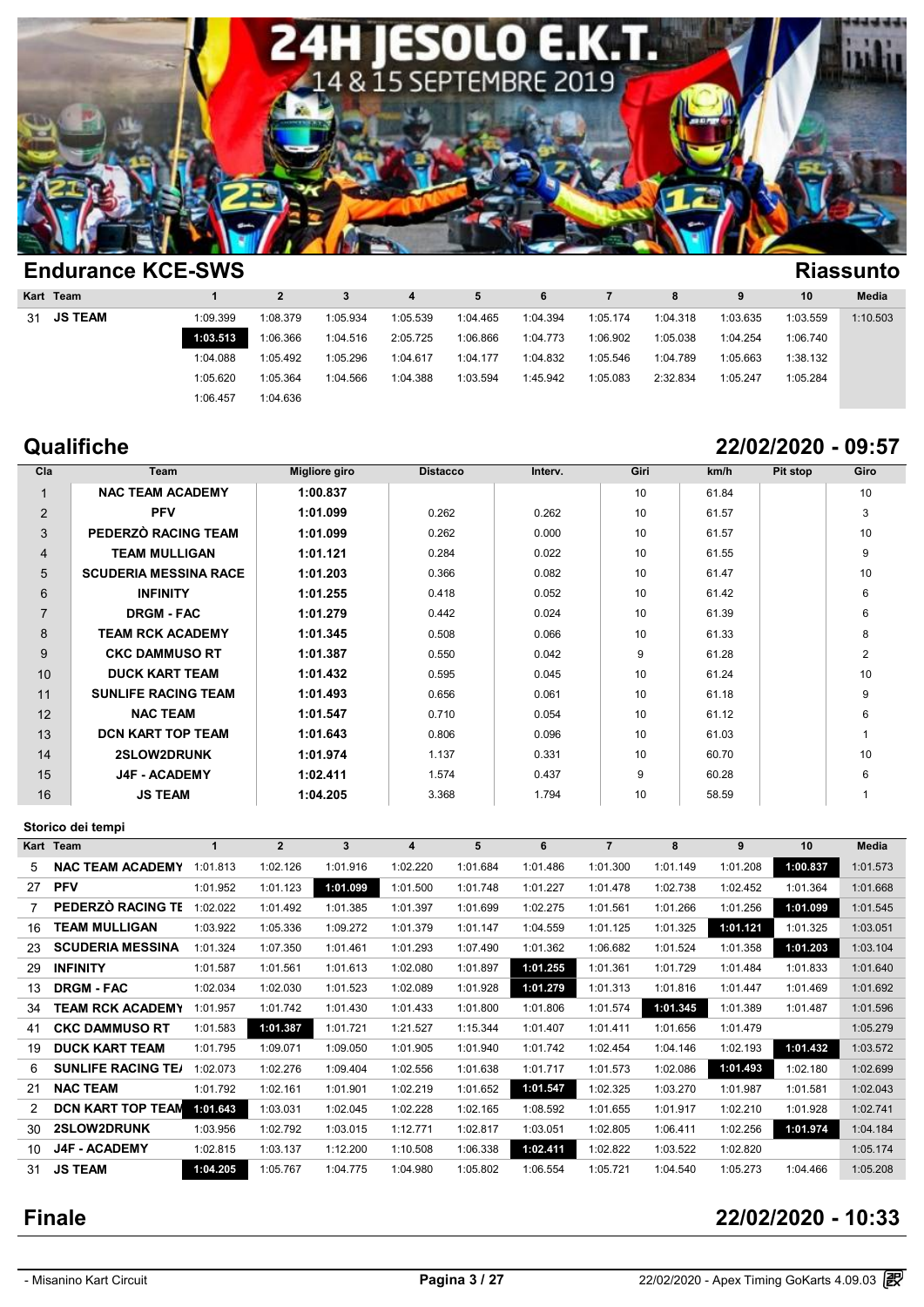

| Cla            | <b>Team</b>                  | Giri | <b>Tempo</b> | <b>Distacco</b> | Interv.  | Migliore giro | Pit stop | <b>Modello</b> |
|----------------|------------------------------|------|--------------|-----------------|----------|---------------|----------|----------------|
| $\mathbf 1$    | <b>NAC TEAM</b>              | 381  | 7:00:04.753  |                 |          | 1:00.763      | 14       | <b>GENT</b>    |
| $\overline{2}$ | <b>PFV</b>                   | 381  | 7:00:34.930  | 30.177          | 30.177   | 1:00.968      | 14       | <b>GENT</b>    |
| 3              | <b>CKC DAMMUSO RT</b>        | 381  | 7:01:02.112  | 57.359          | 27.182   | 1:00.960      | 14       | <b>GENT</b>    |
| $\overline{4}$ | <b>SCUDERIA MESSINA RACE</b> | 380  | 7:00:04.937  | 1 Giro          | 1 Giro   | 1:00.918      | 14       | <b>GENT</b>    |
| 5              | <b>INFINITY</b>              | 380  | 7:00:30.739  | 1 Giro          | 25.802   | 1:00.803      | 14       | <b>GENT</b>    |
| 6              | <b>SUNLIFE RACING TEAM</b>   | 380  | 7:00:57.978  | 1 Giro          | 27.239   | 1:01.063      | 14       | <b>GENT</b>    |
| $\overline{7}$ | PEDERZÒ RACING TEAM          | 380  | 7:01:01.792  | 1 Giro          | 3.814    | 1:01.085      | 14       | <b>GENT</b>    |
| 8              | <b>DRGM - FAC</b>            | 379  | 7:00:35.891  | 2 Giri          | 1 Giro   | 1:00.930      | 14       | <b>GENT</b>    |
| 9              | <b>NAC TEAM ACADEMY</b>      | 379  | 7:00:51.780  | 2 Giri          | 15.889   | 1:01.021      | 14       | <b>GENT</b>    |
| 10             | <b>DUCK KART TEAM</b>        | 378  | 7:00:57.299  | 3 Giri          | 1 Giro   | 1:01.107      | 14       | <b>GENT</b>    |
| 11             | <b>J4F - ACADEMY</b>         | 376  | 7:00:10.740  | 5 Giri          | 2 Giri   | 1:01.058      | 14       | <b>GENT</b>    |
| 12             | <b>TEAM MULLIGAN</b>         | 375  | 7:00:10.124  | 6 Giri          | 1 Giro   | 1:01.488      | 14       | <b>GENT</b>    |
| 13             | <b>DCN KART TOP TEAM</b>     | 375  | 7:00:10.486  | 6 Giri          | 0.362    | 1:01.482      | 14       | <b>GENT</b>    |
| 14             | <b>TEAM RCK ACADEMY</b>      | 375  | 7:00:23.126  | 6 Giri          | 12.640   | 1:01.216      | 14       | <b>GENT</b>    |
| 15             | <b>JS TEAM</b>               | 367  | 7:00:14.985  | 14 Giri         | 8 Giri   | 1:02.291      | 14       | <b>GENT</b>    |
| 16             | <b>2SLOW2DRUNK</b>           | 366  | 7:00:11.174  | 15 Giri         | 1 Giro   | 1:01.658      | 14       | <b>GENT</b>    |
| 17             | <b>TEST</b>                  | 4    | 3:30:28.470  | <b>377 Giri</b> | 362 Giri | 1:01.149      | 2        | <b>GENT</b>    |
|                | .                            |      |              |                 |          |               |          |                |

**Storico dei tempi**

**Kart Team 1 2 3 4 5 6 7 8 9 10 Media** 21 **NAC TEAM** 1:03.224 1:02.528 1:01.791 1:02.460 1:02.319 1:01.316 1:01.380 1:01.315 1:01.667 1:01.465 1:06.316<br>21 **NAC TEAM** 1:03.224 1:02.528 1:01.791 1:02.460 1:02.319 1:01.316 1:01.192 1:01.731 1:01.667 1:01.465 1:06. 1:03.224 1:02.528 1:01.791 1:02.460 1:02.319 1:01.316 1:01.192 1:01.731 1:01.667 1:01.465 1:06.<br>1:01.323 1:01.458 1:01.643 1:01.367 1:01.581 1:01.514 1:01.380 1:01.315 1:01.563 1:02.297<br>1:01.771 1:01.584 1:01.745 1:01.979 1:03.224 1:02.528 1:01.791 1:02.460 1:02.319 1:01.316 1:01.192 1:01.731 1:01.667 1:01.465 1:06.<br>1:01.323 1:01.458 1:01.643 1:01.367 1:01.581 1:01.514 1:01.380 1:01.315 1:01.563 1:02.297<br>1:01.771 1:01.584 1:01.745 1:01.979 1:03.224 1:02.528 1:01.791 1:02.460 1:02.319 1:01.316 1:01.192 1:01.731 1:01.667 1:01.465 1:06.<br>1:01.323 1:01.458 1:01.643 1:01.367 1:01.581 1:01.514 1:01.380 1:01.315 1:01.563 1:02.297<br>1:01.771 1:01.584 1:01.745 1:01.979 1:01.323 1:01.458 1:01.643 1:01.979 1:01.881 1:01.514 1:01.380 1:01.315 1:01.563 1:02.297<br>
1:01.771 1:01.584 1:01.745 1:01.979 1:01.803 1:02.713 1:02.319 1:01.687 1:01.641 1:01.642<br>
1:01.479 1:01.584 1:02.050 1:01.513 1:0 1:01.771 1:01.584 1:01.745 1:01.579 1:01.803 1:02.713 1:02.319 1:01.687 1:01.641 1:01.642<br>1:01.479 1:01.584 1:02.050 1:01.513 1:01.790 1:01.887 1:02.112 1:01.811 3:06.851 1:01.401<br>1:01.563 1:01.471 1:01.444 1:01.224 1:01.2 1:01.479 1:01.584 1:02.050 1:01.513 1:01.290 1:01.887 1:02.112 1:01.811 3:06.851 1:01.401<br>1:01.563 1:01.471 1:01.444 1:01.224 1:01.267 1:01.285 1:01.466 1:01.154 1:01.076 1:01.306<br>1:01.026 1:01.111 1:01.315 1:01.203 1:01.2 1:01.026 1:01.111 1:01.315 1:01.224 1:01.226 1:01.644 1:01.030 1:00.993 1:01.020 1:01.306<br>1:01.026 1:01.111 1:01.315 1:01.203 1:01.220 1:01.644 1:01.030 1:00.993 1:01.020 1:01.274<br>1:01.087 1:01.070 1:01.105 1:01.050 1:01.2 1:01.026 1:01.111 1:01.315 1:01.020 1:01.220 1:01.184 1:01.030 1:00.993 1:01.020 1:01.274<br>1:01.087 1:01.070 1:01.105 1:01.050 1:01.228 1:01.186 1:00.997 1:00.843 1:01.066 1:01.028<br>1:01.092 1:01.018 1:00.981 1:00.955 1:00. 1:01.087 1:01.070 1:01.105 1:01.650 1:01.228 1:01.186 1:00.997 1:00.843 1:01.066 1:01.028<br>1:01.092 1:01.018 1:00.981 1:00.955 1:00.861 1:00.977 3:07.739 1:01.731 1:01.702 1:01.678<br>1:01.419 1:01.694 1:01.457 1:01.525 1:01.5 1:01.419 1:01.694 1:01.457 1:01.525 1:01.508 1:01.496 1:01.411 1:01.342 1:01.663 1:01.462<br>1:01.419 1:01.694 1:01.457 1:01.525 1:01.508 1:01.496 1:01.411 1:01.342 1:01.663 1:01.462<br>1:01.404 1:01.469 1:01.757 1:01.413 1:01.4 1:01.419 1:01.694 1:01.457 1:01.525 1:01.508 1:01.496 1:01.411 1:01.342 1:01.663 1:01.462<br>1:01.404 1:01.469 1:01.757 1:01.413 1:01.425 1:01.509 1:01.452 1:01.361 1:01.321 1:01.555<br>1:01.390 1:01.466 1:01.648 1:01.567 1:01.3 1:01.404 1:01.469 1:01.557 1:01.567 1:01.374 1:01.459 1:01.354 1:01.361 1:01.321 1:01.555<br>1:01.390 1:01.466 1:01.648 1:01.567 1:01.374 1:01.459 1:01.354 1:01.278 1:01.452 1:01.586<br>1:01.595 1:01.460 1:01.446 1:01.698 1:01.4 1:01.590 1:01.466 1:01.648 1:01.667 1:01.374 1:01.459 1:01.354 1:01.278 1:01.452 1:01.586<br>1:01.595 1:01.460 1:01.446 1:01.698 1:01.439 3:07.692 1:02.181 1:02.153 1:01.829 1:01.960<br>1:01.878 1:01.918 1:02.316 1:01.835 1:01.7 1:01.595 1:01.460 1:01.446 1:01.698 1:01.785 1:01.791 1:02.181 1:02.153 1:01.829 1:01.960<br>1:01.878 1:01.918 1:02.316 1:01.835 1:01.788 1:01.791 1:01.954 3:17.940 1:02.109 1:01.952<br>1:01.625 1:01.666 1:01.686 1:01.615 1:01.7 1:01.878 1:01.918 1:02.316 1:01.835 1:01.788 1:01.791 1:01.954 3:17.940 1:02.109 1:01.952<br>1:01.625 1:01.666 1:01.686 1:01.615 1:01.785 1:01.656 1:01.574 1:01.549 1:01.790 1:01.923<br>1:01.415 1:01.531 1:01.433 1:01.726 1:01.4 1:01.625 1:01.666 1:01.433 1:01.726 1:01.496 1:01.415 1:01.574 1:01.549 1:01.790 1:01.923<br>1:01.415 1:01.531 1:01.433 1:01.726 1:01.496 1:01.415 1:01.570 1:01.536 1:01.542 1:01.450<br>1:01.757 1:01.756 3:06.025 1:01.428 1:01.2 1:01.415 1:01.531 1:01.433 1:01.726 1:01.496 1:01.415 1:01.570 1:01.536 1:01.542 1:01.450<br>1:01.757 1:01.756 3:06.025 1:01.428 1:01.258 1:01.416 1:01.409 1:01.227 1:01.228 1:01.160<br>1:01.762 1:01.489 1:01.609 1:01.126 1:01.1 1:01.757 1:01.756 3:06.025 1:01.128 1:01.258 1:01.754 1:01.1409 1:01.227 1:01.228 1:01.160<br>1:01.762 1:01.489 1:01.609 1:01.126 1:01.183 1:01.754 1:01.194 1:01.266 1:01.255 1:01.142<br>1:01.029 1:01.779 1:01.056 1:01.129 1:01. 3:08.360 1:01.406 1:01.380 1:01.455 1:01.455 1:01.388 1:01.455 1:01.468 1:01.406 1:01.406 1:01.406 1:01.42<br>1:01.164 1:01.168 1:01.378 1:01.529 1:01.348 1:01.019 1:01.187 1:01.077 1:00.989 1:01.118<br>1:01.164 1:02.165 1:01.37 1:01.029 1:01.779 1:01.378 1:01.529 1:01.348 1:01.019 1:01.102 1:01.010 1:01.190 1:01.061<br>1:01.164 1:01.188 1:01.378 1:01.529 1:01.348 1:01.019 1:01.187 1:01.077 1:00.989 1:01.118<br>3:08.360 1:02.165 1:01.872 1:01.836 1:01.7 1:01.164 1:01.188 1:01.378 1:01.829 1:01.348 1:01.553 1:01.187 1:01.322 1:01.549 1:01.485<br>
1:01.688 1:01.406 1:01.389 1:01.445 1:01.320 1:01.467 1:01.491 1:01.588 1:01.498 1:01.457<br>
1:01.376 1:01.459 1:01.477 1:01.445 1:01 1:01.688 1:01.406 1:01.389 1:01.455 1:01.308 1:01.224 1:01.458 1:01.332 1:01.563 1:01.485 1:01.688 1:01.406 1:01.389 1:01.455 1:01.308 1:01.224 1:01.458 1:01.294 1:01.563 1:01.325 1:01.325 1:01.326 1:01.325 1:01.325 1:01.3 1:01.688 1:01.406 1:01.477 1:01.445 1:01.308 1:01.467 1:01.458 1:01.294 1:01.563 1:01.325<br>1:01.376 1:01.459 1:01.477 1:01.445 1:01.320 1:01.467 1:01.491 1:01.588 1:01.498 1:01.457<br>1:01.282 1:01.461 1:01.470 1:01.349 1:01.4 1:01.376 1:01.459 1:01.477 1:01.349 1:01.481 1:01.319 1:01.491 1:01.588 1:01.498 1:01.457<br>1:01.282 1:01.461 1:01.470 1:01.349 1:01.481 1:01.319 1:01.516 1:01.448 3:07.562 1:02.325<br>1:01.679 1:02.053 1:01.815 1:01.653 1:01.9 1:01.282 1:01.461 1:01.815 1:01.849 1:01.848 1:01.516 1:01.448 3:07.562 1:02.325<br>1:01.679 1:02.053 1:01.815 1:01.653 1:01.932 1:01.586 1:01.774 1:01.731 1:01.645 1:01.516<br>1:01.665 1:01.721 1:01.558 1:01.825 1:01.720 1:01.6 1:01.679 1:02.053 1:01.815 1:01.853 1:01.720 1:01.886 1:01.774 1:01.896 1:01.731 1:01.645 1:01.516<br>1:01.665 1:01.721 1:01.558 1:01.825 1:01.720 1:01.688 1:01.801 1:01.896 1:01.750 1:01.707<br>1:01.687 1:01.747 1:01.638 1:02.0 1:01.665 1:01.721 1:01.558 1:01.825 1:01.720 1:01.888 1:01.801 1:01.896 1:01.750 1:01.707<br>1:01.687 1:01.747 1:01.638 1:02.077 1:01.763 1:01.802 1:01.616 1:01.450 1:02.493 1:01.684<br>1:02.187 1:01.738 1:01.710 1:01.769 1:01.5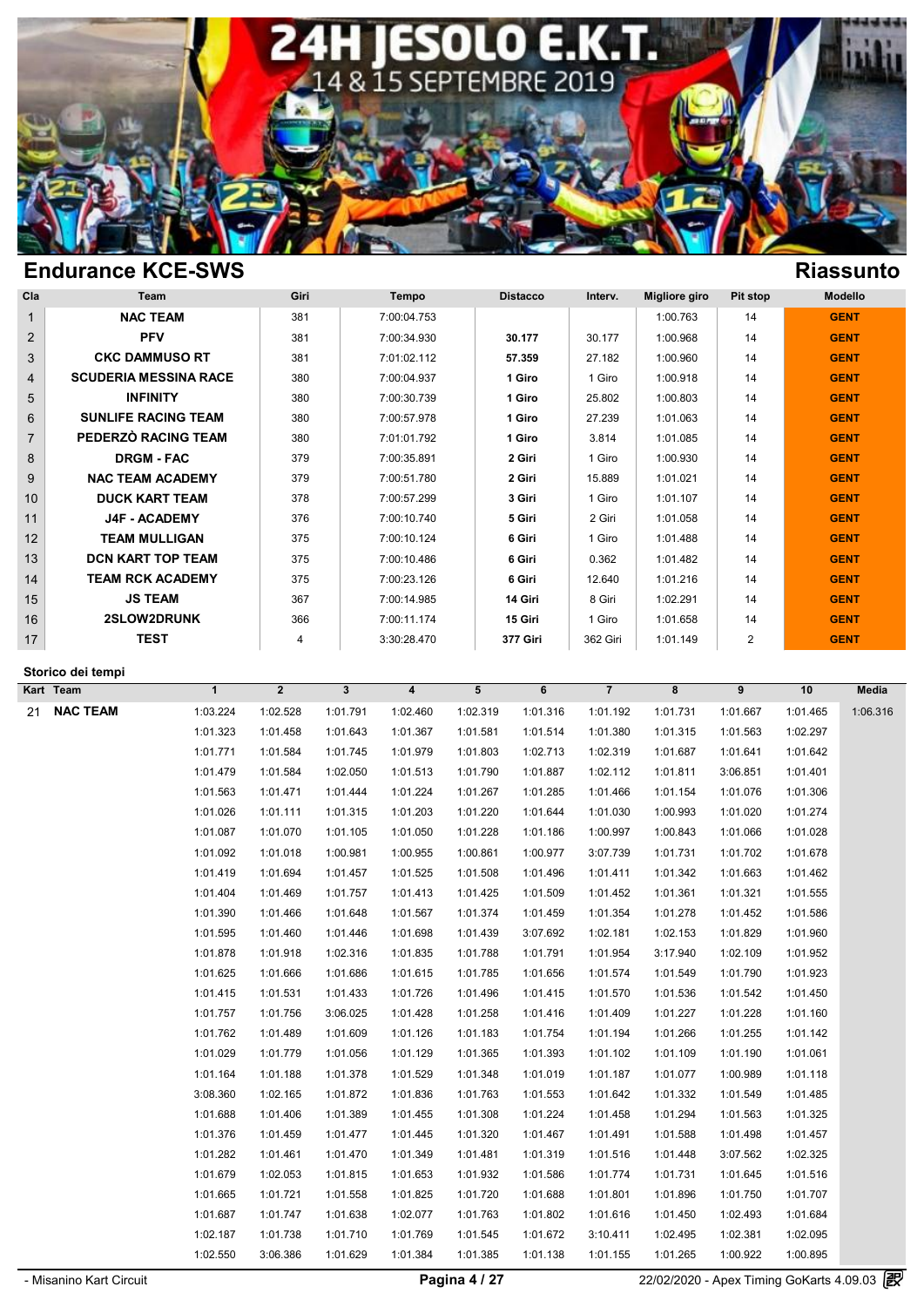

|          | <b>Riassunto</b>     |                      |                    |                         |                      |           |                      |                      |          |              | <b>Endurance KCE-SWS</b> |
|----------|----------------------|----------------------|--------------------|-------------------------|----------------------|-----------|----------------------|----------------------|----------|--------------|--------------------------|
| Media    | 10                   | 9                    | 8                  | $\overline{\mathbf{7}}$ | $\bf 6$              | ${\bf 5}$ | 4                    | $\mathbf{3}$         | $\bf{2}$ | $\mathbf{1}$ | Kart Team                |
|          | 1:01.059             | 1:01.258             | 1:01.857           | 1:01.446                | 1:01.100             | 1:01.051  | 1:01.166             | 1:01.393             | 1:01.000 | 1:00.976     |                          |
|          | 1:01.056             | 1:01.115             | 1:01.103           | 1:01.179                | 1:01.214             | 1:01.056  | 1:01.152             | 1:01.146             | 1:01.168 | 1:01.523     |                          |
|          | 3:07.700             | 1:01.245             | 1:01.235           | 1:01.649                | 1:01.132             | 1:01.089  | 1:01.006             | 1:01.082             | 1:01.181 | 1:01.101     |                          |
|          | 1:01.384             | 1:01.026             | 1:01.332           | 1:01.161                | 1:01.292             | 1:01.463  | 1:01.493             | 3:07.419             | 1:02.322 | 1:02.453     |                          |
|          | 1:01.221             | 1:00.961             | 1:00.959           | 1:00.936                | 1:01.150             | 1:01.002  | 1:01.099             | 1:01.056             | 1:01.231 | 1:01.161     |                          |
|          | 1:01.272             | 1:01.022             | 1:01.204           | 1:01.057                | 1:00.763             | 1:00.984  | 1:01.099             | 1:01.098             | 2:02.895 | 1:01.426     |                          |
|          | 3:07.192             | 1:01.267             | 1:00.971           | 1:01.196                | 1:00.993             | 1:01.135  | 1:00.997             | 1:00.867             | 1:01.055 | 1:00.882     |                          |
|          | 1:01.608             | 1:01.687             | 1:01.701           | 1:01.866                | 1:01.961             | 1:01.539  | 1:01.674             | 1:01.822             | 1:01.886 | 1:02.122     |                          |
|          | 3:07.142             | 1:01.672             | 1:01.713           | 1:01.534                | 1:01.470             | 1:01.491  | 1:01.492             | 1:01.498             | 1:01.745 | 1:01.743     |                          |
|          | 1:01.415             | 1:01.372             | 1:01.166           | 1:01.729                | 1:01.741             | 3:07.120  | 1:01.917             | 1:01.518             | 1:01.552 | 1:01.749     |                          |
| 1:06.759 | 1:01.447             | 1:01.625             | 1:01.953           | 1:01.523                | 1:01.144             | 1:01.582  | 1:01.465             | 1:01.731             | 1:01.882 | 1:03.426     | <b>PFV</b><br>27         |
|          | 1:01.494             | 1:01.570             | 1:01.695           | 1:01.641                | 1:01.562             | 1:01.375  | 1:01.556             | 1:01.419             | 1:01.380 | 1:01.249     |                          |
|          | 1:01.279             | 1:01.762             | 1:01.454           | 1:01.517                | 1:01.812             | 1:01.688  | 1:01.474             | 1:01.649             | 1:01.771 | 1:01.588     |                          |
|          | 1:02.004             | 3:25.828             | 1:01.717           | 1:01.668                | 1:01.542             | 1:01.571  | 1:01.561             | 1:02.114             | 1:01.602 | 1:01.546     |                          |
|          | 1:01.303             | 1:01.754             | 1:01.348           | 1:01.175                | 1:01.412             | 1:01.372  | 1:01.544             | 1:01.567             | 1:01.832 | 1:01.714     |                          |
|          | 1:01.382             | 1:01.457             | 1:01.442           | 1:01.601                | 1:01.515             | 1:01.171  | 1:01.257             | 1:01.495             | 1:01.523 | 1:01.594     |                          |
|          | 1:01.458             | 1:01.157             | 1:01.388           | 1:01.252                | 1:01.544             | 1:01.363  | 1:01.320             | 1:01.363             | 1:01.474 | 1:01.373     |                          |
|          | 1:01.378             | 1:01.636             | 1:01.436           | 3:07.717                | 1:01.143             | 1:01.303  | 1:01.231             | 1:01.549             | 1:01.557 | 1:01.345     |                          |
|          | 1:01.254             | 1:01.317             | 1:01.071           | 1:01.133                | 1:01.168             | 1:01.367  | 1:01.284             | 1:01.325             | 1:01.340 | 1:01.319     |                          |
|          | 1:01.159             | 1:01.113             | 1:01.318           | 1:01.293                | 1:01.181             | 1:01.167  | 1:01.293             | 1:01.241             | 1:01.310 | 1:01.235     |                          |
|          | 1:01.212             | 1:01.093             | 1:01.321           | 1:01.241                | 1:01.820             | 1:01.308  | 1:01.104             | 1:00.973             | 1:01.140 | 1:01.137     |                          |
|          | 1:01.742             | 1:01.469             | 1:01.761           | 1:01.724                | 2:26.198             | 1:01.111  | 1:01.151             | 1:00.988             | 1:01.040 | 1:01.324     |                          |
|          | 1:01.302             | 1:03.148             | 1:01.266           | 1:01.445                | 1:01.403             | 1:01.300  | 1:01.367             | 1:01.327             | 1:01.425 | 1:01.450     |                          |
|          | 1:01.208             | 1:01.457             | 1:01.417           | 1:01.162                | 1:01.343             | 1:01.253  | 1:00.968             | 1:01.343             | 1:01.184 | 1:01.046     |                          |
|          | 1:01.159             | 1:01.162             | 1:01.246           | 1:02.137                | 1:01.181             | 1:01.235  | 1:01.219             | 1:01.407             | 1:01.301 | 1:01.177     |                          |
|          | 1:02.203             | 3:08.464             | 1:02.667           | 3:08.584                | 1:02.294             | 1:02.720  | 3:43.319             | 1:01.331             | 1:01.708 | 1:01.205     |                          |
|          | 1:01.646             | 1:01.943             | 1:02.720           | 1:01.872                | 1:01.929             | 1:02.110  | 1:02.407             | 1:02.197             | 3:06.782 | 1:02.099     |                          |
|          | 1:02.030             | 1:01.843             | 1:01.928           | 1:01.828                | 1:01.741             | 1:02.179  | 1:02.019             | 1:01.880             | 1:01.993 | 1:02.048     |                          |
|          | 1:02.046             | 1:02.193             | 1:01.723           | 1:01.768                | 1:01.897             | 1:01.838  | 1:01.799             | 1:02.414             | 1:01.703 | 1:01.960     |                          |
|          | 1:01.779             | 1:01.936             | 1:01.947           | 1:01.605                | 1:01.592             | 1:01.788  | 1:01.766             | 1:01.979             | 1:02.160 | 3:09.280     |                          |
|          | 1:01.867             | 1:01.935             | 1:01.887           | 1:01.917                | 1:02.125             | 1:01.778  | 1:03.019             | 1:01.876             | 1:01.927 | 1:01.804     |                          |
|          | 1:02.408             | 1:02.328             | 1:02.183           | 1:01.829                | 1:02.813             | 1:02.714  | 1:02.034             | 1:01.806             | 1:01.901 | 1:01.957     |                          |
|          | 1:01.523             | 1:01.818             | 1:01.874           | 3:06.944                | 1:01.966             | 1:02.097  | 1:02.226             | 1:02.228             | 1:02.152 | 1:01.853     |                          |
|          | 1:01.919             | 1:01.423             | 1:01.423           | 1:01.424                | 1:01.515             | 1:01.379  | 1:01.444             | 1:01.409             | 1:01.608 | 1:01.768     |                          |
|          | 1:01.388             | 1:01.411             | 1:01.596           | 1:01.966                | 1:01.400             | 1:01.487  | 1:01.743             | 1:01.553             | 1:01.753 | 1:01.710     |                          |
|          | 1:01.354             | 1:01.380             | 1:01.432           | 1:01.453                | 1:01.481             | 1:01.364  | 1:01.437             | 1:01.514             | 1:01.732 | 1:01.488     |                          |
|          | 1:01.457             | 1:01.495             | 1:01.712           | 1:01.510                | 1:01.657             | 3:06.848  | 1:01.660             | 1:02.257             | 1:01.628 | 1:01.341     |                          |
|          | 1:01.564             | 1:01.638             | 1:01.510           | 1:01.512                | 1:01.538             | 1:01.660  | 1:01.609             | 1:01.697             | 1:01.541 | 1:01.599     |                          |
|          | 1:01.565             | 1:01.432             | 1:01.396           | 1:01.542                | 1:01.441             | 1:01.720  | 1:01.517             | 1:01.471             | 1:01.442 | 1:01.404     |                          |
|          | 1:01.495             | 1:01.339             | 1:01.339           | 1:01.484                | 1:01.761             | 1:01.693  | 1:01.607             | 1:01.565             | 1:01.547 | 1:01.479     |                          |
|          | 1:01.458             | 1:01.520             | 1:01.517           | 1:01.263                | 1:01.772             | 1:02.051  | 1:02.103             | 3:06.599             | 1:01.428 | 1:01.532     |                          |
|          | 1:01.326             | 1:01.439             | 1:01.444           | 1:01.481                | 1:01.463             | 1:01.441  | 1:01.321             | 1:01.411             | 1:01.445 | 1:01.986     |                          |
|          | 1:01.178             | 1:01.465             | 1:01.194           | 1:01.087                | 1:01.442             | 1:01.435  | 1:01.216             | 1:01.364             | 1:01.137 | 1:01.629     |                          |
|          | 1:01.217             | 1:01.469             | 1:01.943           | 1:01.813                | $\sim$               | $\sim$    | 1:01.343             | 1:01.567             | 1:01.474 | 3:04.312     |                          |
|          | 1:01.564             |                      | 1:01.357           | 1:01.345                | 1:01.461             | 1:01.562  | 1:01.530             |                      | 1:01.820 | 4:09.246     |                          |
|          |                      | 1:01.505             |                    |                         |                      | 1:01.119  |                      | 1:01.676             | 1:01.625 | 1:01.393     |                          |
|          | 1:01.655<br>1:01.273 | 1:01.517<br>1:01.304 | $\sim$<br>1:01.387 | 1:01.251<br>1:01.393    | 1:01.305<br>1:01.485 | 1:01.392  | 1:01.309<br>1:01.568 | 1:01.193<br>1:01.275 | 1:01.408 | 1:01.350     |                          |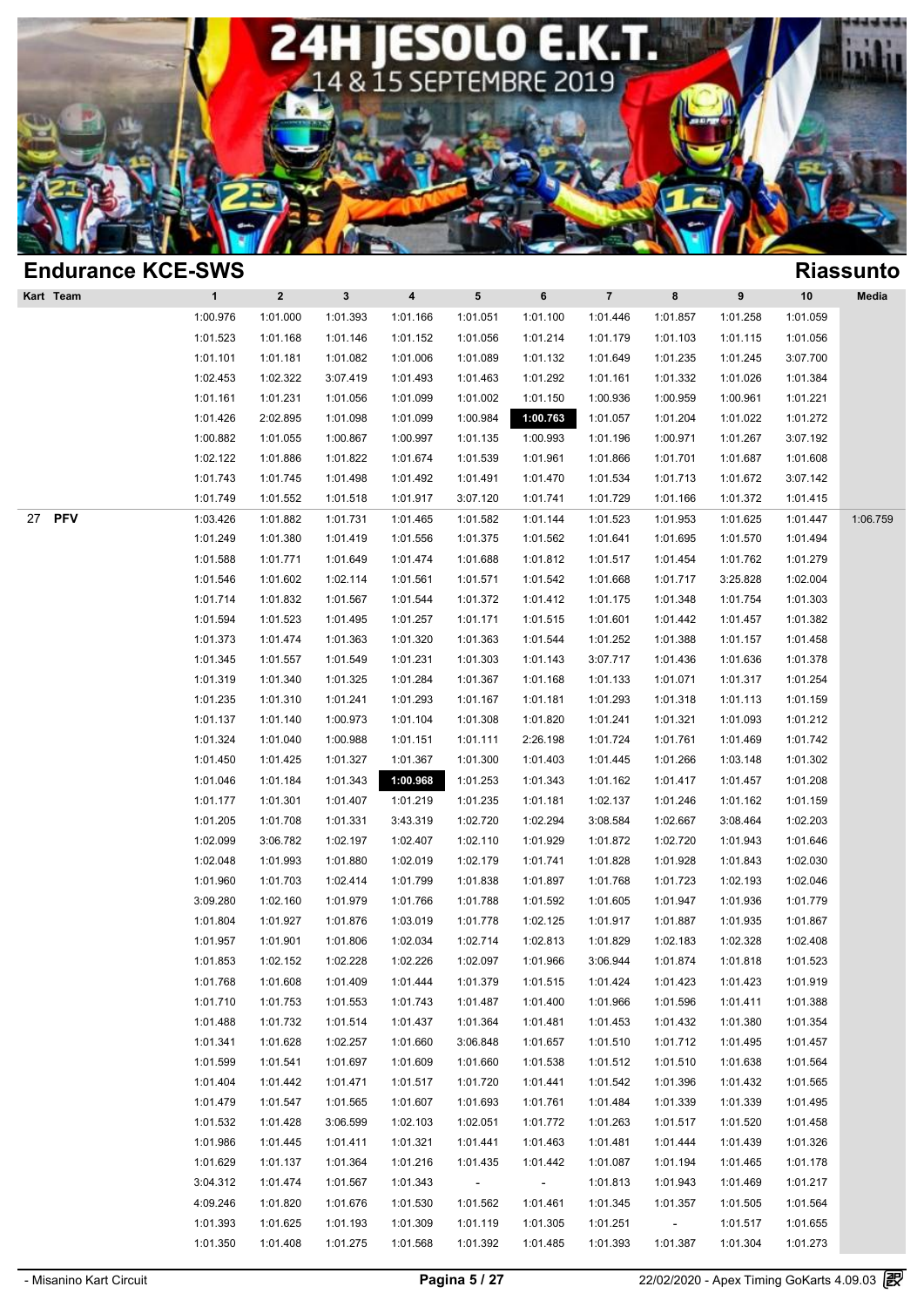

| <b>Endurance KCE-SWS</b>       |              |              |              |                         |           |          |                |          |          |          | <b>Riassunto</b> |
|--------------------------------|--------------|--------------|--------------|-------------------------|-----------|----------|----------------|----------|----------|----------|------------------|
| Kart Team                      | $\mathbf{1}$ | $\mathbf{2}$ | $\mathbf{3}$ | $\overline{\mathbf{4}}$ | ${\bf 5}$ | 6        | $\overline{7}$ | 8        | 9        | 10       | Media            |
|                                | 1:01.232     | 3:06.834     | 1:01.691     | 1:01.271                | 1:01.180  | 1:01.304 | 1:01.255       | 3:06.832 | 1:01.721 | 1:01.388 |                  |
|                                | 1:01.298     |              |              |                         |           |          |                |          |          |          |                  |
| <b>CKC DAMMUSO RT</b><br>41    | 1:03.925     | 1:02.180     | 1:01.929     | 1:01.987                | 1:02.802  | 1:02.150 | 1:02.106       | 1:01.369 | 1:01.638 | 1:02.037 | 1:06.465         |
|                                | 1:01.428     | 1:01.411     | 1:01.195     | 1:01.994                | 1:01.575  | 1:01.360 | 1:02.046       | 1:01.556 | 1:01.511 | 1:01.450 |                  |
|                                | 1:01.369     | 1:01.592     | 1:01.895     | 1:01.771                | 1:01.582  | 1:02.026 | 1:01.730       | 1:01.662 | 1:02.004 | 1:01.791 |                  |
|                                | 1:01.386     | 1:01.553     | 1:01.452     | 1:01.785                | 1:01.395  | 1:01.442 | 1:01.836       | 3:07.771 | 1:03.007 | 1:01.589 |                  |
|                                | 1:01.908     | 1:01.611     | 1:01.491     | 1:01.985                | 1:01.770  | 1:01.240 | 1:01.634       | 1:01.350 | 1:01.831 | 1:01.284 |                  |
|                                | 1:01.261     | 1:01.555     | 1:01.236     | 1:01.692                | 1:01.607  | 1:01.337 | 1:01.360       | 1:01.435 | 1:01.202 | 1:02.275 |                  |
|                                | 1:01.894     | 1:01.299     | 1:02.132     | 1:01.434                | 1:01.546  | 1:01.863 | 1:01.801       | 1:01.202 | 1:01.294 | 1:01.159 |                  |
|                                | 1:01.201     | 1:02.224     | 1:01.526     | 1:01.312                | 1:01.431  | 3:08.634 | 1:03.137       | 1:02.552 | 1:02.642 | 1:03.556 |                  |
|                                | 1:02.271     | 1:02.245     | 1:03.309     | 1:02.839                | 1:02.525  | 1:02.454 | 3:07.337       | 1:01.384 | 1:01.955 | 1:01.359 |                  |
|                                | 1:01.403     | 1:01.199     | 1:01.532     | 1:01.381                | 1:01.152  | 1:00.960 | 1:01.366       | 1:01.250 | 1:01.177 | 1:01.195 |                  |
|                                | 1:01.139     | 1:01.327     | 1:01.310     | 1:01.221                | 1:01.358  | 1:01.254 | 1:01.265       | 1:01.403 | 1:01.252 | 1:02.667 |                  |
|                                | 1:01.343     | 1:01.223     | 1:01.333     | 1:01.227                | 1:01.194  | 1:01.291 | 1:01.367       | 1:01.248 | 1:01.356 | 1:01.561 |                  |
|                                | 1:01.158     | 1:01.033     | 1:01.423     | 1:01.381                | 3:06.866  | 1:01.686 | 1:01.804       | 1:01.537 | 1:02.197 | 1:01.297 |                  |
|                                | 1:01.461     | 1:01.571     | 1:01.780     | 1:01.996                | 1:01.400  | 1:01.298 | 1:01.014       | 1:01.687 | 1:01.333 | 1:01.534 |                  |
|                                | 1:01.310     | 1:01.291     | 1:01.241     | 1:01.751                | 1:01.593  | 1:01.255 | 1:01.191       | 1:01.378 | 1:01.342 | 1:01.224 |                  |
|                                | 1:01.503     | 1:01.501     | 1:01.415     | 1:01.255                | 1:01.655  | 1:01.350 | 1:01.426       | 1:01.588 | 1:01.469 | 1:01.662 |                  |
|                                | 1:01.456     | 1:01.696     | 3:08.633     | 1:02.864                | 1:02.584  | 1:02.416 | 1:02.732       | 1:02.256 | 1:01.992 | 1:02.144 |                  |
|                                | 1:02.331     | 1:02.378     | 1:02.001     | 1:01.830                | 1:02.255  | 1:02.011 | 1:02.059       | 1:01.906 | 1:03.006 | 1:02.145 |                  |
|                                | 1:02.037     | 1:02.189     | 1:02.087     | 1:03.059                | 1:02.306  | 1:02.251 | 1:02.251       | 1:01.942 | 1:01.862 | 1:02.154 |                  |
|                                | 1:02.244     | 3:07.747     | 1:02.419     | 1:02.096                | 1:02.126  | 1:02.294 | 1:01.617       | 1:01.560 | 1:01.730 | 1:01.838 |                  |
|                                | 1:01.427     | 1:01.490     | 1:01.580     | 1:01.501                | 1:01.311  | 1:01.616 | 1:01.552       | 1:01.479 | 1:01.870 | 1:01.443 |                  |
|                                | 1:01.788     | 1:02.329     | 1:01.790     | 1:01.697                | 1:01.520  | 1:01.562 | 1:01.614       | 1:01.768 | 1:02.471 | 1:01.862 |                  |
|                                | 1:01.617     | 1:01.630     | 1:01.890     | 1:01.648                | 1:02.020  | 1:02.220 | 1:01.779       | 1:01.958 | 3:06.566 | 1:01.687 |                  |
|                                | 1:01.688     | 1:01.394     | 1:01.626     | 1:01.545                | 1:01.497  | 1:01.517 | 1:01.238       | 1:01.849 | 1:01.409 | 1:01.351 |                  |
|                                | 1:01.332     | 1:01.254     | 1:01.379     | 1:01.472                | 1:01.375  | 1:01.271 | 1:01.180       | 1:01.384 | 1:01.303 | 1:01.537 |                  |
|                                | 1:01.189     | 1:01.384     | 1:01.745     | 1:01.528                | 1:01.912  | 1:01.262 | 1:01.175       | 1:01.170 | 1:01.497 | 1:01.883 |                  |
|                                | 1:01.622     | 1:01.198     | 1:01.352     | 1:01.328                | 1:01.544  | 1:01.279 | 3:07.502       | 1:02.744 | 1:02.246 | 1:02.184 |                  |
|                                | 1:02.132     | 1:02.409     | 1:01.934     | 1:02.027                | 1:02.178  | 1:01.965 | 1:01.862       | 1:02.232 | 1:01.795 | 1:01.881 |                  |
|                                | 1:02.548     | 1:01.819     | 1:01.891     | 1:01.765                | 1:02.025  | 1:02.507 | 1:01.955       | 1:02.090 | 1:02.499 | 1:01.835 |                  |
|                                | 1:02.489     | 1:01.808     | 1:01.847     | 1:01.743                | 1:02.030  | 1:01.964 | 1:02.112       | 1:01.816 | 1:01.901 | 1:02.593 |                  |
|                                | 1:01.907     | 1:01.747     | 1:01.880     | 3:08.470                | 3:07.324  | 1:01.757 | 1:01.458       | 1:01.357 | 1:01.295 | 1:01.403 |                  |
|                                | 1:01.661     | 1:01.410     | 1:01.435     | 1:01.210                | 1:01.216  | 1:01.159 | 1:01.194       | 1:01.193 | 1:01.439 | 1:01.387 |                  |
|                                | 1:01.289     | 1:01.282     | 1:01.725     | 1:01.189                | 1:01.513  | 1:01.413 | 1:01.132       | 1:01.081 | 1:01.234 | 1:01.106 |                  |
|                                | 1:01.242     | 1:01.170     | 2:02.436     | 1:01.209                | 1:01.221  | 1:01.258 | 1:01.110       | 1:01.390 | 1:01.168 | 1:01.198 |                  |
|                                | 1:01.206     | 3:07.027     | 1:01.499     | 1:01.891                | 1:01.428  | 1:01.459 | 1:01.201       | 1:01.013 | 1:01.218 | 1:01.345 |                  |
|                                | 1:01.127     | 1:01.441     | 1:01.338     | 1:01.364                | 1:01.323  | 1:01.319 | 1:01.390       | 1:01.041 | 1:01.256 | 1:01.508 |                  |
|                                | 1:01.073     | 1:01.622     | 1:01.212     | 1:01.105                | 1:01.273  | 1:01.236 | 1:01.192       | 1:01.138 | 1:01.190 | 1:01.163 |                  |
|                                | 3:09.007     | 3:08.001     | 3:06.924     | 1:02.484                | 1:01.744  | 1:01.870 | 1:01.978       | 1:01.511 | 1:01.247 | 1:01.333 |                  |
| <b>SCUDERIA MESSINA</b><br>23. | 1:02.375     | 1:02.021     | 1:01.536     | 1:01.443                | 1:01.378  | 1:01.161 | 1:01.368       | 1:01.582 | 1:01.533 | 1:01.312 | 1:06.675         |
|                                | 1:01.602     | 1:01.048     | 1:00.918     | 1:01.476                | 1:01.205  | 1:01.194 | 1:01.418       | 1:01.334 | 1:01.362 | 1:01.531 |                  |
|                                | 1:01.259     | 1:01.827     |              | 1:01.321                | 1:01.478  |          | 1:01.382       | 1:01.300 |          | 1:01.305 |                  |
|                                | 1:01.304     |              | 1:01.627     |                         |           | 1:01.483 |                |          | 1:01.317 |          |                  |
|                                |              | 1:01.319     | 1:01.323     | 1:01.476                | 1:01.304  | 1:01.486 | 1:01.307       | 1:01.539 | 3:07.521 | 1:02.859 |                  |
|                                | 1:02.412     | 1:02.109     | 1:02.308     | 1:02.191                | 1:02.411  | 1:02.668 | 3:07.934       | 1:02.585 | 1:02.266 | 1:01.888 |                  |
|                                | 1:02.071     | 1:02.085     | 1:01.734     | 1:02.271                | 1:01.441  | 1:01.571 | 1:01.698       | 1:01.827 | 1:01.670 | 1:01.569 |                  |
|                                | 1:01.743     | 1:01.824     | 1:01.797     | 1:01.879                | 1:01.837  | 1:01.536 | 1:01.614       | 1:01.716 | 1:01.893 | 1:01.991 |                  |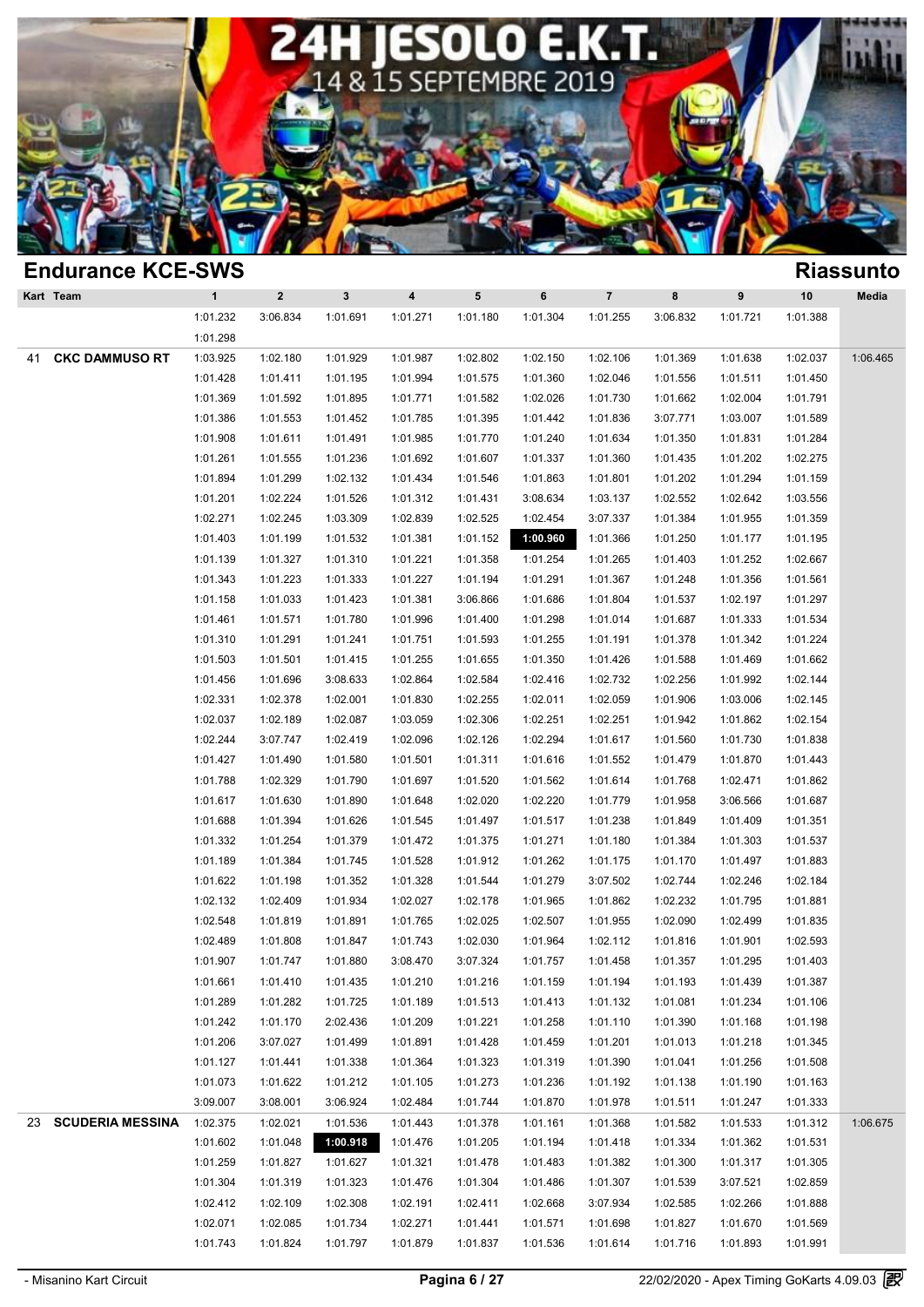

| <b>Endurance KCE-SWS</b> |              |          |              |                      |          |                          |                      |          |                      |                      | <b>Riassunto</b> |
|--------------------------|--------------|----------|--------------|----------------------|----------|--------------------------|----------------------|----------|----------------------|----------------------|------------------|
| Kart Team                | $\mathbf{1}$ | $\bf{2}$ | $\mathbf{3}$ | $\pmb{4}$            | 5        | $\bf 6$                  | $\overline{7}$       | 8        | $\pmb{9}$            | 10                   | Media            |
|                          | 1:02.085     | 1:01.640 | 1:01.919     | 1:01.697             | 1:02.081 | 1:01.793                 | 1:01.805             | 1:01.758 | 1:01.817             | 1:01.979             |                  |
|                          | 1:01.884     | 1:01.708 | 1:01.669     | 1:01.704             | 3:07.136 | 1:02.004                 | 1:01.897             | 1:01.934 | 1:01.773             | 1:01.937             |                  |
|                          | 1:02.207     | 1:01.703 | 1:01.811     | 1:01.897             | 1:01.557 | 1:01.775                 | 1:01.693             | 1:01.643 | 1:01.943             | 1:01.973             |                  |
|                          | 1:01.667     | 1:01.499 | 1:02.302     | 1:01.710             | 1:01.899 | 1:01.611                 | 1:01.936             | 1:02.093 | 1:01.816             | 1:03.320             |                  |
|                          | 1:01.804     | 1:01.921 | 1:01.938     | 1:02.146             | 1:01.569 | 1:01.787                 | 3:07.324             | 1:01.607 | 1:01.651             | 1:01.707             |                  |
|                          | 1:01.739     | 1:01.588 | 1:01.489     | 1:01.643             | 1:01.540 | 1:01.990                 | 1:01.983             | 1:01.604 | 1:01.794             | 1:01.855             |                  |
|                          | 1:01.798     | 1:01.530 | 1:01.467     | 1:02.236             | 1:01.443 | 1:01.444                 | 1:01.568             | 1:01.559 | 1:01.358             | 1:01.329             |                  |
|                          | 1:01.375     | 1:01.592 | 1:01.426     | 1:01.484             | 1:01.549 | 1:01.328                 | 1:01.376             | 1:01.631 | 1:01.388             | 1:01.452             |                  |
|                          | 1:02.001     | 1:01.563 | 3:07.045     | 1:02.498             | 1:01.753 | 1:01.821                 | 1:01.795             | 1:01.684 | 1:01.780             | 1:01.518             |                  |
|                          | 1:01.988     | 1:01.912 | 1:01.724     | 1:01.865             | 1:01.880 | 1:01.705                 | 1:01.663             | 1:01.587 | 1:01.837             | 1:01.624             |                  |
|                          | 1:01.653     | 1:01.556 | 1:01.679     | 1:01.686             | 1:01.639 | 1:01.680                 | 1:01.736             | 1:01.375 | 1:01.631             | 1:01.665             |                  |
|                          | 1:01.793     | 1:01.342 | 1:01.301     | 1:01.672             | 1:01.576 | 1:01.746                 | 1:01.438             | 1:01.626 | 1:01.535             | 1:01.515             |                  |
|                          | 3:06.979     | 1:02.100 | 1:01.619     | 1:02.125             | 1:02.041 | 1:01.575                 | 1:01.551             | 1:01.440 | 1:01.314             | 1:01.436             |                  |
|                          | 1:01.378     | 1:01.463 | 1:01.440     | 1:01.666             | 1:01.468 | 1:01.428                 | 1:01.519             | 1:01.416 | 1:01.586             | 1:01.293             |                  |
|                          | 1:01.493     | 1:01.250 | 1:01.317     | 1:01.648             | 1:01.458 | 1:01.312                 | 1:01.289             | 1:01.476 | 1:01.951             | 1:02.361             |                  |
|                          | 1:01.445     | 1:01.612 | 1:01.404     | 1:01.378             | 1:01.741 | 1:01.672                 | 1:01.374             | 1:01.339 | 3:06.736             | 1:02.386             |                  |
|                          | 1:02.138     | 1:01.991 | 1:01.861     | 1:01.704             | 1:01.757 | 1:01.652                 | 1:01.637             | 1:02.154 | 1:01.695             | 1:01.952             |                  |
|                          | 1:01.880     | 1:01.631 | 1:01.732     | 1:01.666             | 1:01.662 | 1:01.590                 | 1:01.576             | 1:01.658 | 1:01.636             | 1:01.417             |                  |
|                          | 1:01.585     | 1:01.613 | 1:01.481     | 1:01.730             | 1:01.664 | 1:01.626                 | 1:01.762             | 1:01.387 | 1:02.427             | 1:01.524             |                  |
|                          | 1:01.640     | 1:01.845 | 1:01.628     | 1:01.805             | 1:01.729 | 1:01.626                 | 3:07.073             | 1:02.236 | 1:02.244             | 1:02.208             |                  |
|                          | 1:01.978     | 1:02.010 | 1:01.913     | 1:01.910             | 1:01.820 | 1:02.118                 | 1:02.606             | 1:01.949 | 1:01.855             | 1:02.064             |                  |
|                          | 1:01.856     | 1:01.942 | 1:01.705     | 1:01.916             | 1:02.050 | 1:01.875                 | 3:06.224             | 1:01.741 | 1:01.610             | 1:01.753             |                  |
|                          | 1:01.770     | 1:01.563 | 1:01.566     | 1:01.640             | 1:01.585 | 1:01.576                 | 1:01.567             | 1:01.651 | 1:01.538             | 1:01.480             |                  |
|                          | 1:02.108     | 1:02.103 | 1:01.421     | 1:01.982             | 1:01.547 | 1:01.512                 | 1:01.577             | 1:01.752 | 1:01.486             | 1:01.539             |                  |
|                          | 1:01.254     | 1:01.404 | 1:01.548     | 1:01.382             | 1:01.668 | 1:01.469                 | 1:01.344             | 1:01.244 | 1:01.526             | 1:01.074             |                  |
|                          | 1:01.330     | 3:07.376 | 1:01.997     | 1:01.829             | 1:01.643 | 1:01.672                 | 1:01.521             | 1:01.723 | 1:01.603             | 1:01.803             |                  |
|                          | 1:01.729     | 1:01.639 | 3:04.631     | 1:01.543             |          | $\overline{\phantom{a}}$ | 1:01.480             | 1:01.720 | 1:01.428             | 1:01.739             |                  |
|                          | 1:01.683     | 1:01.704 | 1:01.363     | 1:01.425             | 1:01.533 | 1:01.582                 | 3:07.687             | 3:07.182 | 1:02.257             | 1:02.162             |                  |
|                          | 1:02.619     | 1:01.798 | 3:07.209     | 1:03.294             | 1:02.160 | 1:01.692                 | 1:01.791             | 1:01.617 | 1:01.687             | 1:01.677             |                  |
|                          | 1:01.858     | 1:02.352 | 1:02.102     | 1:01.899             | 1:01.903 | 3:06.627                 | 1:01.380             | 1:01.933 | 1:01.895             | 1:01.740             |                  |
|                          | 1:01.425     | 1:01.157 | 1:01.715     | 1:01.013             | 1:03.032 | 1:01.053                 | 1:00.968             | 1:01.216 | 1:01.243             | 1:01.892             |                  |
| <b>INFINITY</b><br>29    | 1:03.451     | 1:02.005 | 1:01.939     | 1:02.061             | 1:01.729 | 1:01.737                 | 1:01.729             | 1:02.155 | 1:01.620             | 1:02.134             | 1:06.735         |
|                          | 1:01.770     | 1:01.492 | 1:01.542     | 1:01.500             | 1:01.413 | 1:01.680                 | 1:01.647             | 1:01.812 | 1:01.620             | 1:02.176             |                  |
|                          | 1:01.402     | 1:01.330 | 1:01.447     | 1:01.663             | 1:03.193 | 1:02.842                 | 1:01.879             | 1:01.676 | 1:01.636             | 1:01.782             |                  |
|                          | 1:01.589     | 1:01.458 | 1:01.388     | 1:01.622             | 1:01.470 | 1:01.563                 | 1:01.725             | 1:01.905 | 3:07.893             | 1:02.334             |                  |
|                          | 1:02.511     | 1:01.700 | 1:02.079     | 1:03.513             | 1:02.642 | 1:02.145                 | 1:01.645             | 1:01.696 | 1:03.239             | 3:06.461             |                  |
|                          | 1:01.905     | 1:01.679 | 1:01.786     | 1:02.075             | 1:01.817 | 1:01.425                 | 1:01.458             | 1:01.606 | 1:01.500             | 1:01.664             |                  |
|                          | 1:01.371     | 1:01.379 | 1:01.831     | 1:01.436             | 1:01.322 | 1:01.353                 | 1:01.968             | 1:02.336 | 1:01.302             | 1:01.593             |                  |
|                          | 1:01.582     | 1:01.317 | 1:01.582     | 1:02.134             | 1:01.771 | 1:01.779                 | 1:01.785             | 1:01.536 | 1:01.708             | 1:01.596             |                  |
|                          | 1:01.738     | 1:01.592 | 1:01.379     | 1:01.614             | 1:01.659 | 1:01.625                 | 1:01.727             | 3:09.882 | 1:03.037             | 1:02.428             |                  |
|                          | 1:02.280     | 3:07.696 | 1:02.107     | 1:02.444             | 1:02.178 | 1:01.689                 | 1:01.605             | 1:01.970 | 1:01.998             | 1:02.117             |                  |
|                          | 1:01.819     | 1:02.097 | 1:01.959     | 1:02.490             | 1:01.957 | 1:01.812                 | 1:01.642             | 1:01.456 | 1:01.704             | 1:01.766             |                  |
|                          | 3:08.231     | 1:01.526 | 1:01.932     | 1:01.548             | 1:01.313 | 1:01.567                 | 1:01.678             | 1:02.257 | 1:01.451             | 1:01.458             |                  |
|                          | 1:01.644     | 1:01.762 | 1:01.569     | 1:01.996             | 1:02.460 | 1:02.270                 | 1:01.844             | 1:02.086 | 1:01.795             | 1:01.649             |                  |
|                          | 1:01.982     | 1:01.720 | 1:01.556     | 1:01.630             | 1:01.784 |                          | 1:01.582             | 1:01.383 |                      | 1:01.553             |                  |
|                          | 1:01.483     | 1:01.437 | 1:01.651     |                      | 1:01.509 | 1:01.952                 |                      | 1:01.713 | 1:01.562<br>3:08.287 |                      |                  |
|                          | 1:02.457     | 1:02.148 | 1:02.176     | 1:01.463<br>1:01.868 | 1:01.804 | 1:01.472<br>1:01.791     | 1:01.831<br>1:01.979 | 1:01.909 | 1:01.973             | 1:02.640<br>1:01.713 |                  |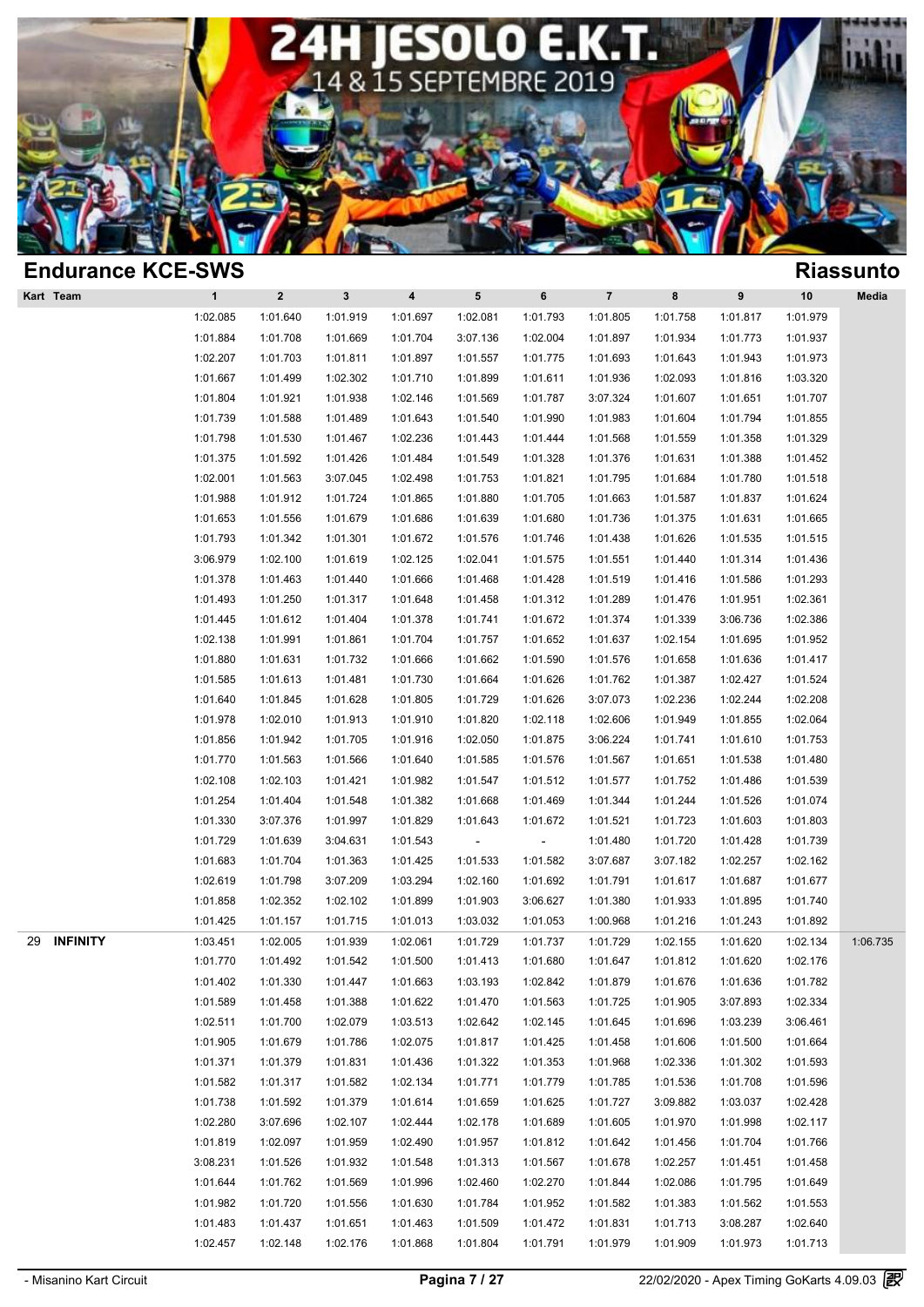

| <b>Endurance KCE-SWS</b>       |              |          |              |                         |          |          |                |          |          |          | <b>Riassunto</b> |
|--------------------------------|--------------|----------|--------------|-------------------------|----------|----------|----------------|----------|----------|----------|------------------|
| Kart Team                      | $\mathbf{1}$ | $\bf{2}$ | $\mathbf{3}$ | $\overline{\mathbf{4}}$ | 5        | 6        | $\overline{7}$ | 8        | 9        | 10       | Media            |
|                                | 1:02.533     | 1:02.136 | 1:01.813     | 1:01.991                | 1:01.953 | 1:02.038 | 1:01.829       | 1:01.754 | 1:01.808 | 1:01.807 |                  |
|                                | 1:01.787     | 1:01.649 | 1:01.696     | 1:01.956                | 1:01.780 | 1:01.818 | 1:01.651       | 1:01.631 | 1:01.853 | 1:01.811 |                  |
|                                | 1:01.690     | 1:01.913 | 1:01.397     | 1:01.744                | 1:01.646 | 1:01.489 | 3:07.299       | 1:02.498 | 1:01.987 | 1:02.103 |                  |
|                                | 1:01.622     | 1:02.170 | 1:01.905     | 1:01.781                | 1:01.724 | 1:01.928 | 1:01.751       | 1:01.699 | 1:01.599 | 1:01.708 |                  |
|                                | 1:01.711     | 1:01.814 | 1:01.694     | 1:01.792                | 1:02.135 | 1:01.560 | 1:01.386       | 1:01.732 | 1:01.839 | 1:01.752 |                  |
|                                | 1:01.870     | 1:02.242 | 1:01.814     | 1:01.777                | 1:01.844 | 1:01.925 | 1:02.246       | 1:02.867 | 1:01.648 | 1:01.679 |                  |
|                                | 1:01.672     | 1:01.602 | 1:01.761     | 1:01.842                | 3:07.432 | 1:02.736 | 1:02.311       | 1:01.564 | 1:01.702 | 1:01.749 |                  |
|                                | 1:01.487     | 1:01.971 | 1:01.647     | 1:01.393                | 1:01.530 | 1:01.438 | 1:01.293       | 1:01.412 | 1:01.456 | 1:01.360 |                  |
|                                | 1:01.509     | 1:01.135 | 1:01.931     | 1:01.497                | 1:01.438 | 1:01.391 | 1:01.332       | 1:01.306 | 1:01.306 | 1:01.422 |                  |
|                                | 1:01.495     | 1:01.196 | 1:01.602     | 1:01.447                | 1:01.260 | 1:01.524 | 1:01.337       | 1:01.399 | 1:01.478 | 1:01.304 |                  |
|                                | 1:01.901     | 1:01.371 | 3:06.957     | 1:02.257                | 1:02.325 | 1:02.147 | 1:02.411       | 1:02.169 | 1:01.775 | 1:02.124 |                  |
|                                | 1:02.794     | 1:01.651 | 1:02.205     | 1:02.229                | 1:01.557 | 1:01.475 | 1:01.733       | 1:01.599 | 1:01.660 | 1:01.571 |                  |
|                                | 1:01.704     | 1:01.705 | 1:01.646     | 1:01.896                | 1:01.650 | 1:01.564 | 1:02.191       | 1:01.788 | 1:01.553 | 1:02.147 |                  |
|                                | 1:02.503     | 1:01.764 | 1:01.669     | 1:01.822                | 1:02.074 | 1:01.808 | 1:02.006       | 1:01.549 | 1:02.267 | 1:02.241 |                  |
|                                | 3:07.250     | 1:02.428 | 1:02.050     | 1:01.826                | 1:01.897 | 1:01.686 | 1:01.573       | 1:01.426 | 1:01.618 | 1:02.829 |                  |
|                                | 1:02.042     | 1:01.656 | 1:01.305     | 1:01.488                | 1:01.490 | 1:01.448 | 1:01.514       | 1:01.157 | 1:01.168 | 1:01.359 |                  |
|                                | 1:01.198     | 1:01.321 | 1:01.597     | 1:01.699                | 1:01.381 | 1:01.382 | 1:01.558       | 1:01.364 | 1:01.315 | 1:01.366 |                  |
|                                | 1:01.650     | 3:04.643 | 1:01.090     | 1:01.434                |          |          | 1:01.414       | 1:01.337 | 3:21.543 | 1:02.139 |                  |
|                                | 1:01.662     | 1:01.372 | 1:01.278     | 1:01.544                | 1:01.656 | 1:01.274 | 1:01.189       | 1:01.049 | 1:00.909 | 1:00.951 |                  |
|                                | 1:01.447     | 1:00.935 | 1:00.869     | 1:00.867                | 1:00.868 | 1:00.833 | 1:00.990       | 1:01.117 | 1:00.935 | 1:01.029 |                  |
|                                | 1:01.047     | 1:00.877 | 1:00.803     | 1:00.926                | 1:01.007 | 1:00.930 | 1:00.900       | 1:00.880 | 1:00.969 | 1:00.931 |                  |
|                                | 1:00.969     | 1:00.900 | 1:00.854     | 3:06.898                | 3:06.435 | 1:01.299 | 3:06.526       | 1:02.449 | 1:01.985 | 1:02.028 |                  |
| <b>SUNLIFE RACING TE/</b><br>6 | 1:03.023     | 1:02.282 | 1:02.296     | 1:02.681                | 1:04.166 | 1:02.419 | 1:02.060       | 1:01.619 | 1:01.643 | 1:02.374 | 1:06.809         |
|                                | 1:01.926     | 1:01.643 | 1:01.950     | 1:01.924                | 1:01.825 | 1:02.014 | 1:02.276       | 1:02.268 | 1:01.991 | 1:01.754 |                  |
|                                | 1:02.108     | 1:01.920 | 1:01.778     | 1:01.954                | 1:01.945 | 1:02.172 | 1:01.948       | 1:01.849 | 1:01.819 | 1:01.811 |                  |
|                                | 1:01.801     | 1:01.906 | 1:01.809     | 1:01.791                | 1:02.297 | 1:01.716 | 1:02.318       | 1:01.929 | 3:06.148 | 1:01.950 |                  |
|                                | 1:01.735     | 1:01.777 | 1:01.684     | 1:01.722                | 1:01.743 | 1:01.630 | 1:01.598       | 1:01.676 | 1:01.737 | 1:01.627 |                  |
|                                | 1:01.953     | 1:01.914 | 1:01.568     | 1:01.654                | 1:01.517 | 1:01.683 | 1:01.630       | 1:01.628 | 1:01.438 | 1:01.612 |                  |
|                                | 1:01.933     | 1:01.623 | 1:01.342     | 1:01.580                | 1:01.658 | 1:01.362 | 1:01.501       | 1:01.395 | 1:02.177 | 1:01.980 |                  |
|                                | 1:01.329     | 1:01.458 | 1:01.655     | 1:01.549                | 1:01.460 | 1:02.280 | 3:11.176       | 1:03.705 | 1:03.199 | 1:02.323 |                  |
|                                | 1:02.767     | 1:01.803 | 1:01.953     | 1:01.548                | 1:02.490 | 1:02.171 | 1:01.915       | 1:01.763 | 1:01.937 | 1:01.823 |                  |
|                                | 1:01.663     | 1:01.537 | 1:01.861     | 1:01.791                | 1:01.807 | 1:01.594 | 1:01.679       | 1:01.490 | 1:01.910 | 1:01.834 |                  |
|                                | 1:01.499     | 1:01.745 | 1:01.432     | 1:01.715                | 1:01.612 | 1:01.731 | 1:01.233       | 1:01.979 | 1:01.783 | 1:01.843 |                  |
|                                | 1:01.627     | 1:01.393 | 1:01.860     | 1:01.725                | 3:07.752 | 1:02.434 | 1:02.040       | 1:01.467 | 1:01.401 | 1:01.554 |                  |
|                                | 1:01.553     | 1:01.855 | 1:01.411     | 1:01.178                | 1:01.650 | 1:01.285 | 1:01.213       | 1:01.426 | 1:01.270 | 1:01.198 |                  |
|                                | 1:01.288     | 1:01.730 | 1:01.698     | 1:01.279                | 1:01.444 | 1:01.684 | 1:01.420       | 1:01.206 | 1:01.293 | 1:01.263 |                  |
|                                | 1:01.103     | 1:01.195 | 1:01.740     | 1:01.303                | 1:01.288 | 1:01.166 | 1:01.063       | 1:01.447 | 1:01.115 | 1:01.344 |                  |
|                                | 1:01.805     | 1:01.392 | 1:01.270     | 3:06.052                | 1:02.025 | 1:02.013 | 1:01.712       | 1:01.569 | 1:01.714 | 1:01.660 |                  |
|                                | 1:01.688     | 1:01.521 | 1:01.701     | 1:01.895                | 1:01.608 | 1:01.506 | 1:01.720       | 1:01.638 | 1:01.834 | 1:01.901 |                  |
|                                | 1:01.772     | 1:01.626 | 1:01.731     | 1:01.575                | 1:01.704 | 1:01.695 | 1:01.732       | 1:01.688 | 1:01.633 | 1:01.626 |                  |
|                                | 1:01.584     | 1:01.616 | 1:01.787     | 1:01.665                | 1:01.930 | 1:01.908 | 1:01.739       | 1:01.539 | 1:01.820 | 1:01.523 |                  |
|                                | 1:01.731     | 3:08.346 |              |                         | 1:03.642 |          |                | 1:02.601 | 1:02.619 |          |                  |
|                                |              |          | 1:03.505     | 1:02.747                |          | 3:07.971 | 1:02.937       |          |          | 1:02.479 |                  |
|                                | 3:05.730     | 1:01.911 | 1:01.573     | 1:01.653                | 1:01.662 | 1:01.733 | 1:01.717       | 1:01.643 | 1:01.464 | 1:01.540 |                  |
|                                | 1:01.642     | 1:01.464 | 1:01.467     | 1:01.579                | 1:01.515 | 1:01.558 | 1:01.550       | 1:01.693 | 1:01.469 | 1:01.698 |                  |
|                                | 1:01.514     | 1:01.504 | 1:01.422     | 1:01.303                | 1:01.613 | 1:01.618 | 3:07.159       | 1:02.474 | 1:02.412 | 1:02.277 |                  |
|                                | 1:02.212     | 1:02.156 | 1:02.012     | 1:01.982                | 1:02.131 | 1:02.037 | 1:01.983       | 1:02.103 | 1:02.109 | 1:02.431 |                  |
|                                | 1:02.322     | 1:01.888 | 1:01.936     | 1:01.903                | 1:01.775 | 1:01.659 | 1:02.009       | 1:01.835 | 1:01.795 | 1:02.057 |                  |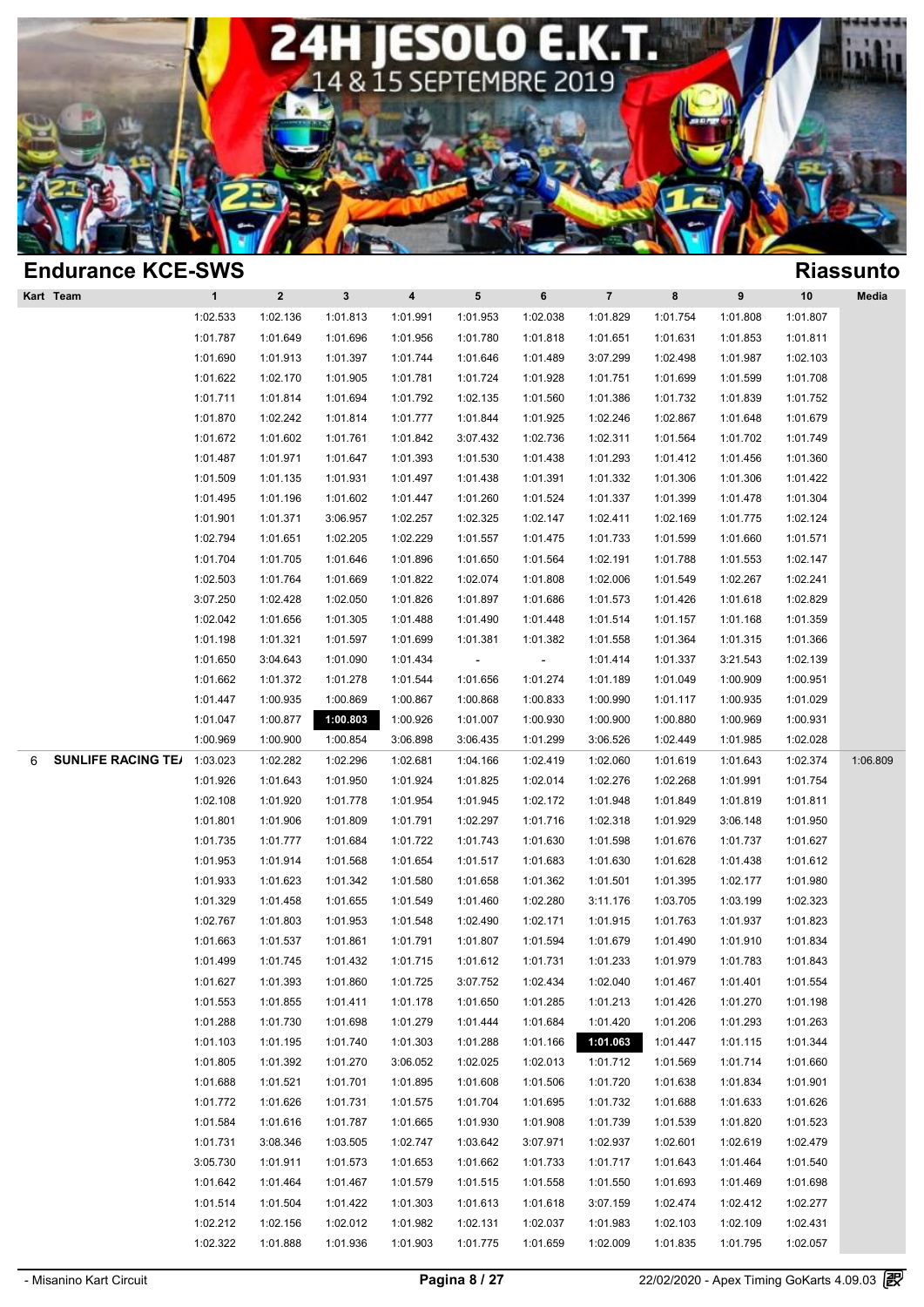

| <b>Endurance KCE-SWS</b>            |              |                          |                          |                |           |          |                |          |          |          | <b>Riassunto</b> |
|-------------------------------------|--------------|--------------------------|--------------------------|----------------|-----------|----------|----------------|----------|----------|----------|------------------|
| Kart Team                           | $\mathbf{1}$ | $\bf{2}$                 | $\mathbf{3}$             | 4              | ${\bf 5}$ | $\bf 6$  | $\overline{7}$ | 8        | 9        | 10       | Media            |
|                                     | 1:02.791     | 1:01.623                 | 1:01.851                 | 1:01.450       | 1:01.596  | 1:02.406 | 1:02.209       | 1:01.989 | 1:01.524 | 1:01.444 |                  |
|                                     | 1:01.808     | 1:01.766                 | 1:01.776                 | 1:02.108       | 3:06.901  | 1:01.819 | 1:02.065       | 1:01.975 | 1:01.834 | 1:02.375 |                  |
|                                     | 1:02.456     | 1:01.832                 | 1:01.766                 | 1:01.496       | 1:01.678  | 1:02.231 | 1:01.589       | 1:01.292 | 1:01.289 | 1:01.210 |                  |
|                                     | 1:01.488     | 1:01.974                 | 1:01.359                 | 1:01.556       | 1:01.683  | 1:01.184 | 1:01.983       | 1:01.872 | 1:01.407 | 1:01.471 |                  |
|                                     | 1:01.593     | 1:01.470                 | 1:01.363                 | 1:01.705       | 1:01.363  | 1:01.536 | 1:01.540       | 1:01.471 | 1:01.597 | 1:01.567 |                  |
|                                     | 1:01.722     | 1:01.565                 | 3:06.699                 | 1:02.676       | 1:02.419  | 1:02.204 | 1:02.090       | 1:01.979 | 1:01.746 | 1:01.970 |                  |
|                                     | 1:01.916     | 3:07.526                 | 1:03.124                 | 3:09.466       | 1:02.508  | 3:06.184 | 1:01.871       | 1:01.730 | 1:01.563 | 1:01.573 |                  |
|                                     | 1:01.591     | 1:01.453                 | 1:01.454                 | 1:01.335       | 1:01.426  | 3:04.267 | 1:01.528       | 1:01.559 | 1:01.734 | 1:01.493 |                  |
|                                     | 1:01.361     | $\overline{\phantom{a}}$ | $\blacksquare$           | 1:01.380       | 1:01.662  | 1:01.662 | 1:01.728       | 1:01.319 | 1:01.596 | 1:01.454 |                  |
|                                     | 1:01.497     | 1:01.562                 | 1:01.924                 | 1:01.448       | 1:01.419  | 1:01.456 | 1:01.517       | 1:01.608 | 1:02.108 | 1:01.714 |                  |
|                                     | 1:01.531     | 1:01.510                 | 1:01.581                 | 3:06.900       | 1:03.428  | 1:02.953 | 1:02.984       | 1:02.617 | 1:02.714 | 1:02.852 |                  |
|                                     | 1:02.914     | 1:03.582                 | 1:02.916                 | 1:02.585       | 1:02.073  | 1:02.374 | 1:01.982       | 1:02.629 | 1:02.531 | 1:02.484 |                  |
|                                     | 1:02.214     | 1:02.325                 | 1:02.594                 | 1:02.485       | 1:02.402  | 1:02.656 | 1:02.115       | 1:01.857 | 1:01.799 | 1:01.932 |                  |
| PEDERZÒ RACING TE<br>$\overline{7}$ | 1:03.084     | 1:02.635                 | 1:02.335                 | 1:01.706       | 1:01.870  | 1:01.482 | 1:01.668       | 1:01.399 | 1:01.648 | 1:01.717 | 1:06.824         |
|                                     | 1:01.726     | 1:01.507                 | 1:01.565                 | 1:01.702       | 1:01.509  | 1:01.731 | 1:01.729       | 1:01.508 | 1:01.913 | 1:03.210 |                  |
|                                     | 1:01.949     | 1:01.648                 | 1:01.436                 | 1:02.168       | 1:01.805  | 1:03.538 | 1:02.661       | 1:01.609 | 1:02.378 | 1:01.717 |                  |
|                                     | 1:01.611     | 1:01.483                 | 1:01.503                 | 1:02.006       | 1:01.568  | 1:01.922 | 1:01.747       | 2:28.354 | 1:01.646 | 1:02.094 |                  |
|                                     | 1:01.327     | 1:01.600                 | 1:01.563                 | 1:01.272       | 1:01.560  | 1:01.459 | 1:01.576       | 1:01.339 | 1:01.119 | 1:01.545 |                  |
|                                     | 1:01.583     | 1:01.505                 | 1:01.335                 | 1:01.456       | 1:01.167  | 1:01.377 | 1:01.523       | 1:01.543 | 1:01.382 | 1:01.359 |                  |
|                                     | 1:01.254     | 1:01.259                 | 1:01.097                 | 1:01.338       | 1:01.414  | 1:01.517 | 1:01.371       | 1:01.328 | 1:01.361 | 1:01.765 |                  |
|                                     | 1:01.611     | 1:01.235                 | 3:58.367                 | 1:09.282       | 1:02.233  | 1:01.832 | 1:02.054       | 1:02.124 | 1:02.170 | 1:01.957 |                  |
|                                     | 1:01.803     | 1:01.521                 | 1:01.582                 | 1:01.480       | 1:01.400  | 1:01.245 | 1:01.650       | 1:01.391 | 1:01.468 | 1:01.406 |                  |
|                                     | 1:01.304     | 1:01.521                 | 1:01.304                 | 1:01.344       | 1:02.103  | 1:01.407 | 1:01.365       | 1:01.229 | 1:01.727 | 1:01.243 |                  |
|                                     | 1:01.705     | 1:01.451                 | 1:01.517                 | 1:01.224       | 1:01.129  | 1:02.094 | 1:01.346       | 1:01.408 | 3:09.050 | 1:02.504 |                  |
|                                     | 1:02.280     | 1:02.069                 | 1:02.415                 | 1:02.132       | 1:02.689  | 1:01.677 | 1:01.619       | 1:01.759 | 3:07.759 | 1:02.596 |                  |
|                                     | 1:02.019     | 1:02.148                 | 1:02.554                 | 1:03.188       | 3:07.472  | 1:02.186 | 1:01.741       | 1:01.516 | 1:01.684 | 1:01.609 |                  |
|                                     | 1:01.390     | 1:01.373                 | 1:01.252                 | 1:01.392       | 1:01.334  | 1:01.085 | 1:01.702       | 1:01.216 | 1:01.502 | 1:01.425 |                  |
|                                     | 1:01.275     | 1:01.125                 | 1:01.455                 | 1:01.463       | 1:01.346  | 1:01.407 | 1:01.515       | 1:01.589 | 1:01.476 | 1:01.321 |                  |
|                                     | 1:01.632     | 1:01.424                 | 1:01.483                 | 1:01.436       | 1:01.657  | 1:01.782 | 1:01.189       | 1:01.855 | 1:01.525 | 1:01.551 |                  |
|                                     | 1:01.329     | 1:01.440                 | 3:06.969                 | 1:02.136       | 1:01.954  | 1:01.892 | 1:01.837       | 1:01.959 | 1:02.098 | 1:01.825 |                  |
|                                     | 1:01.709     | 1:01.936                 | 1:02.421                 | 1:01.891       | 1:01.815  | 1:01.923 | 1:01.809       | 1:01.776 | 1:01.790 | 1:01.647 |                  |
|                                     | 1:02.155     | 1:03.424                 | 1:01.705                 | 1:01.613       | 1:01.908  | 1:02.330 | 1:01.478       | 1:01.789 | 1:01.539 | 1:01.938 |                  |
|                                     | 1:01.776     | 1:02.960                 | 1:02.047                 | 1:01.986       | 1:02.003  | 1:01.953 | 3:08.925       | 1:02.697 | 1:02.422 | 1:02.311 |                  |
|                                     | 1:02.350     | 1:02.407                 | 1:02.094                 | 3:08.822       | 1:02.575  | 1:02.598 | 1:02.431       | 1:02.264 | 1:02.290 | 3:08.711 |                  |
|                                     | 1:02.885     | 1:02.044                 | 1:02.164                 | 1:02.138       | 1:02.060  | 1:01.816 | 1:01.849       | 1:01.827 | 1:01.799 | 1:02.487 |                  |
|                                     | 1:01.797     | 1:01.874                 | 1:02.168                 | 1:01.998       | 1:02.020  | 1:01.787 | 1:01.690       | 1:01.620 | 1:01.707 | 1:01.803 |                  |
|                                     | 1:01.727     | 1:01.629                 | 1:02.433                 | 1:01.825       | 1:01.772  | 1:01.491 | 1:01.733       | 1:01.764 | 1:01.524 | 1:01.663 |                  |
|                                     | 1:01.797     | 1:01.663                 | 1:01.653                 | 1:02.092       | 3:08.337  | 1:01.992 | 1:01.967       | 1:01.815 | 1:01.780 | 1:01.592 |                  |
|                                     | 1:01.382     | 1:01.667                 | 1:01.309                 | 1:01.595       | 1:01.665  | 1:01.533 | 1:01.342       | 1:01.604 | 1:01.555 | 1:01.575 |                  |
|                                     | 1:01.716     | 1:01.552                 | 1:01.510                 | 1:01.307       | 1:01.652  | 1:01.692 | 1:01.700       | 1:01.612 | 1:01.799 | 1:01.405 |                  |
|                                     | 1:01.570     | 1:01.510                 | 1:01.679                 | 1:01.511       | 1:01.399  | 1:01.573 | 1:01.541       | 1:01.581 | 1:01.601 | 1:01.562 |                  |
|                                     | 1:01.493     | 3:07.601                 | 1:02.006                 | 1:02.008       | 1:01.959  | 1:01.717 | 1:01.722       | 1:01.642 | 1:01.682 | 1:01.457 |                  |
|                                     | 1:01.777     | 1:02.390                 | 1:01.479                 | 1:01.706       | 1:01.468  | 1:01.540 | 1:01.470       | 1:01.490 | 1:01.646 | 1:01.856 |                  |
|                                     | 1:01.656     | 1:01.684                 | 1:01.914                 | 1:01.644       | 1:01.740  | 1:01.558 | 1:01.562       | 1:02.029 | 1:01.561 | 1:01.468 |                  |
|                                     | 1:01.368     | 1:01.531                 | 1:01.926                 | 1:01.497       | 1:01.666  | 1:01.827 | 3:07.120       | 1:02.312 | 1:01.940 | 1:01.692 |                  |
|                                     | 1:02.091     | 1:01.716                 | 1:01.648                 | 1:01.512       | 1:01.558  | 1:01.319 | 1:01.674       | 3:04.858 | 1:01.714 | 1:01.622 |                  |
|                                     | 1:01.565     | 1:01.622                 | $\overline{\phantom{a}}$ | $\blacksquare$ | 1:01.841  | 1:01.451 | 1:01.674       | 1:01.624 | 1:01.554 | 3:16.806 |                  |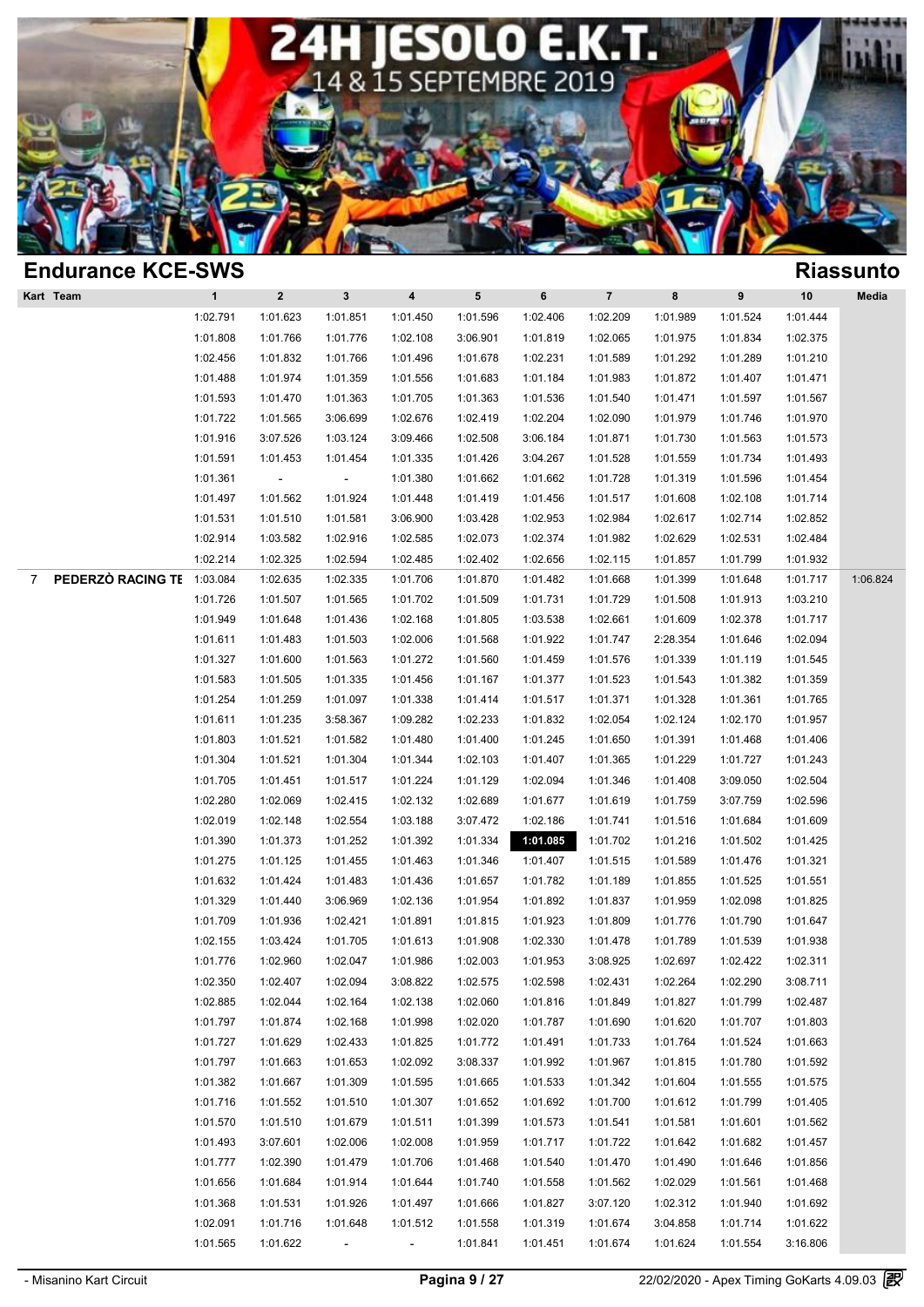

| <b>Endurance KCE-SWS</b>       |              |          |                      |                      |          |                          |                      |          |                      |                      | <b>Riassunto</b> |
|--------------------------------|--------------|----------|----------------------|----------------------|----------|--------------------------|----------------------|----------|----------------------|----------------------|------------------|
| Kart Team                      | $\mathbf{1}$ | $\bf{2}$ | $\mathbf{3}$         | $\pmb{4}$            | 5        | 6                        | $\overline{7}$       | 8        | $\pmb{9}$            | 10                   | Media            |
|                                | 1:02.423     | 1:02.177 | 1:02.251             | 1:02.023             | 1:02.146 | 1:02.291                 | 1:02.334             | 3:08.099 | 1:02.530             | 1:02.258             |                  |
|                                | 1:01.791     | 1:01.907 | 1:01.883             | 1:01.721             | 1:01.594 | 1:01.664                 | 1:01.930             | 1:01.566 | 1:01.871             | 1:01.722             |                  |
|                                | 1:01.814     | 1:01.624 | 1:01.791             | 1:01.692             | 1:01.773 | 1:01.610                 | 1:01.765             | 1:01.648 | 1:01.577             | 1:02.005             |                  |
|                                | 1:01.642     | 1:01.473 | 1:01.597             | 1:01.653             | 1:01.576 | 1:01.712                 | 1:01.743             | 1:01.408 | 1:01.259             | 1:01.302             |                  |
| <b>DRGM - FAC</b><br>13        | 1:02.930     | 1:01.959 | 1:02.091             | 1:02.146             | 1:01.738 | 1:02.033                 | 1:01.686             | 1:01.839 | 1:01.916             | 1:01.748             | 1:06.934         |
|                                | 1:01.713     | 1:01.307 | 1:01.808             | 1:01.604             | 1:01.515 | 1:01.677                 | 1:01.660             | 1:01.473 | 1:02.726             | 1:02.440             |                  |
|                                | 1:01.506     | 1:01.749 | 1:01.783             | 1:02.334             | 1:01.776 | 1:02.820                 | 1:02.413             | 1:02.113 | 1:01.616             | 1:01.575             |                  |
|                                | 1:01.376     | 1:01.505 | 1:01.788             | 1:03.087             | 1:01.663 | 1:01.803                 | 1:01.763             | 1:01.344 | 3:08.845             | 1:02.616             |                  |
|                                | 1:02.065     | 1:01.882 | 1:02.012             | 1:02.519             | 1:02.197 | 1:01.774                 | 1:01.730             | 1:02.000 | 1:02.512             | 1:01.586             |                  |
|                                | 1:01.406     | 1:01.796 | 1:01.820             | 1:01.598             | 1:01.742 | 1:01.865                 | 1:01.623             | 1:01.680 | 1:01.691             | 1:01.676             |                  |
|                                | 1:02.041     | 1:01.709 | 1:01.643             | 1:01.465             | 1:02.544 | 1:01.455                 | 1:01.551             | 1:01.573 | 1:02.160             | 1:02.014             |                  |
|                                | 1:01.640     | 1:01.631 | 1:02.358             | 1:01.694             | 1:01.580 | 1:02.839                 | 3:11.030             | 1:03.164 | 1:02.437             | 1:02.498             |                  |
|                                | 1:02.092     | 1:02.227 | 1:01.860             | 1:01.968             | 1:02.570 | 1:02.095                 | 1:01.866             | 1:01.857 | 1:02.264             | 1:02.023             |                  |
|                                | 1:01.703     | 1:01.866 | 1:01.583             | 1:01.963             | 1:01.635 | 1:01.605                 | 1:01.666             | 1:01.837 | 1:01.689             | 1:01.575             |                  |
|                                | 1:01.843     | 1:01.616 | 1:01.479             | 1:01.610             | 1:01.867 | 1:01.882                 | 1:01.701             | 1:01.510 | 1:01.672             | 1:01.857             |                  |
|                                | 1:01.371     | 1:01.538 | 3:09.356             | 1:03.086             | 1:02.816 | 1:02.718                 | 1:02.178             | 1:02.751 | 3:08.088             | 1:02.340             |                  |
|                                | 1:02.199     | 1:02.362 | 1:02.099             | 1:02.310             | 1:01.637 | 1:02.139                 | 1:02.077             | 1:01.851 | 1:01.858             | 1:01.646             |                  |
|                                | 1:01.919     | 1:01.751 | 1:01.835             | 1:01.959             | 1:01.543 | 1:01.754                 | 1:01.740             | 1:01.513 | 1:02.393             | 1:01.659             |                  |
|                                | 1:01.630     | 1:01.821 | 1:01.664             | 1:01.654             | 1:01.576 | 1:01.293                 | 1:01.664             | 1:01.593 | 1:01.847             | 1:01.709             |                  |
|                                | 1:01.554     | 1:01.563 | 3:11.932             | 1:02.381             | 1:02.003 | 1:02.330                 | 1:02.084             | 1:02.202 | 1:02.130             | 1:02.010             |                  |
|                                | 1:02.150     | 1:01.878 | 1:02.599             | 1:02.274             | 1:02.478 | 1:01.956                 | 1:02.191             | 1:02.367 | 1:02.166             | 1:02.000             |                  |
|                                | 1:01.879     | 1:02.123 | 1:02.185             | 1:02.196             | 1:02.386 | 1:01.939                 | 1:02.620             | 1:02.255 | 1:02.056             | 1:01.930             |                  |
|                                | 1:01.910     | 1:01.991 | 1:01.815             | 1:01.914             | 1:02.168 | 1:01.868                 | 1:01.904             | 1:01.909 | 1:01.897             | 1:02.191             |                  |
|                                | 3:06.477     | 1:02.237 | 1:01.801             | 1:01.977             | 1:01.650 | 1:01.515                 | 1:01.454             | 1:01.698 | 1:01.627             | 1:01.464             |                  |
|                                | 1:01.599     | 1:01.310 | 1:01.213             | 1:01.317             | 1:01.571 | 1:01.283                 | 1:01.901             | 1:01.374 | 1:01.260             | 1:01.256             |                  |
|                                | 1:01.262     | 1:01.231 | 1:01.391             | 1:00.993             | 1:01.178 | 1:01.447                 | 1:01.096             | 1:01.693 | 1:01.501             | 1:01.352             |                  |
|                                | 1:01.100     | 1:01.287 | 1:01.167             | 1:00.930             | 1:01.418 | 1:01.684                 | 1:01.813             | 1:01.395 | 3:07.662             | 1:02.090             |                  |
|                                | 1:01.876     | 1:01.948 | 1:01.513             | 1:01.370             | 1:01.661 | 1:01.425                 | 1:01.647             | 1:01.486 | 1:01.645             | 1:01.576             |                  |
|                                | 1:01.447     | 1:02.063 | 1:01.353             | 1:01.377             | 1:01.383 | 1:01.543                 | 1:01.570             | 1:01.545 | 1:01.349             | 1:01.256             |                  |
|                                | 1:01.842     | 1:01.611 | 1:01.418             | 1:01.490             | 1:01.605 | 1:01.419                 | 1:01.447             | 1:01.728 | 1:01.569             | 1:01.722             |                  |
|                                | 1:01.545     | 1:01.945 | 1:01.220             | 1:01.128             | 1:01.550 | 1:01.510                 | 3:07.037             | 1:01.909 | 1:01.870             | 1:01.494             |                  |
|                                | 1:01.822     | 1:01.752 | 1:01.792             | 1:01.586             | 1:01.831 | 1:01.786                 | 1:02.224             | 1:01.749 | 1:01.823             | 1:01.574             |                  |
|                                | 1:01.687     | 1:01.596 | 1:01.676             | 1:01.506             | 1:01.622 | 1:01.755                 | 1:01.573             | 1:02.936 | 1:01.678             | 1:01.495             |                  |
|                                | 1:01.871     | 1:01.831 | 1:02.019             | 1:02.164             | 1:01.736 | 1:01.421                 | 1:01.669             | 1:01.630 | 1:01.608             | 1:01.622             |                  |
|                                | 1:01.591     | 1:01.633 | 1:01.619             | 1:01.726             | 3:06.820 | 1:02.040                 | 1:01.725             | 1:02.588 | 1:02.473             | 1:01.787             |                  |
|                                | 1:01.647     | 1:02.359 | 1:01.697             | 1:01.420             | 1:01.675 | 1:01.462                 | 1:01.616             | 1:01.939 | 1:02.543             | 1:01.416             |                  |
|                                | 1:01.812     | 1:01.773 | 1:01.644             | 1:01.918             | 1:01.984 | 1:01.964                 | 1:02.071             | 1:02.127 | 1:01.459             | 1:01.193             |                  |
|                                | 1:01.707     | 1:01.444 | 1:01.181             | 3:04.574             | 1:01.508 | $\overline{\phantom{a}}$ | $\sim$               | 1:02.055 | 1:02.051             | 1:01.546             |                  |
|                                | 3:34.143     | 1:03.260 | 1:02.590             | 1:02.455             | 1:02.272 | 3:08.285                 | 1:01.855             | 3:08.175 | 1:02.623             | 1:02.712             |                  |
|                                | 1:02.480     | 1:02.170 | 1:02.000             | 1:02.150             | 3:07.968 | 1:02.639                 | 1:02.655             | 3:08.117 | 1:02.813             | 1:02.091             |                  |
|                                | 1:01.971     | 1:01.888 | 1:02.023             | 1:01.781             | 1:01.799 | 1:01.818                 | 1:01.853             | 1:01.791 | 1:01.795             | 1:01.859             |                  |
|                                | 1:02.401     | 1:01.710 | 1:01.515             | 1:01.833             | 1:02.065 | 1:01.990                 | 1:01.878             | 1:01.588 | 1:01.767             |                      |                  |
| NAC TEAM ACADEMY 1:02.550<br>5 |              | 1:01.923 | 1:01.509             | 1:01.300             | 1:01.180 | 1:01.241                 | 1:01.168             | 1:01.142 | 1:02.225             | 1:01.412             | 1:06.980         |
|                                | 1:01.316     | 1:01.192 | 1:01.320             | 1:01.166             | 1:01.160 | 1:01.177                 | 1:01.084             | 1:01.108 | 1:01.177             | 1:01.345             |                  |
|                                | 1:01.438     | 1:01.227 | 1:01.030             | 1:01.021             | 1:01.153 |                          | 1:01.245             | 1:01.347 |                      | 1:01.022             |                  |
|                                | 1:01.208     | 1:01.187 |                      |                      | 1:01.095 | 1:01.101                 |                      | 1:01.326 | 1:01.439<br>3:06.842 |                      |                  |
|                                | 1:02.611     | 1:02.252 | 1:01.375<br>1:01.946 | 1:01.063<br>1:02.287 | 1:02.496 | 1:01.067<br>1:02.279     | 1:01.303<br>1:02.198 | 1:02.115 | 1:01.928             | 1:02.572<br>1:01.740 |                  |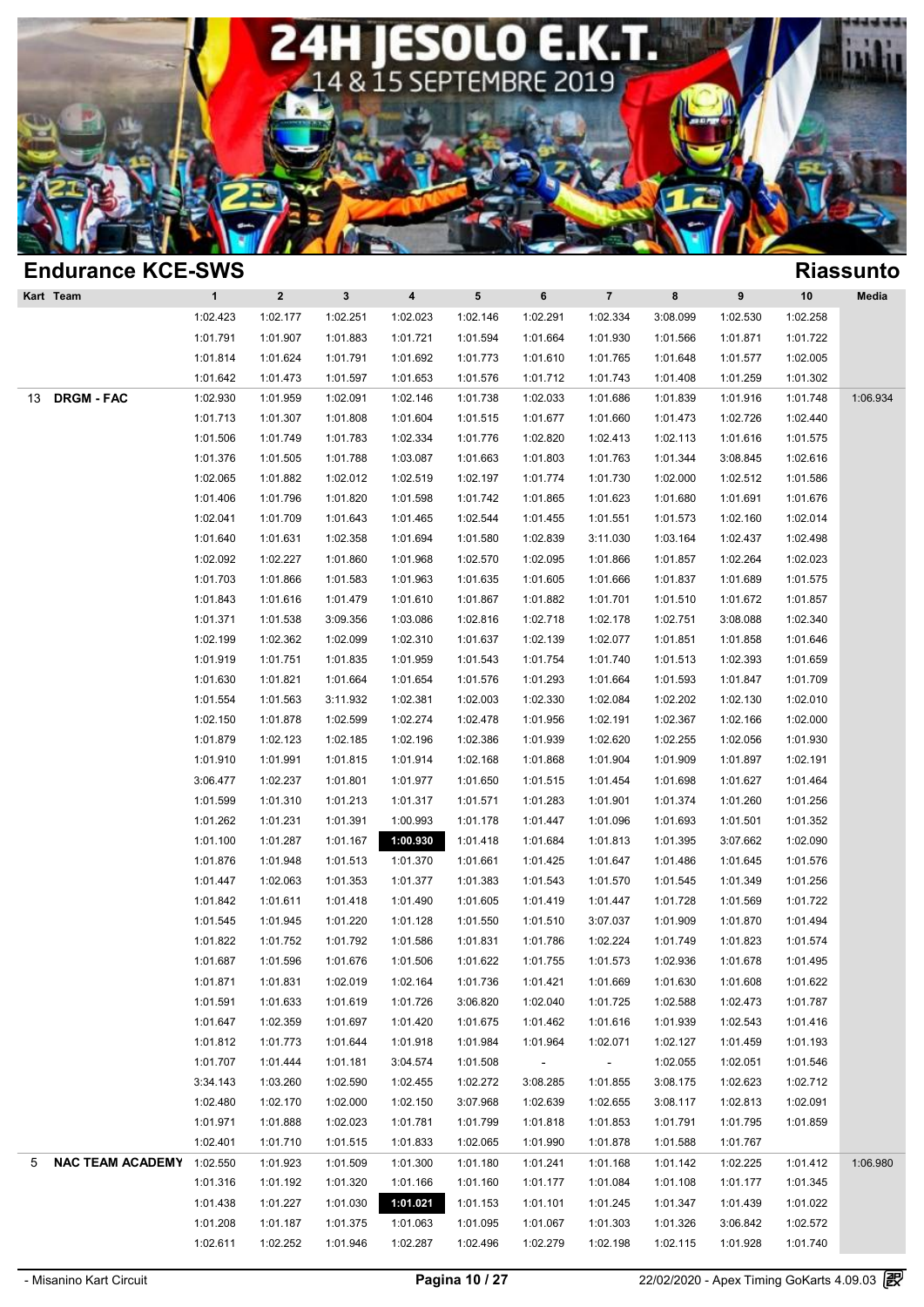

| <b>Endurance KCE-SWS</b>    |              |              |              |                          |                          |          |                         |          |           |          | <b>Riassunto</b> |
|-----------------------------|--------------|--------------|--------------|--------------------------|--------------------------|----------|-------------------------|----------|-----------|----------|------------------|
| Kart Team                   | $\mathbf{1}$ | $\mathbf{2}$ | $\mathbf{3}$ | 4                        | ${\bf 5}$                | 6        | $\overline{\mathbf{7}}$ | 8        | $\pmb{9}$ | 10       | Media            |
|                             | 1:01.889     | 1:01.904     | 1:01.818     | 1:01.923                 | 1:01.791                 | 1:01.752 | 1:01.993                | 1:02.215 | 1:01.803  | 1:01.746 |                  |
|                             | 1:01.444     | 1:01.895     | 1:01.967     | 1:01.893                 | 1:01.918                 | 1:01.854 | 1:01.965                | 1:01.487 | 1:02.059  | 1:01.400 |                  |
|                             | 1:01.702     | 1:01.541     | 1:01.293     | 1:01.638                 | 1:01.534                 | 1:01.370 | 3:10.252                | 1:03.689 | 1:03.137  | 1:05.357 |                  |
|                             | 1:03.596     | 1:04.501     | 1:02.605     | 1:02.654                 | 1:02.148                 | 1:03.849 | 1:04.408                | 1:02.872 | 1:02.832  | 1:03.738 |                  |
|                             | 1:03.411     | 3:07.809     | 1:01.928     | 1:01.852                 | 1:01.829                 | 1:01.613 | 1:01.498                | 1:01.736 | 1:01.651  | 1:01.525 |                  |
|                             | 1:01.587     | 1:02.265     | 1:01.663     | 1:01.692                 | 1:01.705                 | 1:02.887 | 1:01.838                | 1:01.605 | 1:01.462  | 1:01.504 |                  |
|                             | 1:01.722     | 1:01.913     | 1:01.801     | 1:01.724                 | 1:01.598                 | 1:01.572 | 1:01.664                | 1:01.529 | 1:01.823  | 1:01.592 |                  |
|                             | 1:01.614     | 1:01.665     | 1:01.861     | 1:01.702                 | 1:01.738                 | 1:01.699 | 1:01.681                | 1:02.039 | 1:01.722  | 3:11.032 |                  |
|                             | 1:03.818     | 1:02.461     | 1:02.621     | 1:02.632                 | 1:02.232                 | 1:02.097 | 1:02.088                | 1:02.151 | 1:02.398  | 1:02.491 |                  |
|                             | 1:02.562     | 1:02.129     | 1:02.211     | 1:02.593                 | 1:02.502                 | 1:02.406 | 1:02.956                | 1:02.509 | 1:02.294  | 1:03.078 |                  |
|                             | 1:02.589     | 1:02.686     | 3:09.840     | 1:02.778                 | 1:02.736                 | 1:02.259 | 1:02.149                | 1:01.691 | 1:02.613  | 1:01.818 |                  |
|                             | 1:02.494     | 1:02.124     | 1:01.775     | 1:01.764                 | 1:01.728                 | 1:02.546 | 1:01.800                | 1:02.009 | 1:02.148  | 1:02.003 |                  |
|                             | 1:01.997     | 1:01.905     | 1:01.753     | 1:02.266                 | 1:02.602                 | 1:01.669 | 1:02.391                | 1:01.998 | 1:01.944  | 1:02.075 |                  |
|                             | 1:01.971     | 1:01.968     | 1:01.686     | 1:01.897                 | 1:02.125                 | 1:01.854 | 1:01.947                | 1:01.944 | 1:01.951  | 3:08.279 |                  |
|                             | 1:01.836     | 1:02.116     | 1:01.599     | 1:01.736                 | 1:01.465                 | 1:01.431 | 1:01.331                | 1:01.343 | 1:01.401  | 1:01.795 |                  |
|                             | 1:01.514     | 1:01.520     | 1:01.298     | 1:01.320                 | 1:01.369                 | 1:01.260 | 1:01.644                | 1:01.387 | 1:01.386  | 1:01.294 |                  |
|                             | 1:01.397     | 1:01.192     | 1:01.487     | 1:01.244                 | 1:01.453                 | 1:01.606 | 1:01.251                | 1:01.305 | 1:01.391  | 1:01.211 |                  |
|                             | 1:01.487     | 1:01.576     | 1:01.225     | 1:01.168                 | 1:01.548                 | 1:01.352 | 1:01.256                | 3:09.089 | 1:03.251  | 1:03.377 |                  |
|                             | 1:02.651     | 1:02.314     | 1:02.003     | 1:02.092                 | 1:01.915                 | 1:01.873 | 1:01.798                | 1:02.345 | 1:01.773  | 1:01.608 |                  |
|                             | 1:01.705     | 1:01.597     | 1:02.072     | 1:01.884                 | 1:01.539                 | 1:01.672 | 1:02.087                | 1:01.966 | 1:01.769  | 1:01.931 |                  |
|                             | 1:01.506     | 1:01.803     | 1:02.152     | 1:01.729                 | 1:01.602                 | 1:01.702 | 1:01.429                | 1:01.753 | 1:01.779  | 1:02.240 |                  |
|                             | 1:01.678     | 1:01.571     | 1:01.920     | 1:02.037                 | 1:01.536                 | 3:07.884 | 1:02.636                | 1:02.729 | 1:02.608  | 1:02.157 |                  |
|                             | 1:02.334     | 1:02.407     | 1:02.130     | 1:02.340                 | 1:02.653                 | 1:02.364 | 1:02.339                | 1:02.290 | 1:02.356  | 1:04.673 |                  |
|                             | 1:02.125     | 1:01.976     | 1:02.154     | 1:02.205                 | 1:02.751                 | 3:09.035 | 1:02.319                | 1:01.846 | 1:01.874  | 1:01.513 |                  |
|                             | 1:01.591     | 1:01.479     | 1:01.397     | 1:01.281                 | 1:01.570                 | 1:01.322 | 1:01.528                | 1:01.477 | 1:01.476  | 1:01.295 |                  |
|                             | 1:01.521     | 1:01.272     | 1:01.533     | 1:01.412                 | 1:03.869                 | 1:01.690 | 1:01.543                | 1:01.488 | 1:01.488  | 1:01.654 |                  |
|                             | 1:01.558     | 1:01.603     | 1:01.602     | 1:01.321                 | 1:01.633                 | 1:01.407 | 1:01.442                | 1:01.398 | 3:08.043  | 1:02.677 |                  |
|                             | 1:02.575     | 3:09.891     | 1:03.604     | 1:03.124                 | 1:02.365                 | 1:02.140 | 1:03.028                | 1:02.425 | 3:06.864  | 1:02.197 |                  |
|                             | 1:02.400     | 1:01.869     | 1:01.836     | $\overline{\phantom{a}}$ | $\overline{\phantom{a}}$ | 1:02.005 | 1:02.600                | 1:01.858 | 1:02.014  | 1:02.384 |                  |
|                             | 1:02.501     | 1:02.937     | 1:02.170     | 1:02.206                 | 1:02.241                 | 1:01.960 | 1:02.108                | 1:02.368 | 3:08.412  | 1:02.430 |                  |
|                             | 1:02.186     | 1:01.917     | 1:02.023     | 1:01.905                 | 1:01.521                 | 1:01.532 | 1:01.622                | 1:01.526 | 1:01.875  | 1:01.584 |                  |
|                             | 1:01.511     | 1:01.623     | 3:07.362     | 1:02.201                 | 1:02.423                 | 1:02.078 | 1:01.638                | 1:02.394 | 1:01.729  | 1:01.844 |                  |
|                             | 1:01.801     | 1:01.739     | 3:08.046     | 1:02.555                 | 1:03.489                 | 1:02.425 | 1:02.730                | 1:02.465 | 1:02.300  |          |                  |
| <b>DUCK KART TEAM</b><br>19 | 1:04.916     | 1:02.296     | 1:01.759     | 1:01.510                 | 1:02.463                 | 1:01.995 | 1:01.704                | 1:01.436 | 1:01.642  | 1:01.998 | 1:07.159         |
|                             | 1:01.463     | 1:01.368     | 1:01.107     | 1:01.322                 | 1:01.397                 | 1:01.362 | 1:01.268                | 1:01.659 | 1:01.705  | 1:01.629 |                  |
|                             | 1:01.316     | 1:01.439     | 1:01.132     | 1:02.039                 | 1:02.488                 | 1:02.698 | 1:02.017                | 1:01.653 | 1:02.167  | 1:01.647 |                  |
|                             | 1:01.236     | 1:01.728     | 1:01.291     | 1:01.695                 | 1:01.734                 | 1:01.392 | 1:01.653                | 3:06.817 | 1:02.985  | 1:02.076 |                  |
|                             | 1:03.004     | 1:02.837     | 1:02.684     | 1:03.128                 | 1:02.277                 | 1:01.998 | 1:02.501                | 1:02.081 | 1:02.901  | 1:02.475 |                  |
|                             | 1:02.216     | 1:01.814     | 1:02.546     | 1:02.447                 | 1:02.260                 | 1:02.281 | 1:02.276                | 1:02.790 | 1:02.410  | 1:02.813 |                  |
|                             | 1:02.647     | 1:02.400     | 1:01.866     | 1:02.443                 | 1:02.316                 | 1:02.651 | 1:02.084                | 1:02.265 | 1:02.656  | 1:02.429 |                  |
|                             | 1:02.208     | 1:02.651     | 1:02.231     | 1:02.471                 | 1:02.566                 | 3:20.035 | 1:02.220                | 1:02.156 | 1:02.342  | 1:01.651 |                  |
|                             | 1:03.014     | 1:01.787     | 1:01.529     | 1:01.407                 | 1:01.625                 | 1:01.621 | 1:01.729                | 1:01.710 | 1:02.022  | 1:01.599 |                  |
|                             | 1:01.833     | 1:01.437     | 1:01.983     | 1:02.548                 | 1:02.314                 | 1:02.082 | 1:02.052                | 1:02.207 | 1:02.186  | 1:01.902 |                  |
|                             | 1:01.653     | 1:02.039     | 1:02.202     | 1:02.146                 | 1:02.216                 | 1:02.652 | 1:01.994                | 1:01.970 | 1:01.971  | 1:02.137 |                  |
|                             | 1:02.877     | 1:02.381     | 1:02.295     | 3:09.193                 | 1:02.472                 | 1:02.175 | 1:01.868                | 1:02.024 | 1:01.993  | 1:02.058 |                  |
|                             | 1:02.068     | 1:02.234     | 1:03.039     | 1:02.207                 | 1:01.729                 | 1:02.275 | 1:01.544                | 1:01.613 | 1:01.724  | 1:01.652 |                  |
|                             |              | 1:01.652     | 1:02.010     | 1:01.578                 | 1:01.595                 | 1:01.468 | 1:01.465                | 1:01.482 |           |          |                  |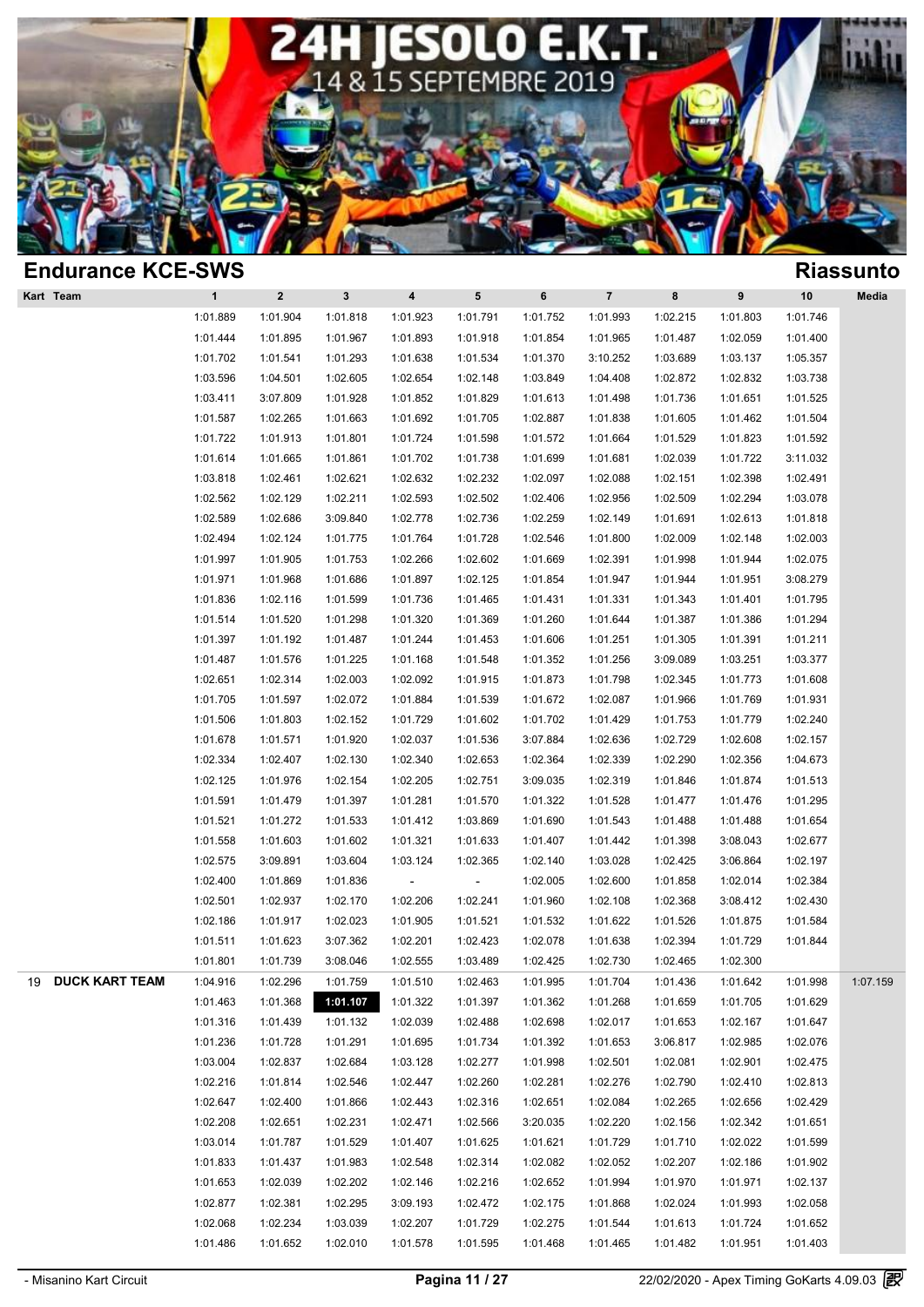

| <b>Endurance KCE-SWS</b> |                                                                                                                                                                                                                                                                      |                                                                                                                                                                                                                                                          |                                                                                                                                                                                                                                                                      |                                                                                                                                                                                                                                                                      |                                                                                                                                                                                                                                                          |                                                                                                                                                                                                                                                                      |                                                                                                                                                                                                                                                                                              |                                                                                                                                                                                                                                                          |                                                                                                                                                                                                                                              | <b>Riassunto</b>                                                                                                                                                                                                                                         |
|--------------------------|----------------------------------------------------------------------------------------------------------------------------------------------------------------------------------------------------------------------------------------------------------------------|----------------------------------------------------------------------------------------------------------------------------------------------------------------------------------------------------------------------------------------------------------|----------------------------------------------------------------------------------------------------------------------------------------------------------------------------------------------------------------------------------------------------------------------|----------------------------------------------------------------------------------------------------------------------------------------------------------------------------------------------------------------------------------------------------------------------|----------------------------------------------------------------------------------------------------------------------------------------------------------------------------------------------------------------------------------------------------------|----------------------------------------------------------------------------------------------------------------------------------------------------------------------------------------------------------------------------------------------------------------------|----------------------------------------------------------------------------------------------------------------------------------------------------------------------------------------------------------------------------------------------------------------------------------------------|----------------------------------------------------------------------------------------------------------------------------------------------------------------------------------------------------------------------------------------------------------|----------------------------------------------------------------------------------------------------------------------------------------------------------------------------------------------------------------------------------------------|----------------------------------------------------------------------------------------------------------------------------------------------------------------------------------------------------------------------------------------------------------|
| $\mathbf{1}$             | $\overline{2}$                                                                                                                                                                                                                                                       | $\mathbf{3}$                                                                                                                                                                                                                                             | $\overline{\mathbf{4}}$                                                                                                                                                                                                                                              | $5\phantom{.0}$                                                                                                                                                                                                                                                      | 6                                                                                                                                                                                                                                                        | $\overline{7}$                                                                                                                                                                                                                                                       | 8                                                                                                                                                                                                                                                                                            | 9                                                                                                                                                                                                                                                        | 10                                                                                                                                                                                                                                           | Media                                                                                                                                                                                                                                                    |
| 1:01.434                 | 1:01.553                                                                                                                                                                                                                                                             | 1:01.619                                                                                                                                                                                                                                                 | 1:01.495                                                                                                                                                                                                                                                             | 1:01.597                                                                                                                                                                                                                                                             | 1:01.655                                                                                                                                                                                                                                                 | 1:01.689                                                                                                                                                                                                                                                             | 1:01.744                                                                                                                                                                                                                                                                                     | 1:02.235                                                                                                                                                                                                                                                 | 1:01.827                                                                                                                                                                                                                                     |                                                                                                                                                                                                                                                          |
| 3:12.061                 | 1:04.104                                                                                                                                                                                                                                                             | 1:03.799                                                                                                                                                                                                                                                 | 1:03.297                                                                                                                                                                                                                                                             | 1:03.325                                                                                                                                                                                                                                                             | 1:02.337                                                                                                                                                                                                                                                 | 1:02.812                                                                                                                                                                                                                                                             | 1:02.653                                                                                                                                                                                                                                                                                     | 1:03.529                                                                                                                                                                                                                                                 | 1:02.464                                                                                                                                                                                                                                     |                                                                                                                                                                                                                                                          |
| 1:02.461                 | 1:02.483                                                                                                                                                                                                                                                             | 1:02.259                                                                                                                                                                                                                                                 | 1:02.694                                                                                                                                                                                                                                                             | 1:02.199                                                                                                                                                                                                                                                             | 1:02.318                                                                                                                                                                                                                                                 | 1:02.608                                                                                                                                                                                                                                                             | 1:02.407                                                                                                                                                                                                                                                                                     | 1:02.330                                                                                                                                                                                                                                                 | 1:02.467                                                                                                                                                                                                                                     |                                                                                                                                                                                                                                                          |
| 1:02.857                 | 1:02.182                                                                                                                                                                                                                                                             | 1:02.408                                                                                                                                                                                                                                                 | 1:02.468                                                                                                                                                                                                                                                             | 1:02.547                                                                                                                                                                                                                                                             | 1:02.530                                                                                                                                                                                                                                                 | 1:03.160                                                                                                                                                                                                                                                             | 1:02.372                                                                                                                                                                                                                                                                                     | 1:02.472                                                                                                                                                                                                                                                 | 3:09.227                                                                                                                                                                                                                                     |                                                                                                                                                                                                                                                          |
| 1:03.244                 | 1:03.570                                                                                                                                                                                                                                                             | 1:02.417                                                                                                                                                                                                                                                 | 1:02.361                                                                                                                                                                                                                                                             | 1:02.344                                                                                                                                                                                                                                                             | 1:02.048                                                                                                                                                                                                                                                 | 1:02.362                                                                                                                                                                                                                                                             | 1:02.573                                                                                                                                                                                                                                                                                     | 1:02.198                                                                                                                                                                                                                                                 | 1:02.305                                                                                                                                                                                                                                     |                                                                                                                                                                                                                                                          |
| 1:02.293                 | 3:08.798                                                                                                                                                                                                                                                             | 1:02.316                                                                                                                                                                                                                                                 | 1:02.090                                                                                                                                                                                                                                                             | 1:01.987                                                                                                                                                                                                                                                             | 1:01.856                                                                                                                                                                                                                                                 | 1:01.986                                                                                                                                                                                                                                                             | 1:01.808                                                                                                                                                                                                                                                                                     | 1:01.751                                                                                                                                                                                                                                                 | 1:01.648                                                                                                                                                                                                                                     |                                                                                                                                                                                                                                                          |
| 1:01.792                 | 1:02.168                                                                                                                                                                                                                                                             | 1:01.580                                                                                                                                                                                                                                                 | 1:01.579                                                                                                                                                                                                                                                             | 1:01.752                                                                                                                                                                                                                                                             | 1:01.653                                                                                                                                                                                                                                                 | 1:01.662                                                                                                                                                                                                                                                             | 1:01.802                                                                                                                                                                                                                                                                                     | 1:01.735                                                                                                                                                                                                                                                 | 1:01.432                                                                                                                                                                                                                                     |                                                                                                                                                                                                                                                          |
| 1:01.650                 | 1:01.698                                                                                                                                                                                                                                                             | 1:01.780                                                                                                                                                                                                                                                 | 1:01.796                                                                                                                                                                                                                                                             | 1:01.624                                                                                                                                                                                                                                                             | 1:01.877                                                                                                                                                                                                                                                 | 1:02.132                                                                                                                                                                                                                                                             | 1:02.014                                                                                                                                                                                                                                                                                     | 1:01.834                                                                                                                                                                                                                                                 | 1:01.650                                                                                                                                                                                                                                     |                                                                                                                                                                                                                                                          |
| 1:01.291                 | 1:01.299                                                                                                                                                                                                                                                             | 1:01.241                                                                                                                                                                                                                                                 | 1:01.479                                                                                                                                                                                                                                                             | 1:01.230                                                                                                                                                                                                                                                             | 1:01.496                                                                                                                                                                                                                                                 | 1:01.884                                                                                                                                                                                                                                                             | 3:10.046                                                                                                                                                                                                                                                                                     | 1:04.570                                                                                                                                                                                                                                                 | 1:02.779                                                                                                                                                                                                                                     |                                                                                                                                                                                                                                                          |
| 1:02.272                 | 1:02.004                                                                                                                                                                                                                                                             | 1:02.051                                                                                                                                                                                                                                                 | 1:02.349                                                                                                                                                                                                                                                             | 1:02.150                                                                                                                                                                                                                                                             | 1:02.499                                                                                                                                                                                                                                                 | 1:02.379                                                                                                                                                                                                                                                             | 1:02.254                                                                                                                                                                                                                                                                                     | 1:02.251                                                                                                                                                                                                                                                 | 1:02.046                                                                                                                                                                                                                                     |                                                                                                                                                                                                                                                          |
| 1:02.545                 | 1:03.159                                                                                                                                                                                                                                                             | 1:02.364                                                                                                                                                                                                                                                 | 1:01.938                                                                                                                                                                                                                                                             | 1:01.881                                                                                                                                                                                                                                                             | 1:01.846                                                                                                                                                                                                                                                 | 1:02.257                                                                                                                                                                                                                                                             | 1:02.185                                                                                                                                                                                                                                                                                     | 1:02.069                                                                                                                                                                                                                                                 | 1:01.943                                                                                                                                                                                                                                     |                                                                                                                                                                                                                                                          |
| 1:02.376                 | 1:02.714                                                                                                                                                                                                                                                             | 1:02.802                                                                                                                                                                                                                                                 | 1:02.334                                                                                                                                                                                                                                                             | 1:01.923                                                                                                                                                                                                                                                             | 1:02.239                                                                                                                                                                                                                                                 | 1:02.352                                                                                                                                                                                                                                                             | 1:02.965                                                                                                                                                                                                                                                                                     | 1:02.132                                                                                                                                                                                                                                                 | 1:02.215                                                                                                                                                                                                                                     |                                                                                                                                                                                                                                                          |
| 1:02.568                 | 1:02.340                                                                                                                                                                                                                                                             | 1:02.398                                                                                                                                                                                                                                                 | 1:02.311                                                                                                                                                                                                                                                             | 1:03.458                                                                                                                                                                                                                                                             | 3:09.595                                                                                                                                                                                                                                                 | 1:02.933                                                                                                                                                                                                                                                             | 1:02.631                                                                                                                                                                                                                                                                                     | 1:02.251                                                                                                                                                                                                                                                 | 1:02.662                                                                                                                                                                                                                                     |                                                                                                                                                                                                                                                          |
| 1:01.855                 | 1:02.253                                                                                                                                                                                                                                                             | 1:02.105                                                                                                                                                                                                                                                 | 1:01.844                                                                                                                                                                                                                                                             | 1:01.828                                                                                                                                                                                                                                                             | 1:01.957                                                                                                                                                                                                                                                 | 1:01.998                                                                                                                                                                                                                                                             | 1:02.549                                                                                                                                                                                                                                                                                     | 1:01.913                                                                                                                                                                                                                                                 | 1:01.852                                                                                                                                                                                                                                     |                                                                                                                                                                                                                                                          |
| 1:02.275                 | 1:01.974                                                                                                                                                                                                                                                             | 1:01.822                                                                                                                                                                                                                                                 | 1:02.096                                                                                                                                                                                                                                                             | 1:02.082                                                                                                                                                                                                                                                             | 1:01.835                                                                                                                                                                                                                                                 | 1:03.087                                                                                                                                                                                                                                                             | 1:02.647                                                                                                                                                                                                                                                                                     | 1:02.333                                                                                                                                                                                                                                                 | 1:02.317                                                                                                                                                                                                                                     |                                                                                                                                                                                                                                                          |
| 1:02.384                 | 1:02.013                                                                                                                                                                                                                                                             | 1:02.066                                                                                                                                                                                                                                                 | 1:02.198                                                                                                                                                                                                                                                             | 1:01.780                                                                                                                                                                                                                                                             | 1:01.964                                                                                                                                                                                                                                                 | 1:01.937                                                                                                                                                                                                                                                             | 1:02.019                                                                                                                                                                                                                                                                                     | 1:01.968                                                                                                                                                                                                                                                 | 1:01.734                                                                                                                                                                                                                                     |                                                                                                                                                                                                                                                          |
| 1:02.218                 | 1:02.405                                                                                                                                                                                                                                                             | 1:02.233                                                                                                                                                                                                                                                 | 3:08.011                                                                                                                                                                                                                                                             | 1:02.264                                                                                                                                                                                                                                                             | 1:02.144                                                                                                                                                                                                                                                 | 1:01.874                                                                                                                                                                                                                                                             | 1:01.804                                                                                                                                                                                                                                                                                     | 1:01.812                                                                                                                                                                                                                                                 | 1:02.235                                                                                                                                                                                                                                     |                                                                                                                                                                                                                                                          |
| 1:01.655                 | 1:01.771                                                                                                                                                                                                                                                             | 1:01.725                                                                                                                                                                                                                                                 | 1:01.815                                                                                                                                                                                                                                                             | 1:01.578                                                                                                                                                                                                                                                             | 1:02.173                                                                                                                                                                                                                                                 | 1:01.860                                                                                                                                                                                                                                                             | 1:01.630                                                                                                                                                                                                                                                                                     | 1:01.859                                                                                                                                                                                                                                                 | 1:02.015                                                                                                                                                                                                                                     |                                                                                                                                                                                                                                                          |
| 1:01.492                 | 1:01.662                                                                                                                                                                                                                                                             | 1:01.723                                                                                                                                                                                                                                                 | 1:01.427                                                                                                                                                                                                                                                             | 1:01.758                                                                                                                                                                                                                                                             | 1:01.730                                                                                                                                                                                                                                                 | 1:01.703                                                                                                                                                                                                                                                             | 1:01.781                                                                                                                                                                                                                                                                                     | 1:01.720                                                                                                                                                                                                                                                 | 1:01.613                                                                                                                                                                                                                                     |                                                                                                                                                                                                                                                          |
| 1:02.007                 | 3:05.106                                                                                                                                                                                                                                                             | 1:03.416                                                                                                                                                                                                                                                 | 1:02.085                                                                                                                                                                                                                                                             | $\overline{\phantom{a}}$                                                                                                                                                                                                                                             | $\overline{\phantom{a}}$                                                                                                                                                                                                                                 | 1:01.671                                                                                                                                                                                                                                                             | 1:02.034                                                                                                                                                                                                                                                                                     | 1:01.498                                                                                                                                                                                                                                                 | 1:01.395                                                                                                                                                                                                                                     |                                                                                                                                                                                                                                                          |
| 2:58.159                 | 3:13.100                                                                                                                                                                                                                                                             | 3:08.465                                                                                                                                                                                                                                                 | 3:10.598                                                                                                                                                                                                                                                             | 3:08.715                                                                                                                                                                                                                                                             | 1:02.502                                                                                                                                                                                                                                                 | 1:02.323                                                                                                                                                                                                                                                             | 1:02.678                                                                                                                                                                                                                                                                                     | 1:02.463                                                                                                                                                                                                                                                 | 1:02.931                                                                                                                                                                                                                                     |                                                                                                                                                                                                                                                          |
| 1:02.169                 | 1:02.007                                                                                                                                                                                                                                                             | 1:01.760                                                                                                                                                                                                                                                 | 1:01.615                                                                                                                                                                                                                                                             | 1:01.831                                                                                                                                                                                                                                                             | 1:01.935                                                                                                                                                                                                                                                 | 1:01.931                                                                                                                                                                                                                                                             | 1:01.675                                                                                                                                                                                                                                                                                     | 1:01.614                                                                                                                                                                                                                                                 | 1:01.393                                                                                                                                                                                                                                     |                                                                                                                                                                                                                                                          |
| 1:01.722                 | 1:01.762                                                                                                                                                                                                                                                             | 1:01.602                                                                                                                                                                                                                                                 | 1:01.634                                                                                                                                                                                                                                                             | 1:02.467                                                                                                                                                                                                                                                             | 1:01.752                                                                                                                                                                                                                                                 |                                                                                                                                                                                                                                                                      | 1:01.721                                                                                                                                                                                                                                                                                     |                                                                                                                                                                                                                                                          |                                                                                                                                                                                                                                              |                                                                                                                                                                                                                                                          |
|                          |                                                                                                                                                                                                                                                                      |                                                                                                                                                                                                                                                          |                                                                                                                                                                                                                                                                      |                                                                                                                                                                                                                                                                      |                                                                                                                                                                                                                                                          |                                                                                                                                                                                                                                                                      |                                                                                                                                                                                                                                                                                              |                                                                                                                                                                                                                                                          |                                                                                                                                                                                                                                              |                                                                                                                                                                                                                                                          |
|                          | 1:05.431                                                                                                                                                                                                                                                             |                                                                                                                                                                                                                                                          |                                                                                                                                                                                                                                                                      | 1:02.631                                                                                                                                                                                                                                                             |                                                                                                                                                                                                                                                          |                                                                                                                                                                                                                                                                      | 1:02.105                                                                                                                                                                                                                                                                                     |                                                                                                                                                                                                                                                          | 1:02.153                                                                                                                                                                                                                                     | 1:07.395                                                                                                                                                                                                                                                 |
|                          |                                                                                                                                                                                                                                                                      |                                                                                                                                                                                                                                                          |                                                                                                                                                                                                                                                                      |                                                                                                                                                                                                                                                                      |                                                                                                                                                                                                                                                          |                                                                                                                                                                                                                                                                      |                                                                                                                                                                                                                                                                                              |                                                                                                                                                                                                                                                          |                                                                                                                                                                                                                                              |                                                                                                                                                                                                                                                          |
| 1:02.024                 | 1:02.118                                                                                                                                                                                                                                                             |                                                                                                                                                                                                                                                          |                                                                                                                                                                                                                                                                      | 1:01.615                                                                                                                                                                                                                                                             |                                                                                                                                                                                                                                                          |                                                                                                                                                                                                                                                                      | 1:01.822                                                                                                                                                                                                                                                                                     | 1:01.955                                                                                                                                                                                                                                                 |                                                                                                                                                                                                                                              |                                                                                                                                                                                                                                                          |
|                          |                                                                                                                                                                                                                                                                      |                                                                                                                                                                                                                                                          |                                                                                                                                                                                                                                                                      |                                                                                                                                                                                                                                                                      | 3:13.485                                                                                                                                                                                                                                                 |                                                                                                                                                                                                                                                                      |                                                                                                                                                                                                                                                                                              | 1:04.624                                                                                                                                                                                                                                                 |                                                                                                                                                                                                                                              |                                                                                                                                                                                                                                                          |
|                          |                                                                                                                                                                                                                                                                      |                                                                                                                                                                                                                                                          |                                                                                                                                                                                                                                                                      |                                                                                                                                                                                                                                                                      |                                                                                                                                                                                                                                                          |                                                                                                                                                                                                                                                                      |                                                                                                                                                                                                                                                                                              |                                                                                                                                                                                                                                                          |                                                                                                                                                                                                                                              |                                                                                                                                                                                                                                                          |
|                          |                                                                                                                                                                                                                                                                      |                                                                                                                                                                                                                                                          |                                                                                                                                                                                                                                                                      |                                                                                                                                                                                                                                                                      |                                                                                                                                                                                                                                                          |                                                                                                                                                                                                                                                                      |                                                                                                                                                                                                                                                                                              |                                                                                                                                                                                                                                                          |                                                                                                                                                                                                                                              |                                                                                                                                                                                                                                                          |
|                          |                                                                                                                                                                                                                                                                      |                                                                                                                                                                                                                                                          |                                                                                                                                                                                                                                                                      |                                                                                                                                                                                                                                                                      |                                                                                                                                                                                                                                                          |                                                                                                                                                                                                                                                                      |                                                                                                                                                                                                                                                                                              |                                                                                                                                                                                                                                                          |                                                                                                                                                                                                                                              |                                                                                                                                                                                                                                                          |
|                          |                                                                                                                                                                                                                                                                      |                                                                                                                                                                                                                                                          |                                                                                                                                                                                                                                                                      |                                                                                                                                                                                                                                                                      |                                                                                                                                                                                                                                                          |                                                                                                                                                                                                                                                                      |                                                                                                                                                                                                                                                                                              |                                                                                                                                                                                                                                                          |                                                                                                                                                                                                                                              |                                                                                                                                                                                                                                                          |
|                          |                                                                                                                                                                                                                                                                      |                                                                                                                                                                                                                                                          |                                                                                                                                                                                                                                                                      |                                                                                                                                                                                                                                                                      |                                                                                                                                                                                                                                                          |                                                                                                                                                                                                                                                                      |                                                                                                                                                                                                                                                                                              |                                                                                                                                                                                                                                                          |                                                                                                                                                                                                                                              |                                                                                                                                                                                                                                                          |
|                          |                                                                                                                                                                                                                                                                      |                                                                                                                                                                                                                                                          |                                                                                                                                                                                                                                                                      |                                                                                                                                                                                                                                                                      |                                                                                                                                                                                                                                                          |                                                                                                                                                                                                                                                                      |                                                                                                                                                                                                                                                                                              |                                                                                                                                                                                                                                                          |                                                                                                                                                                                                                                              |                                                                                                                                                                                                                                                          |
|                          |                                                                                                                                                                                                                                                                      |                                                                                                                                                                                                                                                          |                                                                                                                                                                                                                                                                      |                                                                                                                                                                                                                                                                      |                                                                                                                                                                                                                                                          |                                                                                                                                                                                                                                                                      |                                                                                                                                                                                                                                                                                              |                                                                                                                                                                                                                                                          |                                                                                                                                                                                                                                              |                                                                                                                                                                                                                                                          |
|                          |                                                                                                                                                                                                                                                                      |                                                                                                                                                                                                                                                          |                                                                                                                                                                                                                                                                      |                                                                                                                                                                                                                                                                      |                                                                                                                                                                                                                                                          |                                                                                                                                                                                                                                                                      |                                                                                                                                                                                                                                                                                              |                                                                                                                                                                                                                                                          |                                                                                                                                                                                                                                              |                                                                                                                                                                                                                                                          |
|                          |                                                                                                                                                                                                                                                                      |                                                                                                                                                                                                                                                          |                                                                                                                                                                                                                                                                      |                                                                                                                                                                                                                                                                      |                                                                                                                                                                                                                                                          |                                                                                                                                                                                                                                                                      |                                                                                                                                                                                                                                                                                              |                                                                                                                                                                                                                                                          |                                                                                                                                                                                                                                              |                                                                                                                                                                                                                                                          |
|                          |                                                                                                                                                                                                                                                                      |                                                                                                                                                                                                                                                          |                                                                                                                                                                                                                                                                      |                                                                                                                                                                                                                                                                      |                                                                                                                                                                                                                                                          |                                                                                                                                                                                                                                                                      |                                                                                                                                                                                                                                                                                              |                                                                                                                                                                                                                                                          |                                                                                                                                                                                                                                              |                                                                                                                                                                                                                                                          |
|                          |                                                                                                                                                                                                                                                                      |                                                                                                                                                                                                                                                          |                                                                                                                                                                                                                                                                      |                                                                                                                                                                                                                                                                      |                                                                                                                                                                                                                                                          |                                                                                                                                                                                                                                                                      |                                                                                                                                                                                                                                                                                              |                                                                                                                                                                                                                                                          |                                                                                                                                                                                                                                              |                                                                                                                                                                                                                                                          |
|                          |                                                                                                                                                                                                                                                                      |                                                                                                                                                                                                                                                          |                                                                                                                                                                                                                                                                      |                                                                                                                                                                                                                                                                      |                                                                                                                                                                                                                                                          |                                                                                                                                                                                                                                                                      |                                                                                                                                                                                                                                                                                              |                                                                                                                                                                                                                                                          |                                                                                                                                                                                                                                              |                                                                                                                                                                                                                                                          |
|                          |                                                                                                                                                                                                                                                                      |                                                                                                                                                                                                                                                          |                                                                                                                                                                                                                                                                      |                                                                                                                                                                                                                                                                      |                                                                                                                                                                                                                                                          |                                                                                                                                                                                                                                                                      |                                                                                                                                                                                                                                                                                              |                                                                                                                                                                                                                                                          |                                                                                                                                                                                                                                              |                                                                                                                                                                                                                                                          |
|                          |                                                                                                                                                                                                                                                                      |                                                                                                                                                                                                                                                          |                                                                                                                                                                                                                                                                      |                                                                                                                                                                                                                                                                      |                                                                                                                                                                                                                                                          |                                                                                                                                                                                                                                                                      |                                                                                                                                                                                                                                                                                              |                                                                                                                                                                                                                                                          |                                                                                                                                                                                                                                              |                                                                                                                                                                                                                                                          |
|                          |                                                                                                                                                                                                                                                                      |                                                                                                                                                                                                                                                          |                                                                                                                                                                                                                                                                      |                                                                                                                                                                                                                                                                      |                                                                                                                                                                                                                                                          |                                                                                                                                                                                                                                                                      |                                                                                                                                                                                                                                                                                              |                                                                                                                                                                                                                                                          |                                                                                                                                                                                                                                              |                                                                                                                                                                                                                                                          |
|                          |                                                                                                                                                                                                                                                                      |                                                                                                                                                                                                                                                          |                                                                                                                                                                                                                                                                      |                                                                                                                                                                                                                                                                      |                                                                                                                                                                                                                                                          |                                                                                                                                                                                                                                                                      |                                                                                                                                                                                                                                                                                              |                                                                                                                                                                                                                                                          |                                                                                                                                                                                                                                              |                                                                                                                                                                                                                                                          |
|                          |                                                                                                                                                                                                                                                                      |                                                                                                                                                                                                                                                          |                                                                                                                                                                                                                                                                      |                                                                                                                                                                                                                                                                      |                                                                                                                                                                                                                                                          |                                                                                                                                                                                                                                                                      |                                                                                                                                                                                                                                                                                              |                                                                                                                                                                                                                                                          |                                                                                                                                                                                                                                              |                                                                                                                                                                                                                                                          |
|                          |                                                                                                                                                                                                                                                                      |                                                                                                                                                                                                                                                          |                                                                                                                                                                                                                                                                      |                                                                                                                                                                                                                                                                      |                                                                                                                                                                                                                                                          |                                                                                                                                                                                                                                                                      |                                                                                                                                                                                                                                                                                              |                                                                                                                                                                                                                                                          |                                                                                                                                                                                                                                              |                                                                                                                                                                                                                                                          |
|                          |                                                                                                                                                                                                                                                                      | 1:03.017                                                                                                                                                                                                                                                 | 1:01.571                                                                                                                                                                                                                                                             |                                                                                                                                                                                                                                                                      |                                                                                                                                                                                                                                                          |                                                                                                                                                                                                                                                                      |                                                                                                                                                                                                                                                                                              | 1:01.541                                                                                                                                                                                                                                                 | 1:01.877                                                                                                                                                                                                                                     |                                                                                                                                                                                                                                                          |
|                          | 1:01.607<br>1:06.197<br>1:01.809<br>1:01.951<br>1:02.989<br>1:02.104<br>1:02.458<br>1:01.864<br>1:03.204<br>1:02.696<br>3:10.578<br>1:02.970<br>1:01.480<br>1:01.529<br>1:01.308<br>1:01.426<br>1:02.309<br>1:02.577<br>1:02.689<br>1:01.856<br>1:01.595<br>1:01.584 | 1:01.938<br>1:01.824<br>1:01.890<br>1:02.472<br>1:02.054<br>1:02.452<br>1:02.185<br>1:02.600<br>1:02.196<br>1:04.261<br>1:02.696<br>1:01.428<br>1:01.631<br>1:01.440<br>3:11.369<br>1:02.564<br>1:02.591<br>1:02.395<br>1:01.528<br>1:01.621<br>1:01.585 | 1:01.519<br>1:02.810<br>1:01.727<br>1:01.808<br>1:01.539<br>1:02.737<br>1:01.925<br>3:10.782<br>1:02.933<br>1:02.445<br>1:02.417<br>1:03.159<br>1:03.452<br>1:01.824<br>1:01.316<br>1:01.570<br>1:03.034<br>1:02.224<br>1:02.427<br>1:02.181<br>1:01.594<br>1:01.322 | 1:02.179<br>1:02.349<br>1:01.907<br>1:01.695<br>1:01.853<br>1:02.590<br>1:02.384<br>1:02.387<br>1:02.637<br>1:02.563<br>1:01.787<br>1:03.238<br>3:08.935<br>1:01.509<br>1:01.187<br>1:01.769<br>1:02.356<br>1:02.298<br>1:02.986<br>1:02.778<br>1:01.418<br>1:01.670 | 1:01.706<br>1:01.814<br>1:01.624<br>1:02.736<br>1:02.322<br>1:02.948<br>1:01.892<br>1:02.397<br>1:02.109<br>1:04.557<br>1:02.797<br>1:01.975<br>1:01.317<br>1:01.454<br>1:02.730<br>1:02.374<br>1:02.870<br>1:02.397<br>1:01.581<br>1:01.469<br>1:01.668 | 1:01.752<br>1:02.030<br>1:02.092<br>1:02.002<br>1:02.945<br>1:02.669<br>1:02.571<br>1:02.229<br>1:02.334<br>1:02.269<br>1:04.629<br>1:01.834<br>1:01.550<br>1:01.308<br>1:01.363<br>1:02.278<br>1:02.704<br>1:02.449<br>1:03.106<br>1:01.673<br>1:01.449<br>1:01.742 | 1:01.527<br>1:01.867<br>1:01.672<br>1:01.754<br>1:01.769<br>1:04.469<br>1:02.751<br>1:02.313<br>1:02.027<br>1:01.865<br>1:02.106<br>1:02.576<br>1:02.902<br>1:01.785<br>1:01.531<br>1:01.330<br>1:01.230<br>1:02.462<br>1:02.338<br>1:02.294<br>1:02.317<br>1:01.652<br>1:01.910<br>1:01.602 | 1:01.994<br>1:01.817<br>1:03.846<br>1:02.531<br>1:02.255<br>1:02.168<br>1:02.525<br>1:02.805<br>1:02.048<br>1:03.076<br>1:01.479<br>1:01.557<br>1:01.350<br>1:01.333<br>1:02.254<br>1:02.324<br>1:02.296<br>1:02.433<br>1:01.859<br>1:01.613<br>1:01.670 | 1:02.071<br>1:01.967<br>1:01.981<br>1:02.231<br>1:02.181<br>1:02.355<br>1:02.285<br>1:02.666<br>1:02.020<br>1:03.684<br>1:01.784<br>1:01.416<br>1:01.399<br>1:02.003<br>1:03.207<br>1:02.256<br>1:01.966<br>3:09.932<br>1:01.364<br>1:01.783 | 1:01.485<br>1:01.631<br>1:02.050<br>1:02.754<br>1:02.462<br>1:02.630<br>1:02.004<br>1:02.530<br>1:01.923<br>1:03.379<br>1:04.190<br>1:01.730<br>1:01.274<br>1:01.457<br>1:01.329<br>1:02.333<br>1:02.331<br>1:02.217<br>1:02.833<br>1:01.406<br>1:01.788 |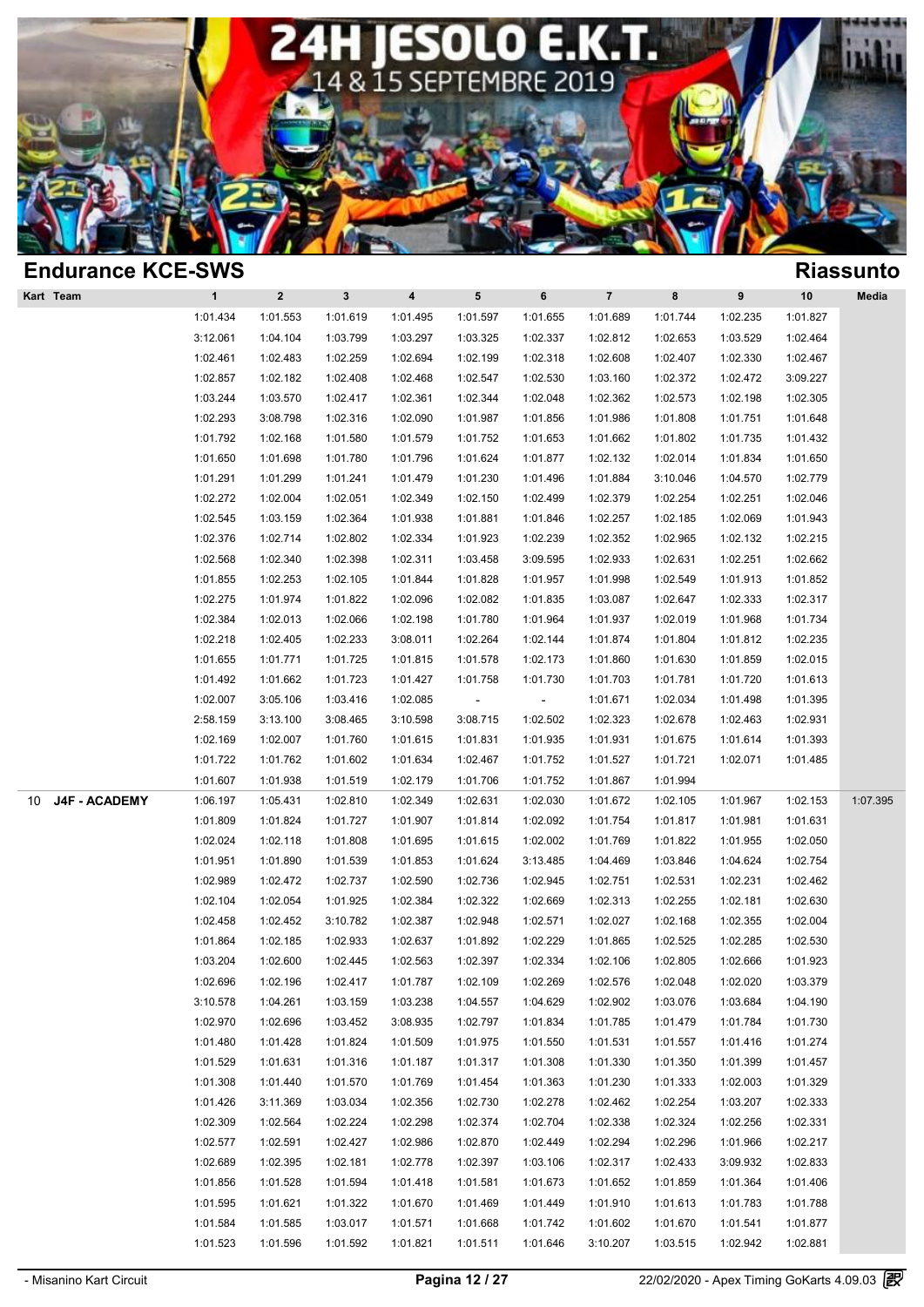

| <b>Endurance KCE-SWS</b>   |              |                          |             |                         |           |          |                |          |          |          | <b>Riassunto</b> |
|----------------------------|--------------|--------------------------|-------------|-------------------------|-----------|----------|----------------|----------|----------|----------|------------------|
| Kart Team                  | $\mathbf{1}$ | $\mathbf{2}$             | $\mathbf 3$ | $\overline{\mathbf{4}}$ | ${\bf 5}$ | 6        | $\overline{7}$ | 8        | 9        | 10       | Media            |
|                            | 1:03.197     | 1:03.774                 | 1:03.474    | 1:03.360                | 1:03.833  | 1:02.761 | 1:02.584       | 1:02.496 | 1:03.074 | 1:03.035 |                  |
|                            | 1:02.753     | 1:03.692                 | 1:03.051    | 1:02.231                | 1:03.104  | 1:03.146 | 3:10.023       | 1:02.273 | 1:01.885 | 1:01.698 |                  |
|                            | 1:01.567     | 1:01.323                 | 1:01.227    | 1:01.411                | 1:01.234  | 1:01.416 | 1:01.232       | 1:01.146 | 1:01.116 | 1:01.348 |                  |
|                            | 1:01.363     | 1:01.238                 | 1:01.838    | 1:01.421                | 1:01.222  | 1:01.278 | 1:01.159       | 1:01.412 | 1:01.414 | 1:01.388 |                  |
|                            | 1:01.118     | 1:01.058                 | 1:01.478    | 1:01.905                | 1:01.252  | 1:01.493 | 1:01.743       | 1:01.208 | 1:01.204 | 1:01.251 |                  |
|                            | 1:01.404     | 3:11.508                 | 1:04.979    | 1:04.336                | 1:02.863  | 1:03.650 | 1:02.776       | 1:03.171 | 1:03.097 | 1:02.882 |                  |
|                            | 1:03.242     | 1:02.769                 | 3:09.372    | 1:02.670                | 1:03.203  | 1:03.545 | 1:02.314       | 1:01.997 | 1:02.334 | 1:03.534 |                  |
|                            | 1:02.422     | 1:02.363                 | 1:02.407    | 1:02.469                | 1:02.457  | 1:02.158 | 1:02.648       | 1:02.787 | 1:01.916 | 1:02.429 |                  |
|                            | 1:02.525     | 1:02.422                 | 1:02.270    | 1:02.285                | 1:02.531  | 1:02.488 | 1:02.609       | 1:02.477 | 1:02.277 | 3:09.980 |                  |
|                            | 1:02.762     | 1:02.445                 | 1:02.441    | 1:02.323                | 1:02.799  | 1:03.405 | 3:07.800       | 1:02.777 | 1:02.869 | 1:03.091 |                  |
|                            | 1:02.775     | $\overline{\phantom{a}}$ | $\sim$      | 1:02.967                | 1:02.607  | 1:02.761 | 1:03.139       | 1:02.739 | 1:02.677 | 1:03.090 |                  |
|                            | 1:02.583     | 1:02.887                 | 1:02.264    | 1:02.565                | 1:02.482  | 1:02.157 | 1:02.544       | 1:02.814 | 1:02.913 | 3:08.232 |                  |
|                            | 1:02.515     | 1:02.728                 | 1:02.983    | 1:02.879                | 1:02.369  | 1:01.972 | 1:02.087       | 1:02.533 | 1:02.392 | 3:08.561 |                  |
|                            | 1:02.645     | 1:03.092                 | 1:02.641    | 1:02.428                | 1:02.861  | 1:03.611 | 3:08.289       | 1:02.088 | 1:01.926 | 1:01.741 |                  |
|                            | 1:01.628     | 1:01.526                 | 1:01.851    | 1:01.569                | 1:01.543  | 1:01.634 |                |          |          |          |                  |
| <b>TEAM MULLIGAN</b><br>16 | 1:02.845     | 1:02.641                 | 1:02.146    | 1:01.881                | 1:02.515  | 1:01.488 | 1:01.759       | 1:02.749 | 1:02.444 | 1:02.144 | 1:07.400         |
|                            | 1:02.395     | 1:01.769                 | 1:01.611    | 1:03.066                | 1:01.515  | 1:02.304 | 1:02.052       | 1:02.173 | 1:02.834 | 1:02.684 |                  |
|                            | 1:02.433     | 1:02.285                 | 1:02.416    | 1:02.030                | 1:01.974  | 1:02.180 | 1:01.710       | 1:02.441 | 1:01.911 | 1:01.603 |                  |
|                            | 1:02.051     | 1:01.768                 | 1:01.943    | 1:02.552                | 3:11.162  | 1:04.217 | 1:03.571       | 1:03.601 | 1:03.059 | 1:03.110 |                  |
|                            | 1:03.134     | 1:03.820                 | 1:04.298    | 1:02.793                | 1:02.936  | 1:03.630 | 1:03.836       | 1:02.646 | 1:02.994 | 1:02.778 |                  |
|                            | 1:02.880     | 1:03.269                 | 1:03.509    | 1:03.877                | 1:03.204  | 1:03.148 | 1:02.590       | 1:02.607 | 1:03.631 | 1:03.242 |                  |
|                            | 1:03.243     | 1:02.530                 | 1:02.871    | 1:02.941                | 1:03.626  | 3:12.783 | 1:05.999       | 1:03.121 | 1:03.237 | 1:02.308 |                  |
|                            | 1:02.630     | 1:02.452                 | 1:03.210    | 1:02.383                | 1:02.444  | 1:02.710 | 1:02.243       | 1:02.579 | 1:02.200 | 1:02.036 |                  |
|                            | 1:02.046     | 1:02.336                 | 1:02.214    | 1:01.940                | 1:01.967  | 1:02.016 | 1:01.767       | 1:01.895 | 1:02.102 | 1:02.395 |                  |
|                            | 1:02.085     | 1:02.030                 | 1:01.911    | 1:02.181                | 1:01.993  | 1:01.940 | 1:01.877       | 1:02.172 | 1:02.069 | 1:02.148 |                  |
|                            | 3:08.854     | 1:03.051                 | 1:02.535    | 1:02.364                | 1:02.277  | 1:02.689 | 1:02.614       | 1:02.593 | 1:02.792 | 1:02.224 |                  |
|                            | 1:02.505     | 1:02.692                 | 1:02.445    | 1:02.359                | 1:02.220  | 1:02.393 | 1:03.894       | 1:02.988 | 1:02.545 | 1:02.267 |                  |
|                            | 1:02.215     | 1:03.117                 | 1:03.319    | 1:03.125                | 1:02.674  | 1:02.327 | 1:02.442       | 1:02.318 | 1:02.143 | 1:02.461 |                  |
|                            | 3:12.709     | 1:03.642                 | 1:02.750    | 1:02.667                | 1:03.475  | 1:03.080 | 1:02.965       | 1:02.786 | 1:03.883 | 1:02.550 |                  |
|                            | 1:03.257     | 1:02.965                 | 1:03.950    | 1:02.386                | 1:02.622  | 1:02.371 | 1:02.574       | 1:02.703 | 1:02.927 | 1:03.886 |                  |
|                            | 1:03.085     | 1:02.699                 | 1:03.250    | 1:03.014                | 1:02.791  | 1:02.655 | 1:02.998       | 1:03.177 | 3:08.963 | 1:02.762 |                  |
|                            | 1:02.599     | 1:02.652                 | 1:02.506    | 1:02.247                | 1:02.555  | 1:01.913 | 1:02.175       | 1:02.132 | 1:02.500 | 1:02.132 |                  |
|                            | 1:02.098     | 1:02.037                 | 1:02.053    | 1:01.876                | 1:01.972  | 1:02.353 | 1:01.968       | 1:01.949 | 1:02.239 | 1:02.549 |                  |
|                            | 1:01.829     | 1:01.914                 | 1:01.881    | 1:01.764                | 1:01.840  | 1:02.022 | 1:01.998       | 1:02.273 | 1:02.003 | 1:02.204 |                  |
|                            | 1:02.094     | 3:09.726                 | 1:02.537    | 1:02.244                | 1:02.394  | 1:02.323 | 1:02.375       | 1:02.342 | 1:02.070 | 1:02.024 |                  |
|                            | 1:02.463     | 1:02.204                 | 1:02.073    | 1:02.568                | 1:02.146  | 1:02.356 | 1:02.404       | 1:02.401 | 1:02.266 | 1:02.491 |                  |
|                            | 1:02.081     | 1:02.376                 | 1:02.244    | 1:02.138                | 1:02.310  | 1:02.895 | 1:02.086       | 1:01.837 | 1:02.435 | 3:10.238 |                  |
|                            | 1:03.428     | 1:03.143                 | 1:02.984    | 1:02.785                | 1:03.226  | 1:02.958 | 1:02.126       | 1:02.417 | 1:02.564 | 1:02.199 |                  |
|                            | 1:02.930     | 1:02.441                 | 1:03.524    | 1:02.139                | 1:02.208  | 1:02.145 | 1:02.317       | 1:02.255 | 1:02.158 | 1:02.228 |                  |
|                            | 1:02.892     | 1:02.774                 | 1:02.735    | 3:10.096                | 1:03.712  | 1:02.607 | 1:02.403       | 1:01.962 | 1:01.995 | 1:02.084 |                  |
|                            | 1:01.787     | 1:01.804                 | 1:02.010    | 1:01.868                | 1:02.256  | 1:02.124 | 1:02.290       | 1:02.058 | 1:02.330 | 1:01.553 |                  |
|                            | 1:01.820     | 1:01.582                 | 1:01.988    | 1:01.756                | 1:01.884  | 1:01.886 | 1:02.664       | 3:09.859 | 1:02.685 | 1:02.746 |                  |
|                            | 1:02.976     | 1:02.244                 | 1:02.431    | 1:02.311                | 1:02.317  | 1:02.466 | 1:02.846       | 1:02.509 | 1:02.775 | 1:02.299 |                  |
|                            | 1:02.458     | 1:02.340                 | 1:02.778    | 1:02.917                | 1:02.815  | 1:02.940 | 3:08.724       | 1:02.789 | 1:03.230 | 1:02.857 |                  |
|                            | 1:01.887     | 1:02.421                 | 1:01.995    | 1:02.439                | 1:02.090  | 1:02.392 | 1:01.983       | 1:02.461 | 1:02.250 | 1:02.549 |                  |
|                            | 1:02.469     | 1:02.145                 | 1:02.791    | 1:02.143                | 1:02.337  | 1:02.418 | 3:08.142       | 1:02.392 | 1:02.266 | 1:02.388 |                  |
|                            | 1:01.933     | 1:02.012                 | 1:02.011    | 1:01.785                | 1:01.796  | 1:01.669 | 1:01.929       | 1:02.189 | 1:01.808 | 1:01.804 |                  |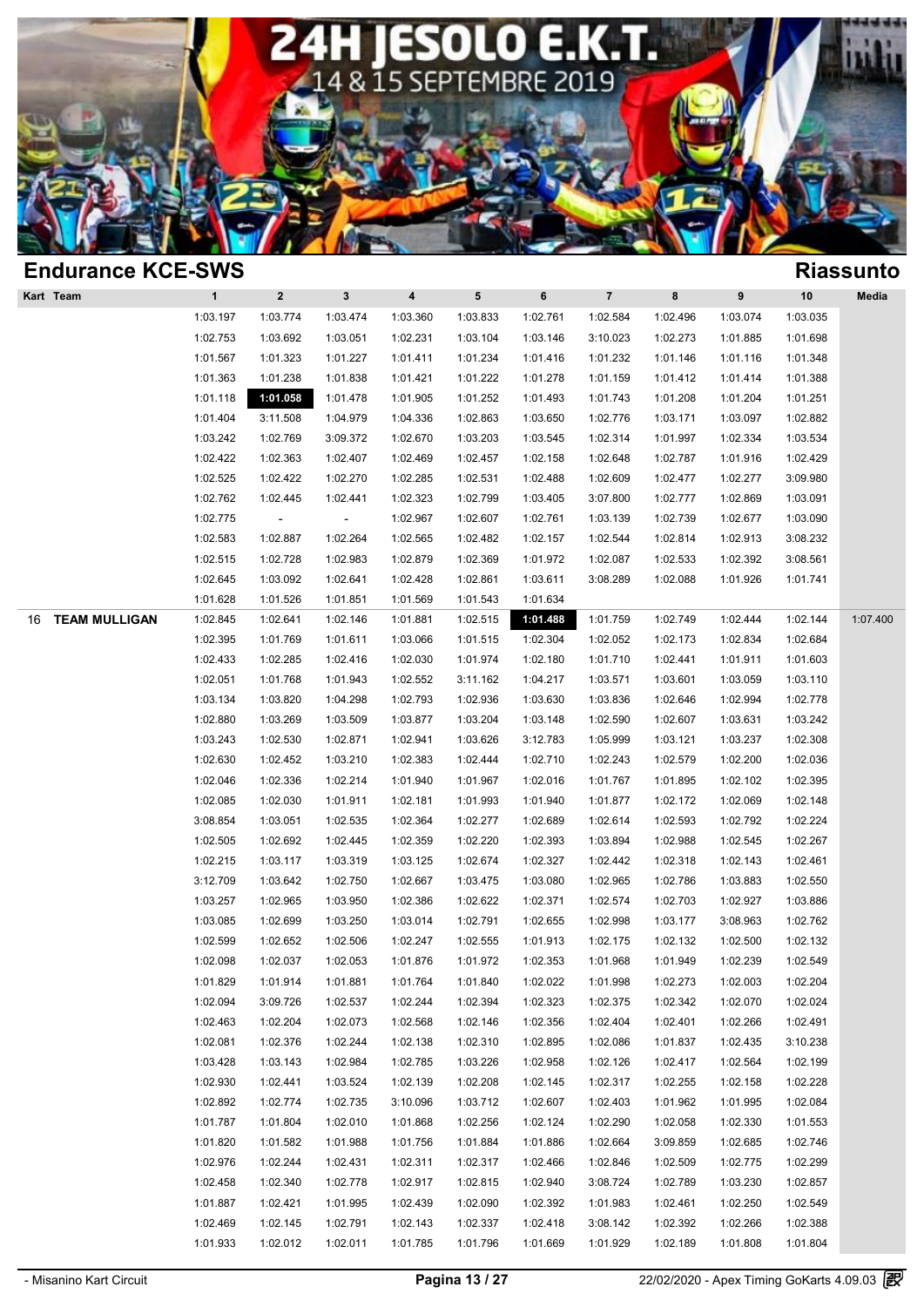

| <b>Endurance KCE-SWS</b>      |                      |                          |              |          |                      |          |                         |          |          |          | <b>Riassunto</b> |
|-------------------------------|----------------------|--------------------------|--------------|----------|----------------------|----------|-------------------------|----------|----------|----------|------------------|
| Kart Team                     | $\mathbf{1}$         | $\bf{2}$                 | $\mathbf{3}$ | 4        | 5                    | 6        | $\overline{\mathbf{7}}$ | 8        | 9        | 10       | Media            |
|                               | 1:01.705             | 1:01.552                 | 1:01.659     | 1:01.729 | 4:14.134             | 1:04.499 | 1:02.703                | 1:02.546 | 1:02.498 | 1:02.878 |                  |
|                               | 1:01.923             | $\overline{\phantom{a}}$ | 1:01.961     | 1:02.138 | 1:02.325             | 1:02.094 | 1:01.762                | 1:02.231 | 1:01.697 | 1:01.842 |                  |
|                               | 1:01.860             | 1:01.922                 | 1:02.201     | 3:11.386 | 1:02.639             | 1:02.609 | 1:02.722                | 1:02.231 | 1:02.212 | 1:02.962 |                  |
|                               | 1:02.428             | 1:03.610                 | 1:02.400     | 1:02.645 | 1:02.688             | 1:02.609 | 3:08.872                | 1:02.463 | 1:01.873 | 1:02.186 |                  |
|                               | 1:02.113             | 1:01.868                 | 1:02.354     | 1:02.461 | 1:01.981             | 1:01.603 | 1:01.528                | 1:02.117 | 1:01.633 | 1:01.946 |                  |
|                               | 1:02.573             | 1:02.377                 | 1:02.081     | 1:01.724 | 1:01.908             |          |                         |          |          |          |                  |
| <b>DCN KART TOP TEAN</b><br>2 | 1:05.991             | 1:03.414                 | 1:02.308     | 1:02.630 | 1:02.194             | 1:02.288 | 1:01.759                | 1:02.450 | 1:01.770 | 1:02.348 | 1:07.215         |
|                               | 1:02.278             | 1:02.050                 | 1:02.503     | 1:02.310 | 1:02.065             | 1:02.449 | 1:02.096                | 1:01.838 | 1:02.314 | 1:01.482 |                  |
|                               | 1:01.993             | 1:01.841                 | 1:01.915     | 1:02.197 | 1:02.299             | 1:01.918 | 1:02.208                | 1:02.279 | 1:01.919 | 1:02.925 |                  |
|                               | 1:01.973             | 1:02.331                 | 1:02.257     | 3:13.381 | 1:05.020             | 1:05.047 | 1:03.575                | 1:03.112 | 1:03.038 | 1:03.093 |                  |
|                               | 1:04.013             | 1:03.557                 | 1:02.763     | 1:03.695 | 1:02.723             | 1:02.774 | 3:09.643                | 1:03.261 | 1:02.901 | 1:02.510 |                  |
|                               | 1:02.034             | 1:02.600                 | 1:03.797     | 1:02.635 | 1:02.206             | 1:02.676 | 1:03.333                | 1:03.400 | 1:01.964 | 1:02.273 |                  |
|                               | 1:02.827             | 1:04.587                 | 1:02.172     | 1:02.417 | 1:02.398             | 1:03.690 | 1:03.230                | 1:02.468 | 1:02.599 | 1:02.416 |                  |
|                               | 1:02.027             | 1:02.188                 | 1:02.669     | 1:02.368 | 1:01.860             | 1:02.276 | 3:08.060                | 1:02.626 | 1:02.143 | 1:02.376 |                  |
|                               | 1:02.309             | 1:02.404                 | 1:01.650     | 1:01.800 | 1:02.053             | 1:01.669 | 1:01.715                | 1:01.657 | 1:01.919 | 1:02.541 |                  |
|                               | 1:01.884             | 1:02.071                 | 1:01.932     | 1:02.137 | 1:02.096             | 1:01.998 | 1:01.952                | 1:01.995 | 1:01.952 | 1:01.883 |                  |
|                               | 1:01.824             | 1:01.983                 | 1:02.308     | 1:02.243 | 1:01.923             | 1:02.576 | 1:01.832                | 1:01.896 | 1:02.206 | 1:01.837 |                  |
|                               | 1:02.014             | 1:02.213                 | 1:01.747     | 1:02.193 | 3:08.816             | 1:03.181 | 1:03.006                | 1:03.179 | 1:03.496 | 1:02.134 |                  |
|                               | 1:02.145             | 1:02.259                 | 1:02.252     | 1:03.099 | 1:03.020             | 1:02.164 | 1:02.261                | 1:02.280 | 1:02.423 | 1:02.164 |                  |
|                               | 1:02.467             | 1:02.491                 | 1:02.379     | 1:02.655 | 1:02.451             | 1:02.596 | 1:03.340                | 1:02.276 | 1:01.952 | 1:02.222 |                  |
|                               | 1:02.603             | 1:03.577                 | 1:02.442     | 1:02.227 | 1:02.481             | 1:02.249 | 1:02.699                | 1:02.671 | 1:02.888 | 3:13.389 |                  |
|                               | 1:02.368             | 1:02.841                 | 1:02.174     | 1:02.642 | 1:02.503             | 1:02.280 | 1:02.282                | 1:02.212 | 1:02.467 | 1:02.610 |                  |
|                               | 1:02.604             | 1:02.573                 | 1:02.608     | 1:02.152 | 1:02.052             | 1:02.213 | 1:01.948                | 1:01.972 | 1:02.376 | 1:02.380 |                  |
|                               | 1:02.697             | 1:02.487                 | 1:03.357     | 1:02.569 | 1:02.093             | 1:02.694 | 1:02.094                | 1:01.880 | 1:02.301 | 1:02.501 |                  |
|                               | 1:02.276             | 1:02.428                 | 1:02.793     | 1:02.101 | 1:02.450             | 1:02.132 | 1:02.526                | 3:07.885 | 1:03.698 | 1:02.474 |                  |
|                               | 1:02.171             | 1:01.717                 | 1:01.957     | 1:01.838 | 1:02.087             | 1:01.912 | 1:01.952                | 1:01.972 | 1:02.145 | 1:02.196 |                  |
|                               | 1:01.942             | 1:02.016                 | 1:02.433     | 1:01.915 | 1:01.944             | 1:02.223 | 1:02.040                | 1:01.881 | 1:01.772 | 1:02.132 |                  |
|                               | 1:02.119             | 1:02.316                 | 1:02.167     | 1:01.898 | 1:01.927             | 1:02.014 | 1:02.022                | 1:01.764 | 1:01.641 | 1:01.745 |                  |
|                               | 1:01.617             | 1:01.721                 | 1:02.026     | 3:08.899 | 1:03.014             | 1:02.464 | 1:02.544                | 1:03.793 | 1:02.493 | 1:02.202 |                  |
|                               | 1:02.316             | 1:02.755                 | 1:02.607     | 1:02.733 | 1:02.231             | 1:02.091 | 1:02.006                | 1:02.412 | 1:02.086 | 1:02.308 |                  |
|                               | 1:03.269             | 1:02.438                 | 1:02.114     | 1:02.155 | 1:02.388             | 1:02.232 | 1:02.673                | 1:02.356 | 1:02.727 | 1:02.087 |                  |
|                               | 1:04.297             | 1:02.798                 | 1:02.278     | 1:02.795 | 1:02.182             | 1:02.146 | 1:02.433                | 3:08.962 | 1:03.515 | 1:02.877 |                  |
|                               | 1:02.649             | 1:02.175                 | 1:02.380     | 1:02.512 | 3:14.286             | 1:02.210 | 1:02.375                | 1:02.067 | 1:01.973 | 1:02.247 |                  |
|                               | 1:03.148             | 1:03.456                 | 1:02.493     | 1:01.940 | 1:02.114             | 1:02.159 | 1:02.554                | 1:02.156 | 1:03.078 | 1:02.149 |                  |
|                               | 1:01.799             | 1:02.033                 | 1:02.209     | 1:02.021 | 1:01.886             | 1:01.839 | 1:01.808                | 1:01.983 | 1:02.613 | 3:10.209 |                  |
|                               | 1:05.569             | 1:03.864                 | 1:03.385     | 1:03.166 | 1:03.130             | 1:03.205 | 1:03.517                | 1:04.181 | 1:04.727 | 3:07.660 |                  |
|                               | 1:02.101             | 1:02.148                 | 1:02.030     | 1:02.150 | 1:02.133             | 1:02.103 | 1:01.941                | 1:02.061 | 1:01.939 | 1:02.381 |                  |
|                               | 1:01.700             | 1:01.847                 | 1:01.936     | 1:01.990 | 1:02.149             | 1:02.039 | 1:02.651                | 1:01.734 | 1:01.934 | 1:03.175 |                  |
|                               | 1:01.974             | 1:01.897                 | 1:01.834     | 1:02.314 | 1:02.882             | 1:01.946 | 3:09.122                | 1:03.376 | 1:03.315 | 1:02.933 |                  |
|                               | 1:02.914             | 1:03.397                 | 1:02.810     | 1:03.065 | 1:02.937             | 1:02.509 | 1:02.713                | 1:02.520 | 1:02.844 | 1:02.270 |                  |
|                               | 1:02.983             | 1:03.575                 | 1:02.646     | 1:03.065 | 1:04.755             | 3:14.190 | 1:02.480                | 1:02.221 | 1:02.327 | 1:03.250 |                  |
|                               | 1:02.663             | 1:02.030                 | 1:01.930     | 1:03.075 | 1:02.053             |          | 1:02.182                | 1:02.159 |          | 3:08.960 |                  |
|                               |                      |                          |              |          |                      | 1:01.844 |                         |          | 1:02.004 |          |                  |
|                               | 1:02.574<br>1:02.254 | 1:02.095                 | 1:02.427     | 1:01.903 | 1:02.313<br>1:01.719 | 1:02.221 | 1:01.988                | 1:02.996 | 1:02.014 | 1:02.791 |                  |
| TEAM RCK ACADEMY 1:04.138     |                      | 1:02.019                 | 1:02.529     | 1:02.055 |                      |          |                         |          |          |          |                  |
| 34                            | 1:01.388             | 1:01.775                 | 1:02.081     | 1:02.080 | 1:03.101             | 1:01.432 | 1:01.658                | 1:01.584 | 1:01.962 | 1:03.137 | 1:07.609         |
|                               |                      | 1:01.403                 | 1:01.387     | 1:02.064 | 1:01.452             | 1:01.266 | 1:01.314                | 1:01.429 | 1:01.791 | 1:01.335 |                  |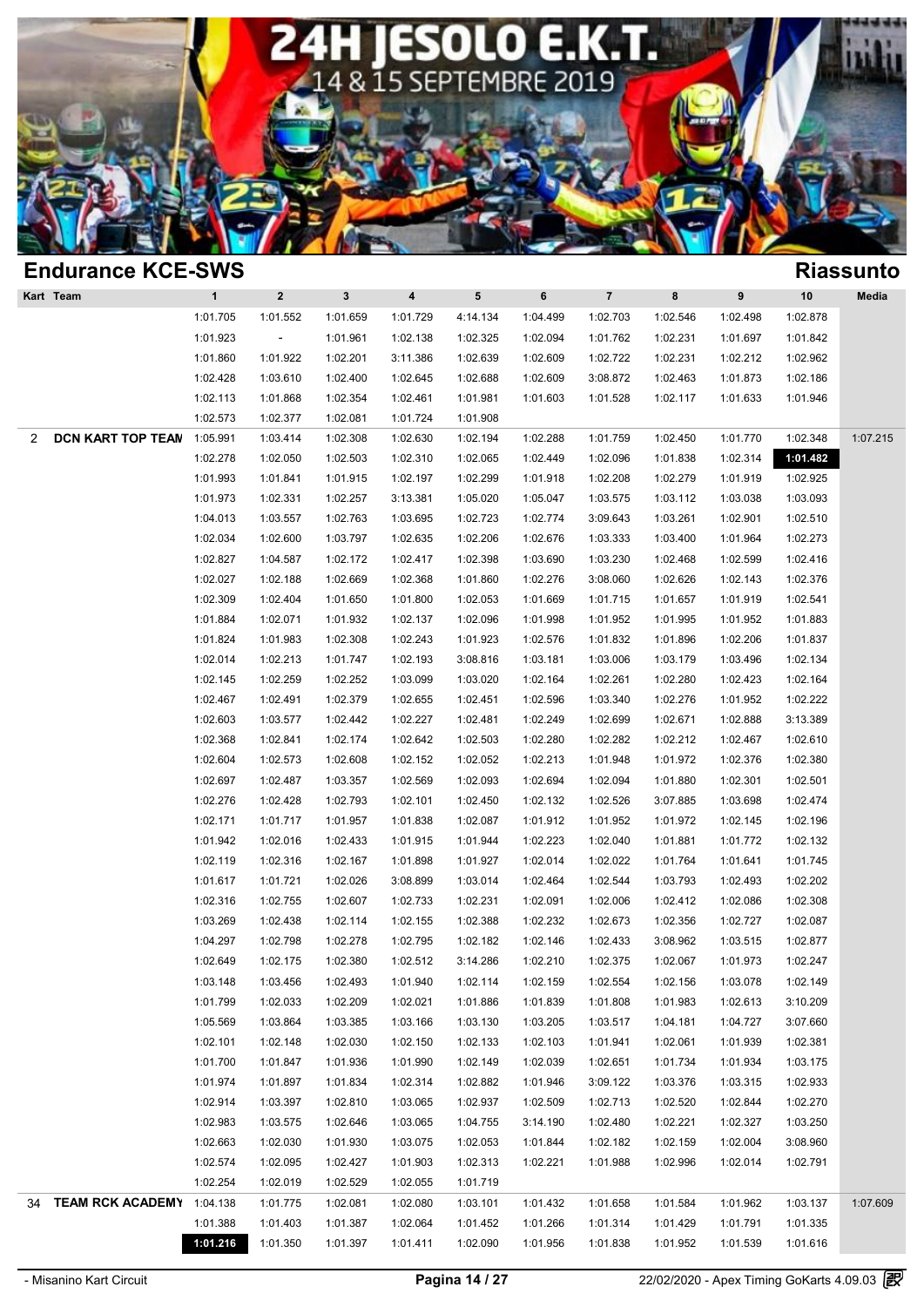

| <b>Riassunto</b>                                                                                                                             |
|----------------------------------------------------------------------------------------------------------------------------------------------|
| $10$<br>Media                                                                                                                                |
| 1:03.727                                                                                                                                     |
| 1:03.135                                                                                                                                     |
| 1:02.519                                                                                                                                     |
| 1:03.471                                                                                                                                     |
| 1:01.873                                                                                                                                     |
| 1:01.942                                                                                                                                     |
| 1:01.536                                                                                                                                     |
| 1:04.617                                                                                                                                     |
| 1:04.484                                                                                                                                     |
| 1:01.716                                                                                                                                     |
| 1:01.849                                                                                                                                     |
| 1:02.086                                                                                                                                     |
| 1:02.159                                                                                                                                     |
| 1:01.591                                                                                                                                     |
| 1:01.830                                                                                                                                     |
| 1:01.375                                                                                                                                     |
| 1:01.778                                                                                                                                     |
| 1:02.500                                                                                                                                     |
| 1:04.444                                                                                                                                     |
| 3:09.254                                                                                                                                     |
| 1:02.104                                                                                                                                     |
| 1:02.778                                                                                                                                     |
| 1:02.097                                                                                                                                     |
| 1:02.031                                                                                                                                     |
| 1:04.414                                                                                                                                     |
| 1:01.749                                                                                                                                     |
| 1:02.522                                                                                                                                     |
| 1:01.980                                                                                                                                     |
| 1:01.890                                                                                                                                     |
| 1:03.563                                                                                                                                     |
| 1:03.209                                                                                                                                     |
| 1:01.872                                                                                                                                     |
| 1:01.732                                                                                                                                     |
| 1:01.926                                                                                                                                     |
|                                                                                                                                              |
| 1:08.878                                                                                                                                     |
|                                                                                                                                              |
|                                                                                                                                              |
|                                                                                                                                              |
|                                                                                                                                              |
|                                                                                                                                              |
|                                                                                                                                              |
|                                                                                                                                              |
|                                                                                                                                              |
|                                                                                                                                              |
|                                                                                                                                              |
|                                                                                                                                              |
| 1:03.683<br>1:03.293<br>1:04.602<br>1:03.001<br>1:04.546<br>1:05.168<br>1:02.662<br>1:04.938<br>1:04.289<br>1:04.283<br>3:10.622<br>1:04.191 |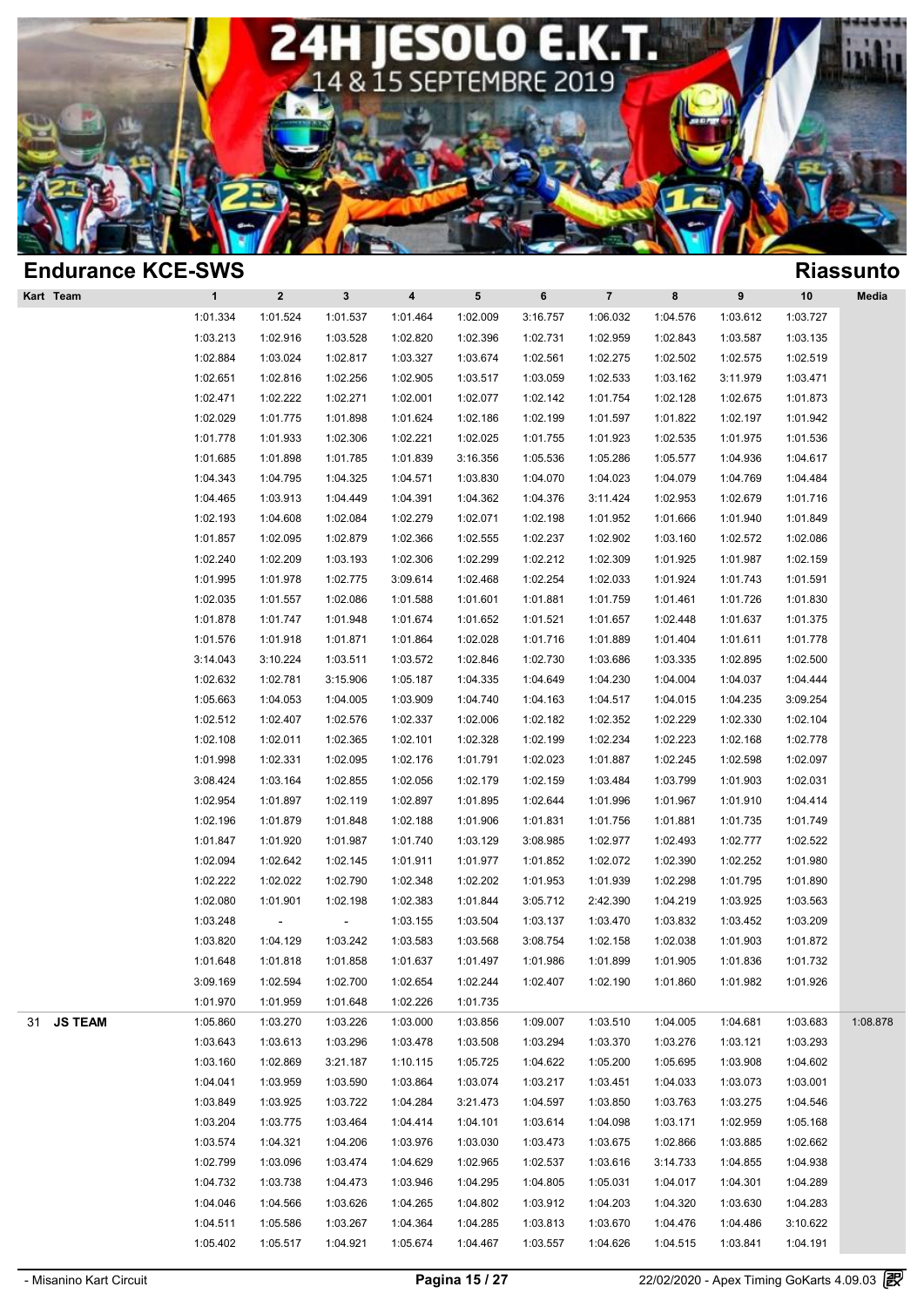

| <b>Endurance KCE-SWS</b> |              |          |             |          |           |          |                |                          |                  |          | <b>Riassunto</b> |
|--------------------------|--------------|----------|-------------|----------|-----------|----------|----------------|--------------------------|------------------|----------|------------------|
| Kart Team                | $\mathbf{1}$ | $\bf{2}$ | $\mathbf 3$ | 4        | ${\bf 5}$ | 6        | $\overline{7}$ | 8                        | $\boldsymbol{9}$ | 10       | Media            |
|                          | 1:04.476     | 1:04.416 | 1:03.819    | 1:03.373 | 1:03.731  | 1:03.300 | 1:04.131       | 1:04.954                 | 1:04.351         | 1:03.842 |                  |
|                          | 1:03.344     | 1:03.833 | 1:03.407    | 1:03.801 | 1:03.892  | 1:03.574 | 1:03.886       | 1:03.584                 | 1:03.433         | 1:04.730 |                  |
|                          | 1:03.905     | 1:03.082 | 1:04.516    | 1:03.039 | 1:03.462  | 3:19.747 | 1:03.661       | 1:02.838                 | 1:03.368         | 1:03.448 |                  |
|                          | 1:03.118     | 1:03.401 | 1:02.873    | 1:02.831 | 1:03.017  | 1:03.000 | 1:04.019       | 1:04.180                 | 1:03.561         | 1:03.295 |                  |
|                          | 1:03.168     | 1:02.747 | 1:03.250    | 1:03.153 | 1:02.921  | 1:02.898 | 1:03.821       | 1:03.444                 | 1:03.229         | 1:02.953 |                  |
|                          | 1:03.877     | 1:05.601 | 1:03.940    | 1:03.534 | 1:03.227  | 3:14.779 | 1:03.811       | 1:04.733                 | 1:04.164         | 1:02.918 |                  |
|                          | 1:03.188     | 1:03.206 | 1:03.404    | 1:03.132 | 1:05.029  | 1:02.952 | 1:02.892       | 1:03.186                 | 1:03.165         | 1:03.319 |                  |
|                          | 1:03.101     | 1:03.124 | 1:03.281    | 1:03.143 | 1:02.692  | 1:02.812 | 1:02.935       | 1:03.492                 | 1:02.711         | 1:02.829 |                  |
|                          | 1:02.606     | 1:02.842 | 1:02.593    | 1:02.752 | 1:03.207  | 1:04.002 | 1:02.660       | 1:03.175                 | 1:02.648         | 3:14.530 |                  |
|                          | 1:05.071     | 1:03.955 | 1:04.840    | 1:03.596 | 1:03.031  | 1:03.248 | 1:02.991       | 1:03.354                 | 1:03.219         | 1:03.860 |                  |
|                          | 1:03.075     | 1:02.675 | 1:03.450    | 1:03.724 | 1:04.449  | 1:03.100 | 1:04.358       | 1:03.036                 | 1:03.800         | 1:02.719 |                  |
|                          | 1:03.773     | 1:04.064 | 1:03.586    | 1:03.988 | 1:02.909  | 1:03.419 | 1:03.008       | 1:02.701                 | 1:03.802         | 3:11.632 |                  |
|                          | 1:04.693     | 1:05.169 | 1:05.124    | 1:04.032 | 1:04.489  | 1:03.994 | 1:04.283       | 1:04.834                 | 1:04.352         | 1:03.900 |                  |
|                          | 1:04.075     | 1:04.815 | 1:04.003    | 1:05.354 | 1:04.306  | 1:03.835 | 1:03.576       | 1:03.720                 | 1:04.614         | 1:03.884 |                  |
|                          | 1:03.808     | 1:04.179 | 3:13.481    | 1:04.062 | 1:03.493  | 1:03.927 | 1:03.288       | 1:03.331                 | 1:03.369         | 1:03.343 |                  |
|                          | 1:03.269     | 1:02.913 | 1:03.579    | 1:03.098 | 1:02.934  | 1:03.957 | 1:04.130       | 1:03.155                 | 1:04.264         | 1:06.046 |                  |
|                          | 1:03.696     | 1:03.244 | 1:02.972    | 3:17.416 | 1:05.960  | 1:03.964 | 1:05.580       | 1:04.552                 | 1:03.920         | 1:03.580 |                  |
|                          | 1:03.774     | 1:03.428 | 1:05.768    | 1:12.292 | 1:04.226  | 1:04.063 | 1:03.963       | 1:06.320                 | 1:06.428         | 3:12.796 |                  |
|                          | 1:04.905     | 1:03.121 | 1:03.336    | 1:03.283 | 1:02.958  | 1:03.859 | 1:03.416       | 1:03.782                 | 1:02.684         | 1:03.168 |                  |
|                          | 1:02.776     | 1:02.987 | 1:02.794    | 1:02.972 | 1:02.657  | 1:03.515 | 1:03.074       | 1:03.059                 | 3:13.947         | 1:04.495 |                  |
|                          | 1:03.799     | 1:04.263 | 1:03.236    | 1:04.004 | 1:04.473  | 1:03.201 | 1:04.601       | $\overline{\phantom{a}}$ | 1:02.843         | 1:03.309 |                  |
|                          | 1:05.523     | 1:04.213 | 1:03.985    | 1:04.960 | 3:34.237  | 1:03.319 | 1:02.993       | 1:03.354                 | 1:03.247         | 1:03.339 |                  |
|                          | 1:03.360     | 1:03.137 | 1:03.313    | 1:03.066 | 1:03.494  | 1:03.365 | 1:04.870       | 1:02.947                 | 1:02.714         | 3:09.727 |                  |
|                          | 1:03.409     | 1:04.399 | 1:03.846    | 1:03.388 | 1:04.020  | 1:03.475 | 1:03.944       | 1:03.350                 | 1:02.979         | 1:02.291 |                  |
|                          | 1:02.360     | 1:04.275 | 1:03.603    | 1:03.812 | 1:02.634  | 1:03.199 | 1:02.795       |                          |                  |          |                  |
| 2SLOW2DRUNK<br>30        | 1:06.270     | 1:03.812 | 1:03.889    | 1:03.296 | 1:03.738  | 1:03.937 | 1:03.875       | 1:06.187                 | 1:05.226         | 1:04.054 | 1:09.244         |
|                          | 1:03.202     | 1:04.005 | 1:04.909    | 1:03.732 | 1:03.275  | 1:03.742 | 1:04.042       | 1:04.141                 | 1:06.068         | 1:03.702 |                  |
|                          | 1:06.231     | 1:03.698 | 1:04.060    | 1:05.267 | 1:05.044  | 1:06.196 | 3:14.835       | 1:03.361                 | 1:02.461         | 1:03.253 |                  |
|                          | 1:02.810     | 1:02.739 | 1:02.828    | 1:02.352 | 1:02.112  | 1:02.224 | 1:02.489       | 1:02.361                 | 1:02.100         | 1:01.658 |                  |
|                          | 1:03.365     | 1:03.333 | 1:02.409    | 1:01.933 | 1:02.352  | 1:02.249 | 1:02.105       | 1:02.216                 | 2:36.639         | 1:06.285 |                  |
|                          | 1:05.211     | 1:04.372 | 1:04.050    | 1:03.351 | 1:04.367  | 1:03.486 | 1:03.706       | 1:02.940                 | 1:03.931         | 1:03.323 |                  |
|                          | 1:03.679     | 1:03.987 | 1:03.703    | 1:02.931 | 1:04.286  | 1:03.887 | 1:03.368       | 1:04.464                 | 1:04.514         | 1:04.089 |                  |
|                          | 1:04.147     | 4:01.818 | 1:05.279    | 1:04.421 | 1:04.974  | 1:05.029 | 1:03.733       | 1:03.255                 | 1:03.817         | 1:03.474 |                  |
|                          | 1:03.039     | 1:05.482 | 1:04.543    | 1:03.399 | 1:03.480  | 1:04.769 | 1:02.787       | 1:02.885                 | 1:02.797         | 1:02.705 |                  |
|                          | 1:03.604     | 1:02.441 | 1:03.618    | 1:03.329 | 1:03.165  | 1:04.089 | 1:04.431       | 1:03.158                 | 1:03.153         | 1:04.396 |                  |
|                          | 1:04.237     | 1:03.627 | 3:17.774    | 1:07.043 | 1:04.988  | 1:06.126 | 1:06.288       | 1:05.440                 | 1:06.474         | 1:05.179 |                  |
|                          | 1:05.898     | 1:05.595 | 1:05.131    | 1:04.392 | 1:04.963  | 1:04.215 | 1:06.468       | 1:04.357                 | 1:04.175         | 1:06.213 |                  |
|                          | 1:04.796     | 1:03.431 | 1:04.225    | 3:10.744 | 1:02.514  | 1:03.287 | 1:04.582       | 1:02.969                 | 1:02.579         | 1:02.604 |                  |
|                          | 1:02.072     | 1:04.012 | 1:02.113    | 1:02.226 | 1:02.314  | 1:02.511 | 1:02.420       | 1:02.525                 | 1:02.219         | 1:02.347 |                  |
|                          | 1:02.411     | 1:02.510 | 1:02.481    | 1:02.439 | 1:02.388  | 1:02.421 | 1:02.776       | 3:13.430                 | 1:05.708         | 1:04.146 |                  |
|                          | 1:03.086     | 1:02.937 | 1:03.850    | 1:03.524 | 1:02.966  | 1:03.910 | 1:03.642       | 1:03.835                 | 1:04.099         | 1:03.598 |                  |
|                          | 1:04.341     | 1:03.737 | 1:04.049    | 1:03.255 | 1:03.538  | 1:03.802 | 1:05.173       | 1:03.225                 | 1:04.306         | 1:04.830 |                  |
|                          | 3:11.986     | 1:05.713 | 1:04.603    | 1:03.731 | 1:03.560  | 1:04.364 | 1:02.779       | 1:03.115                 | 1:03.594         | 1:03.847 |                  |
|                          | 1:03.003     | 1:03.135 | 1:02.690    | 1:04.527 | 1:03.980  | 1:04.827 | 1:03.946       | 1:03.645                 | 1:03.401         | 1:04.133 |                  |
|                          | 1:03.410     | 1:03.896 | 1:03.602    | 1:03.444 | 1:03.379  | 1:04.369 | 1:03.726       | 1:03.529                 | 1:04.025         | 1:03.869 |                  |
|                          | 1:04.040     | 1:04.078 | 3:13.965    | 1:05.862 | 1:04.172  | 1:03.521 | 1:04.707       | 1:04.934                 | 1:03.936         | 1:04.188 |                  |
|                          |              |          |             |          |           |          |                |                          |                  |          |                  |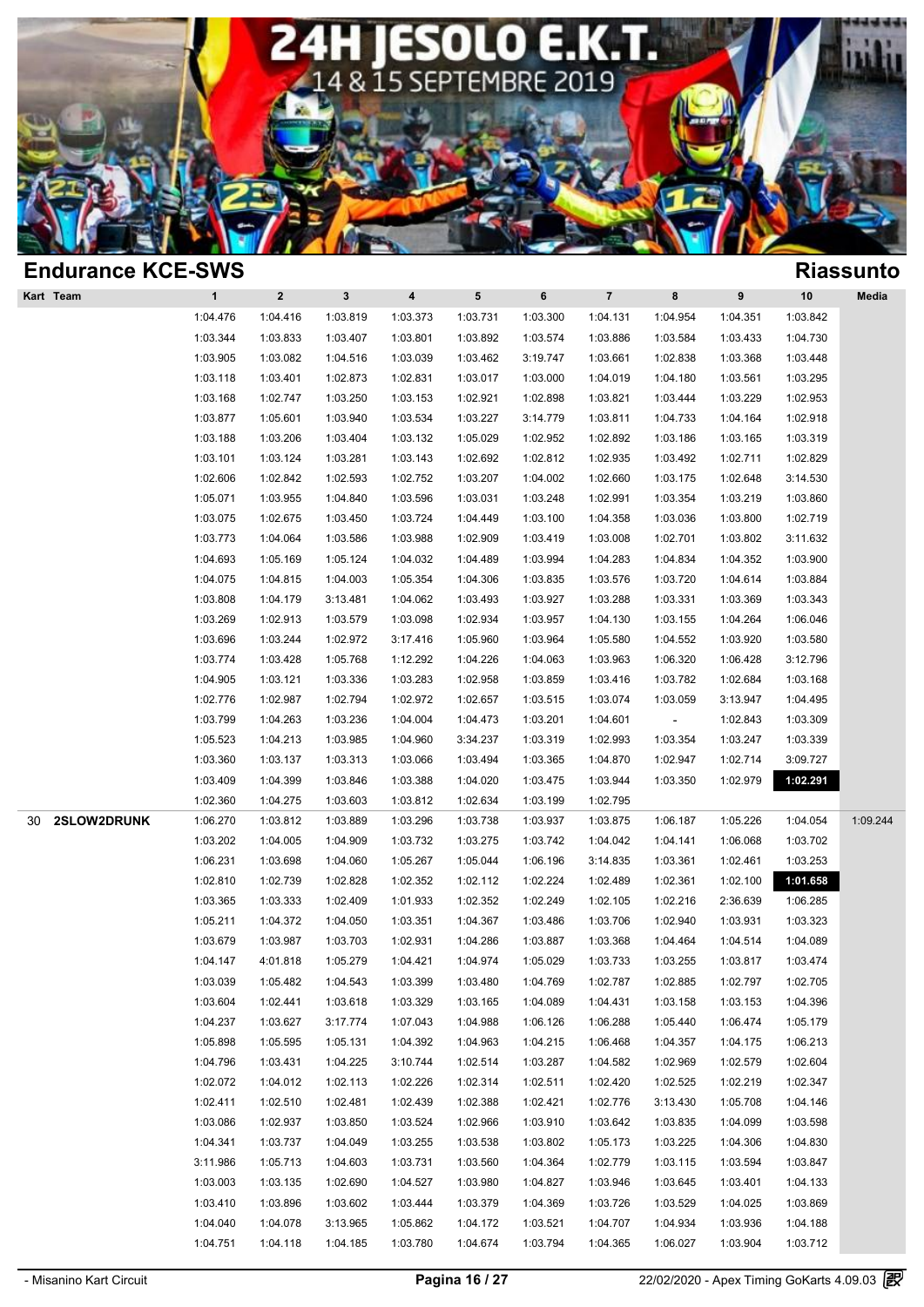

| <b>Endurance KCE-SWS</b> |          |                |              |                          |          |          |                |          |          |          | <b>Riassunto</b> |
|--------------------------|----------|----------------|--------------|--------------------------|----------|----------|----------------|----------|----------|----------|------------------|
| Kart Team                | 1        | $\overline{2}$ | $\mathbf{3}$ | 4                        | 5        | 6        | $\overline{7}$ | 8        | 9        | 10       | Media            |
|                          | 1:04.464 | 1:04.583       | 1:04.738     | 1:04.150                 | 1:04.108 | 1:04.947 | 3:10.917       | 1:03.210 | 1:03.740 | 1:03.523 |                  |
|                          | 1:03.643 | 1:03.724       | 1:03.044     | 1:03.630                 | 1:04.498 | 1:03.140 | 1:03.828       | 1:03.480 | 1:03.344 | 1:03.283 |                  |
|                          | 1:03.049 | 1:03.908       | 1:03.173     | 1:03.177                 | 1:03.220 | 1:03.195 | 1:03.889       | 1:03.465 | 1:03.159 | 3:15.464 |                  |
|                          | 1:03.992 | 1:03.757       | 1:03.831     | 1:03.812                 | 1:03.380 | 1:03.832 | 1:05.108       | 1:03.343 | 1:03.513 | 1:02.787 |                  |
|                          | 1:03.249 | 1:03.554       | 1:04.067     | 1:03.493                 | 1:03.937 | 1:03.406 | 1:05.442       | 1:03.832 | 1:03.308 | 1:03.930 |                  |
|                          | 1:03.603 | 3:12.319       | 1:06.718     | 1:05.272                 | 1:05.537 | 1:04.600 | 1:03.648       | 1:04.676 | 1:04.084 | 1:04.154 |                  |
|                          | 1:03.802 | 1:04.224       | 1:03.291     | 1:03.339                 | 1:03.399 | 1:04.728 | 1:05.035       | 1:04.067 | 1:04.536 | 1:03.898 |                  |
|                          | 1:06.557 | 1:04.526       | 1:04.702     | 1:04.192                 | 1:03.897 | 1:03.670 | 1:04.602       | 1:04.586 | 1:03.985 | 1:04.645 |                  |
|                          | 1:03.993 | 1:04.341       | 1:04.111     | 3:17.838                 | 1:04.236 | 1:05.914 | 1:05.737       | 1:04.674 | 1:05.909 | 1:04.243 |                  |
|                          | 1:04.898 | 1:04.427       | 1:03.667     | 1:03.735                 | 1:04.620 | 3:12.876 | 1:05.180       | 1:05.353 | 1:05.244 | 1:06.220 |                  |
|                          | 1:05.183 | 1:06.432       | 3:15.693     | $\overline{\phantom{a}}$ | ٠        | 1:03.415 | 1:02.961       | 1:03.494 | 1:03.261 | 1:02.644 |                  |
|                          | 1:03.150 | 1:03.076       | 1:03.039     | 1:02.860                 | 1:02.588 | 1:02.527 | 1:02.505       | 1:02.542 | 1:02.399 | 1:03.211 |                  |
|                          | 1:02.428 | 1:02.732       | 1:02.534     | 1:02.679                 | 1:02.596 | 1:02.804 | 1:02.742       | 3:10.971 | 1:04.024 | 1:04.841 |                  |
|                          | 1:03.661 | 1:02.951       | 1:03.814     | 1:03.533                 | 1:04.413 | 1:03.139 | 1:03.049       | 1:03.886 | 1:03.067 | 1:03.540 |                  |
|                          | 1:03.579 | 1:04.068       | 1:03.062     | 1:03.957                 | 1:02.887 | 1:05.465 |                |          |          |          |                  |
| <b>TEST</b><br>1         | 1:03.226 | 14:28.894      | 1:02.207     | 1:01.149                 |          |          |                |          |          |          | 49:23.869        |

### **Tabella dei giri**

| Giro 1<br>Interv. | 5 | 27<br>0.6 | 23<br>0.4     | 13<br>0.6 | 16<br>0.6             | $\overline{7}$<br>0.2 | 6<br>1.8  | $^{21}_{0.5}$ | $^{29}_{0.2}$ | $34_{0.8}$ | 41<br>0.3 | 19<br>1.1 | $^{2}_{0.2}$          | 10<br>0.3             | 31<br>0.4  | 30 <sub>1.0</sub>  | $\mathbf{1}$<br>12:43   |  |
|-------------------|---|-----------|---------------|-----------|-----------------------|-----------------------|-----------|---------------|---------------|------------|-----------|-----------|-----------------------|-----------------------|------------|--------------------|-------------------------|--|
| Giro 2            | 5 | 27<br>0.6 | 23<br>0.5     | 13<br>0.5 | 16<br>1.3             | $\overline{7}$<br>0.2 | 6<br>1.4  | 29<br>0.5     | 21<br>0.2     | 34<br>0.3  | 41<br>0.7 | 19<br>1.2 | $\overline{2}$<br>1.3 | 31<br>0.5             | 30<br>1.5  | 10<br>0.2          | $\mathbf{1}$<br>3:26:08 |  |
| Giro 3            | 5 | 27<br>0.8 | 23<br>0.3     | 13<br>1.1 | 16<br>1.4             | $\overline{7}$<br>0.4 | 6<br>1.4  | 29<br>0.1     | 21<br>0.1     | 34<br>0.6  | 41<br>0.5 | 19<br>1.0 | $\overline{2}$<br>1.9 | 31<br>1.4             | 10<br>1.3  | 30<br>0.8          | $\mathbf{1}$<br>3:26:07 |  |
| Giro 4            | 5 | 27<br>1.0 | 23<br>0.3     | 13<br>1.8 | 16<br>1.1             | 7<br>0.2              | 29<br>1.9 | 6<br>0.4      | 21<br>0.1     | 34<br>0.2  | 41<br>0.4 | 19<br>0.6 | $\overline{2}$<br>3.0 | 31<br>1.8             | 10<br>0.6  | 30<br>1.8          | 3:26:05                 |  |
| Giro 5            | 5 | 27<br>1.4 | 23<br>0.1     | 13<br>2.1 | 7<br>1.5              | 16<br>0.4             | 29<br>1.4 | 21<br>1.1     | 34<br>1.0     | 41<br>0.1  | 19<br>0.2 | 6<br>0.2  | $\overline{2}$<br>2.5 | 10<br>2.9             | 31<br>0.5  | 30<br>2.3          |                         |  |
| Giro 6            | 5 | 27<br>1.3 | 23<br>0.1     | 13<br>3.0 | 7<br>0.9              | 16<br>0.4             | 29<br>1.6 | 21<br>0.7     | 34<br>1.1     | 41<br>0.8  | 19<br>0.1 | 6<br>0.6  | $\overline{2}$<br>2.3 | 10<br>2.7             | 30<br>4.8  | 31<br>2.6          |                         |  |
| Giro 7            | 5 | 27<br>1.6 | 23<br>0.0     | 13<br>3.3 | 7<br>0.9              | 16<br>0.5             | 29<br>1.6 | 21<br>0.1     | 34<br>1.6     | 19<br>1.0  | 41<br>0.2 | 6<br>0.7  | $\overline{2}$<br>2.0 | 10<br>2.6             | 30<br>7.0  | 31<br>2.3          |                         |  |
| Giro 8            | 5 | 23<br>2.1 | 27<br>0.3     | 13<br>3.2 | $\overline{7}$<br>0.5 | 16<br>1.8             | 21<br>0.7 | 29<br>0.2     | 34<br>1.2     | 19<br>0.8  | 41<br>0.2 | 6<br>0.9  | $\overline{2}$<br>2.9 | 10<br>2.2             | 30<br>11.1 | 31<br>0.1          |                         |  |
| Giro 9            | 5 | 23<br>1.4 | 27<br>0.4     | 13<br>3.5 | $\overline{7}$<br>0.2 | 16<br>2.6             | 21<br>0.0 | 29<br>0.2     | 34<br>1.5     | 19<br>0.5  | 41<br>0.2 | 6<br>0.9  | $\overline{2}$<br>3.0 | 10<br>2.4             | 31<br>13.9 | 30<br>0.4          |                         |  |
| Giro 10           | 5 | 23<br>1.3 | 27<br>0.5     | 13<br>3.8 | 7<br>0.2              | 21<br>2.4             | 16<br>0.6 | 29<br>0.1     | 19<br>2.0     | 41<br>0.2  | 34<br>0.3 | 6<br>1.0  | $\overline{2}$<br>3.0 | 10<br>2.2             | 31<br>15.4 | 30<br>0.7          |                         |  |
| Giro 11           | 5 | 23<br>1.6 | $^{27}_{0.2}$ | 13<br>4.3 | 7<br>0.2              | 21<br>2.0             | 29<br>1.3 | 16<br>0.4     | 19<br>1.2     | 41<br>0.2  | 34<br>0.2 | 6<br>1.5  | $\frac{2}{3.3}$       | 10<br>1.8             | 31<br>17.3 | $30_{0.3}$         |                         |  |
| Giro 12           | 5 | 23<br>1.4 | 27<br>0.5     | 13<br>4.2 | 7<br>0.4              | 21<br>1.9             | 29<br>1.3 | 16<br>0.7     | 19<br>0.8     | 41<br>0.2  | 34<br>0.2 | 6<br>1.7  | $\overline{2}$<br>3.7 | 10<br>1.5             | 31<br>19.1 | 30<br>0.7          |                         |  |
| Giro 13           | 5 | 23<br>1.0 | 27<br>1.0     | 13<br>4.6 | 7<br>0.1              | 21<br>2.0             | 29<br>1.2 | 16<br>0.7     | 19<br>0.3     | 41<br>0.3  | 34<br>0.4 | 6<br>2.3  | $\overline{2}$<br>4.3 | 10<br>0.8             | 31<br>20.6 | 30<br>2.3          |                         |  |
| Giro 14           | 5 | 23<br>1.3 | 27<br>1.1     | 13<br>4.6 | 7<br>0.2              | 21<br>1.7             | 29<br>1.3 | 19<br>0.9     | 41<br>1.0     | 16<br>0.3  | 34<br>0.1 | 6<br>2.2  | $\overline{2}$<br>4.7 | 10<br>0.4             | 31<br>22.2 | 30<br>2.5          |                         |  |
| Giro 15           | 5 | 23<br>1.4 | 27<br>1.3     | 13<br>4.8 | 7<br>0.2              | 21<br>1.7             | 29<br>1.2 | 19<br>0.9     | 41<br>1.1     | 16<br>0.2  | 34<br>0.1 | 6<br>2.5  | $\overline{2}$<br>4.9 | 10<br>0.1             | 31<br>23.9 | 30<br>2.3          |                         |  |
| Giro 16           | 5 | 23<br>1.4 | 27<br>1.6     | 13<br>4.9 | $\overline{7}$<br>0.3 | 21<br>1.5             | 29<br>1.3 | 19<br>0.6     | 41<br>1.1     | 34<br>0.3  | 16<br>0.9 | 6<br>2.4  | 10<br>5.2             | $\overline{2}$<br>0.1 | 31<br>24.9 | 30<br>2.8          |                         |  |
| Giro 17           | 5 | 23<br>1.7 | 27<br>1.9     | 13<br>4.9 | 7<br>0.4              | 21<br>1.2             | 29<br>1.6 | 19<br>0.2     | 34<br>1.5     | 41<br>0.4  | 16<br>1.2 | 6<br>2.6  | 10<br>4.6             | $\overline{2}$<br>0.5 | 31<br>26.2 | 30<br>3.4          |                         |  |
| Giro 18           | 5 | 23<br>1.9 | 27<br>2.2     | 13<br>4.7 | 7<br>0.4              | 21<br>1.0             | 29<br>2.1 | 19<br>0.1     | 34<br>1.3     | 41<br>0.5  | 16<br>1.8 | 6<br>2.7  | 10<br>4.2             | $\overline{2}$<br>0.5 | 31<br>27.6 | 30<br>4.3          |                         |  |
| Giro 19           | 5 | 23<br>2.1 | 27<br>2.4     | 7<br>5.5  | 13<br>0.3             | 21<br>0.2             | 29<br>2.2 | 19<br>0.2     | 34<br>1.4     | 41<br>0.2  | 16<br>3.1 | 6<br>1.9  | 10<br>4.2             | $\overline{2}$<br>0.8 | 31<br>28.4 | 30<br>7.2          |                         |  |
| Giro 20           | 5 | 23<br>2.3 | 27<br>2.4     | 13<br>6.8 | 21<br>0.1             | 7<br>0.2              | 19<br>1.4 | $^{29}_{0.3}$ | 34<br>0.7     | 41<br>0.3  | 16<br>4.4 | 6<br>0.9  | 10<br>4.1             | $\overline{2}$<br>0.7 | 31<br>30.2 | 30<br>7.7          |                         |  |
| Giro 21           | 5 | 23<br>2.1 | 27<br>2.7     | 13<br>6.7 | 21<br>0.4             | $\overline{7}$<br>0.4 | 19<br>0.8 | $^{29}_{0.4}$ | 34<br>0.5     | 41<br>0.5  | 16<br>5.4 | 6<br>0.6  | 10<br>4.0             | $\overline{2}$<br>0.7 | 31<br>31.4 | 30 <sub>10.7</sub> |                         |  |
| Giro 22           | 5 | 23<br>2.7 | 27<br>2.7     | 13<br>6.7 | 21<br>0.2             | 7<br>0.4              | 19<br>0.6 | 29<br>0.3     | 34<br>0.6     | 41<br>0.7  | 16<br>6.1 | 6<br>0.2  | 10<br>4.2             | $\overline{2}$<br>0.4 | 31<br>32.4 | 30<br>11.6         |                         |  |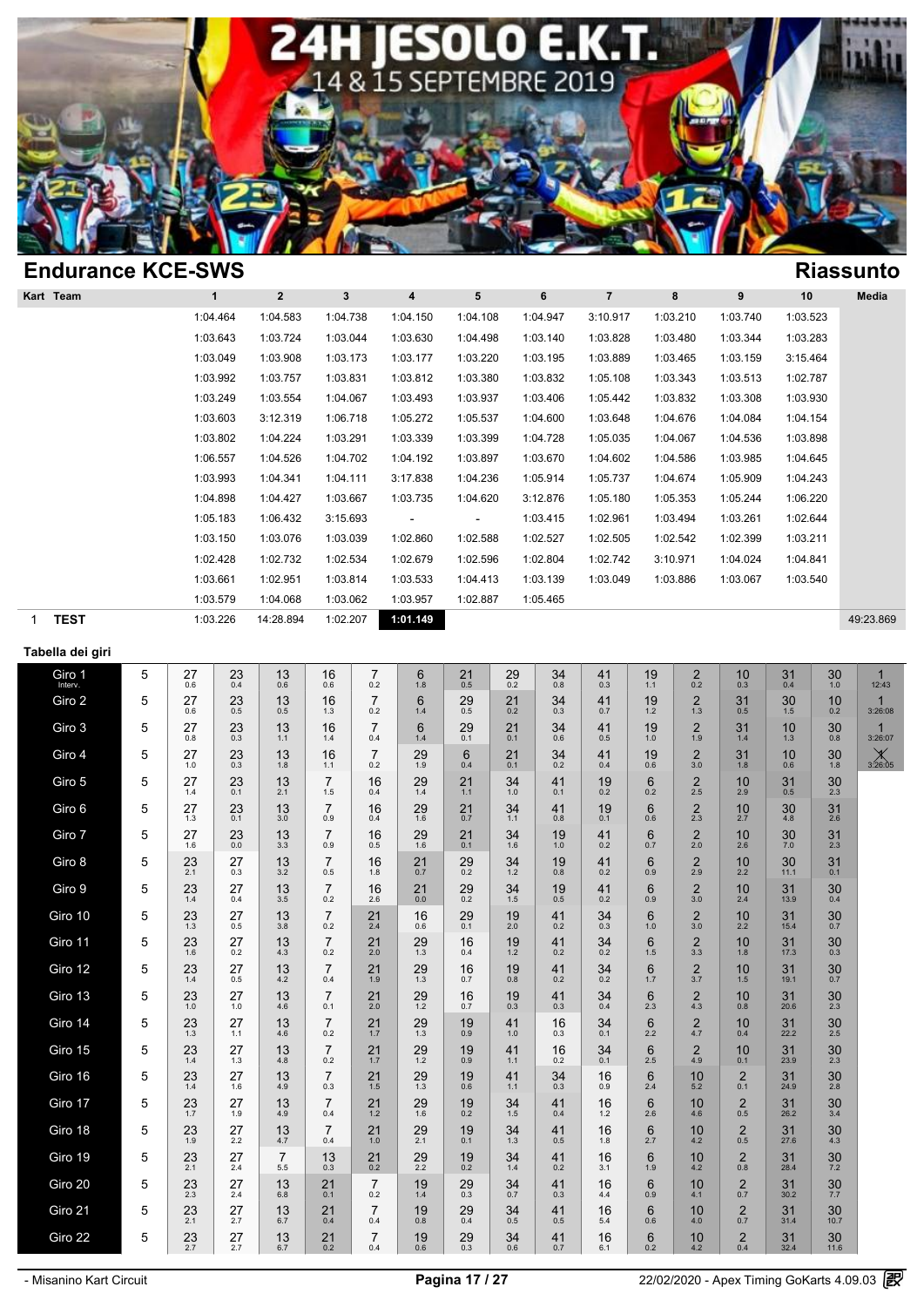

| Giro 23 | 5              | $^{23}_{3.3}$       | 27<br>2.7      | 13<br>$6.\overline{8}$ | $^{21}_{0.2}$       | 7<br>0.1              | 19<br>0.3              | 29<br>$0.6\,$          | 34<br>0.5             | 41<br>1.2             | 6<br>6.3                  | 16<br>0.3     | 10<br>3.8        | $\overline{c}$<br>0.5           | 30<br>46.2             | 31<br>2:05       |  |
|---------|----------------|---------------------|----------------|------------------------|---------------------|-----------------------|------------------------|------------------------|-----------------------|-----------------------|---------------------------|---------------|------------------|---------------------------------|------------------------|------------------|--|
| Giro 24 | 5              | 23<br>3.6           | 27<br>2.8      | 21<br>7.5              | 13<br>0.1           | $\overline{7}$<br>0.2 | 19<br>0.2              | 29<br>0.2              | 34<br>0.3             | 41<br>1.6             | 6<br>6.5                  | 16<br>0.4     | 10<br>3.5        | $\overline{2}$<br>1.0           | 30<br>49.3             | 31<br>2:10       |  |
| Giro 25 | 5              | 23<br>4.0           | 27<br>3.0      | 21<br>7.6              | 13<br>0.1           | $\overline{7}$<br>0.2 | 19<br>0.9              | 34<br>0.1              | 29<br>0.8             | 41<br>0.3             | 6<br>$6.8\,$              | 16<br>0.4     | 10<br>3.1        | $\overline{2}$<br>1.7           | 30<br>52.0             | 31<br>2:11       |  |
| Giro 26 | 5              | 23<br>4.3           | 27<br>3.4      | 21<br>8.5              | 13<br>0.2           | 34<br>0.4             | $\overline{7}$<br>0.5  | 19<br>$0.0\,$          | 41<br>0.6             | 29<br>0.4             | 6<br>6.5                  | 16<br>0.4     | 10<br>3.0        | $\overline{2}$<br>1.6           | 30<br>56.3             | 31<br>2:09       |  |
| Giro 27 | 5              | 23<br>4.5           | 27<br>3.5      | 21<br>9.3              | 34<br>0.1           | 13<br>0.1             | 19<br>$0.6\,$          | 41<br>0.3              | $\overline{7}$<br>0.2 | $^{29}_{0.3}$         | $6\phantom{1}$<br>$6.5\,$ | 16<br>0.2     | 10<br>3.0        | $\overline{2}$<br>2.0           | 31<br>3:08             | 30<br>0.1        |  |
| Giro 28 | 5              | 23<br>4.4           | 27<br>3.7      | 21<br>9.6              | 34<br>0.4           | 13<br>0.2             | 19<br>0.1              | 41<br>0.3              | $\overline{7}$<br>0.1 | 29<br>$0.4\,$         | 6<br>6.7                  | 16<br>0.8     | 10<br>2.4        | $\overline{2}$<br>2.5           | 30<br>3:10             | 31<br>2.1        |  |
| Giro 29 | 5              | 23<br>4.3           | 27<br>4.1      | 21<br>9.5              | 34<br>0.3           | 13<br>0.3             | 19<br>0.7              | 41<br>0.1              | 29<br>0.2             | $\overline{7}$<br>0.2 | $6\phantom{1}$<br>6.6     | 16<br>0.9     | 10<br>2.4        | $\frac{2}{2.4}$                 | 30<br>3:10             | 31<br>3.6        |  |
| Giro 30 | 5              | 23<br>4.6           | 27<br>4.1      | 21<br>9.8              | 34<br>0.3           | 13<br>0.3             | 19<br>0.7              | 41<br>0.3              | 29<br>0.2             | 7<br>0.2              | $\,6$<br>6.7              | 16<br>0.7     | 10<br>2.9        | $\frac{2}{3.3}$                 | 30<br>3:10             | 31<br>4.9        |  |
| Giro 31 | 5              | $^{23}_{4.7}$       | $^{27}_{4.3}$  | $^{21}_{9.8}$          | $34_{0.1}$          | $13_{0.3}$            | $^{19}_{0.6}$          | $^{41}_{0.4}$          | $^{29}_{0.4}$         | $\overline{7}$<br>0.2 | 6.96                      | $^{16}_{0.9}$ | $10_{2.8}$       | $\frac{2}{3.3}$                 | $30\n3:11$             | $31_{6.2}$       |  |
| Giro 32 | 5              | $^{23}_{4.8}$       | 27<br>4.6      | $^{21}_{9.7}$          | $34_{0.1}$          | 13<br>0.3             | 19<br>$0.8\,$          | $^{41}_{0.2}$          | $^{29}_{0.3}$         | $\overline{7}$<br>0.2 | $6 \over 7.3$             | 16<br>0.8     | 10<br>2.9        | $\frac{2}{3.8}$                 | $30\n3:12$             | $\frac{31}{7.4}$ |  |
| Giro 33 | 5              | 23<br>4.8           | 27<br>5.4      | 34<br>9.3              | 21<br>0.3           | 13<br>0.2             | 19<br>0.3              | 41<br>0.4              | 29<br>0.3             | $\overline{7}$<br>0.3 | $6\phantom{1}$<br>7.6     | 16<br>0.9     | 10<br>2.5        | $\overline{2}$<br>4.5           | 30<br>3:12             | 31<br>8.1        |  |
| Giro 34 | 5              | 23<br>5.2           | 27<br>5.5      | 34<br>9.2              | 21<br>0.4           | 19<br>0.7             | 41<br>0.5              | 29<br>0.1              | 13<br>0.3             | 7<br>0.4              | $6\phantom{1}$<br>7.4     | 16<br>1.7     | 10<br>1.8        | $\overline{2}$<br>2:16          | 30<br>1:01             | 31<br>9.6        |  |
| Giro 35 | 5              | 23<br>5.4           | 27<br>5.7      | 34<br>9.6              | 21<br>0.2           | 19<br>0.7             | 41<br>0.2              | 29<br>0.2              | 13<br>0.4             | $\overline{7}$<br>0.3 | 6<br>8.1                  | 10<br>2.9     | 16<br>2:07       | $\overline{2}$<br>11.8          | 30<br>58.7             | 31<br>10.6       |  |
| Giro 36 | 5              | 23<br>5.8           | 27<br>5.8      | 21<br>10.2             | 19<br>0.2           | 41<br>0.2             | 29<br>0.3              | 13<br>0.7              | $\overline{7}$<br>0.4 | 6<br>7.9              | 34<br>2:04                | 16<br>8.4     | 10<br>1.5        | $\overline{2}$<br>11.0          | 30<br>55.9             | 31<br>11.6       |  |
| Giro 37 | 5              | 23<br>5.8           | 27<br>6.2      | 19<br>10.4             | 21<br>0.2           | 41<br>0.2             | 29<br>0.2              | 13<br>0.7              | $\overline{7}$<br>0.4 | 6<br>8.5              | 34<br>2:08                | 16<br>6.0     | 10<br>2.4        | $\overline{2}$<br>10.1          | 30<br>54.8             | 31<br>12.6       |  |
| Giro 38 | 5              | 23<br>$6.0\,$       | 27<br>6.3      | 21<br>10.7             | 29<br>0.5           | 13<br>0.2             | 6<br>9.6               | $\overline{7}$<br>1:17 | 19<br>36.5            | 41<br>1.3             | 34<br>15.1                | 16<br>$5.0$   | 10<br>2.7        | $^{2}_{9.4}$                    | 30<br>54.1             | 31<br>14.2       |  |
| Giro 39 | 7              | 5<br>13.7           | 23<br>6.7      | 21<br>16.4             | 19<br>0.9           | $^{29}_{0.6}$         | 41<br>0.7              | 13<br>0.4              | 27<br>5.4             | 6<br>$1.4$            | 34<br>8.4                 | 16<br>4.4     | 10<br>4.3        | $\frac{2}{7.8}$                 | 30<br>53.1             | $31$<br>15.2     |  |
| Giro 40 | $\overline{7}$ | 5<br>14.1           | 23<br>$7.0\,$  | 21<br>15.0             | 19<br>$1.5$         | 41<br>0.9             | 29<br>$0.0\,$          | 13<br>$1.4\,$          | 27<br>4.8             | 6<br>$1.4$            | 34<br>10.2                | 16<br>3.8     | 10<br>3.9        | $\overline{2}$<br>8.1           | 30<br>51.7             | 31<br>16.6       |  |
| Giro 41 | 7              | 5<br>15.4           | $^{23}_{6.8}$  | 21<br>14.1             | $41$ <sub>2.8</sub> | 19<br>0.1             | $^{29}_{0.4}$          | $13 \atop 1.0$         | 27<br>4.4             | 6<br>1.4              | $34$<br>11.6              | 16<br>3.7     | $\frac{10}{3.8}$ | $^{2}_{9.1}$                    | $30$ <sub>51.1</sub>   | $31$<br>17.0     |  |
| Giro 42 | $\overline{7}$ | 5<br>16.1           | $23 \atop 6.7$ | $21$<br>$13.5$         | 41<br>2.9           | $^{29}_{0.6}$         | 19<br>$0.\overline{6}$ | 13<br>0.4              | 27<br>4.4             | 6<br>1.3              | 34<br>12.8                | 16<br>4.6     | 10<br>2.4        | $\overline{2}$<br>10.2          | 30<br>50.8             | $31$<br>17.6     |  |
| Giro 43 | 7              | 5<br>16.5           | 23<br>$7.0\,$  | 21<br>12.6             | 41<br>3.0           | 29<br>1.2             | 13<br>1.1              | 19<br>0.1              | 27<br>3.8             | 6<br>1.4              | 34<br>14.6                | 16<br>$5.4$   | 10<br>0.8        | $\overline{\mathbf{c}}$<br>10.3 | 30<br>50.5             | 31<br>18.9       |  |
| Giro 44 | 7              | 5<br>17.5           | 23<br>6.9      | 21<br>11.7             | 41<br>3.8           | 29<br>2.8             | 13<br>0.1              | 19<br>0.7              | 27<br>$2.2\,$         | 6<br>1.6              | 34<br>15.7                | 16<br>5.4     | 10<br>0.6        | $\overline{2}$<br>11.4          | 30<br>48.7             | 31<br>21.3       |  |
| Giro 45 | 7              | 5<br>18.4           | 23<br>$6.8\,$  | 21<br>10.5             | 41<br>4.3           | 13<br>3.3             | 29<br>0.3              | 19<br>0.5              | 27<br>1.3             | 6<br>2.0              | 34<br>16.4                | 16<br>5.9     | 10<br>0.4        | 2<br>11.3                       | 30<br>48.3             | 31<br>2:40       |  |
| Giro 46 | $\overline{7}$ | 5<br>19.2           | 23<br>7.2      | 21<br>9.1              | 41<br>4.2           | 13<br>3.8             | 29<br>0.6              | 19<br>0.4              | 27<br>0.7             | 6<br>2.2              | 34<br>17.5                | 10<br>6.6     | 16<br>0.1        | $\overline{2}$<br>11.0          | 30<br>47.8             | 31<br>2:42       |  |
| Giro 47 | 7              | 5<br>19.9           | 21<br>15.7     | 41<br>4.4              | 13<br>3.9           | 29<br>0.6             | 27<br>0.6              | 19<br>0.5              | 6<br>2.0              | 34<br>18.8            | 10<br>6.4                 | 16<br>1.2     | 30<br>57.1       | 23<br>21.0                      | $\overline{2}$<br>58.5 | 31<br>1:24       |  |
| Giro 48 | 7              | 5<br>20.6           | 21<br>14.7     | 41<br>4.6              | 13<br>4.6           | 29<br>0.3             | 27<br>0.3              | 19<br>1.3              | 6<br>1.6              | 34<br>20.0            | 10<br>6.1                 | 16<br>1.3     | 30<br>56.7       | 23<br>21.4                      | $\overline{2}$<br>59.2 | 31<br>1:25       |  |
| Giro 49 | 7              | 5<br>21.4           | 21<br>13.9     | 41<br>5.3              | 27<br>5.1           | 13<br>0.1             | 29<br>$1.0$            | 19<br>$1.3$            | 6<br>0.5              | 34<br>21.8            | $\frac{10}{4.8}$          | 16<br>2.1     | 23<br>1:17       | $\overline{c}$<br>59.8          | $30$ <sub>13.0</sub>   | $31$<br>1:12     |  |
| Giro 50 | 7              | 5<br>21.6           | 21<br>13.4     | 41<br>5.3              | 27<br>5.2           | 13<br>0.4             | $6\phantom{1}6$<br>2.9 | 19<br>0.3              | 34<br>23.0            | 10<br>4.1             | 16<br>2.4                 | 23<br>1:16    | 29<br>16.4       | $\overline{2}$<br>44.1          | 30<br>16.8             | 31<br>1:11       |  |
| Giro 51 | 7              | 5<br>21.9           | $21$<br>12.6   | 41<br>5.5              | 27<br>5.5           | $13_{0.2}$            | $6\phantom{1}6$<br>3.4 | 19<br>0.5              | $34$<br>$23.7$        | 10<br>3.3             | 16<br>3.2                 | $23$<br>1:15  | $29$<br>16.2     | $^{2}_{44.2}$                   | $30$<br>19.9           | $31$<br>1:08     |  |
| Giro 52 | 7              | 5<br>22.3           | 21<br>11.8     | 41<br>6.0              | 27<br>5.5           | 13<br>0.4             | $6\phantom{1}6$<br>3.5 | 19<br>0.4              | 34<br>24.9            | 10<br>2.3             | 16<br>4.4                 | 23<br>1:14    | 29<br>15.8       | $\overline{2}$<br>45.1          | 30<br>21.7             | 31<br>1:08       |  |
| Giro 53 | 7              | 5<br>22.8           | 21<br>11.3     | 41<br>5.9              | 27<br>5.7           | 13<br>0.8             | $6\phantom{1}6$<br>3.3 | 19<br>$1.4$            | 34<br>25.2            | 10<br>$1.4$           | 16<br>6.0                 | 23<br>1:12    | 29<br>15.8       | $\overline{2}$<br>47.1          | 30<br>22.0             | 31<br>1:07       |  |
| Giro 54 | 7              | 5<br>23.3           | 21<br>10.6     | 41<br>6.4              | 27<br>5.3           | 13<br>1.1             | $6\phantom{1}6$<br>3.3 | 19<br>2.2              | 34<br>26.1            | 10<br>0.5             | 16<br>7.5                 | 23<br>1:11    | 29<br>15.6       | $\overline{2}$<br>47.7          | 30<br>22.7             | 31<br>1:08       |  |
| Giro 55 | 7              | 5<br>23.9           | 21<br>10.0     | 41<br>6.8              | 27<br>4.9           | 13<br>1.7             | $\,6$<br>3.1           | 19<br>2.9              | 10<br>26.7            | 34<br>0.8             | 16<br>$7.6\,$             | 23<br>1:09    | 29<br>16.0       | $\overline{2}$<br>48.1          | 30<br>24.8             | 31<br>1:08       |  |
| Giro 56 | 7              | 5<br>24.3           | 21<br>9.9      | 41<br>6.5              | 27<br>5.0           | 13<br>2.0             | $\,6$<br>2.9           | 19<br>3.5              | 10<br>27.1            | $34 \atop 0.6$        | 16<br>8.2                 | 23<br>1:07    | 29<br>15.9       | $^{2}_{49.3}$                   | 30<br>25.6             | 31<br>1:08       |  |
| Giro 57 | 7              | 5<br>24.8           | 21<br>8.9      | 41<br>6.8              | 27<br>5.3           | 13<br>2.1             | $6\phantom{1}6$<br>2.9 | 19<br>$4.2\,$          | 10<br>27.1            | 34<br>0.6             | 16<br>8.5                 | 23<br>1:06    | 29<br>15.6       | $\overline{2}$<br>51.2          | 30<br>26.0             | 31<br>1:09       |  |
| Giro 58 | $\overline{7}$ | $\,$ 5 $\,$<br>25.4 | 21<br>7.7      | 41<br>$7.3\,$          | 27<br>$5.3\,$       | $13 \atop 2.3$        | $6 \atop 2.9$          | $19_{5.4}$             | $10$<br>26.6          | $34_{0.9}$            | $\frac{16}{8.6}$          | $23$<br>1:06  | $29$<br>15.4     | $\frac{2}{53.0}$                | 30<br>25.6             | $31$<br>1:09     |  |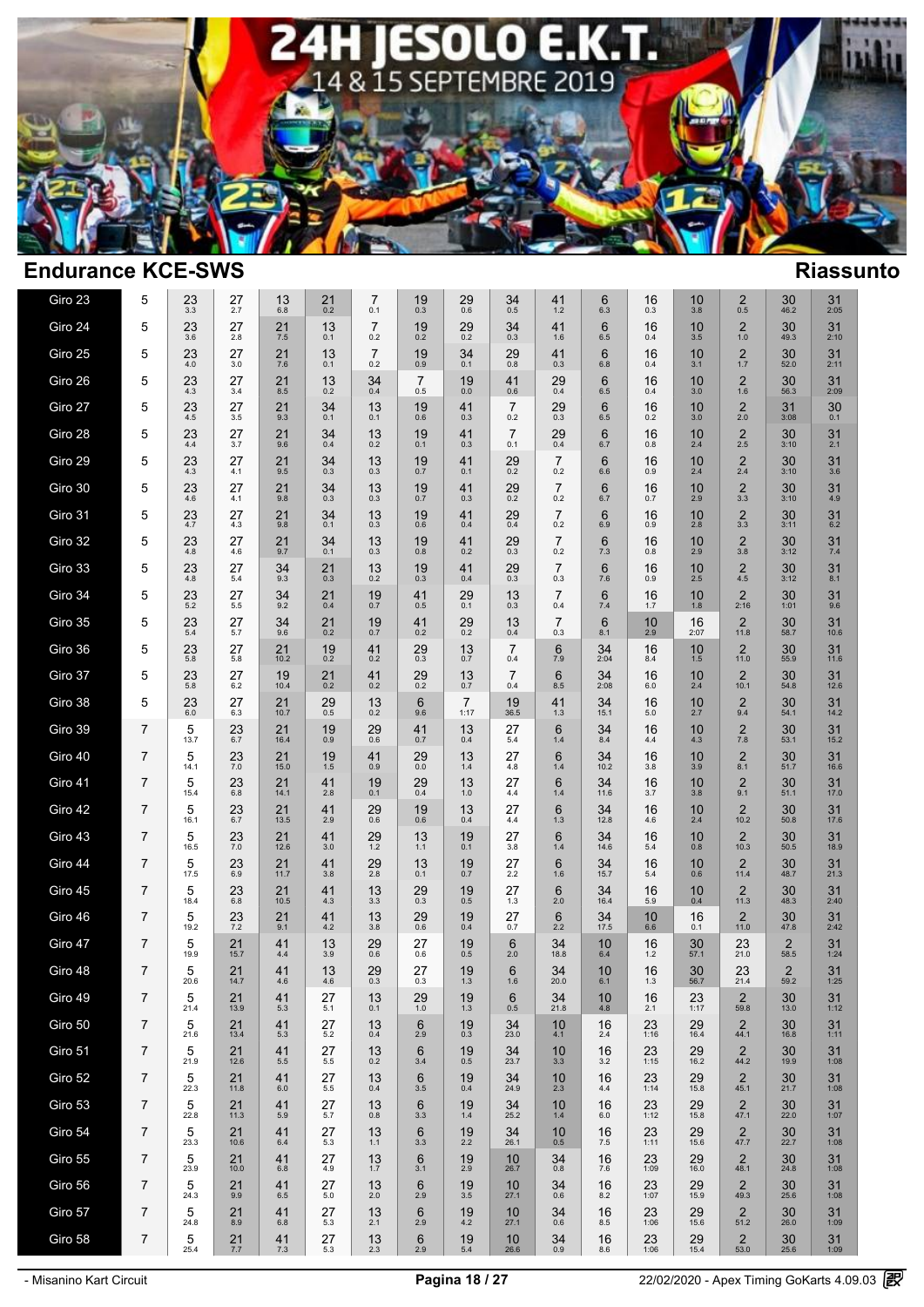

| Giro 59 | $\overline{7}$ | 5<br>25.9  | 21<br>6.9                | 41<br>7.4              | 27<br>5.5                 | 13<br>2.5                 | 6<br>2.6                   | 19<br>6.3            | 10<br>26.3             | 34<br>1.2             | 16<br>9.6       | 23<br>1:04           | 29<br>15.2             | 2<br>53.4                       | 30<br>27.5           | 31<br>1:08           |  |
|---------|----------------|------------|--------------------------|------------------------|---------------------------|---------------------------|----------------------------|----------------------|------------------------|-----------------------|-----------------|----------------------|------------------------|---------------------------------|----------------------|----------------------|--|
| Giro 60 | $\overline{7}$ | 5<br>26.2  | 21<br>6.4                | 41<br>8.4              | 27<br>4.6                 | 13<br>2.8                 | $6\phantom{1}6$<br>2.6     | 19<br>$7.5\,$        | 10<br>26.2             | 34<br>1.1             | 16<br>10.4      | 23<br>1:02           | 29<br>15.3             | $\overline{2}$<br>54.1          | 30<br>28.6           | 31<br>1:10           |  |
| Giro 61 | 7              | 5<br>26.4  | 21<br>6.1                | 41<br>9.2              | 27<br>4.1                 | 13<br>3.5                 | $6\phantom{1}$<br>2.4      | 19<br>8.2            | 10<br>26.0             | 34<br>1.3             | 16<br>10.9      | 23<br>1:01           | 29<br>15.0             | 2<br>55.5                       | 30<br>29.4           | 31<br>1:10           |  |
| Giro 62 | 7              | 5<br>27.1  | 21<br>5.3                | 41<br>9.5              | 27<br>4.3                 | 13<br>3.7                 | $6\phantom{1}6$<br>$2.4\,$ | 19<br>9.0            | 10<br>26.0             | 34<br>$1.7$           | 16<br>10.7      | 23<br>1:00           | 29<br>14.5             | $\overline{2}$<br>58.7          | 30<br>28.8           | 31<br>1:10           |  |
| Giro 63 | $\overline{7}$ | 5<br>27.9  | 21<br>4.4                | 41<br>10.5             | 27<br>3.5                 | 13<br>4.0                 | $6\phantom{1}6$<br>2.1     | 19<br>9.5            | 34<br>28.2             | 16<br>11.3            | 23<br>59.2      | 29<br>14.6           | 10<br>41.5             | $\overline{2}$<br>17.5          | 30<br>30.4           | 31<br>1:10           |  |
| Giro 64 | 7              | 5<br>28.5  | 21<br>3.5                | 41<br>10.9             | 27<br>3.4                 | 13<br>4.2                 | $\,6$<br>2.2               | 19<br>10.4           | 34<br>28.6             | 16<br>11.3            | 23<br>58.2      | 29<br>14.1           | 10<br>42.5             | $\overline{2}$<br>17.5          | 30<br>30.9           | 31<br>1:12           |  |
| Giro 65 | 7              | 5<br>29.0  | $^{21}_{2.9}$            | 41<br>11.2             | $27 \choose 3.2$          | 13<br>5.3                 | $6\phantom{1}6$<br>1.3     | 19<br>11.1           | 34<br>29.8             | 16<br>11.4            | 23<br>56.4      | $29$<br>$13.6$       | 10<br>44.1             | $\frac{2}{17.0}$                | 30<br>32.8           | 31<br>1:10           |  |
| Giro 66 | $\overline{7}$ | 5<br>29.3  | 21<br>2.2                | 41<br>11.9             | 27<br>2.9                 | 13<br>5.2                 | 6<br>1.2                   | 19<br>12.4           | 34<br>30.2             | 23<br>1:06            | $29$<br>$13.4$  | 10<br>45.3           | 16<br>15.9             | $^{2}_{2.1}$                    | 30<br>33.0           | 31<br>1:10           |  |
| Giro 67 | $\overline{7}$ | 5<br>29.9  | 21<br>1.2                | $41$<br>12.7           | 27<br>2.4                 | 13<br>$5.5\,$             | $\,6$<br>1.1               | $19$ <sub>12.9</sub> | 34<br>30.7             | $23$<br>1:05          | $29 \atop 13.8$ | 10<br>45.4           | 2<br>19.3              | 16<br>0.6                       | 30 <sub>32.5</sub>   | 31<br>1:10           |  |
| Giro 68 | $\overline{7}$ | 5<br>30.1  | $^{21}_{0.6}$            | 41<br>13.0             | $\frac{27}{2.5}$          | $13 \n5.7$                | $6\phantom{1}$<br>1.0      | 19<br>13.8           | $34\n31.6$             | $23$<br>1:04          | $29 \atop 14.4$ | 10<br>45.2           | $\overline{2}$<br>19.6 | 16<br>1.2                       | 30 <sub>33.8</sub>   | $31$<br>1:09         |  |
| Giro 69 | 7              | 21<br>30.4 | 5<br>0.3                 | 41<br>12.9             | 27<br>2.4                 | 13<br>6.7                 | $6\phantom{1}$<br>1.0      | 19<br>14.3           | 23<br>1:34             | 29<br>13.8            | 10<br>46.3      | 34<br>5.9            | $\overline{2}$<br>13.9 | 16<br>1.9                       | 30<br>35.1           | 31<br>1:08           |  |
| Giro 70 | $\overline{7}$ | 21<br>29.7 | 5<br>0.7                 | 41<br>12.7             | $27 \atop 2.7$            | 13<br>7.3                 | $6\phantom{1}$<br>0.9      | 19<br>14.7           | 23<br>1:34             | $29$<br>$13.4$        | 10<br>46.7      | 34<br>7.3            | $\overline{2}$<br>12.9 | 16<br>1.8                       | 30<br>36.9           | 31<br>1:06           |  |
| Giro 71 | 7              | 21<br>29.2 | 5<br>1.3                 | 41<br>12.2             | 27<br>2.9                 | 13<br>$7.6\,$             | $6\phantom{1}6$<br>$0.6\,$ | 19<br>15.6           | 23<br>1:34             | 29<br>12.9            | 10<br>47.0      | 34<br>7.9            | $\overline{2}$<br>12.4 | 16<br>2.4                       | 30<br>38.4           | 31<br>1:05           |  |
| Giro 72 | $\overline{7}$ | 21<br>28.9 | 5<br>1.8                 | 41<br>12.8             | $27 \atop 2.2$            | $13 \atop 7.7$            | $6\phantom{1}$<br>0.5      | 19<br>16.8           | $23$ <sub>1:33</sub>   | 29<br>12.6            | 10<br>47.8      | 34<br>8.0            | $\overline{2}$<br>12.4 | 16<br>2.6                       | 31<br>1:44           | 30<br>1:53           |  |
| Giro 73 | 21             | 5<br>2.1   | 41<br>13.1               | 27<br>2.2              | $6\phantom{1}$<br>8.3     | 13<br>0.1                 | $19$<br>17.2               | 23<br>1:32           | $\overline{7}$<br>12.0 | 29<br>0.1             | 10<br>49.2      | 34<br>7.3            | 2<br>12.8              | 16<br>3.2                       | 31<br>1:44           | $30\,$<br>1:54       |  |
| Giro 74 | 21             | 5<br>2.8   | 41<br>12.8               | $27_{2.1}$             | $6\phantom{1}$<br>8.6     | 13<br>$0.\overline{3}$    | 19<br>18.0                 | $23$<br>1:32         | $29$<br>12.7           | $\overline{7}$<br>6.9 | 10<br>42.7      | 34<br>6.7            | $\overline{2}$<br>13.1 | 16<br>$3.2\,$                   | 31<br>1:47           | 30<br>1:54           |  |
| Giro 75 | 21             | 5<br>3.5   | 41<br>12.6               | 27<br>2.0              | $6\,$<br>8.8              | 13<br>0.4                 | 19<br>19.0                 | 23<br>1:31           | 29<br>12.4             | $\overline{7}$<br>7.4 | 10<br>42.4      | 34<br>6.9            | $\overline{2}$<br>12.9 | 16<br>3.8                       | 31<br>1:47           | $30\,$<br>1:56       |  |
| Giro 76 | 21             | 5<br>3.9   | 27<br>14.5               | $6\phantom{1}$<br>9.9  | 13<br>1.0                 | 23<br>1:49                | 41<br>4.8                  | 29<br>$7.5\,$        | $\overline{7}$<br>7.4  | 19<br>26.6            | 10<br>16.1      | 34<br>6.8            | $\overline{2}$<br>13.1 | 16<br>4.2                       | 31<br>1:47           | 30<br>1:59           |  |
| Giro 77 | 21             | 5<br>6.4   | $23 \n6.7$               | $27 \n5.2$             | 41<br>0.8                 | $^{29}_{6.2}$             | 6<br>$6.2\,$               | $13 \atop 0.8$       | $\overline{7}$<br>0.5  | 19<br>26.8            | 10<br>15.8      | 34<br>6.7            | 16<br>17.8             | 31<br>1:48                      | $\frac{2}{12.6}$     | $30$ <sub>1:46</sub> |  |
| Giro 78 | 21             | 5<br>8.4   | $^{23}_{4.7}$            | 27<br>4.9              | $41$ <sub>1.9</sub>       | $^{29}_{\,5.2}$           | $\overline{7}$<br>8.3      | 6<br>0.1             | $^{13}_{0.3}$          | $\frac{19}{26.3}$     | 10<br>16.1      | $34_{6.3}$           | 16<br>18.3             | 2.01                            | $30$ <sub>1:47</sub> | $31$<br>12.1         |  |
| Giro 79 | 21             | 5<br>9.8   | 23<br>3.4                | 27<br>4.7              | 41<br>2.9                 | $^{29}_{4.2}$             | $\overline{7}$<br>8.7      | 13<br>$0.7\,$        | $6\phantom{1}$<br>0.4  | 19<br>25.8            | 10<br>16.1      | 34<br>6.7            | 16<br>17.8             | $\sqrt{2}$<br>2:01              | 30<br>1:48           | 31<br>13.2           |  |
| Giro 80 | 21             | 5<br>13.5  | 23<br>$0.0\,$            | 27<br>4.1              | 41<br>5.1                 | 29<br>2.3                 | $\overline{7}$<br>9.1      | 13<br>$1.2$          | $6\phantom{1}$<br>0.2  | 19<br>25.1            | 10<br>17.0      | 34<br>$6.0\,$        | 16<br>17.9             | $\overline{2}$<br>2:01          | 30<br>1:50           | 31<br>14.6           |  |
| Giro 81 | 21             | 23<br>14.0 | 5<br>1.6                 | 27<br>1.9              | 41<br>6.1                 | 29<br>$1.7$               | $\overline{7}$<br>9.2      | 13<br>$1.5\,$        | 6<br>0.9               | 19<br>25.4            | 10<br>17.2      | 34<br>4.8            | 16<br>18.0             | $2 \choose 2:02$                | 30<br>1:50           | 31<br>16.3           |  |
| Giro 82 | 21             | 23<br>14.0 | 27<br>3.2                | $\frac{5}{1.1}$        | 41<br>5.8                 | 29<br>$1.1$               | $\overline{7}$<br>9.1      | $13 \atop 2.2$       | 6<br>0.5               | 19<br>25.4            | 10<br>18.0      | 34<br>4.0            | 16<br>18.5             | $2 \choose 2:02$                | $30$<br>1:53         | 31<br>14.6           |  |
| Giro 83 | 21             | 23<br>14.2 | 27<br>2.9                | $\mathbf 5$<br>2.4     | $29$<br>5.7               | 41<br>0.7                 | $\overline{7}$<br>8.5      | 13<br>$2.5\,$        | 6<br>0.6               | 19<br>24.9            | 10<br>18.9      | 34<br>3.5            | 16<br>18.8             | $\overline{2}$<br>2:01          | 30<br>1:56           | 31<br>14.5           |  |
| Giro 84 | 21             | 23<br>14.4 | 27<br>2.4                | 5<br>3.8               | 29<br>4.7                 | 41<br>2.0                 | $\overline{7}$<br>7.1      | 13<br>3.0            | 6<br>0.1               | 19<br>24.8            | 10<br>20.0      | 34<br>2.5            | 16<br>19.1             | $\overline{2}$<br>2:01          | 30<br>1:58           | 31<br>15.1           |  |
| Giro 85 | 21             | 27<br>16.7 | 5<br>4.6                 | 29<br>4.2              | 41<br>2.8                 | $\overline{7}$<br>$6.0\,$ | 13<br>$4.2\,$              | 6<br>0.1             | 19<br>23.9             | 10<br>20.8            | 34<br>2.3       | 16<br>18.9           | 23<br>35.0             | $\overline{2}$<br>1:26          | 30<br>1:59           | 31<br>15.9           |  |
| Giro 86 | 21             | 27<br>16.4 | 5<br>7.2                 | 29<br>1.9              | 41<br>3.7                 | $\overline{7}$<br>4.8     | 13<br>5.0                  | 6<br>0.1             | 19<br>23.4             | 10<br>21.5            | 34<br>2.2       | 16<br>18.7           | 23<br>35.0             | $\overline{2}$<br>1:26          | 30<br>2:02           | 31<br>15.9           |  |
| Giro 87 | 21             | 27<br>16.1 | $^{29}_{9.8}$            | $\frac{5}{0.6}$        | $\overline{7}$<br>$7.8\,$ | $13 \n5.2$                | 6<br>0.2                   | $19_{23.2}$          | 10<br>21.9             | $34 \atop 1.7$        | 16<br>18.9      | $23$ <sub>35.1</sub> | $41$ <sub>14.3</sub>   | $\frac{2}{1:11}$                | 30<br>2:03           | $31$<br>18.2         |  |
| Giro 88 | 21             | 27<br>15.9 | 5<br>12.3                | $\overline{7}$<br>6.3  | 13<br>5.7                 | $6\phantom{1}6$<br>0.1    | 19<br>23.1                 | 10<br>23.0           | 34<br>0.7              | 16<br>19.0            | 23<br>35.1      | 29<br>12.9           | 41<br>$0.8\,$          | $\overline{2}$<br>1:12          | 30<br>2:05           | 31<br>19.3           |  |
| Giro 89 | 21             | 27<br>15.5 | 5<br>13.8                | $\overline{7}$<br>4.9  | $6\phantom{1}$<br>6.3     | 13<br>0.1                 | 19<br>23.0                 | 10<br>23.6           | 34<br>0.2              | 16<br>18.9            | 23<br>34.8      | 41<br>13.9           | $^{29}_{0.2}$          | $\overline{2}$<br>1:11          | 30<br>2:06           | 31<br>20.8           |  |
| Giro 90 | 21             | 27<br>15.3 | 5<br>16.3                | $\overline{7}$<br>2.6  | $6\phantom{1}$<br>6.7     | 13<br>0.3                 | 19<br>22.6                 | 10<br>24.0           | 34<br>0.2              | 16<br>19.3            | 23<br>34.3      | 41<br>13.3           | 29<br>1.3              | $\overline{\mathbf{c}}$<br>1:11 | 30<br>2:06           | 31<br>22.4           |  |
| Giro 91 | 21             | 27<br>15.1 | 5<br>18.5                | $\overline{7}$<br>0.5  | $6\phantom{1}$<br>7.1     | 13<br>0.4                 | 19<br>22.7                 | $34$<br>$24.2$       | 10<br>0.6              | 16<br>19.0            | $23 \atop 34.5$ | 41<br>12.5           | $^{29}_{2.2}$          | $\overline{2}$<br>1:11          | 30<br>2:07           | 31<br>22.8           |  |
| Giro 92 | 21             | 27<br>15.0 | $\boldsymbol{7}$<br>19.2 | $6\phantom{1}6$<br>7.1 | 13<br>0.7                 | 19<br>22.3                | 34<br>24.7                 | 10<br>0.9            | 16<br>18.9             | 23<br>34.1            | 41<br>12.0      | 5<br>$4.7\,$         | 2<br>1:09              | 29<br>54.1                      | 30<br>1:14           | 31<br>24.9           |  |
| Giro 93 | 21             | 27<br>14.5 | $\overline{7}$<br>19.3   | $6\phantom{1}6$<br>7.6 | 13<br>0.4                 | 19<br>22.7                | 34<br>25.0                 | 10<br>1.0            | 16<br>18.3             | 23<br>34.0            | 41<br>11.7      | 5<br>5.1             | $\overline{2}$<br>1:09 | 29<br>54.3                      | 30<br>1:15           | 31<br>25.0           |  |
| Giro 94 | 21             | 27<br>14.4 | $\boldsymbol{7}$<br>19.3 | $6\phantom{1}6$<br>8.1 | 13<br>$0.6\,$             | 19<br>23.3                | $34$<br>$24.7$             | 10<br>$0.5\,$        | 16<br>18.7             | 23<br>33.7            | 41<br>11.2      | 5<br>$5.5\,$         | $\overline{c}$<br>1:10 | 29<br>54.6                      | 30<br>1:16           | 31<br>25.9           |  |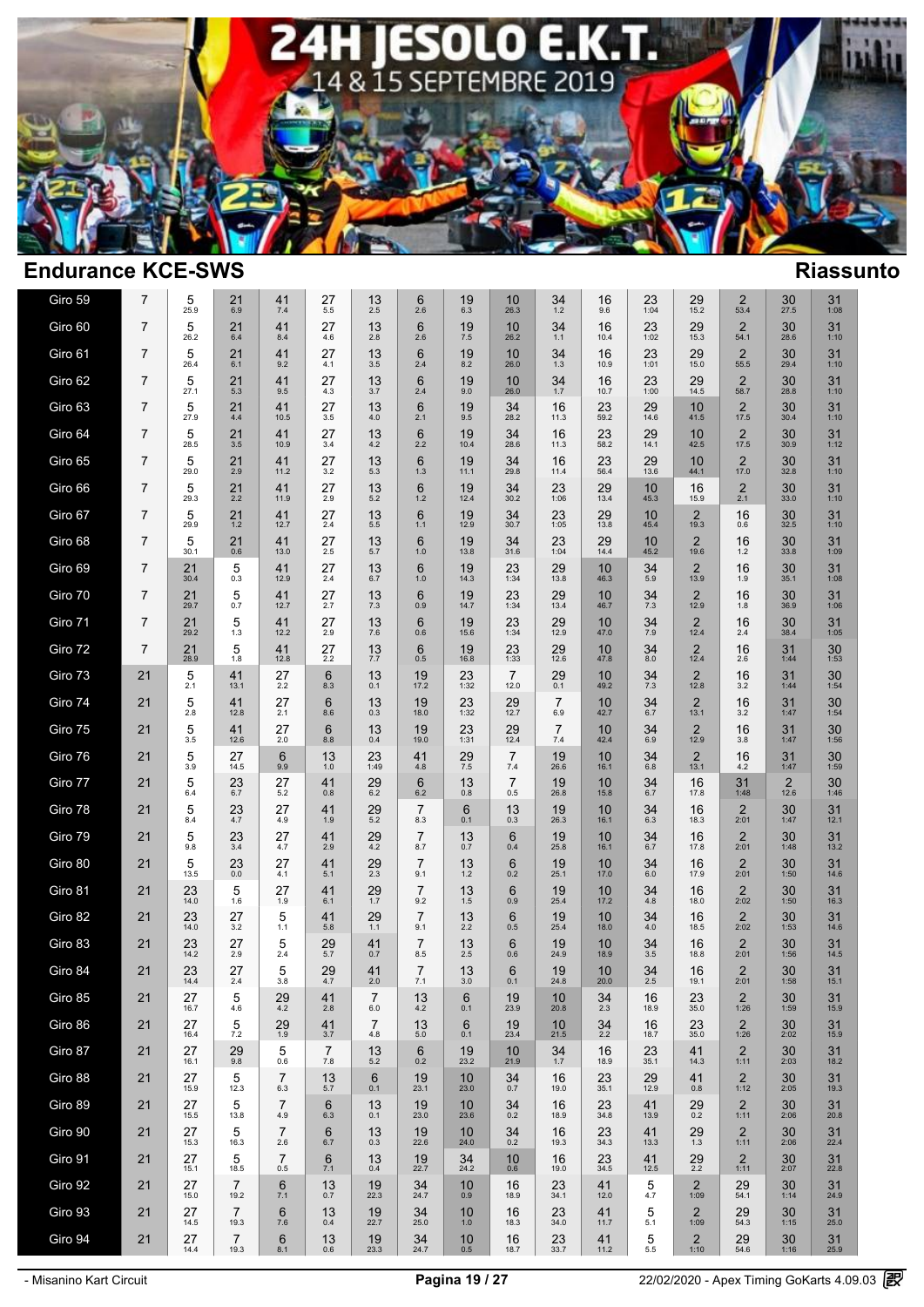

| Giro 95         | 21 | 27<br>14.1           | $\overline{7}$<br>20.3  | 6<br>7.8                | 13<br>0.4             | 19<br>24.0             | 34<br>24.4             | 10<br>0.6              | 16<br>18.6          | 23<br>33.3             | 41<br>10.8                        | 5<br>6.2                       | 2<br>1:10              | 29<br>54.7            | 30<br>1:17           | 31<br>27.5           |  |
|-----------------|----|----------------------|-------------------------|-------------------------|-----------------------|------------------------|------------------------|------------------------|---------------------|------------------------|-----------------------------------|--------------------------------|------------------------|-----------------------|----------------------|----------------------|--|
| Giro 96         | 21 | 27<br>13.8           | $\overline{7}$<br>20.5  | 6<br>8.0                | 13<br>0.4             | 19<br>24.5             | 34<br>24.1             | 10<br>$1.1$            | 16<br>18.3          | 23<br>33.1             | 41<br>10.0                        | 5<br>6.9                       | $\overline{2}$<br>1:10 | 29<br>54.4            | 30<br>1:19           | 31<br>27.3           |  |
| Giro 97         | 21 | 27<br>13.6           | $\overline{7}$<br>20.6  | $6\phantom{1}6$<br>8.3  | 13<br>0.4             | 19<br>24.8             | $34$<br>$23.9$         | 10<br>1.8              | 16<br>17.6          | 23<br>33.0             | 41<br>9.7                         | 5<br>7.0                       | $\overline{2}$<br>1:11 | 29<br>54.0            | 30<br>1:22           | 31<br>27.1           |  |
| Giro 98         | 21 | 27<br>13.6           | $\overline{7}$<br>20.5  | $6\phantom{1}6$<br>8.6  | 13<br>0.8             | 19<br>25.2             | 34<br>24.3             | 10<br>1.3              | 16<br>17.7          | 23<br>32.4             | 41<br>9.3                         | 5<br>7.5                       | $\overline{2}$<br>1:11 | 29<br>54.0            | 30<br>1:23           | 31<br>28.3           |  |
| Giro 99         | 21 | 27<br>13.4           | $\overline{7}$<br>21.1  | $6\phantom{1}6$<br>8.7  | 13<br>0.6             | 19<br>25.7             | $34$<br>$24.1$         | 10<br>1.3              | 16<br>17.8          | $23$ <sub>32.3</sub>   | 41<br>8.5                         | 5<br>8.0                       | $\overline{2}$<br>1:11 | 29<br>54.0            | 30<br>1:25           | 31<br>28.8           |  |
| Giro 100        | 21 | 27<br>13.0           | $\overline{7}$<br>21.2  | $6\phantom{1}6$<br>9.3  | 13<br>0.3             | 19<br>26.0             | 34<br>23.7             | 10<br>3.2              | 16<br>16.5          | 23<br>32.1             | 41<br>7.7                         | 5<br>8.3                       | $\overline{2}$<br>1:12 | 29<br>54.3            | 30<br>1:27           | 31<br>28.6           |  |
| <b>Giro 101</b> | 21 | 27<br>12.7           | $\overline{7}$<br>21.8  | $6\phantom{1}6$<br>9.1  | 13<br>0.6             | 19<br>25.8             | $34$<br>$23.7$         | 23<br>51.9             | 41<br>7.2           | 5<br>8.7               | 10<br>1:04                        | $\overline{c}$<br>8.2          | 16<br>6.5              | 29<br>47.7            | 30<br>1:29           | 31<br>28.9           |  |
| <b>Giro 102</b> | 21 | 27<br>12.4           | $\overline{7}$<br>22.1  | $6\phantom{1}6$<br>9.4  | 13<br>0.5             | 19<br>26.3             | $34$<br>$23.6$         | $23$ <sub>51.5</sub>   | 41<br>7.0           | 5<br>9.7               | 10<br>1:06                        | $\overline{\mathbf{c}}$<br>5.9 | 16<br>$7.6\,$          | 29<br>46.7            | $30$ <sub>1:31</sub> | 31<br>30.9           |  |
| <b>Giro 103</b> | 21 | $27 \atop 11.7}$     | $\overline{7}$<br>22.6  | $6_{9.3}$               | $13_{0.6}$            | $19_{27.0}$            | $34$<br>$23.2$         | $23$ <sub>52.0</sub>   | $41_{6.0}$          | $\frac{5}{10.0}$       | $10$ <sub>1:07</sub>              | $\frac{2}{5.1}$                | $\frac{16}{7.8}$       | $29$<br>$46.1$        | $31$<br>$2:03$       | $30$ <sub>1:43</sub> |  |
| Giro 104        | 21 | 27<br>11.2           | $\overline{7}$<br>22.7  | $6\phantom{1}6$<br>9.8  | $13_{0.5}$            | $19_{27.5}$            | $34$<br>$22.9$         | $23$ <sub>51.9</sub>   | $41$ <sub>5.6</sub> | 5<br>10.5              | 10<br>1:09                        | $^{2}_{4.1}$                   | 16<br>$8.0\,$          | $29$<br>$46.3$        | $31$<br>$2:05$       | $30$ <sub>1:46</sub> |  |
| Giro 105        | 21 | 27<br>11.2           | $\overline{7}$<br>22.6  | $6\phantom{1}6$<br>10.3 | 13<br>0.7             | 19<br>27.9             | 23<br>1:14             | 41<br>5.0              | 5<br>10.9           | 34<br>1:06             | 10<br>$5.4$                       | $\overline{2}$<br>1.5          | 16<br>8.3              | 29<br>46.0            | 31<br>2:07           | $30$<br>1:46         |  |
| Giro 106        | 21 | 27<br>11.5           | $\overline{7}$<br>22.8  | $6\phantom{1}6$<br>9.9  | 13<br>0.9             | 19<br>28.6             | 23<br>1:13             | 41<br>4.7              | 5<br>12.5           | 34<br>1:09             | $^{2}_{4.0}$                      | 10<br>0.5                      | 16<br>7.9              | 29<br>45.1            | 31<br>2:09           | 30<br>1:49           |  |
| Giro 107        | 21 | 27<br>11.4           | $\overline{7}$<br>22.9  | $6\phantom{1}6$<br>9.8  | 13<br>1.3             | 19<br>28.9             | 23<br>1:13             | 41<br>4.0              | 5<br>13.1           | 34<br>1:12             | $^{\,2}_{\scriptscriptstyle 0.5}$ | 10<br>1.6                      | 16<br>7.6              | 29<br>44.1            | 31<br>2:11           | $30$ <sub>1:51</sub> |  |
| Giro 108        | 21 | 27<br>11.5           | $\overline{7}$<br>23.0  | $6\phantom{1}6$<br>10.4 | 13<br>0.9             | 19<br>29.4             | 23<br>1:13             | 41<br>3.3              | 5<br>13.3           | $\overline{c}$<br>1:13 | 10<br>2.7                         | 34<br>0.3                      | 16<br>6.8              | 29<br>43.0            | 31<br>2:14           | 30<br>1:52           |  |
| Giro 109        | 21 | 27<br>11.1           | 6<br>34.2               | 13<br>0.7               | 19<br>29.7            | 23<br>1:13             | 41<br>2.7              | $\overline{7}$<br>10.0 | 5<br>3.4            | $\overline{2}$<br>1:14 | 10<br>4.2                         | 34<br>1.5                      | 16<br>4.6              | 29<br>41.9            | 31<br>2:17           | $30$ <sub>1:54</sub> |  |
| Giro 110        | 21 | 27<br>10.7           | $6\phantom{1}6$<br>34.8 | 13<br>0.8               | 19<br>30.0            | 23<br>1:14             | 41<br>2.1              | 7<br>9.9               | 5<br>2.4            | $\frac{2}{1:14}$       | 10<br>6.6                         | 34<br>2.0                      | 16<br>2.2              | 29<br>41.4            | 30<br>4:15           | 31<br>10.6           |  |
| Giro 111        | 21 | 27<br>10.5           | $6\phantom{1}6$<br>35.1 | 13<br>0.5               | 19<br>31.5            | $23$<br>1:13           | 41<br>1.6              | $\overline{7}$<br>10.8 | $\frac{5}{1.8}$     | $\frac{2}{1:14}$       | $^{10}_{7.5}$                     | $34 \atop 3.3$                 | 16<br>0.4              | $29$ <sub>2:47</sub>  | $30$<br>2:13         | 31<br>10.1           |  |
| Giro 112        | 21 | 27<br>10.0           | $6\phantom{1}6$<br>35.5 | 13<br>0.7               | 19<br>32.3            | 23<br>1:13             | 41<br>0.9              | $\overline{7}$<br>11.6 | 5<br>1.7            | $\overline{2}$<br>1:15 | 10<br>8.0                         | 16<br>3.8                      | 34<br>1.6              | 29<br>2:44            | 30<br>2:17           | 31<br>10.0           |  |
| <b>Giro 113</b> | 21 | 27<br>9.6            | $6\phantom{1}6$<br>36.3 | $19 \over 33.5$         | $23$<br>1:12          | $^{41}_{0.3}$          | $\frac{7}{12.7}$       | $\frac{5}{1.1}$        | $13 \atop 7.7}$     | $2$ <sub>1:07</sub>    | $^{10}_{9.7}$                     | 16<br>2.8                      | $34 \over 3.5$         | $29$<br>$2:41$        | $30$<br>2:20         | $31_{9.8}$           |  |
| Giro 114        | 21 | 27<br>9.0            | 6<br>36.9               | 41<br>1:46              | $^{23}_{0.5}$         | $\overline{7}$<br>13.1 | $\frac{5}{0.7}$        | 13<br>9.0              | 19<br>31.4          | $\frac{2}{35.0}$       | 16<br>12.7                        | $34$ <sub>5.7</sub>            | 10<br>1:58             | 29<br>40.9            | $30$<br>$2:23$       | 31<br>11.0           |  |
| Giro 115        | 21 | 27<br>8.7            | 41<br>2:23              | 23<br>0.9               | 5<br>13.8             | $\overline{7}$<br>0.3  | $6\phantom{1}6$<br>5.2 | 13<br>4.6              | 19<br>31.0          | 16<br>47.5             | 34<br>7.3                         | $\overline{2}$<br>1:46         | 10<br>10.4             | 29<br>39.4            | 30<br>2:27           | 31<br>10.6           |  |
| Giro 116        | 27 | $21$ <sub>32.7</sub> | 41<br>25.4              | $23$<br>$1.4$           | 5<br>13.6             | $\overline{7}$<br>0.4  | $6\phantom{1}6$<br>6.0 | 13<br>$4.9\,$          | 19<br>30.5          | 16<br>47.7             | 34<br>9.0                         | $\overline{2}$<br>1:45         | 10<br>9.1              | 29<br>39.2            | 30<br>2:29           | 31<br>9.9            |  |
| Giro 117        | 27 | 21<br>33.1           | 41<br>24.6              | 5<br>15.3               | $\overline{7}$<br>0.4 | $6\phantom{1}$<br>6.4  | 13<br>$5.0\,$          | 19<br>30.2             | 16<br>49.8          | 34<br>9.1              | 23<br>10.8                        | $\overline{2}$<br>1:33         | 10<br>$7.9$            | 29<br>39.1            | 30<br>2:34           | 31<br>8.1            |  |
| <b>Giro 118</b> | 27 | 21<br>33.5           | 41<br>23.7              | 5<br>15.6               | $\overline{7}$<br>0.6 | $6\phantom{1}$<br>6.1  | 13<br>6.3              | 19<br>29.4             | 16<br>50.7          | 34<br>10.2             | 23<br>8.3                         | $\overline{2}$<br>1:35         | 10<br>$6.2\,$          | 29<br>39.8            | 30<br>2:36           | 31<br>8.2            |  |
| <b>Giro 119</b> | 27 | 21<br>33.9           | 41<br>23.2              | 5<br>16.1               | $6\phantom{1}$<br>6.4 | 19<br>36.4             | 16<br>51.3             | 34<br>12.4             | 23<br>5.2           | 7<br>14.6              | 13<br>12.8                        | $\overline{2}$<br>1:09         | 10<br>$4.5\,$          | 29<br>39.5            | 30<br>2:39           | 31<br>$7.9$          |  |
| Giro 120        | 27 | 21<br>34.1           | 41<br>22.8              | 5<br>16.1               | 6<br>6.3              | 19<br>36.9             | 16<br>51.5             | 34<br>14.6             | $^{23}_{2.4}$       | $\overline{7}$<br>15.5 | 13<br>12.5                        | $\overline{2}$<br>1:09         | 10<br>4.1              | 29<br>39.2            | 30<br>2:44           | 31<br>5.9            |  |
| Giro 121        | 27 | 21<br>34.5           | 41<br>22.1              | 5<br>16.6               | 6<br>6.3              | 19<br>37.4             | 16<br>51.6             | 23<br>16.7             | 34<br>0.2           | $\overline{7}$<br>15.6 | 13<br>12.7                        | $\overline{2}$<br>1:09         | 10<br>3.4              | 29<br>39.4            | 30<br>2:47           | 31<br>$5.5\,$        |  |
| <b>Giro 122</b> | 27 | 21<br>35.0           | 41<br>21.2              | 5<br>17.2               | 6<br>6.5              | 19<br>37.8             | 16<br>52.5             | 23<br>15.1             | 34<br>2.5           | $\overline{7}$<br>13.8 | 13<br>12.9                        | 2<br>1:09                      | 10<br>2.6              | 29<br>39.7            | 30<br>2:49           | 31<br>6.5            |  |
| Giro 123        | 27 | 21<br>36.0           | 41<br>20.3              | 5<br>17.6               | $6\phantom{1}$<br>6.0 | 19<br>39.4             | 16<br>52.8             | 23<br>13.3             | 34<br>5.5           | $\overline{7}$<br>11.9 | 13<br>12.5                        | $\overline{2}$<br>1:09         | 10<br>2.1              | 29<br>39.5            | $30$ <sub>2:51</sub> | $31_{6.1}$           |  |
| Giro 124        | 27 | 21<br>36.5           | 41<br>19.9              | 5<br>18.0               | 6<br>$5.5\,$          | 19<br>40.4             | 16<br>53.7             | 23<br>11.8             | 34<br>8.2           | $\overline{7}$<br>10.7 | 13<br>11.6                        | 2<br>1:10                      | 10<br>0.5              | 29<br>40.0            | 31<br>2:59           | 30<br>2:01           |  |
| <b>Giro 125</b> | 27 | 21<br>37.0           | 5<br>37.8               | $6\phantom{1}6$<br>5.4  | 19<br>40.5            | 16<br>54.7             | 41<br>6.4              | 23<br>4.3              | 34<br>11.0          | 13<br>19.6             | 10<br>1:11                        | $\overline{2}$<br>0.4          | 29<br>40.0             | $\overline{7}$<br>2.5 | 31<br>2:58           | 30<br>1:59           |  |
| Giro 126        | 27 | 21<br>37.4           | 5<br>37.7               | 6<br>5.0                | 19<br>41.5            | 16<br>54.7             | 41<br>5.7              | 23<br>4.6              | 34<br>13.4          | 13<br>17.4             | 10<br>1:10                        | $\overline{2}$<br>1.0          | 29<br>40.1             | $\overline{7}$<br>2.4 | 31<br>2:59           | 30<br>1:59           |  |
| Giro 127        | 27 | 21<br>37.9           | 5<br>37.5               | 6<br>4.5                | 19<br>41.8            | 16<br>55.6             | 41<br>5.1              | 23<br>4.8              | 13<br>31.0          | 10<br>1:09             | $\frac{2}{1.7}$                   | 29<br>39.7                     | 34<br>0.3              | 7<br>1.9              | 31<br>3:01           | 30<br>2:00           |  |
| Giro 128        | 27 | 5<br>1:16            | 6<br>3.9                | 19<br>42.0              | 21<br>52.3            | 16<br>4.0              | 41<br>4.3              | 23<br>4.8              | 13<br>31.2          | 10<br>1:09             | $2$ $\phantom{1}$ 2.5             | 29<br>39.5                     | 34<br>1.2              | $\overline{7}$<br>0.5 | 31<br>3:04           | 30<br>1:58           |  |
| <b>Giro 129</b> | 27 | 5<br>1:14            | $6\phantom{1}6$<br>3.5  | 19<br>42.5              | 21<br>52.7            | 16<br>4.0              | 41<br>4.4              | 23<br>$4.4\,$          | 13<br>31.3          | 10<br>1:09             | $\overline{2}$<br>3.5             | 29<br>38.9                     | $\overline{7}$<br>1.7  | 34<br>0.4             | 31<br>3:07           | 30<br>1:56           |  |
| Giro 130        | 27 | 6<br>1:18            | 19<br>42.9              | 21<br>53.0              | 16<br>4.5             | 41<br>3.2              | 23<br>5.0              | $\,$ 5 $\,$<br>17.4    | 13<br>13.6          | 10<br>1:08             | $^{\,2}_{\scriptscriptstyle 4.4}$ | 29<br>38.3                     | $\overline{7}$<br>1.6  | $34_{0.5}$            | 31<br>3:09           | $30\,$<br>1:55       |  |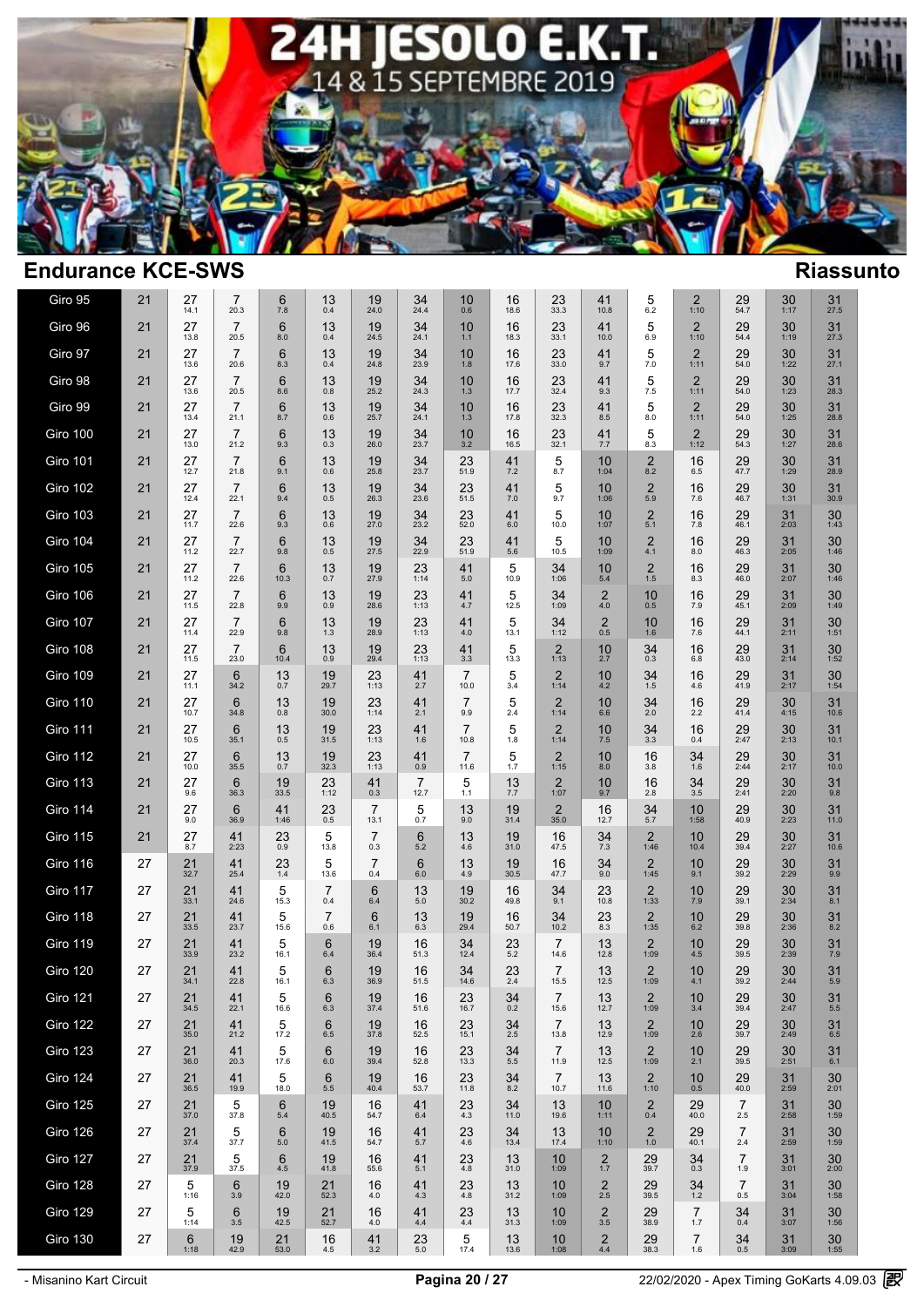

| <b>Giro 131</b> | 27 | 6<br>1:18  | 19<br>43.1              | 21<br>53.1           | 41<br>$7.6\,$       | 23<br>5.3              | 5<br>19.5              | 13<br>11.7      | 10<br>1:08             | $\overline{2}$<br>5.3          | 16<br>17.5             | 29<br>20.3             | 7<br>$1.0$             | 34<br>$1.3$          | 31<br>3:10     | 30<br>1:54           |  |
|-----------------|----|------------|-------------------------|----------------------|---------------------|------------------------|------------------------|-----------------|------------------------|--------------------------------|------------------------|------------------------|------------------------|----------------------|----------------|----------------------|--|
| Giro 132        | 27 | 6<br>1:18  | 19<br>43.0              | 21<br>53.1           | 41<br>$7.5\,$       | 23<br>5.3              | 5<br>20.4              | 13<br>11.0      | 10<br>1:08             | $\overline{2}$<br>$6.2\,$      | 16<br>18.7             | 29<br>18.4             | $\overline{7}$<br>0.7  | 34<br>4.5            | 31<br>3:09     | 30<br>1:54           |  |
| <b>Giro 133</b> | 27 | 6<br>1:19  | 19<br>43.4              | 21<br>52.8           | 41<br>7.6           | 23<br>5.0              | 5<br>21.6              | 13<br>10.2      | 10<br>1:07             | $\overline{2}$<br>$7.2$        | 16<br>19.0             | 29<br>17.2             | $\overline{7}$<br>0.4  | 34<br>5.4            | 31<br>3:11     | 30<br>1:53           |  |
| <b>Giro 134</b> | 27 | 6<br>1:19  | 19<br>43.6              | 21<br>52.9           | 41<br>8.0           | 23<br>5.2              | 5<br>22.0              | 13<br>9.5       | 10<br>1:07             | $\overline{\mathbf{c}}$<br>8.7 | 16<br>19.1             | 29<br>16.1             | $\overline{7}$<br>0.1  | 34<br>$6.2\,$        | 31<br>3:12     | 30<br>1:51           |  |
| <b>Giro 135</b> | 27 | 6<br>1:19  | 19<br>43.8              | 21<br>53.0           | 41<br>7.6           | 23<br>5.2              | 5<br>22.7              | 13<br>$8.8\,$   | 10<br>1:06             | $\overline{2}$<br>9.8          | 16<br>20.1             | $\overline{7}$<br>14.2 | 29<br>0.2              | 34<br>6.7            | 31<br>3:14     | 30<br>1:49           |  |
| Giro 136        | 27 | 6<br>1:20  | 19<br>43.6              | 21<br>53.2           | 41<br>7.2           | 23<br>5.4              | 5<br>23.4              | 13<br>8.5       | 10<br>1:06             | $\overline{2}$<br>11.1         | 16<br>20.6             | $\overline{7}$<br>12.2 | 29<br>1.1              | 34<br>7.0            | 31<br>3:15     | 30<br>1:48           |  |
| Giro 137        | 27 | 6<br>1:20  | 19<br>43.6              | 21<br>53.3           | 41<br>6.7           | 23<br>5.9              | 5<br>23.9              | 13<br>8.1       | 10<br>1:05             | $\overline{2}$<br>13.1         | 16<br>20.2             | $\overline{7}$<br>10.9 | 29<br>$1.0$            | 34<br>7.3            | 31<br>3:17     | 30<br>1:47           |  |
| Giro 138        | 27 | 6<br>1:20  | 19<br>43.9              | 21<br>53.4           | 41<br>6.8           | 23<br>5.8              | 5<br>24.5              | 13<br>$7.5\,$   | 10<br>1:05             | $\frac{2}{14.1}$               | 16<br>20.7             | $\overline{7}$<br>9.4  | 29<br>1.1              | 34<br>7.6            | 31<br>3:19     | $30\,$<br>1:46       |  |
| Giro 139        | 27 | 6<br>1:20  | $19\n44.6$              | $21$ <sub>53.3</sub> | $^{41}_{6.3}$       | $^{23}_{\,5.8}$        | 5<br>25.5              | $13 \atop 7.5$  | 10<br>1:04             | $\frac{2}{14.6}$               | 16<br>22.6             | 7<br>$7.0$             | $^{29}_{1.2}$          | 348.0                | $31$<br>$3:21$ | $30$ <sub>1:45</sub> |  |
| Giro 140        | 27 | 6<br>1:20  | $19\n44.7$              | $21$ <sub>53.8</sub> | $41$ <sub>5.9</sub> | $23 \atop 5.6$         | 5<br>26.7              | $13 \n6.6$      | 10<br>1:04             | $\frac{2}{15.4}$               | 16<br>23.0             | $\overline{7}$<br>5.8  | $^{29}_{1.3}$          | 348.3                | $31$<br>$3:23$ | $30$ <sub>1:42</sub> |  |
| Giro 141        | 27 | 6<br>1:20  | 19<br>45.0              | 21<br>53.8           | 41<br>5.8           | 23<br>5.7              | 5<br>27.9              | 13<br>5.7       | 10<br>1:04             | $\overline{2}$<br>16.7         | 16<br>23.6             | $\overline{7}$<br>3.9  | 29<br>1.5              | 34<br>8.7            | 31<br>3:26     | 30<br>1:41           |  |
| Giro 142        | 27 | 6<br>1:19  | 19<br>45.4              | 21<br>53.7           | 41<br>5.6           | 23<br>6.0              | 5<br>28.4              | 13<br>$5.4\,$   | 10<br>1:03             | $\overline{2}$<br>18.8         | 16<br>23.0             | $\overline{7}$<br>2.0  | 29<br>1.8              | 34<br>9.3            | 31<br>3:27     | 30<br>1:40           |  |
| <b>Giro 143</b> | 27 | 6<br>1:20  | 19<br>45.3              | 21<br>53.5           | 41<br>5.4           | 23<br>6.2              | 5<br>29.2              | 13<br>4.9       | 10<br>1:03             | $\overline{2}$<br>19.7         | $\overline{7}$<br>24.1 | 16<br>0.4              | 29<br>$1.\overline{6}$ | 34<br>10.6           | 31<br>3:28     | 30<br>1:38           |  |
| <b>Giro 144</b> | 27 | 6<br>1:20  | 19<br>45.5              | 21<br>53.8           | 41<br>$5.4\,$       | 23<br>5.9              | 5<br>30.3              | 13<br>3.9       | 10<br>1:03             | $\overline{2}$<br>20.1         | $\overline{7}$<br>23.3 | 16<br>1.3              | 29<br>$0.7\,$          | 34<br>11.5           | 31<br>3:29     | 30<br>1:38           |  |
| <b>Giro 145</b> | 27 | 6<br>1:20  | 19<br>45.8              | 21<br>53.7           | 41<br>5.5           | 23<br>5.9              | 5<br>31.3              | 13<br>$3.0\,$   | 10<br>1:03             | $\overline{2}$<br>21.2         | $\overline{7}$<br>22.2 | $^{29}_{2.2}$          | 16<br>0.3              | 34<br>12.1           | 31<br>3:30     | 30<br>1:36           |  |
| Giro 146        | 27 | 6<br>1:20  | 19<br>46.3              | 21<br>53.4           | 41<br>5.4           | 23<br>5.9              | 5<br>32.4              | 13<br>1.9       | 10<br>1:03             | $\overline{2}$<br>22.0         | $\overline{7}$<br>21.4 | 29<br>2.3              | 16<br>1.2              | 34<br>12.0           | 30<br>5:07     | 31<br>40.3           |  |
| Giro 147        | 27 | 6<br>1:19  | 19<br>46.9              | 21<br>53.3           | 41<br>$5.0\,$       | 23<br>6.1              | 5<br>33.9              | $13 \atop 0.6$  | 10<br>1:03             | $\overline{2}$<br>23.5         | $\overline{7}$<br>20.2 | $^{29}_{2.6}$          | 16<br>2.0              | $34$<br>12.3         | 30<br>5:07     | $31$<br>41.2         |  |
| Giro 148        | 27 | 6<br>1:19  | 19<br>47.2              | 21<br>53.1           | 41<br>4.8           | 23<br>6.4              | 13<br>34.5             | 5<br>0.2        | 10<br>1:02             | $\overline{2}$<br>24.9         | $\overline{7}$<br>19.1 | 29<br>2.7              | 16<br>3.0              | 34<br>12.8           | 31<br>5:48     | 30<br>1:29           |  |
| <b>Giro 149</b> | 27 | 6<br>1:19  | $19\n48.3$              | $21$ <sub>52.4</sub> | $^{41}_{4.6}$       | 23<br>6.4              | 13<br>35.0             | 5<br>0.7        | 10<br>1:02             | $\frac{2}{25.7}$               | $\overline{7}$<br>17.7 | $^{16}_{7.2}$          | $34$<br>$12.4$         | $29$ <sub>1:49</sub> | 31<br>3:59     | $30$ <sub>1:31</sub> |  |
| Giro 150        | 27 | 6<br>1:19  | 19<br>48.8              | 21<br>52.0           | 41<br>$4.4\,$       | 23<br>6.7              | 13<br>35.2             | $\frac{5}{2.1}$ | 10<br>1:00             | 7<br>43.5                      | 16<br>9.7              | 34<br>10.6             | $\overline{2}$<br>1:33 | $29 \atop 16.5$      | 31<br>3:59     | $30$ <sub>1:32</sub> |  |
| Giro 151        | 27 | 6<br>1:20  | 21<br>1:40              | 41<br>4.2            | $^{23}_{7.2}$       | 13<br>34.8             | 5<br>3.1               | 19<br>28.8      | 10<br>30.8             | $\overline{7}$<br>43.7         | 16<br>11.2             | 34<br>9.8              | $\overline{2}$<br>1:34 | 29<br>16.6           | 31<br>4:00     | $30$ <sub>1:32</sub> |  |
| <b>Giro 152</b> | 27 | 6<br>1:19  | 21<br>1:41              | 41<br>3.9            | 23<br>$7.2\,$       | 13<br>34.8             | 5<br>$4.2\,$           | 19<br>30.2      | $\overline{7}$<br>1:11 | 16<br>12.5                     | 34<br>9.3              | 10<br>1:04             | $\overline{2}$<br>30.2 | 29<br>15.9           | 31<br>4:01     | 30<br>1:31           |  |
| <b>Giro 153</b> | 27 | 6<br>1:19  | 41<br>1:45              | 19<br>1:19           | 21<br>41.6          | 23<br>12.2             | $\overline{7}$<br>15.7 | 16<br>14.2      | 34<br>9.2              | 13<br>0.4                      | $\frac{5}{2.1}$        | 10<br>1:01             | $\overline{2}$<br>29.4 | 29<br>15.9           | 31<br>4:02     | $30$ <sub>1:32</sub> |  |
| <b>Giro 154</b> | 27 | 41<br>23.1 | $6\phantom{1}6$<br>19.4 | 19<br>1:01           | 21<br>39.7          | 23<br>13.3             | $\overline{7}$<br>14.6 | 16<br>15.8      | 34<br>8.5              | 13<br>0.5                      | 5<br>2.5               | 10<br>1:01             | $\overline{2}$<br>29.6 | 29<br>15.1           | 31<br>4:03     | 30<br>1:33           |  |
| Giro 155        | 27 | 41<br>22.0 | 6<br>19.8               | 19<br>1:02           | 21<br>37.7          | 23<br>13.8             | $\overline{7}$<br>14.5 | 16<br>16.9      | 34<br>8.0              | 13<br>0.2                      | 5<br>3.2               | 10<br>1:01             | $\overline{2}$<br>29.4 | 29<br>14.4           | 31<br>4:04     | $30$ <sub>1:33</sub> |  |
| Giro 156        | 27 | 41<br>21.1 | 6<br>20.4               | 19<br>1:03           | 21<br>36.8          | 23<br>14.2             | $\overline{7}$<br>14.5 | 16<br>17.8      | 34<br>7.6              | 13<br>0.3                      | 5<br>3.2               | 10<br>1:01             | $\overline{2}$<br>29.4 | 29<br>13.9           | 31<br>4:05     | 30<br>1:34           |  |
| Giro 157        | 41 | 6<br>20.7  | 19<br>1:04              | 27<br>20.9           | 21<br>14.4          | 23<br>14.5             | $\overline{7}$<br>13.9 | 16<br>19.6      | 34<br>6.9              | 13<br>0.1                      | 5<br>3.2               | 10<br>1:01             | $\overline{2}$<br>29.2 | 29<br>13.6           | 31<br>4:07     | 30<br>1:34           |  |
| Giro 158        | 41 | 6<br>20.7  | 19<br>1:05              | 27<br>20.9           | 21<br>13.0          | 23<br>15.0             | $\overline{7}$<br>14.0 | 16<br>20.9      | 34<br>5.6              | 13<br>0.4                      | 5<br>2.7               | 10<br>1:02             | $\overline{2}$<br>29.2 | 29<br>13.3           | 31<br>4:10     | 30<br>1:33           |  |
| <b>Giro 159</b> | 41 | 6<br>21.0  | 19<br>1:07              | $21$ <sub>31.6</sub> | $23$<br>15.6        | 7<br>13.8              | $34$<br>$27.1$         | $13_{0.5}$      | $\frac{5}{3.2}$        | 27<br>53.8                     | 10<br>8.8              | $\overline{2}$<br>28.4 | 29<br>12.8             | 16<br>13.4           | 31<br>3:58     | $30$ <sub>1:34</sub> |  |
| <b>Giro 160</b> | 41 | 6<br>21.0  | 19<br>1:08              | 21<br>30.3           | 23<br>15.9          | $\overline{7}$<br>13.8 | 34<br>27.7             | 13<br>0.4       | 5<br>3.0               | 27<br>54.1                     | 10<br>8.9              | 2<br>28.7              | 29<br>11.9             | 16<br>14.4           | 31<br>3:58     | 30<br>1:34           |  |
| Giro 161        | 41 | 6<br>21.2  | 19<br>1:08              | 21<br>29.6           | 23<br>16.1          | $\overline{7}$<br>13.1 | 34<br>28.4             | 13<br>0.5       | 5<br>3.4               | 27<br>53.7                     | 10<br>9.1              | 2<br>29.0              | 29<br>11.8             | 16<br>14.5           | 31<br>3:59     | 30<br>1:35           |  |
| Giro 162        | 41 | 6<br>21.0  | 19<br>1:09              | 21<br>28.6           | 23<br>16.6          | 7<br>12.7              | 34<br>28.9             | 13<br>0.4       | 5<br>3.6               | 10<br>1:03                     | 2<br>29.0              | 29<br>11.4             | 16<br>15.0             | 27<br>59.4           | 31<br>3:00     | 30<br>1:36           |  |
| Giro 163        | 6  | 19<br>1:10 | 21<br>28.0              | 41<br>7.5            | 23<br>9.1           | 34<br>42.7             | 13<br>0.3              | 5<br>2.8        | 10<br>1:03             | 7<br>28.2                      | $\overline{2}$<br>1.2  | 29<br>10.6             | 16<br>15.7             | 27<br>59.1           | 31<br>3:01     | 30<br>1:37           |  |
| Giro 164        | 6  | 19<br>1:11 | 21<br>26.4              | 41<br>9.2            | $23 \n8.1$          | 13<br>43.4             | $\frac{5}{2.3}$        | 10<br>1:04      | 7<br>28.0              | 2<br>$1.2$                     | 29<br>10.5             | 16<br>16.0             | 34<br>$4.4\,$          | 27<br>54.8           | 31<br>3:01     | 30<br>1:37           |  |
| <b>Giro 165</b> | 6  | 19<br>1:11 | 21<br>25.4              | 41<br>10.6           | 23<br>$7.4$         | 13<br>44.0             | 5<br>$1.5\,$           | 10<br>1:05      | $\overline{7}$<br>27.6 | $\overline{2}$<br>$1.3$        | 29<br>10.4             | 16<br>16.6             | 34<br>$4.3\,$          | 27<br>54.4           | 31<br>3:02     | 30<br>1:38           |  |
| Giro 166        | 6  | 19<br>1:12 | $21$ <sub>24.8</sub>    | 41<br>11.3           | $^{23}_{6.7}$       | $13_{44.2}$            | 5<br>2.1               | 10<br>1:05      | $\overline{7}$<br>26.8 | $\underset{1.6}{2}$            | 29<br>10.2             | 16<br>16.4             | $34 \atop 4.7$         | 27<br>54.1           | 31<br>3:03     | $30$ <sub>1:39</sub> |  |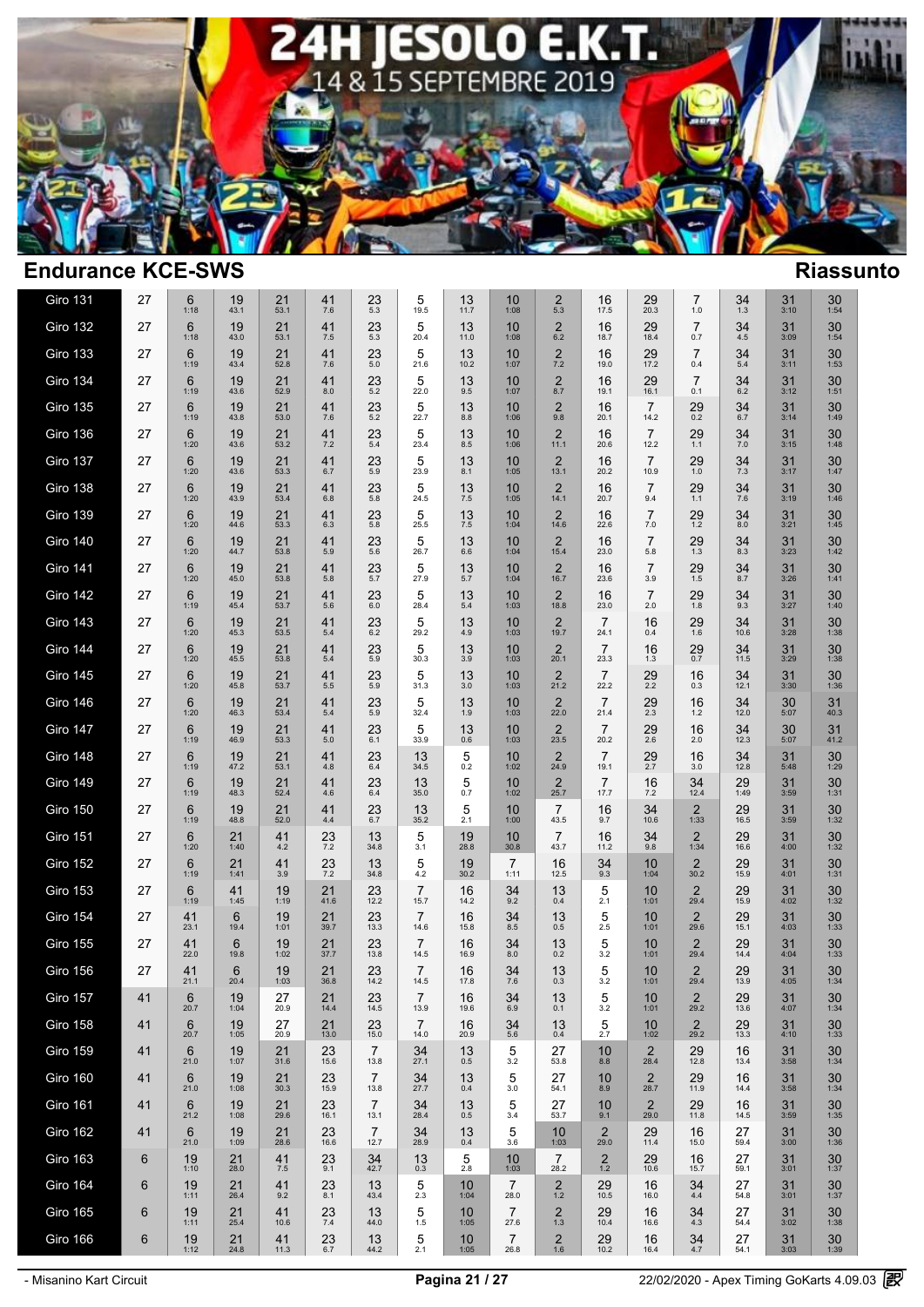

| Giro 167        | 6     | 19<br>1:13           | 21<br>23.4           | 41<br>12.8              | 23<br>5.7              | 13<br>44.8             | 5<br>1.7               | 10<br>1:05             | $\overline{7}$<br>26.3 | 2<br>1.7                         | 29<br>10.1       | 16<br>16.8                     | 34<br>$4.5\,$         | 27<br>53.9          | 31<br>3:05     | $30$<br>1:40          |  |
|-----------------|-------|----------------------|----------------------|-------------------------|------------------------|------------------------|------------------------|------------------------|------------------------|----------------------------------|------------------|--------------------------------|-----------------------|---------------------|----------------|-----------------------|--|
| Giro 168        | 6     | 19<br>1:14           | $21$<br>$22.3$       | 41<br>13.8              | $23 \atop 5.0$         | 13<br>45.5             | 5<br>1.4               | 10<br>1:06             | $\overline{7}$<br>25.9 | $\frac{2}{1.7}$                  | $^{29}_{9.8}$    | 16<br>17.2                     | 34<br>4.3             | 27<br>54.7          | 31<br>3:06     | $30$ <sub>1:40</sub>  |  |
| <b>Giro 169</b> | 6     | 19<br>1:14           | 21<br>21.2           | 41<br>14.6              | $^{23}_{4.8}$          | 13<br>45.9             | $\frac{5}{1.3}$        | 10<br>1:06             | $\overline{7}$<br>25.8 | $\frac{2}{2.0}$                  | 29<br>9.3        | 16<br>17.9                     | $34 \over 3.6$        | 27<br>54.9          | 31<br>3:07     | $30$ <sub>1:41</sub>  |  |
| Giro 170        | 6     | 19<br>1:15           | $21$<br>19.9         | 41<br>15.6              | $23 \atop 4.3$         | 13<br>46.3             | 5<br>1.4               | 10<br>1:06             | $\overline{7}$<br>25.3 | $\frac{2}{2.6}$                  | $^{29}_{8.7}$    | 16<br>18.2                     | $34 \atop 3.0$        | 27<br>55.0          | 31<br>3:08     | $30$ <sub>1:43</sub>  |  |
| Giro 171        | 6     | 19<br>1:16           | 21<br>18.0           | 41<br>16.9              | $^{23}_{3.6}$          | 13<br>46.5             | $\frac{5}{1.5}$        | 10<br>1:07             | $\overline{7}$<br>24.4 | $\frac{2}{3.6}$                  | $^{29}_{7.8}$    | 16<br>18.5                     | $34 \atop 3.0$        | 27<br>55.0          | 31<br>3:10     | $30\n3:51$            |  |
| Giro 172        | 6     | 19<br>1:16           | $21$<br>17.6         | $41$<br>17.5            | $^{23}_{2.8}$          | 13<br>47.0             | $\frac{5}{1.3}$        | 10<br>1:07             | $\overline{7}$<br>23.7 | $^{2}_{4.1}$                     | $^{29}_{7.0}$    | 16<br>18.9                     | $34 \atop 2.5$        | 27<br>55.4          | 31<br>3:14     | $30\n3:51$            |  |
| Giro 173        | 6     | 19<br>1:17           | 21<br>16.3           | 41<br>18.4              | 23<br>$2.5\,$          | 13<br>47.5             | 5<br>$0.8\,$           | 10<br>1:08             | $\overline{7}$<br>23.7 | $\overline{c}$<br>5.1            | 29<br>5.3        | 16<br>19.2                     | 34<br>$2.5\,$         | 27<br>55.2          | 31<br>3:16     | $\underset{3:52}{30}$ |  |
| Giro 174        | 6     | 19<br>1:18           | $21$<br>15.0         | 41<br>19.1              | $23 \atop 2.3$         | 13<br>48.1             | 5<br>0.9               | 10<br>1:09             | $\overline{7}$<br>22.6 | $\frac{2}{5.7}$                  | 29<br>4.7        | 16<br>19.2                     | $34$<br>$2.2$         | 27<br>55.6          | 31<br>3:17     | $30\n3:52$            |  |
| Giro 175        | 6     | 19<br>1:19           | $21$<br>13.8         | 41<br>20.0              | $23 \atop 1.7$         | 13<br>48.8             | 5<br>1.1               | 10<br>1:09             | $\overline{7}$<br>21.6 | $^{2}_{6.0}$                     | $^{29}_{4.4}$    | 16<br>19.3                     | $34 \atop 1.9$        | 27<br>56.2          | $31$<br>$3:19$ | $30\n3:52$            |  |
| Giro 176        | 6     | $19 \atop 1:20$      | $21$<br>12.6         | $^{41}_{20.6}$          | $^{23}_{1.4}$          | $13$<br>49.1           | $\frac{5}{0.8}$        | $10$ <sub>1:10</sub>   | $\frac{7}{21.0}$       | $^{2}_{6.8}$                     | $\frac{29}{3.5}$ | $16_{19.9}$                    | $34 \atop 1.4$        | 27<br>56.1          | $31$<br>$5:32$ | $30$ <sub>1:42</sub>  |  |
| Giro 177        | 6     | 19<br>1:21           | 21<br>10.6           | 41<br>21.6              | $23$ <sub>1.1</sub>    | 13<br>49.9             | 5<br>$0.6\,$           | 10<br>1:10             | $\overline{7}$<br>20.6 | $\frac{2}{7.1}$                  | 29<br>3.0        | 16<br>20.2                     | $34$<br>1.2           | 27<br>56.1          | 31<br>5:34     | 30<br>1:41            |  |
| Giro 178        | 6     | $19 \atop 1:22$      | $^{21}_{9.3}$        | $41$<br>$22.4$          | $23 \atop 0.5$         | 13<br>50.8             | $\frac{5}{0.4}$        | 10<br>1:10             | $\overline{7}$<br>20.0 | $\frac{2}{7.2}$                  | $^{29}_{2.8}$    | 16<br>20.5                     | $34_{0.7}$            | 27<br>56.6          | $31$<br>$5:36$ | $30$ <sub>1:39</sub>  |  |
| Giro 179        | 6     | 19<br>1:23           | $^{21}_{8.0}$        | 23<br>23.4              | $^{41}_{0.7}$          | 13<br>50.5             | 5<br>0.2               | 10<br>1:10             | $\overline{7}$<br>19.9 | $\frac{2}{7.7}$                  | $^{29}_{2.4}$    | 16<br>20.9                     | $34_{0.2}$            | 27<br>56.7          | 31<br>5:39     | $30$ <sub>1:38</sub>  |  |
| Giro 180        | 6     | $21$ <sub>1:30</sub> | $23$<br>$24.0$       | $41$<br>1.2             | $13$ <sub>50.3</sub>   | $\frac{5}{0.4}$        | $19\n44.0$             | $10_{26.5}$            | $\overline{7}$<br>19.3 | $2$ $_{\scriptscriptstyle{8.5}}$ | $^{29}_{1.7}$    | $34$<br>$21.2$                 | 16<br>0.4             | 27<br>56.4          | $31$<br>5:40   | $30$ <sub>1:39</sub>  |  |
| Giro 181        | 6     | 21<br>1:30           | $23$<br>$24.6$       | 41<br>1.5               | 13<br>50.1             | $\frac{5}{0.4}$        | $19\n45.3$             | 10<br>25.9             | $\overline{7}$<br>18.8 | $\frac{2}{8.7}$                  | $29 \atop 1.1$   | $34$<br>21.3                   | 16<br>0.4             | 27<br>56.6          | 31<br>5:41     | $30$ <sub>1:39</sub>  |  |
| Giro 182        | 6     | 21<br>1:29           | 23<br>24.8           | $41$ <sub>2.3</sub>     | 13<br>49.9             | 5<br>0.4               | 19<br>46.9             | 10<br>24.8             | $\overline{7}$<br>19.8 | $\frac{2}{7.7}$                  | $^{29}_{0.6}$    | 34<br>21.2                     | 16<br>0.6             | 27<br>56.4          | 31<br>5:42     | $30$ <sub>1:39</sub>  |  |
| Giro 183        | 6     | 21<br>1:29           | $23$<br>$24.7$       | 41<br>3.1               | 13<br>49.7             | 5<br>0.3               | 19<br>47.6             | 10<br>24.5             | $\overline{7}$<br>19.3 | $^{29}_{8.0}$                    | $^{2}_{0.7}$     | 34<br>20.9                     | 16<br>0.5             | 27<br>56.9          | 31<br>5:43     | $30$ <sub>1:38</sub>  |  |
| Giro 184        | 6     | 21<br>1:29           | $23$<br>$24.9$       | 41<br>4.5               | 13<br>48.5             | $\frac{5}{0.3}$        | $19\n48.1$             | 10<br>24.9             | $\overline{7}$<br>18.2 | $29_{8.1}$                       | $\frac{2}{1.1}$  | 34<br>20.5                     | 16<br>0.6             | 27<br>56.9          | 31<br>5:45     | $30$ <sub>1:40</sub>  |  |
| Giro 185        | 6     | $21$<br>1:28         | $23$ <sub>25.1</sub> | $41$ <sub>5.2</sub>     | $13\n48.4$             | $\frac{5}{0.2}$        | $19\n48.3$             | $10_{25.0}$            | $\overline{7}$<br>17.7 | $^{29}_{7.8}$                    | $\frac{2}{1.9}$  | $34$<br>19.7                   | $^{16}_{0.8}$         | 27<br>56.9          | $31$<br>5:48   | $30$ <sub>1:39</sub>  |  |
| Giro 186        | 6     | $21$<br>1:27         | $23$ <sub>25.8</sub> | $41$ <sub>5.7</sub>     | $13 \over 48.0$        | $\frac{5}{0.2}$        | $19\n48.5$             | $10_{26.1}$            | $\frac{7}{16.9}$       | $^{29}_{7.0}$                    | $\frac{2}{2.5}$  | $34$<br>19.1                   | $16 \atop 1.3$        | 27<br>56.8          | $31$<br>5:49   | $30$ <sub>1:41</sub>  |  |
| Giro 187        | $\,6$ | $21$<br>1:27         | $23$<br>$26.1$       | $41_{6.5}$              | 13<br>47.6             | $\frac{5}{0.3}$        | $19\n48.9$             | 10<br>26.0             | $\overline{7}$<br>16.0 | $\frac{2}{10.6}$                 | $34$<br>18.2     | 16<br>1.6                      | 27<br>56.6            | $29$<br>$45.6$      | 31<br>5:04     | $30$ <sub>1:42</sub>  |  |
| Giro 188        | 6     | 21<br>1:26           | 23<br>26.6           | 41<br>6.8               | 13<br>47.6             | $\frac{5}{0.3}$        | $19\n49.5$             | 10<br>25.9             | $\overline{7}$<br>15.4 | 34<br>29.6                       | 16<br>$1.4\,$    | 27<br>56.0                     | 29<br>46.3            | $\frac{2}{3.2}$     | 31<br>5:02     | $30$ <sub>1:42</sub>  |  |
| Giro 189        | 6     | 21<br>1:25           | $23$<br>$27.2$       | $41$ <sub>7.2</sub>     | 13<br>47.6             | $\frac{5}{0.4}$        | 19<br>49.8             | $\overline{7}$<br>40.7 | $34$<br>$29.7$         | 16<br>$1.8$                      | $27_{56.2}$      | $10_{25.1}$                    | $29 \atop 21.0$       | $\underset{4.9}{2}$ | 31<br>5:01     | $30$<br>1:42          |  |
| Giro 190        | 6     | 21<br>1:25           | 23<br>27.6           | $41$ <sub>7.8</sub>     | 13<br>47.7             | $19$<br>$50.3$         | $\overline{7}$<br>40.3 | $34_{29.1}$            | 16<br>2.6              | $\frac{5}{3.9}$                  | 27<br>52.1       | $\frac{10}{25.9}$              | 29<br>20.3            | $^{2}_{\rm 5.2}$    | 31<br>5:02     | $30$ <sub>1:43</sub>  |  |
| Giro 191        | 6     | 41<br>2:01           | 21<br>1:30           | 19<br>7.4               | 23<br>18.7             | $\overline{7}$<br>21.0 | 34<br>28.9             | 16<br>$3.1$            | 13<br>1.8              | 5<br>1.8                         | 10<br>1:18       | 29<br>20.1                     | $\overline{2}$<br>5.8 | 27<br>1:15          | 31<br>3:48     | $30$ <sub>1:44</sub>  |  |
| Giro 192        | 6     | 21<br>1:25           | 23<br>26.1           | 41<br>8.7               | $\overline{7}$<br>13.1 | $34$<br>$27.9$         | 13<br>5.4              | 5<br>1.7               | 19<br>50.9             | 10<br>26.4                       | 29<br>20.7       | $\overline{\mathbf{c}}$<br>5.3 | 16<br>20.2            | 27<br>55.7          | 31<br>3:48     | $30$ <sub>1:44</sub>  |  |
| Giro 193        | 6     | 21<br>1:24           | 23<br>25.9           | 41<br>9.5               | 7<br>12.7              | $34$<br>$27.7$         | 13<br>5.3              | 5<br>1.5               | 19<br>51.6             | 10<br>25.7                       | 29<br>21.0       | $\overline{2}$<br>5.4          | 16<br>20.8            | 27<br>55.1          | 31<br>3:50     | 30<br>1:45            |  |
| Giro 194        | 6     | 21<br>1:23           | 23<br>26.1           | 41<br>9.5               | $\overline{7}$<br>12.6 | 34<br>27.6             | 13<br>5.4              | 5<br>1.2               | 19<br>52.0             | 10<br>25.0                       | 29<br>21.4       | $\overline{c}$<br>5.4          | 16<br>21.2            | 27<br>54.6          | 31<br>3:51     | 30<br>1:45            |  |
| <b>Giro 195</b> | 6     | $21$<br>1:21         | $23$ <sub>26.4</sub> | $^{41}_{9.6}$           | $\overline{7}$<br>12.5 | $34$<br>$27.6$         | 13<br>5.0              | 5<br>1.0               | $19$<br>$52.5$         | 10<br>24.6                       | $^{29}_{21.5}$   | $\frac{2}{5.8}$                | 16<br>21.5            | 27<br>54.0          | $31$<br>$3:52$ | $30$ <sub>1:46</sub>  |  |
| Giro 196        | 21    | 23<br>26.4           | 41<br>10.3           | $6\phantom{1}6$<br>8.0  | $\overline{7}$<br>4.1  | 34<br>27.4             | 13<br>4.8              | 5<br>$1.0$             | 19<br>52.9             | 10<br>24.4                       | 29<br>21.8       | $\frac{2}{5.8}$                | 16<br>21.9            | 27<br>53.3          | 31<br>3:53     | 30<br>1:47            |  |
| Giro 197        | 21    | 23<br>26.4           | 41<br>10.4           | $6\phantom{1}6$<br>9.4  | 34<br>30.4             | 13<br>4.4              | 5<br>0.8               | 19<br>53.6             | 10<br>24.1             | $\overline{7}$<br>16.5           | 29<br>5.4        | $^{2}_{6.0}$                   | 16<br>22.4            | 27<br>52.5          | 31<br>3:55     | 30<br>1:48            |  |
| Giro 198        | 21    | 23<br>26.5           | 41<br>10.5           | $6\phantom{1}6$<br>10.4 | 34<br>29.2             | 13<br>4.7              | 5<br>0.5               | 19<br>54.1             | 10<br>24.2             | $\overline{7}$<br>17.3           | 29<br>4.4        | $\overline{2}$<br>6.3          | 16<br>22.7            | 27<br>52.1          | 31<br>3:56     | 30<br>1:48            |  |
| Giro 199        | 21    | 23<br>26.2           | 41<br>10.9           | $6\phantom{1}6$<br>11.3 | 34<br>28.2             | 13<br>4.7              | 5<br>0.3               | 19<br>54.4             | 10<br>23.8             | $\overline{7}$<br>18.4           | 29<br>3.5        | $\overline{2}$<br>6.8          | 16<br>22.7            | 27<br>52.0          | 31<br>3:57     | 30<br>1:49            |  |
| Giro 200        | 21    | 23<br>26.2           | 41<br>11.3           | 6<br>11.9               | 34<br>27.5             | 13<br>4.4              | 5<br>0.6               | 19<br>54.3             | 10<br>23.5             | $\overline{7}$<br>19.3           | 29<br>2.9        | $\frac{2}{7.3}$                | 16<br>22.5            | 27<br>51.8          | 31<br>3:58     | 30<br>1:50            |  |
| Giro 201        | 21    | 23<br>25.9           | 41<br>11.4           | 13<br>44.1              | 5<br>0.5               | 19<br>54.5             | 10<br>23.3             | 6<br>13.6              | $\overline{7}$<br>6.4  | 29<br>2.3                        | $\frac{2}{7.5}$  | 34<br>19.4                     | 16<br>3.5             | 27<br>51.1          | 31<br>3:59     | 30<br>1:52            |  |
| Giro 202        | 21    | $23$<br>$25.9$       | 41<br>11.4           | 13<br>43.9              | 5<br>0.7               | 19<br>55.2             | 10<br>22.8             | $\,6$<br>13.9          | $\overline{7}$<br>6.9  | $29$ <sub>1.7</sub>              | $\frac{2}{7.7}$  | 16<br>23.2                     | 27<br>50.8            | 34<br>1:13          | 31<br>2:46     | 30<br>1:53            |  |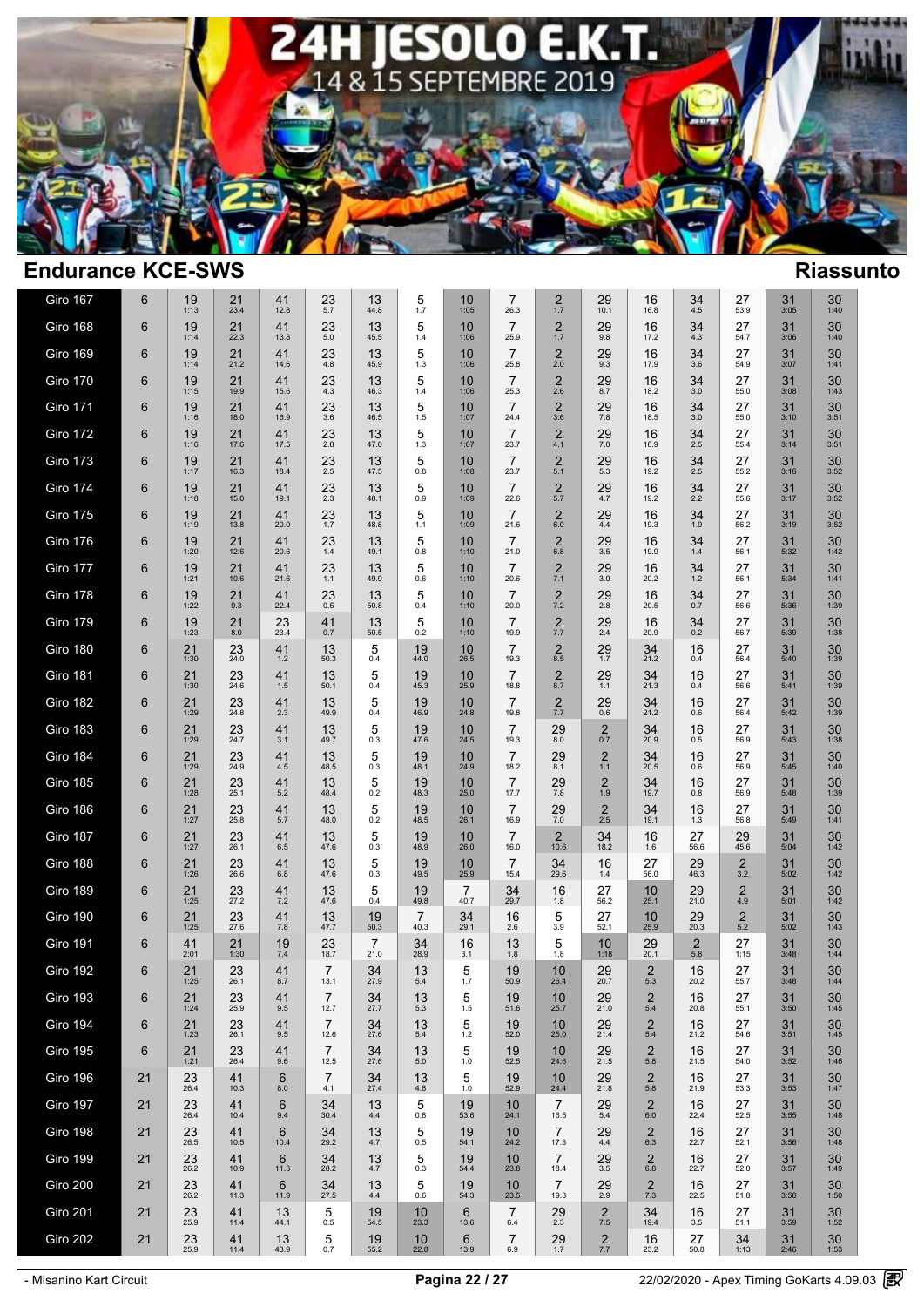

| <b>Giro 203</b> | 21 | 23<br>26.0     | 41<br>11.5           | 13<br>43.5      | 5<br>0.8   | 19<br>55.5     | 10<br>22.5  | 6<br>14.1 | 7<br>$7.4$     | $^{29}_{1.3}$          | $\overline{2}$<br>8.5  | 16<br>22.8 | 27<br>50.6             | 34<br>1:15             | 31<br>2:45     | 30<br>4:04     |  |
|-----------------|----|----------------|----------------------|-----------------|------------|----------------|-------------|-----------|----------------|------------------------|------------------------|------------|------------------------|------------------------|----------------|----------------|--|
| Giro 204        | 21 | 23<br>26.2     | 41<br>11.4           | 13<br>43.4      | 5<br>0.8   | 19<br>55.7     | 10<br>22.6  | 6<br>14.1 | 29<br>8.9      | 2<br>8.6               | 16<br>23.5             | 27<br>51.1 | $\overline{7}$<br>42.3 | 34<br>33.4             | 31<br>2:44     | 30<br>4:07     |  |
| Giro 205        | 21 | 23<br>26.3     | 41<br>11.2           | 13<br>43.6      | 5<br>0.6   | 19<br>56.1     | 10<br>22.3  | 6<br>14.3 | 29<br>9.4      | $\overline{2}$<br>8.4  | 16<br>23.7             | 27<br>50.7 | $\overline{7}$<br>43.1 | 34<br>33.6             | 31<br>2:45     | 30<br>4:08     |  |
| Giro 206        | 21 | 23<br>26.5     | 41<br>11.4           | 13<br>43.3      | 5<br>0.6   | 19<br>56.5     | 10<br>22.1  | 6<br>14.6 | 29<br>9.2      | $\overline{2}$<br>9.1  | 16<br>23.8             | 27<br>50.5 | $\overline{7}$<br>43.6 | 34<br>33.8             | 31<br>2:46     | 30<br>4:08     |  |
| Giro 207        | 21 | 23<br>26.6     | 41<br>11.4           | 13<br>43.6      | 5<br>0.3   | 19<br>56.5     | 10<br>22.4  | 6<br>14.4 | 29<br>8.9      | $\overline{2}$<br>9.7  | 16<br>24.2             | 27<br>50.0 | $\overline{7}$<br>44.1 | 34<br>35.0             | 31<br>2:45     | 30<br>4:10     |  |
| Giro 208        | 21 | 23<br>26.7     | 41<br>11.5           | 13<br>43.5      | 5<br>0.3   | 19<br>56.9     | 10<br>22.2  | 6<br>14.4 | 29<br>9.0      | 2<br>9.9               | 16<br>24.7             | 27<br>49.5 | $\overline{7}$<br>44.5 | 34<br>36.1             | 31<br>2:45     | 30<br>4:12     |  |
| Giro 209        | 21 | 23<br>26.8     | 41<br>11.8           | 13<br>42.9      | 5<br>0.5   | 19<br>57.3     | 10<br>22.2  | 6<br>14.1 | 29<br>9.3      | $\overline{2}$<br>9.8  | 16<br>25.2             | 27<br>49.1 | $\overline{7}$<br>44.8 | 34<br>36.7             | 31<br>2:45     | 30<br>4:13     |  |
| <b>Giro 210</b> | 21 | 23<br>26.7     | 41<br>11.9           | 13<br>42.7      | 5<br>0.5   | 19<br>57.4     | 10<br>22.6  | 6<br>13.9 | 29<br>9.5      | $\overline{2}$<br>10.2 | 16<br>25.6             | 27<br>48.5 | 34<br>1:22             | 7<br>1:29              | 31<br>3:27     | 30<br>2:03     |  |
| <b>Giro 211</b> | 21 | $23$<br>$26.8$ | $41$<br>12.2         | $13 \over 42.2$ | 5<br>0.6   | $19$<br>$57.7$ | $10_{22.5}$ | 6<br>13.9 | $^{29}_{9.8}$  | $\overline{2}$<br>10.4 | 16<br>25.5             | 27<br>48.4 | $34$<br>1:22           | $\overline{7}$<br>1:29 | $31$<br>$3:29$ | $30$<br>$2:02$ |  |
| <b>Giro 212</b> | 21 | 23<br>26.6     | 41<br>13.3           | 13<br>41.1      | 5<br>0.6   | 19<br>58.2     | 10<br>22.4  | 6<br>13.8 | 29<br>10.6     | $\frac{2}{10.5}$       | 16<br>25.6             | 27<br>47.9 | $34$<br>1:23           | $\overline{7}$<br>1:28 | 31<br>3:31     | $30$<br>$2:03$ |  |
| <b>Giro 213</b> | 21 | 23<br>26.5     | 41<br>13.8           | 13<br>40.7      | 5<br>0.7   | 19<br>58.5     | 10<br>23.7  | 6<br>12.2 | 29<br>10.9     | $\overline{2}$<br>10.9 | 16<br>25.7             | 27<br>47.5 | $\overline{7}$<br>2:53 | 34<br>44.7             | 31<br>2:49     | 30<br>2:02     |  |
| <b>Giro 214</b> | 21 | 23<br>26.7     | 41<br>13.8           | 13<br>40.0      | 5<br>0.9   | 19<br>59.0     | 10<br>23.4  | 6<br>12.2 | 29<br>11.1     | $\overline{2}$<br>11.0 | 16<br>25.9             | 27<br>47.4 | $\overline{7}$<br>2:53 | 34<br>47.8             | 31<br>2:48     | 30<br>2:02     |  |
| <b>Giro 215</b> | 21 | 23<br>26.8     | 41<br>13.9           | 13<br>39.7      | 5<br>1.2   | 19<br>59.2     | 10<br>23.5  | 6<br>12.1 | 29<br>11.4     | $\overline{2}$<br>11.1 | 16<br>26.3             | 27<br>47.8 | $\overline{7}$<br>2:52 | 34<br>50.0             | 31<br>2:46     | 30<br>2:04     |  |
| <b>Giro 216</b> | 21 | 23<br>26.7     | 41<br>14.1           | 13<br>39.5      | 5<br>1.4   | 19<br>59.5     | 10<br>23.3  | 6<br>11.9 | 29<br>11.8     | $\overline{2}$<br>11.1 | 16<br>27.2             | 27<br>47.7 | $\overline{7}$<br>2:51 | 34<br>52.9             | 31<br>2:45     | 30<br>2:04     |  |
| Giro 217        | 21 | 23<br>26.5     | 41<br>14.4           | 13<br>39.0      | 5<br>1.5   | 19<br>1:00     | 10<br>22.8  | 6<br>11.9 | 29<br>12.5     | $\overline{2}$<br>10.9 | 16<br>27.2             | 27<br>47.4 | $\overline{7}$<br>2:51 | 34<br>55.2             | 31<br>2:44     | 30<br>2:06     |  |
| Giro 218        | 21 | 23<br>26.3     | 41<br>14.7           | 13<br>38.9      | 5<br>1.1   | 19<br>1:01     | 10<br>22.5  | 6<br>11.9 | 29<br>13.7     | $\overline{2}$<br>9.8  | 16<br>27.3             | 27<br>47.8 | $\overline{7}$<br>2:51 | 34<br>57.4             | 31<br>2:43     | 30<br>2:08     |  |
| <b>Giro 219</b> | 21 | 23<br>26.8     | 41<br>15.3           | 13<br>38.0      | 5<br>1.0   | 19<br>1:01     | 10<br>22.2  | 6<br>11.8 | 29<br>13.8     | $^{2}_{9.8}$           | 16<br>28.1             | 27<br>47.7 | $\overline{7}$<br>2:50 | 34<br>59.7             | 31<br>2:42     | 30<br>2:09     |  |
| <b>Giro 220</b> | 21 | 23<br>27.7     | 41<br>14.8           | 13<br>37.5      | 5<br>0.9   | 19<br>1:01     | 10<br>22.4  | 6<br>11.6 | 29<br>13.8     | $\overline{2}$<br>9.9  | 27<br>1:16             | 16<br>1:20 | $\overline{7}$<br>1:30 | 34<br>1:01             | 31<br>2:42     | 30<br>2:09     |  |
| Giro 221        | 21 | $23$<br>$27.9$ | $41$ <sub>14.9</sub> | 13<br>37.0      | 5<br>1.3   | 19<br>1:01     | 10<br>22.6  | 6<br>11.6 | 29<br>14.0     | $^{2}_{9.8}$           | 27<br>1:16             | 16<br>1:21 | $\overline{7}$<br>1:29 | $34$<br>1:05           | 31<br>2:39     | $30$<br>$2:10$ |  |
| Giro 222        | 21 | 23<br>28.0     | 41<br>14.9           | 13<br>36.6      | 5<br>1.6   | 19<br>1:01     | 10<br>22.9  | 6<br>11.5 | 29<br>14.1     | $\overline{2}$<br>9.9  | 27<br>1:17             | 16<br>1:22 | $\overline{7}$<br>1:27 | $34$<br>1:07           | 31<br>2:38     | $30$<br>$2:12$ |  |
| Giro 223        | 21 | 23<br>27.9     | 41<br>15.4           | 13<br>35.9      | 5<br>1.6   | 19<br>1:01     | 10<br>23.3  | 6<br>11.4 | 29<br>14.4     | $\overline{2}$<br>10.2 | 27<br>1:17             | 16<br>1:23 | $\overline{7}$<br>1:27 | 34<br>1:09             | 31<br>2:37     | 30<br>2:13     |  |
| Giro 224        | 21 | 23<br>28.0     | 41<br>15.7           | 13<br>35.2      | 5<br>1.9   | 19<br>1:01     | 10<br>23.6  | 6<br>10.8 | 29<br>15.0     | 27<br>1:28             | 2<br>49.2              | 16<br>34.7 | $\overline{7}$<br>1:26 | 34<br>1:11             | 31<br>2:37     | 30<br>2:14     |  |
| Giro 225        | 21 | 23<br>28.2     | 41<br>16.0           | 13<br>34.6      | 5<br>2.0   | 19<br>1:01     | 10<br>23.9  | 6<br>10.9 | 27<br>1:43     | 29<br>37.2             | 2<br>12.8              | 16<br>34.9 | $\overline{7}$<br>1:25 | 34<br>1:14             | 31<br>2:37     | 30<br>2:14     |  |
| Giro 226        | 21 | 23<br>28.6     | 41<br>16.5           | 13<br>34.0      | 5<br>1.7   | 19<br>1:01     | 10<br>24.0  | 6<br>10.9 | 27<br>1:43     | 29<br>38.0             | $\overline{2}$<br>12.6 | 16<br>35.4 | $\overline{7}$<br>1:23 | 34<br>1:16             | 31<br>2:36     | 30<br>2:15     |  |
| Giro 227        | 21 | 23<br>28.4     | 41<br>16.9           | 13<br>34.1      | 5<br>1.1   | 19<br>1:02     | 10<br>2:32  | 6<br>7.9  | 29<br>17.0     | $\overline{2}$<br>12.8 | 16<br>35.0             | 27<br>38.7 | $\overline{7}$<br>44.6 | 34<br>1:19             | 31<br>2:35     | 30<br>4:22     |  |
| Giro 228        | 21 | 23<br>28.3     | 41<br>17.6           | 13<br>33.5      | 5<br>2:08  | 19<br>1:03     | 10<br>25.8  | 6<br>6.8  | 29<br>16.1     | $\overline{2}$<br>15.0 | 16<br>33.6             | 27<br>38.1 | $\overline{7}$<br>44.4 | 34<br>1:21             | 31<br>2:34     | 30<br>4:22     |  |
| Giro 229        | 21 | 23<br>27.5     | 41<br>17.4           | 13<br>34.6      | 5<br>4.4   | 19<br>1:04     | 10<br>24.2  | 6<br>6.3  | 29<br>15.4     | 2<br>15.8              | 16<br>33.7             | 27<br>37.4 | $\overline{7}$<br>44.3 | $34$<br>1:24           | 31<br>2:34     | 30<br>4:22     |  |
| Giro 230        | 21 | 23<br>27.6     | 41<br>16.7           | 13<br>35.0      | 5<br>5.7   | 19<br>1:03     | 10<br>24.3  | 6<br>5.7  | 29<br>14.9     | $\overline{2}$<br>16.3 | 16<br>33.7             | 27<br>36.7 | $\overline{7}$<br>44.6 | 34<br>3:31             | 31<br>27.9     | 30<br>4:23     |  |
| <b>Giro 231</b> | 21 | 23<br>28.0     | 41<br>16.2           | 13<br>35.2      | 5<br>6.5   | 19<br>1:03     | 10<br>25.2  | 6<br>4.7  | $^{29}_{14.2}$ | $\frac{2}{17.1}$       | 16<br>34.3             | 27<br>35.5 | $\overline{7}$<br>44.5 | $34\n3:32$             | 31<br>29.1     | $30$<br>4:23   |  |
| Giro 232        | 21 | 23<br>28.0     | 41<br>15.6           | 13<br>35.7      | 5<br>6.8   | 19<br>1:03     | 10<br>27.0  | 6<br>3.1  | 29<br>14.0     | $\overline{2}$<br>17.9 | 16<br>34.0             | 27<br>34.7 | $\overline{7}$<br>44.5 | 34<br>3:33             | 31<br>30.8     | 30<br>4:22     |  |
| <b>Giro 233</b> | 21 | 23<br>28.0     | 41<br>15.4           | 13<br>35.6      | 5<br>$7.3$ | 19<br>1:03     | 10<br>28.4  | 6<br>1.6  | 29<br>13.6     | 2<br>18.9              | 16<br>34.9             | 27<br>32.6 | $\overline{7}$<br>45.6 | 34<br>3:33             | 31<br>31.8     | 30<br>4:22     |  |
| Giro 234        | 21 | 23<br>28.1     | 41<br>15.2           | 13<br>35.5      | 5<br>8.0   | 19<br>1:03     | 10<br>29.4  | 6<br>0.2  | 29<br>13.0     | 2<br>20.2              | 16<br>34.3             | 27<br>31.9 | $\overline{7}$<br>45.9 | 34<br>3:33             | 31<br>33.5     | 30<br>4:21     |  |
| <b>Giro 235</b> | 21 | 23<br>27.9     | 41<br>15.0           | 13<br>35.6      | 5<br>8.3   | 19<br>1:03     | 6<br>29.7   | 10<br>1.4 | 29<br>11.0     | $\overline{2}$<br>20.9 | 16<br>34.3             | 27<br>31.1 | 7<br>46.3              | 34<br>3:34             | 31<br>34.4     | 30<br>4:23     |  |
| Giro 236        | 21 | 23<br>28.0     | 41<br>14.9           | 13<br>35.5      | 5<br>8.7   | 19<br>1:04     | 6<br>29.3   | 10<br>2.1 | 29<br>9.7      | $\overline{2}$<br>21.6 | 16<br>34.3             | 27<br>30.4 | $\overline{7}$<br>46.3 | 34<br>3:34             | 31<br>35.6     | 30<br>4:23     |  |
| Giro 237        | 21 | 23<br>27.8     | 41<br>14.5           | 13<br>35.9      | 5<br>8.9   | 19<br>1:05     | 6<br>28.9   | 10<br>2.7 | 29<br>8.4      | 2<br>22.3              | 16<br>34.6             | 27<br>29.5 | $\overline{7}$<br>46.6 | 34<br>3:35             | 31<br>36.3     | 30<br>4:24     |  |
| Giro 238        | 21 | 23<br>28.2     | 41<br>14.1           | 13<br>35.6      | 5<br>9.7   | 19<br>1:04     | 6<br>28.7   | 10<br>3.1 | 29<br>7.3      | $\overline{2}$<br>23.3 | 16<br>34.5             | 27<br>28.7 | $\overline{7}$<br>47.0 | 34<br>3:35             | 31<br>36.7     | $30$<br>4:24   |  |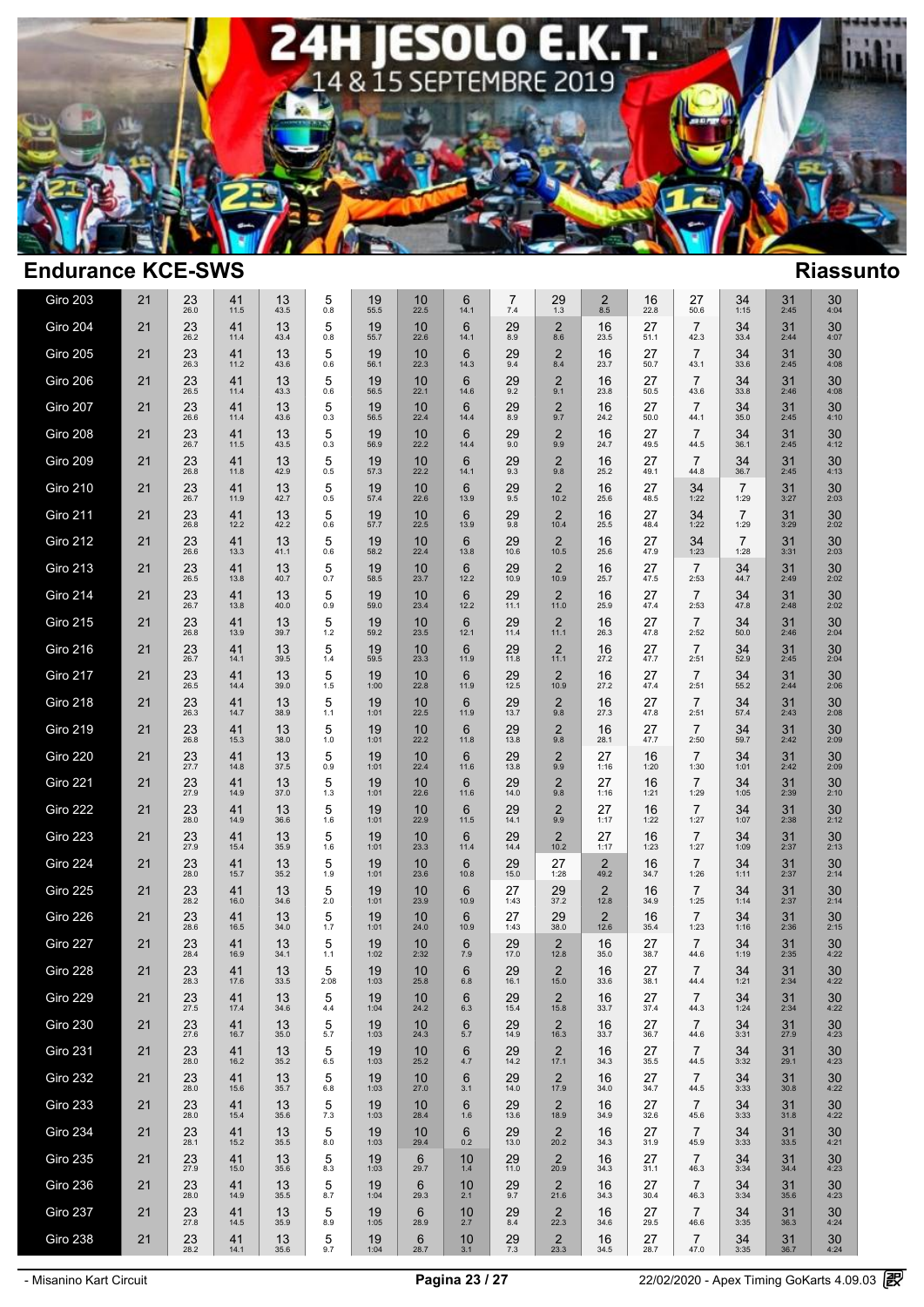

| Giro 239        | 21 | 23<br>28.3           | 41<br>13.9   | 13<br>35.8 | 5<br>9.9            | 19<br>1:05      | 6<br>28.6              | 10<br>$4.0$     | 29<br>5.7              | 2<br>23.9              | 16<br>34.5             | 27<br>28.0             | $\overline{7}$<br>47.1 | 34<br>3:36           | 31<br>38.2     | 30<br>4:24           |  |
|-----------------|----|----------------------|--------------|------------|---------------------|-----------------|------------------------|-----------------|------------------------|------------------------|------------------------|------------------------|------------------------|----------------------|----------------|----------------------|--|
| Giro 240        | 21 | 23<br>28.7           | 41<br>13.3   | 13<br>36.0 | 5<br>9.9            | 19<br>1:05      | 6<br>29.0              | 10<br>4.6       | 29<br>4.0              | $\overline{2}$<br>24.8 | 16<br>34.5             | 27<br>27.7             | $\overline{7}$<br>46.8 | 34<br>3:37           | 31<br>2:47     | 30<br>2:16           |  |
| <b>Giro 241</b> | 21 | 23<br>28.9           | 41<br>12.7   | 13<br>36.1 | 5<br>10.2           | 19<br>1:06      | 6<br>28.7              | 10<br>5.1       | 29<br>2.8              | $\overline{2}$<br>26.6 | 16<br>34.1             | 27<br>26.5             | $\overline{7}$<br>46.9 | 34<br>3:37           | 31<br>2:50     | 30<br>2:14           |  |
| Giro 242        | 21 | 23<br>28.9           | 41<br>12.3   | 13<br>37.0 | 5<br>9.7            | 19<br>1:08      | 6<br>27.5              | 10<br>6.9       | $^{29}_{0.2}$          | $\overline{2}$<br>27.9 | 16<br>34.4             | 27<br>25.5             | $\overline{7}$<br>46.8 | 34<br>3:37           | 31<br>2:53     | 30<br>2:13           |  |
| Giro 243        | 21 | 23<br>29.0           | 41<br>12.0   | 13<br>36.9 | 5<br>10.4           | 19<br>1:08      | 6<br>27.0              | 29<br>7.2       | 10<br>0.8              | 2<br>27.3              | 16<br>35.0             | 27<br>24.3             | $\overline{7}$<br>46.9 | 34<br>3:38           | 31<br>2:56     | 30<br>2:11           |  |
| Giro 244        | 21 | 23<br>28.9           | 41<br>11.8   | 13<br>36.8 | 5<br>10.9           | 19<br>1:08      | $6\phantom{1}$<br>27.0 | 29<br>6.8       | 10<br>1.5              | $\overline{2}$<br>27.2 | 27<br>59.0             | $\overline{7}$<br>47.2 | 16<br>56.7             | 34<br>2:41           | 31<br>2:58     | 30<br>2:10           |  |
| Giro 245        | 21 | 23<br>28.8           | 41<br>11.5   | 13<br>36.8 | $\mathbf 5$<br>11.1 | 19<br>1:08      | $6\phantom{1}$<br>26.9 | 29<br>6.4       | 10<br>3.2              | $\overline{2}$<br>26.5 | 27<br>58.1             | 16<br>1:46             | $\overline{7}$<br>1:07 | 34<br>1:32           | 31<br>3:00     | 30<br>2:09           |  |
| Giro 246        | 21 | $23$<br>$28.7$       | 41<br>11.2   | 13<br>37.1 | 5<br>11.2           | 19<br>1:09      | 6<br>26.7              | $^{29}_{6.1}$   | 10<br>4.9              | 2<br>25.5              | 27<br>57.2             | 16<br>1:47             | $\overline{7}$<br>1:07 | $34$<br>1:32         | 31<br>3:02     | 30<br>2:08           |  |
| Giro 247        | 21 | $23$ <sub>28.5</sub> | 41<br>10.8   | 13<br>37.5 | 5<br>11.7           | 19<br>1:09      | 6<br>26.5              | $^{29}_{\,5.5}$ | $\frac{2}{31.9}$       | 27<br>56.5             | 10<br>45.1             | 16<br>1:02             | $\overline{7}$<br>1:06 | $34$ <sub>1:33</sub> | 31<br>3:04     | $30$ <sub>2:07</sub> |  |
| Giro 248        | 21 | $23$ <sub>28.3</sub> | $41$<br>10.5 | 13<br>37.7 | 5<br>12.1           | 19<br>1:09      | 6<br>26.1              | $^{29}_{4.9}$   | $\frac{2}{32.9}$       | 27<br>55.8             | 10<br>45.8             | 16<br>1:02             | $\overline{7}$<br>1:06 | $34$<br>1:33         | 31<br>3:06     | $30$<br>$2:06$       |  |
| <b>Giro 249</b> | 21 | 23<br>28.1           | 41<br>10.2   | 13<br>37.7 | 5<br>12.6           | 19<br>1:09      | 6<br>25.8              | 29<br>4.5       | $\overline{2}$<br>34.3 | 27<br>54.4             | 10<br>46.3             | 16<br>1:02             | $\overline{7}$<br>1:06 | 34<br>1:33           | 31<br>3:09     | 30<br>2:05           |  |
| Giro 250        | 21 | 23<br>27.8           | 41<br>10.3   | 13<br>37.4 | 5<br>13.2           | 19<br>1:09      | 6<br>25.9              | 29<br>3.8       | $\overline{2}$<br>35.0 | 27<br>53.7             | 10<br>46.6             | 16<br>1:02             | $\overline{7}$<br>1:05 | 34<br>1:35           | 31<br>3:10     | 30<br>4:16           |  |
| Giro 251        | 21 | 23<br>27.7           | 41<br>9.9    | 13<br>38.1 | 5<br>12.9           | 19<br>1:10      | 6<br>26.4              | 29<br>$2.5\,$   | $\overline{2}$<br>37.8 | 27<br>50.9             | 10<br>46.7             | 16<br>1:03             | $\overline{7}$<br>1:05 | 34<br>1:35           | 31<br>3:12     | 30<br>4:16           |  |
| Giro 252        | 21 | 23<br>27.6           | 41<br>9.7    | 13<br>38.3 | 5<br>13.1           | 19<br>1:11      | 6<br>25.3              | 29<br>2.1       | $\overline{2}$<br>39.4 | 27<br>49.9             | 10<br>46.3             | 16<br>1:03             | $\overline{7}$<br>1:05 | 34<br>1:36           | 31<br>3:14     | 30<br>4:15           |  |
| Giro 253        | 21 | 23<br>27.5           | 41<br>9.9    | 13<br>38.0 | 5<br>13.8           | 19<br>1:12      | $6\phantom{1}$<br>24.3 | 29<br>1.8       | $\overline{2}$<br>40.1 | 27<br>49.1             | 10<br>46.0             | 16<br>1:04             | $\overline{7}$<br>1:04 | 34<br>1:37           | 31<br>3:16     | 30<br>4:15           |  |
| Giro 254        | 21 | 23<br>27.1           | 41<br>9.7    | 13<br>37.9 | 5<br>14.1           | 19<br>1:12      | 6<br>23.4              | 29<br>1.8       | $\overline{2}$<br>41.4 | 27<br>47.7             | 10<br>46.0             | 16<br>1:04             | $\overline{7}$<br>1:04 | 34<br>1:37           | 31<br>3:19     | 30<br>4:14           |  |
| Giro 255        | 21 | 23<br>27.0           | 41<br>10.0   | 13<br>37.6 | 5<br>14.1           | 19<br>1:13      | $6\phantom{1}$<br>23.1 | $^{29}_{1.5}$   | $\overline{2}$<br>42.4 | 27<br>46.9             | 10<br>45.8             | 16<br>1:05             | $\overline{7}$<br>1:03 | 34<br>1:37           | 31<br>3:22     | 30<br>4:13           |  |
| Giro 256        | 21 | 23<br>26.8           | 41<br>9.6    | 13<br>37.8 | 5<br>14.3           | 19<br>1:13      | 6<br>23.3              | 29<br>0.6       | $\overline{2}$<br>43.0 | 27<br>46.3             | 10<br>45.8             | 16<br>1:06             | $\overline{7}$<br>1:03 | 34<br>1:38           | 31<br>3:24     | 30<br>4:13           |  |
| Giro 257        | 21 | $23 \over 27.0$      | 41<br>9.0    | 13<br>38.1 | 5<br>14.3           | 19<br>1:14      | $\frac{29}{22.9}$      | 6<br>0.1        | $\frac{2}{43.9}$       | 27<br>45.3             | 10<br>45.5             | 16<br>1:07             | $\overline{7}$<br>1:02 | $34$ <sub>1:38</sub> | 31<br>3:25     | $30$<br>4:14         |  |
| Giro 258        | 21 | 23<br>26.9           | 41<br>8.8    | 13<br>38.6 | 5<br>14.4           | 19<br>1:15      | $^{29}_{21.4}$         | 6<br>0.7        | 27<br>1:28             | 10<br>45.3             | $\overline{2}$<br>36.8 | 16<br>31.6             | $\overline{7}$<br>1:01 | $34$<br>1:39         | 31<br>3:27     | $30$<br>4:14         |  |
| Giro 259        | 21 | 23<br>26.8           | 41<br>7.9    | 13<br>38.7 | 5<br>14.6           | 19<br>1:16      | 29<br>20.7             | 6<br>0.8        | 27<br>1:28             | 10<br>45.0             | $\overline{2}$<br>39.2 | 16<br>30.4             | $\overline{7}$<br>1:01 | 34<br>1:40           | 31<br>3:29     | 30<br>4:13           |  |
| Giro 260        | 21 | 23<br>26.7           | 41<br>8.2    | 13<br>38.5 | 5<br>15.1           | 19<br>1:16      | 29<br>19.8             | 6<br>0.9        | 27<br>1:28             | 10<br>45.0             | $\overline{2}$<br>40.8 | 16<br>29.1             | $\overline{7}$<br>1:01 | 34<br>1:41           | 31<br>3:31     | 30<br>4:12           |  |
| Giro 261        | 21 | 23<br>26.1           | 41<br>8.2    | 13<br>38.5 | 5<br>15.2           | 19<br>1:17      | 29<br>19.1             | 6<br>0.8        | 27<br>1:28             | 10<br>45.0             | $\overline{2}$<br>42.1 | 16<br>28.2             | $\overline{7}$<br>1:01 | 34<br>3:47           | 31<br>1:26     | 30<br>4:11           |  |
| Giro 262        | 21 | 23<br>26.2           | 41<br>7.6    | 13<br>39.2 | 5<br>14.8           | 19<br>1:17      | 29<br>18.2             | 6<br>1.2        | 27<br>1:27             | 10<br>44.6             | $\overline{2}$<br>43.0 | 16<br>27.6             | $\overline{7}$<br>1:01 | 34<br>3:49           | 31<br>1:27     | 30<br>4:10           |  |
| Giro 263        | 21 | 23<br>26.2           | 41<br>7.3    | 13<br>39.1 | 5<br>15.5           | 19<br>1:18      | 6<br>18.8              | 27<br>1:28      | $29_{35.5}$            | 10<br>8.6              | $\overline{2}$<br>43.5 | 16<br>27.3             | $\overline{7}$<br>1:00 | 34<br>3:50           | 31<br>3:38     | 30<br>2:01           |  |
| Giro 264        | 21 | 23<br>26.2           | 41<br>6.8    | 13<br>38.9 | 5<br>16.4           | 19<br>1:18      | 6<br>18.6              | 27<br>1:27      | 29<br>36.1             | 10<br>7.8              | $\overline{2}$<br>44.6 | 16<br>26.5             | $\overline{7}$<br>1:00 | 34<br>3:51           | 31<br>3:40     | 30<br>2:00           |  |
| Giro 265        | 21 | 23<br>26.4           | 41<br>6.6    | 13<br>38.9 | 5<br>16.4           | 19<br>1:20      | 29<br>2:21             | 6<br>0.5        | 10<br>6.2              | 16<br>1:11             | 27<br>9.7              | $\overline{7}$<br>50.1 | $\overline{2}$<br>46.0 | 34<br>3:06           | 31<br>3:41     | 30<br>2:01           |  |
| Giro 266        | 21 | 23<br>26.3           | 41<br>6.3    | 13<br>39.1 | 5<br>2:22           | 19<br>1:22      | 29<br>14.1             | 6<br>0.1        | 10<br>5.6              | 16<br>1:12             | 27<br>9.4              | $\overline{7}$<br>50.1 | $\overline{2}$<br>46.5 | 34<br>3:05           | 31<br>3:43     | 30<br>2:00           |  |
| Giro 267        | 21 | $23 \atop 23.0$      | 41<br>6.7    | 13<br>38.6 | 5<br>18.4           | $19 \atop 1:22$ | 6<br>13.4              | $^{29}_{0.1}$   | 10<br>4.6              | 16<br>1:14             | 27<br>8.3              | $\overline{7}$<br>50.3 | $\frac{2}{47.1}$       | $34$<br>$3:07$       | $31$<br>$3:42$ | $30$<br>$2:02$       |  |
| Giro 268        | 21 | 23<br>22.7           | 41<br>7.2    | 13<br>37.8 | 5<br>19.2           | 19<br>1:22      | 6<br>12.8              | 29<br>0.3       | 10<br>3.8              | 27<br>1:22             | $\overline{7}$<br>50.2 | 2<br>47.6              | 16<br>21.9             | 34<br>2:46           | 31<br>3:42     | 30<br>2:03           |  |
| Giro 269        | 21 | 23<br>22.6           | 41<br>7.2    | 13<br>37.4 | 5<br>20.0           | 19<br>1:22      | 6<br>12.3              | 29<br>0.2       | 10<br>3.5              | 27<br>1:22             | $\overline{7}$<br>50.5 | 2<br>47.8              | 16<br>22.6             | 34<br>2:46           | 31<br>3:43     | 30<br>2:03           |  |
| <b>Giro 270</b> | 21 | 23<br>22.7           | 41<br>7.2    | 13<br>36.7 | 5<br>20.6           | 19<br>1:22      | 6<br>12.1              | 29<br>$0.0\,$   | 10<br>2.7              | 27<br>1:22             | $\overline{7}$<br>50.5 | $\overline{2}$<br>48.6 | 16<br>23.1             | 34<br>2:45           | 31<br>3:45     | 30<br>2:04           |  |
| <b>Giro 271</b> | 21 | 23<br>22.1           | 41<br>7.4    | 13<br>36.4 | $\,$ 5 $\,$<br>21.1 | 19<br>1:22      | 6<br>12.7              | 29<br>0.3       | 10<br>1.0              | 27<br>1:23             | $\overline{7}$<br>50.4 | $\overline{2}$<br>50.2 | 16<br>22.9             | 34<br>2:45           | 31<br>3:45     | 30<br>2:04           |  |
| <b>Giro 272</b> | 23 | 41<br>7.8            | 13<br>35.8   | 5<br>21.8  | 21<br>36.6          | 19<br>45.2      | 6<br>12.2              | $^{29}_{0.1}$   | 10<br>0.5              | 27<br>1:23             | 7<br>50.4              | $\overline{2}$<br>52.1 | 16<br>21.7             | 34<br>2:45           | 31<br>3:46     | 30<br>4:13           |  |
| Giro 273        | 23 | 41<br>7.8            | 13<br>35.6   | 5<br>22.1  | 21<br>36.1          | 19<br>45.7      | 6<br>11.9              | 10<br>0.4       | 29<br>0.2              | 27<br>1:23             | $\overline{7}$<br>50.4 | 2<br>53.0              | 16<br>21.6             | 34<br>2:44           | 31<br>3:48     | 30<br>4:16           |  |
| Giro 274        | 23 | 41<br>$7.9$          | 13<br>35.2   | 5<br>22.9  | 21<br>35.2          | 19<br>46.1      | 6<br>11.6              | 10<br>0.8       | 29<br>0.5              | 27<br>1:23             | $\overline{7}$<br>50.3 | $\overline{2}$<br>53.4 | 16<br>22.0             | 34<br>2:45           | 31<br>3:48     | 30<br>4:19           |  |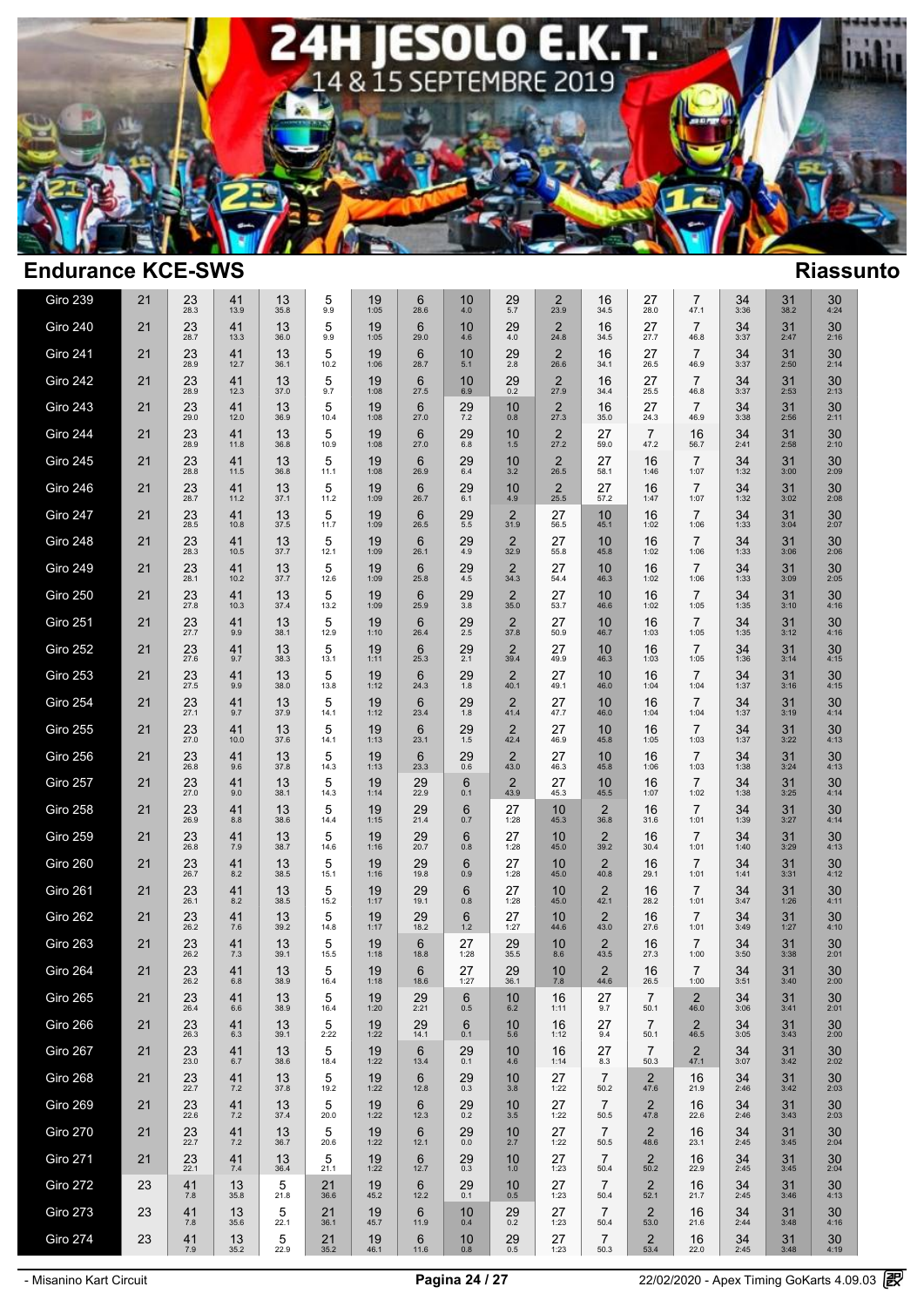

| <b>Giro 275</b> | 23       | 41<br>8.3      | 13<br>34.9 | 5<br>23.7       | 21<br>33.9           | 19<br>46.6           | 6<br>11.4     | 10<br>0.3     | 29<br>$0.8\,$ | 27<br>1:23                               | 7<br>50.0              | $\overline{2}$<br>54.1      | 16<br>22.2                      | 34<br>2:44     | 31<br>3:49           | 30<br>4:21     |  |
|-----------------|----------|----------------|------------|-----------------|----------------------|----------------------|---------------|---------------|---------------|------------------------------------------|------------------------|-----------------------------|---------------------------------|----------------|----------------------|----------------|--|
| Giro 276        | 23       | 41<br>8.1      | 13<br>34.7 | 5<br>24.3       | 21<br>32.7           | 19<br>47.4           | 10<br>11.3    | 6<br>0.3      | 29<br>0.4     | 27<br>1:23                               | $\overline{7}$<br>50.1 | 2<br>54.7                   | 16<br>22.5                      | 34<br>2:45     | 31<br>3:50           | 30<br>4:22     |  |
| Giro 277        | 23       | 41<br>7.4      | 13<br>35.0 | 5<br>24.4       | 21<br>31.5           | 19<br>48.2           | 10<br>11.1    | 6<br>0.1      | 29<br>0.6     | 27<br>1:23                               | $\overline{7}$<br>50.1 | $\overline{2}$<br>55.7      | 16<br>22.8                      | 34<br>2:44     | 31<br>3:52           | 30<br>4:21     |  |
| Giro 278        | 23       | 41<br>7.6      | 13<br>34.6 | 5<br>24.9       | 21<br>30.5           | 19<br>49.5           | 10<br>9.7     | 6<br>0.2      | 29<br>0.9     | 27<br>1:22                               | $\overline{7}$<br>50.2 | $\overline{2}$<br>56.3      | 16<br>23.1                      | 34<br>2:43     | 31<br>3:53           | 30<br>4:23     |  |
| <b>Giro 279</b> | 23       | 41<br>7.6      | 13<br>34.6 | 5<br>25.5       | 21<br>29.0           | 19<br>50.5           | 10<br>9.0     | 6<br>0.3      | 29<br>1.3     | 27<br>1:22                               | $\overline{7}$<br>50.1 | $\overline{2}$<br>57.7      | 16<br>22.8                      | 34<br>2:42     | 31<br>3:56           | 30<br>4:23     |  |
| Giro 280        | 23       | 41<br>7.4      | 13<br>34.3 | 5<br>28.6       | 21<br>25.3           | 19<br>51.5           | 10<br>8.4     | 6<br>0.3      | 29<br>1.6     | 27<br>1:22                               | $\overline{7}$<br>50.1 | 2<br>58.3                   | 16<br>23.0                      | 34<br>2:44     | 31<br>3:57           | 30<br>4:21     |  |
| Giro 281        | 23       | 41<br>8.1      | 13<br>33.4 | 5<br>29.0       | 21<br>24.1           | 19<br>52.8           | 10<br>$7.6\,$ | 6<br>0.4      | 29<br>1.8     | 27<br>1:22                               | $\overline{7}$<br>50.2 | $\overline{2}$<br>58.6      | 16<br>23.7                      | 34<br>2:44     | 31<br>3:59           | 30<br>4:21     |  |
| Giro 282        | 23       | 41<br>8.0      | 13<br>33.2 | 5<br>29.4       | 21<br>23.1           | 19<br>53.7           | 6<br>8.0      | 29<br>1.6     | 27<br>1:22    | 10<br>45.1                               | 2<br>1:04              | 16<br>24.0                  | $\overline{7}$<br>42.8          | 34<br>2:01     | 31<br>4:00           | $30$<br>4:22   |  |
| Giro 283        | 23       | $41_{8.2}$     | 13<br>33.0 | 5<br>29.9       | $21$ <sub>22.4</sub> | $19$ <sub>54.2</sub> | 6<br>7.5      | $^{29}_{1.9}$ | 27<br>1:22    | 10<br>48.6                               | $\overline{2}$<br>1:01 | 16<br>24.5                  | $\overline{7}$<br>42.0          | $34$<br>2:01   | 31<br>4:01           | $30$<br>4:22   |  |
| Giro 284        | 23       | 41<br>8.0      | 13<br>32.7 | 5<br>30.6       | 21<br>21.3           | 19<br>55.1           | 6<br>7.0      | $^{29}_{2.2}$ | 27<br>1:21    | 10<br>51.4                               | 2<br>59.3              | 16<br>25.4                  | $\overline{7}$<br>41.1          | $34$<br>2:01   | 31<br>6:17           | $30$<br>$2:08$ |  |
| <b>Giro 285</b> | 23       | 41<br>8.0      | 13<br>32.3 | 5<br>31.7       | 21<br>19.6           | 19<br>56.1           | 6<br>6.6      | 29<br>2.2     | 27<br>1:21    | 10<br>52.5                               | 2<br>58.3              | 16<br>26.4                  | $\overline{7}$<br>40.3          | 34<br>2:01     | 31<br>6:21           | 30<br>2:06     |  |
| Giro 286        | 23       | 41<br>8.6      | 13<br>31.6 | 21<br>50.7      | 19<br>56.9           | 6<br>5.9             | 29<br>2.5     | 5<br>42.7     | 27<br>39.0    | 10<br>54.7                               | $\overline{2}$<br>56.5 | 16<br>27.5                  | $\overline{7}$<br>39.1          | 34<br>2:01     | 31<br>6:23           | 30<br>2:06     |  |
| Giro 287        | 41       | 13<br>31.2     | 21<br>50.6 | 23<br>33.7      | 19<br>24.8           | 6<br>4.8             | 29<br>2.8     | 5<br>42.9     | 27<br>38.2    | 10<br>56.0                               | $\overline{2}$<br>55.5 | $\overline{7}$<br>1:06      | 16<br>1:27                      | 34<br>33.5     | 31<br>6:27           | 30<br>2:06     |  |
| Giro 288        | 41       | 13<br>32.0     | 21<br>49.5 | 23<br>33.6      | 19<br>25.7           | 6<br>4.0             | 29<br>2.7     | 5<br>42.9     | 27<br>37.7    | 10<br>57.7                               | 2<br>54.3              | $\overline{7}$<br>1:06      | 16<br>1:29                      | 34<br>32.6     | 31<br>6:29           | 30<br>2:05     |  |
| <b>Giro 289</b> | 41       | 13<br>31.2     | 21<br>49.1 | 23<br>33.9      | 19<br>26.4           | 6<br>3.1             | 29<br>2.8     | 5<br>43.2     | 27<br>37.3    | 10<br>59.4                               | $\overline{2}$<br>53.9 | $\overline{7}$<br>1:05      | 16<br>1:30                      | 34<br>31.1     | 31<br>6:32           | 30<br>2:06     |  |
| Giro 290        | 41       | 13<br>30.9     | 21<br>48.7 | 23<br>34.6      | 19<br>27.0           | 6<br>2.3             | 29<br>$3.5\,$ | 5<br>42.6     | 27<br>37.4    | 10<br>1:00                               | $\overline{7}$<br>1:57 | $\overline{2}$<br>1:03      | 16<br>28.4                      | 34<br>30.0     | 31<br>6:33           | 30<br>2:06     |  |
| <b>Giro 291</b> | 41       | 13<br>30.2     | 21<br>48.3 | 23<br>34.8      | 19<br>27.6           | 6<br>1.5             | $^{29}_{4.4}$ | 5<br>41.7     | 27<br>37.2    | 10 <sup>1</sup><br>1:02                  | $\overline{7}$<br>1:56 | $\overline{2}$<br>1:07      | 16<br>24.8                      | 34<br>29.9     | 31<br>6:35           | 30<br>2:09     |  |
| Giro 292        | 41       | 13<br>30.3     | 21<br>47.7 | 23<br>35.2      | 19<br>28.0           | 6<br>0.9             | 29<br>4.7     | 5<br>41.4     | 27<br>37.3    | 10<br>1:03                               | $\overline{7}$<br>1:55 | 2<br>1:08                   | 16<br>23.3                      | 34<br>29.4     | 31<br>6:37           | 30<br>2:10     |  |
| Giro 293        | 41       | 13<br>30.4     | 21<br>46.8 | 23<br>35.7      | 19<br>28.5           | 6<br>0.2             | 29<br>5.0     | 5<br>41.1     | 27<br>37.5    | $\overline{7}$<br>2:59                   | 10<br>11.9             | $\overline{2}$<br>58.6      | 16<br>21.9                      | $34$<br>$29.4$ | 31<br>6:41           | $30$<br>$2:09$ |  |
| Giro 294        | 41       | 13<br>30.9     | 21<br>45.8 | $23 \over 36.2$ | 6<br>28.9            | 19<br>0.2            | 29<br>4.9     | 5<br>40.6     | 27<br>37.8    | $\overline{7}$<br>2:59                   | 10<br>12.9             | $\overline{2}$<br>59.1      | 16<br>21.2                      | 34<br>28.7     | 31<br>6:51           | 30<br>2:01     |  |
| Giro 295        | 41       | 13<br>30.6     | 21<br>45.1 | 23<br>36.7      | 6<br>28.7            | 19<br>0.6            | 29<br>5.2     | 5<br>40.1     | 27<br>37.9    | $\overline{7}$<br>2:59                   | 10<br>14.6             | $\overline{2}$<br>59.0      | 16<br>20.2                      | 34<br>29.8     | 31<br>6:52           | 30<br>2:01     |  |
| Giro 296        | 41       | 13<br>30.0     | 21<br>44.9 | 23<br>37.0      | 6<br>28.6            | 19<br>$1.0\,$        | 29<br>$5.0\,$ | 5<br>39.6     | 27<br>38.4    | $\overline{7}$<br>2:59                   | 10<br>16.7             | $\overline{2}$<br>58.7      | 16<br>19.3                      | 34<br>2:36     | 31<br>4:47           | 30<br>2:00     |  |
| <b>Giro 297</b> | 41       | 13<br>29.6     | 21<br>44.4 | 23<br>37.4      | 6<br>28.6            | 19<br>$1.4$          | 29<br>5.1     | 5<br>39.1     | 27<br>38.3    | $\overline{7}$<br>2:59                   | 10<br>17.5             | 2<br>59.9                   | 16<br>17.8                      | 34<br>2:37     | 31<br>4:48           | 30<br>2:01     |  |
| Giro 298        | 41       | 13<br>29.4     | 21<br>43.9 | 23<br>38.0      | 6<br>28.4            | 19<br>2.0            | 29<br>4.6     | 5<br>39.0     | 27<br>38.2    | $\overline{7}$<br>2:59                   | 10<br>18.0             | $\overline{2}$<br>1:02      | 16<br>16.1                      | 34<br>2:37     | 31<br>4:52           | 30<br>1:59     |  |
| Giro 299        | 41       | 13<br>29.1     | 21<br>43.4 | 23<br>38.4      | 6<br>28.5            | 19<br>2.3            | 29<br>4.9     | 5<br>38.3     | 27<br>38.1    | $\overline{7}$<br>2:59                   | 10<br>18.7             | $\overline{2}$<br>1:04      | 16<br>13.6                      | 34<br>2:37     | 31<br>4:56           | 30<br>1:57     |  |
| Giro 300        | 41       | 13<br>28.1     | 21<br>42.8 | 23<br>38.8      | 6<br>28.6            | 19<br>2.5            | 29<br>$5.4\,$ | 5<br>37.3     | 27<br>38.3    | $\overline{7}$<br>3:00                   | 10<br>20.4             | 16<br>1:17                  | $\overline{2}$<br>1:51          | 34<br>46.5     | 30<br>6:55           | 31<br>10.9     |  |
| <b>Giro 301</b> | 41       | 13<br>27.8     | 21<br>42.3 | 23<br>39.8      | 6<br>28.2            | 19<br>3.0            | 5<br>42.1     | 27<br>38.3    | 29<br>50.0    | $\overline{7}$<br>2:10                   | 10<br>21.1             | 16<br>1:17                  | $\overline{2}$<br>1:51          | 34<br>46.4     | 30<br>6:57           | 31<br>11.8     |  |
| <b>Giro 302</b> | 41       | 13<br>27.7     | 21<br>41.9 | 23<br>40.8      | 6<br>27.6            | 19<br>3.8            | 5<br>41.0     | 27<br>38.4    | 29<br>51.0    | $\overline{7}$<br>2:09                   | 10<br>21.8             | 16<br>1:17                  | $\overline{2}$<br>1:51          | 34<br>46.9     | 30<br>6:59           | 31<br>10.6     |  |
| Giro 303        | 41       | 13<br>27.4     | 21<br>41.3 | 23<br>41.1      | 19<br>32.3           | 5<br>40.3            | 6<br>1:20     | $^{29}_{9.7}$ | 27<br>1:13    | 7<br>55.7                                | 10<br>22.3             | 16<br>1:17                  | $\overline{\mathbf{c}}$<br>1:50 | $34$<br>47.1   | $30$ <sub>7:01</sub> | $31_{9.8}$     |  |
| Giro 304        | 13       | 21<br>40.6     | 23<br>42.1 | 41<br>16.4      | 5<br>55.6            | 6<br>1:21            | 19<br>4.7     | 29<br>4.1     | 27<br>1:13    | $\overline{7}$<br>55.2                   | 10<br>23.1             | 16<br>1:17                  | $\overline{2}$<br>1:50          | 34<br>46.8     | 31<br>7:12           | 30<br>2:04     |  |
| <b>Giro 305</b> | 21       | 23<br>42.5     | 13<br>42.4 | 5<br>31.9       | 41<br>1:07           | 6<br>12.2            | 19<br>4.6     | 29<br>3.8     | 27<br>1:13    | $\overline{7}$<br>54.9                   | 10<br>23.8             | 16<br>1:16                  | 2<br>1:50                       | 34<br>46.7     | 31<br>7:13           | 30<br>2:05     |  |
| Giro 306        | 21<br>21 | 23<br>42.9     | 13<br>43.0 | 5<br>31.6       | 41<br>1:07           | 6<br>12.7            | 19<br>4.5     | 29<br>3.3     | 27<br>1:14    | $\overline{7}$<br>54.7                   | 10<br>24.4             | 16<br>1:17                  | $\overline{2}$<br>1:49          | 34<br>46.4     | 31<br>7:15           | 30<br>2:08     |  |
| Giro 307        |          | 23<br>42.8     | 13<br>43.1 | 5<br>31.4       | 41<br>1:07           | 6<br>13.3            | 19<br>4.3     | 29<br>3.0     | 27<br>1:13    | 7<br>55.0                                | 10<br>25.5             | $\overline{2}$<br>3:06      | 16<br>16.3                      | 34<br>30.1     | 31<br>7:16           | 30<br>2:10     |  |
| Giro 308        | 21       | $23$<br>$43.4$ | 13<br>44.0 | 5<br>30.3       | 41<br>1:07           | 6<br>13.9            | 19<br>4.1     | $^{29}_{2.6}$ | 27<br>1:13    | $\overline{7}$<br>55.5<br>$\overline{7}$ | 10<br>26.3             | $\overline{2}$<br>3:05<br>2 | 16<br>16.7                      | 34<br>30.1     | 31<br>7:18           | 30<br>2:11     |  |
| Giro 309        | 21       | 23<br>43.6     | 13<br>44.9 | 5<br>29.3       | 41<br>1:07           | 6<br>14.4            | 19<br>$4.2\,$ | 29<br>2.4     | 27<br>1:13    | 55.5<br>$\overline{7}$                   | 10<br>26.6             | 3:05                        | 16<br>17.0                      | 34<br>30.1     | 31<br>7:18           | 30<br>2:14     |  |
| <b>Giro 310</b> | 23       | 13<br>45.2     | 5<br>29.2  | 21<br>8.0       | 41<br>59.1           | 6<br>14.9            | 19<br>4.4     | 29<br>3.0     | 27<br>1:12    | 55.6                                     | 10<br>27.6             | $\overline{2}$<br>3:05      | 16<br>17.0                      | $34$<br>$29.7$ | 31<br>7:19           | $30$<br>$2:15$ |  |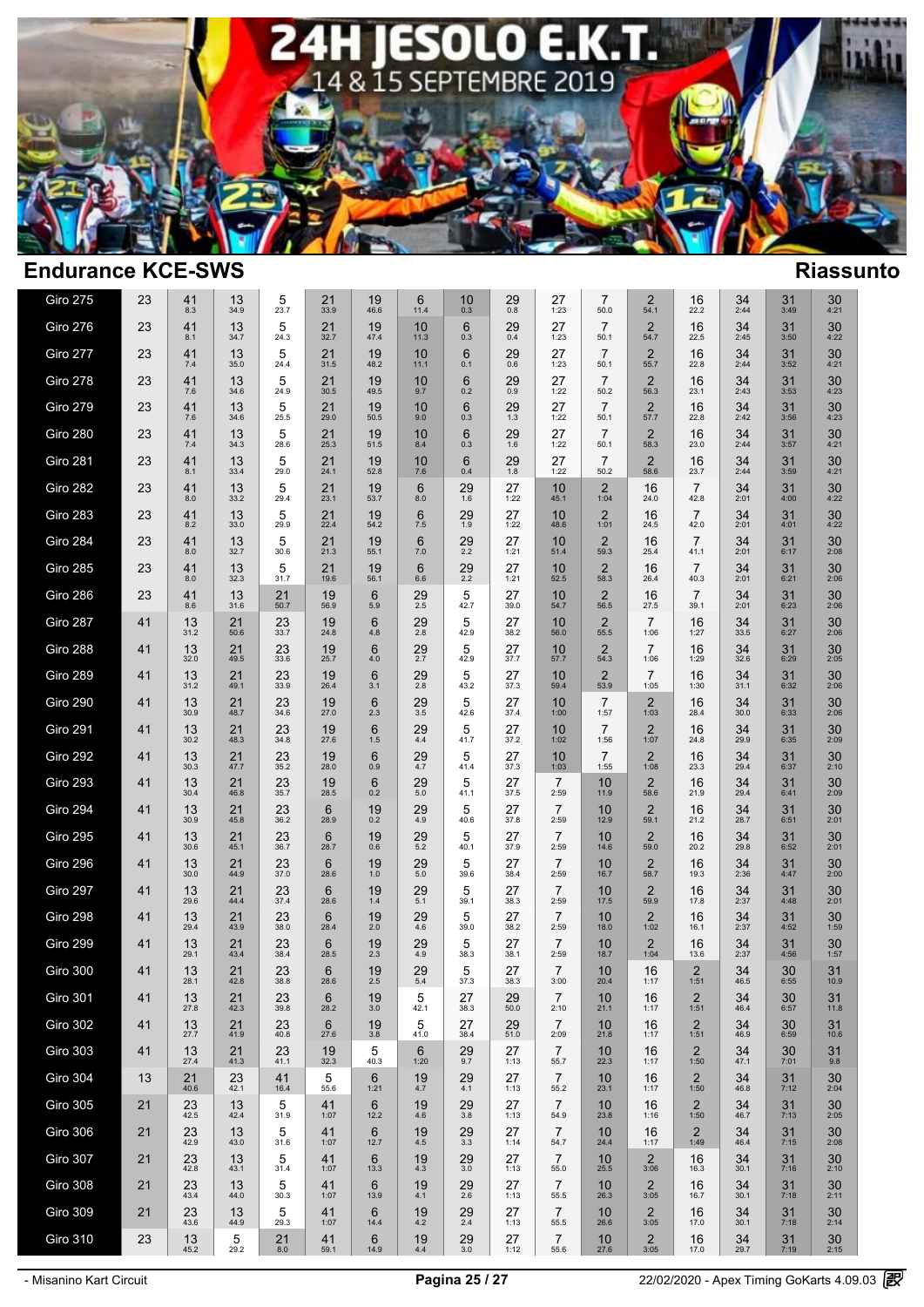

| <b>Giro 311</b> | 23  | 13<br>45.6      | 5<br>29.1            | 21<br>8.9         | 41<br>58.3             | 6<br>15.2            | 19<br>$4.2\,$     | $^{29}_{3.4}$          | 27<br>1:12             | $\overline{7}$<br>54.9 | 10<br>28.8                      | $\overline{2}$<br>3:04        | 16<br>17.2              | 34<br>30.0           | 31<br>7:20     | 30<br>2:17                    |  |
|-----------------|-----|-----------------|----------------------|-------------------|------------------------|----------------------|-------------------|------------------------|------------------------|------------------------|---------------------------------|-------------------------------|-------------------------|----------------------|----------------|-------------------------------|--|
| <b>Giro 312</b> | 23  | 13<br>46.5      | 5<br>28.3            | 21<br>9.6         | 41<br>57.4             | 19<br>19.8           | 29<br>3.3         | 27<br>1:12             | 6<br>46.1              | $\overline{7}$<br>8.9  | 10<br>29.7                      | $\overline{2}$<br>3:04        | 16<br>17.4              | 34<br>30.0           | 31<br>7:21     | 30<br>2:19                    |  |
| <b>Giro 313</b> | 23  | 13<br>46.7      | 5<br>28.2            | 41<br>1:06        | 19<br>20.1             | 29<br>2.9            | 21<br>45.5        | 27<br>26.6             | 6<br>47.8              | $\overline{7}$<br>7.7  | 10<br>30.0                      | $\overline{2}$<br>3:03        | 16<br>17.5              | 34<br>30.8           | 31<br>7:21     | 30<br>2:19                    |  |
| Giro 314        | 23  | 13<br>46.7      | 5<br>28.1            | 41<br>1:06        | 19<br>20.7             | 29<br>2.5            | 21<br>45.5        | 27<br>26.4             | $\overline{7}$<br>55.7 | 10<br>30.8             | 6<br>1:29                       | $\overline{2}$<br>1:34        | 16<br>17.3              | 34<br>31.4           | 31<br>7:21     | $30$<br>$2:20$                |  |
| <b>Giro 315</b> | 23  | 13<br>46.7      | 5<br>28.1            | 41<br>1:06        | 19<br>21.0             | 29<br>$2.5\,$        | 21<br>45.4        | 27<br>26.4             | $\overline{7}$<br>55.9 | 10<br>31.7             | 6<br>1:29                       | $\overline{2}$<br>1:33        | 16<br>16.9              | 34<br>31.8           | 31<br>7:22     | 30<br>2:22                    |  |
| Giro 316        | 23  | 13<br>46.7      | 5<br>28.0            | 41<br>1:06        | 19<br>22.1             | 29<br>1.7            | 21<br>45.3        | 27<br>26.6             | $\overline{7}$<br>56.3 | 10<br>32.3             | $\overline{2}$<br>3:02          | 16<br>16.6                    | 6<br>13.7               | 34<br>18.3           | 31<br>7:23     | $30$<br>4:32                  |  |
| Giro 317        | 23  | 13<br>47.0      | $\,$ 5 $\,$<br>27.9  | 41<br>1:05        | 19<br>22.7             | 29<br>1.4            | 21<br>44.9        | 27<br>26.9             | 10<br>1:29             | $\overline{7}$<br>1:32 | $\overline{2}$<br>1:30          | 16<br>15.8                    | $6\phantom{1}6$<br>13.6 | 34<br>18.4           | 31<br>7:25     | 30<br>4:34                    |  |
| Giro 318        | 23  | 13<br>47.7      | $\frac{5}{27.3}$     | $41$<br>1:05      | $19_{23.2}$            | $^{29}_{0.9}$        | $21$<br>45.1      | 27<br>27.0             | 10<br>1:30             | $\overline{7}$<br>1:31 | $2$ <sub>1:30</sub>             | 16<br>16.3                    | 6<br>13.2               | $34$<br>19.0         | $31$<br>$7:25$ | $30$<br>4:36                  |  |
| <b>Giro 319</b> | 23  | $13 \over 48.7$ | $41$<br>1:31         | $19_{23.6}$       | $^{29}_{0.2}$          | $\frac{5}{36.9}$     | $^{21}_{8.0}$     | $\frac{27}{27.4}$      | 10<br>1:31             | $\overline{7}$<br>1:31 | $2$ <sub>1:30</sub>             | 16<br>16.2                    | 6<br>12.9               | $34$<br>19.2         | $31$<br>9:37   | $30$<br>$2:27$                |  |
| <b>Giro 320</b> | 23  | 13<br>49.0      | $41$<br>1:31         | $\frac{29}{23.8}$ | $19_{0.3}$             | $\frac{5}{37.9}$     | $21_{6.7}$        | 27<br>27.4             | $\overline{7}$<br>3:03 | 10<br>36.6             | $\frac{2}{54.8}$                | 16<br>14.8                    | $6 \atop 12.7}$         | $34$<br>19.5         | $31$<br>9:40   | $30$<br>$2:29$                |  |
| <b>Giro 321</b> | 23  | 13<br>49.5      | 41<br>1:31           | 29<br>23.7        | 19<br>0.6              | 5<br>38.9            | 21<br>5.3         | 27<br>27.8             | $\overline{7}$<br>3:04 | 10<br>37.3             | $\overline{2}$<br>54.0          | 16<br>14.5                    | 6<br>12.6               | 34<br>20.0           | 31<br>9:42     | 30<br>2:30                    |  |
| <b>Giro 322</b> | 13  | 23<br>1:16      | 41<br>14.9           | 29<br>23.8        | 19<br>1.0              | 21<br>43.8           | 27<br>27.7        | 5<br>1:35              | $\overline{7}$<br>1:29 | 10<br>38.0             | $\overline{2}$<br>53.5          | 16<br>14.2                    | 6<br>12.5               | 34<br>20.4           | 31<br>9:44     | $30\,$<br>2:33                |  |
| <b>Giro 323</b> | 13  | 23<br>1:16      | 41<br>14.6           | 29<br>23.6        | 19<br>$1.1$            | 21<br>43.2           | 27<br>28.0        | 5<br>1:37              | $\overline{7}$<br>1:27 | 10<br>38.8             | $\overline{2}$<br>52.9          | 16<br>14.0                    | 6<br>12.3               | 34<br>21.2           | 31<br>9:45     | 30/4:45                       |  |
| <b>Giro 324</b> | 13  | 23<br>1:16      | 41<br>13.9           | 29<br>24.2        | 19<br>0.8              | 21<br>42.8           | 27<br>28.2        | 5<br>1:39              | $\overline{7}$<br>1:25 | 10<br>39.6             | 2<br>52.9                       | 16<br>13.4                    | $6\phantom{1}6$<br>11.9 | $34$<br>$22.2$       | 31<br>9:47     |                               |  |
| <b>Giro 325</b> | 13  | 23<br>1:15      | 41<br>13.8           | 29<br>24.0        | 19<br>1.2              | 21<br>42.1           | 27<br>28.6        | 5<br>1:40              | $\overline{7}$<br>1:24 | 10<br>40.8             | $\overline{2}$<br>53.0          | 6<br>23.9                     | 34<br>22.7              | 16<br>2:38           | 31<br>7:11     | 30<br>3:21                    |  |
| Giro 326        | 13  | 23<br>1:15      | 41<br>13.6           | 29<br>24.0        | 19<br>1.6              | 21<br>41.5           | 27<br>28.9        | $\mathbf 5$<br>1:41    | 7<br>1:24              | 10<br>42.9             | $\overline{\mathbf{c}}$<br>51.5 | $6\phantom{1}6$<br>2:26       | 34<br>24.1              | 16<br>36.8           | 31<br>7:10     | $30\,$<br>2:37                |  |
| <b>Giro 327</b> | 13  | $23$<br>1:15    | 41<br>13.2           | $29_{24.4}$       | $19 \atop 1.7$         | $21$<br>40.7         | 27<br>29.0        | 5<br>1:43              | $\overline{7}$<br>1:22 | 10<br>2:49             | $\overline{2}$<br>52.8          | $6\phantom{1}$<br>18.6        | 16<br>1:02              | $34$<br>1:02         | 31<br>6:09     | 30<br>2:35                    |  |
| Giro 328        | 13  | 23<br>1:14      | 41<br>12.5           | 29<br>24.7        | 19<br>2.1              | 21<br>39.9           | 27<br>29.3        | 5<br>1:44              | $\overline{7}$<br>3:25 | 10<br>47.0             | $\overline{2}$<br>53.4          | 6<br>16.8                     | 16<br>1:03              | $34$<br>1:04         | 31<br>5:40     | 30<br>3:04                    |  |
| <b>Giro 329</b> | 13  | $23$<br>1:14    | $41$<br>12.2         | $^{29}_{24.8}$    | $19 \atop 2.5$         | $21$ <sub>39.2</sub> | 27<br>29.8        | 5<br>3:49              | $\overline{7}$<br>1:19 | 10<br>48.1             | $\overline{2}$<br>53.9          | 6<br>15.2                     | 16<br>1:03              | $34$<br>1:05         | $31$<br>5:04   | $30\n3:39$                    |  |
| <b>Giro 330</b> | 13  | 23<br>1:15      | 41<br>11.5           | 29<br>25.0        | 19<br>2.8              | 21<br>38.8           | 27<br>29.7        | 5<br>3:50              | $\overline{7}$<br>1:19 | 10<br>49.6             | $\frac{2}{53.7}$                | $6\phantom{1}$<br>13.8        | 16<br>1:05              | $34$<br>1:06         | 31<br>5:04     | $30\n3:38$                    |  |
| Giro 331        | 13  | 23<br>1:15      | 41<br>11.0           | 29<br>25.4        | 19<br>3.1              | 21<br>38.2           | 27<br>2:32        | 5<br>1:49              | $\overline{7}$<br>1:18 | $M_{\frac{50.8}{}}$    | $\frac{2}{53.9}$                | $\underset{12.2}{\cancel{8}}$ | 16<br>1:05              | $34$ <sub>1:07</sub> | $31$<br>5:06   | $30\n3:36$                    |  |
| Giro 332        | 13  | 23<br>1:15      | 41<br>10.5           | 21<br>2:08        | 29<br>20.3             | 19<br>3.6            | 27<br>1:07        | 5<br>1:49              | $X_{1:18}$             | $\overline{2}$<br>1:46 | 16<br>1:03                      | 31<br>6:29                    | 30<br>3:35              |                      |                |                               |  |
| Giro 333        | 13  | 41<br>2:27      | 23<br>51.6           | 21<br>15.6        | 29<br>20.3             | 19<br>5.9            | 27<br>1:05        | $\frac{8}{1.49}$       | 10<br>52.0             | 6<br>1:11              | $\overline{2}$<br>1:01          | 16<br>13.9                    | 34<br>24.9              | 31<br>6:55           | 30<br>3:34     |                               |  |
| Giro 334        | 13  | 41<br>24.1      | $25$ <sub>51.9</sub> | 21<br>15.2        | 29/20.6                | $\cancel{10}_{6.6}$  | 27/1.04           | $\overline{7}$<br>1:11 | 10<br>45.7             | 6<br>1:04              | $\overline{c}$<br>1:55          | 16<br>12.9                    | 34<br>6.9               | 31<br>7:16           | 30<br>3:32     |                               |  |
| Giro 335        | $*$ | 41<br>23.8      | 21<br>1:06           | $\frac{5}{1:21}$  | $\overline{7}$<br>1:16 | 10<br>52.9           | 6<br>1:03         | $\frac{2}{1:56}$       | 16<br>12.3             | 34<br>8.1              | 31<br>9:47                      | 30<br>1:00                    |                         |                      |                |                               |  |
| Giro 336        | 23  | 41<br>8.7       | 29<br>16.3           | 19<br>16.5        | 27<br>17.8             | 21<br>15.7           | 5<br>1:20         | $\overline{7}$<br>1:17 | 10<br>54.2             | 6<br>1:02              | $\overline{2}$<br>1:57          | 16<br>11.9                    | 34<br>9.2               | 31<br>9:47           | 30<br>59.8     |                               |  |
| Giro 337        | 13  | 23<br>19.8      | 29<br>35.8           | 19<br>6.8         | 41<br>27.4             | 27<br>37.3           | 21<br>29.0        | 5<br>1:22              | $\overline{7}$<br>1:16 | 10<br>55.7             | 6<br>1:01                       | 2<br>1:58                     | 16<br>11.0              | 34<br>10.9           | 31<br>9:46     | 30<br>59.3                    |  |
| Giro 338        | 13  | 23<br>1:15      | 29<br>35.4           | 19<br>7.5         | 41<br>26.8             | 27<br>37.9           | 21<br>28.2        | 5<br>1:22              | $\overline{7}$<br>1:16 | 10<br>56.8             | 6<br>59.7                       | $\overline{2}$<br>1:59        | 16<br>10.7              | 34<br>12.5           | 31<br>9:46     | 30<br>58.5                    |  |
| Giro 339        | 13  | $23$<br>1:15    | 19<br>43.0           | 41<br>26.4        | $27 \over 38.2$        | $\frac{21}{27.8}$    | $\frac{29}{39.9}$ | 5<br>43.8              | $\frac{7}{1:16}$       | 10<br>57.9             | 6<br>58.6                       | 2.01                          | 16<br>9.5               | $34$<br>14.2         | 31<br>9:46     | $30$<br>$57.6$                |  |
| <b>Giro 340</b> | 13  | 23<br>1:15      | 19<br>42.7           | 41<br>26.2        | 27<br>38.2             | 21<br>27.8           | 29<br>40.7        | 5<br>44.0              | 10<br>2:14             | 6<br>56.9              | $\overline{7}$<br>18.7          | $\overline{2}$<br>1:43        | 16<br>9.1               | 34<br>15.6           | 31<br>9:46     | 30<br>57.5                    |  |
| <b>Giro 341</b> | 23  | 41<br>1:08      | 13<br>8.6            | 21<br>57.1        | 19<br>24.8             | 29<br>16.7           | 5<br>44.8         | 27<br>1:13             | 10<br>1:00             | 6<br>55.9              | $\overline{7}$<br>19.6          | 2<br>1:43                     | 16<br>8.0               | 34<br>17.6           | 31<br>9:45     | 30<br>56.6                    |  |
| Giro 342        | 23  | 13<br>1:18      | 21<br>54.9           | 29<br>41.8        | 41<br>18.2             | 5<br>28.1            | 19<br>1:08        | 27<br>4.3              | 10<br>1:01             | 6<br>54.5              | $\overline{7}$<br>20.2          | $\overline{2}$<br>1:45        | 16<br>6.3               | 34<br>19.8           | 31<br>9:44     | 30<br>56.2                    |  |
| <b>Giro 343</b> | 23  | 13<br>1:19      | 21<br>53.2           | 29<br>42.3        | 41<br>18.4             | 5<br>28.8            | 27<br>1:12        | 10<br>1:02             | 6<br>54.2              | 19<br>5.6              | $\overline{7}$<br>14.9          | $\overline{2}$<br>1:45        | 16<br>5.9               | 34<br>20.8           | 31<br>9:44     | 30<br>55.4                    |  |
| Giro 344        | 23  | 13<br>1:20      | 21<br>51.7           | $29$<br>$42.8$    | 41<br>18.8             | 5<br>29.1            | 27<br>1:11        | 10<br>1:03             | 6<br>53.1              | 7<br>21.1              | $\overline{2}$<br>1:46          | 19<br>6.9                     | 34<br>20.3              | 16<br>1:46           | 31<br>7:57     | 30<br>55.0                    |  |
| <b>Giro 345</b> | 23  | 13<br>1:21      | 21<br>50.6           | 29<br>43.3        | 41<br>18.6             | 5<br>29.9            | 27<br>1:11        | 10<br>1:04             | 6<br>52.0              | $\overline{7}$<br>21.9 | $\overline{2}$<br>1:49          | 34<br>26.1                    | 19<br>1:44              | 16<br>1.1            | 31<br>7:58     | 30<br>54.1                    |  |
| <b>Giro 346</b> | 23  | $21$<br>$2:11$  | $^{29}_{43.6}$       | $41$<br>18.7      | 13<br>14.1             | 5<br>16.3            | 27<br>1:10        | 10<br>1:05             | 6<br>51.3              | $\overline{7}$<br>22.7 | 19<br>4:00                      | $\underset{0.7}{2}$           | 16<br>0.5               | $34_{20.1}$          | 31<br>7:38     | $\mathbf{30}_{\mathbf{53.5}}$ |  |